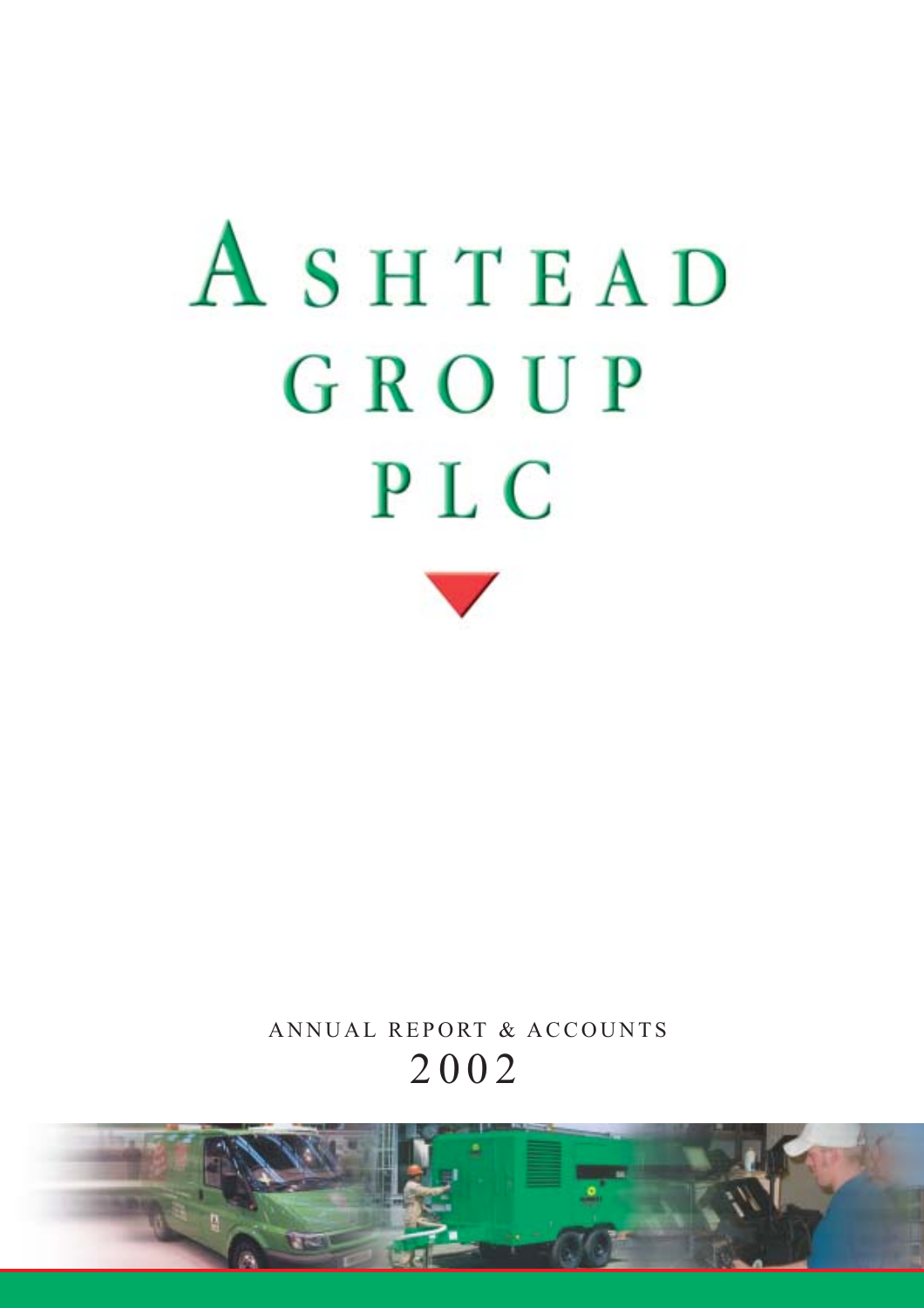# realising our potential

"I am pleased that our overall performance exceeded the forecast in our previous trading statements. Although Sunbelt suffered a modest decline in operating profit this was a strong performance in difficult conditions as the US economy slipped into recession, particularly after September 11. A-Plant is now under new management and has reorganised its structure and its fleet. The current number of rental contracts is at its highest level in the UK for six months and in the US since last September."

"A-Plant is now in a much stronger position to compete and increase its market share. The recession of the early nineties was a catalyst for the growth of the rental market in the UK. In the same way, the current US recession is likely to prompt the acceleration of the shift from ownership to rental. This will give Sunbelt a huge opportunity over the next few years to continue to increase its current estimated 2.5% share in a market independently forecast to grow faster than the US economy as a whole."

# **Contents**

- **1** Financial highlights
- **2** Chairman's report
- **4** Chief executive's review
- **8** Financial review

Operational reviews:

- **18** Sunbelt
- **20** A-Plant
- **22** Ashtead Technology Rentals
- **24** Directors
- **25** Advisers
- **26** Directors' report
- **29** Corporate Governance Report
- **32** Remuneration Committee Report
- **38** Statement of Directors' Responsibilities
- **39** Auditors' report
- **40** Consolidated profit and loss account
- **41** Consolidated balance sheet
- **42** Company balance sheet
- **43** Consolidated cash flow statement
- **44** Notes to the financial statements
- **63** Seven year history
- **64** Senior staff and locations
- **69** Future dates

*George Burnett,* Chief Executive, Ashtead Group plc.

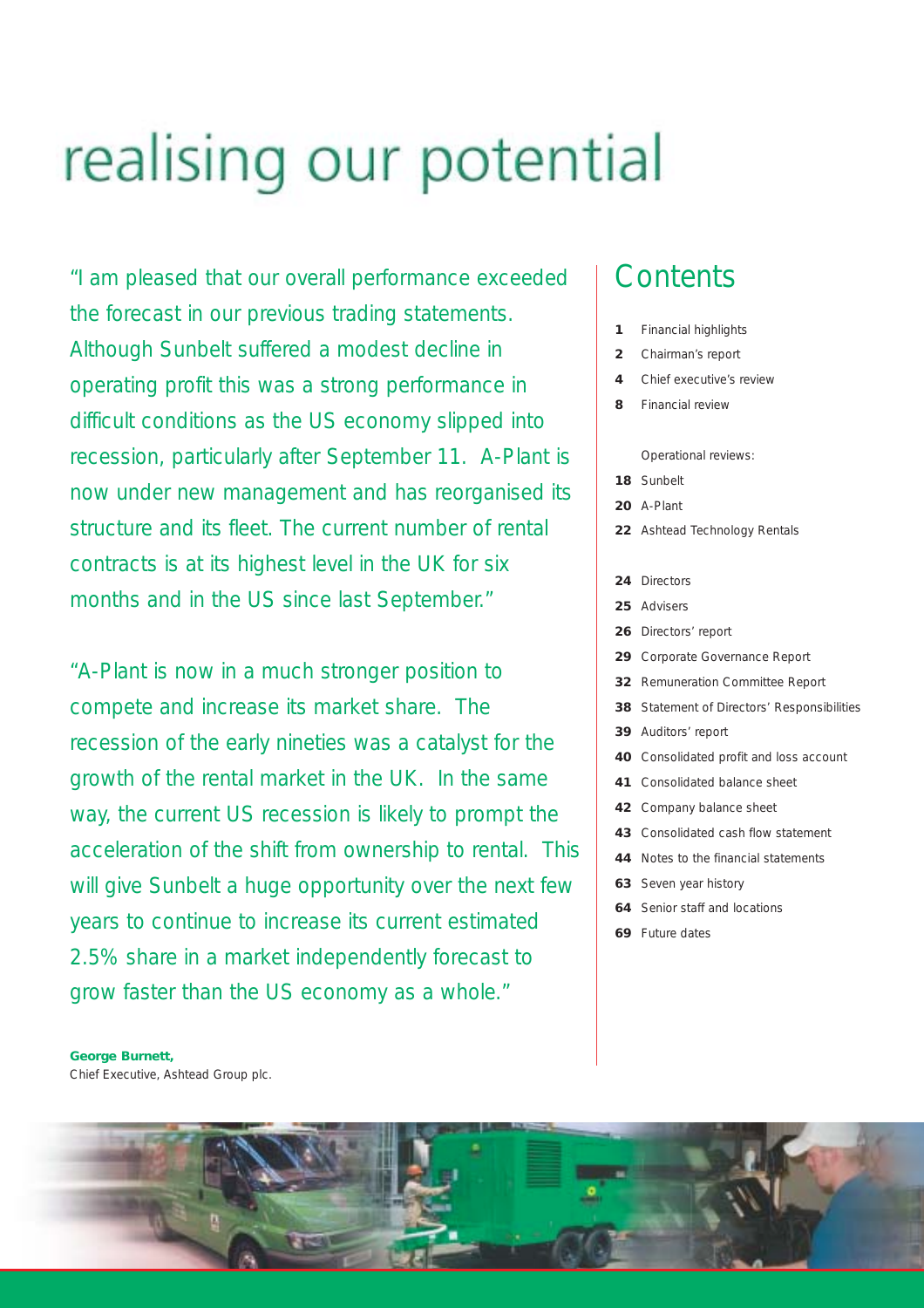# Financial highlights

- ▼ *Turnover up 6% to £583.7m (2000/1 £552.0m)*
- ▼ *Profit before exceptional items, goodwill amortisation and taxation of £28.9m (£41.2m) with second half ahead of trading statement forecasts*
- ▼ *EPS of 6.2p (8.9p) based on above profits and a notional 30% tax charge*
- ▼ *After mainly non-cash exceptional charges and goodwill, the FRS 3 loss before tax is £15.5m (profit of £11.1m) and the profit after tax is £3.7m (£2.2m)*
- ▼ *FRS 14 EPS of 1.1p (0.7p)*
- ▼ *Recommended final dividend of 2.88p per share maintaining the full year dividend of 3.5p*
- ▼ *Net cash inflow from operations up 17% to £202.0m (£173.0m)*
- ▼ *Like for like debt\* repayment of £48.5m in the year*
- ▼ *Bank covenants renegotiated in April to provide greater flexibility*
- ▼ *US continues to outperform its competitors and 23 new profit centres opened*
- ▼ *Benefits emerging from new UK strategy*

*\*Net bank debt plus bills of exchange*









Ashtead Group plc 1.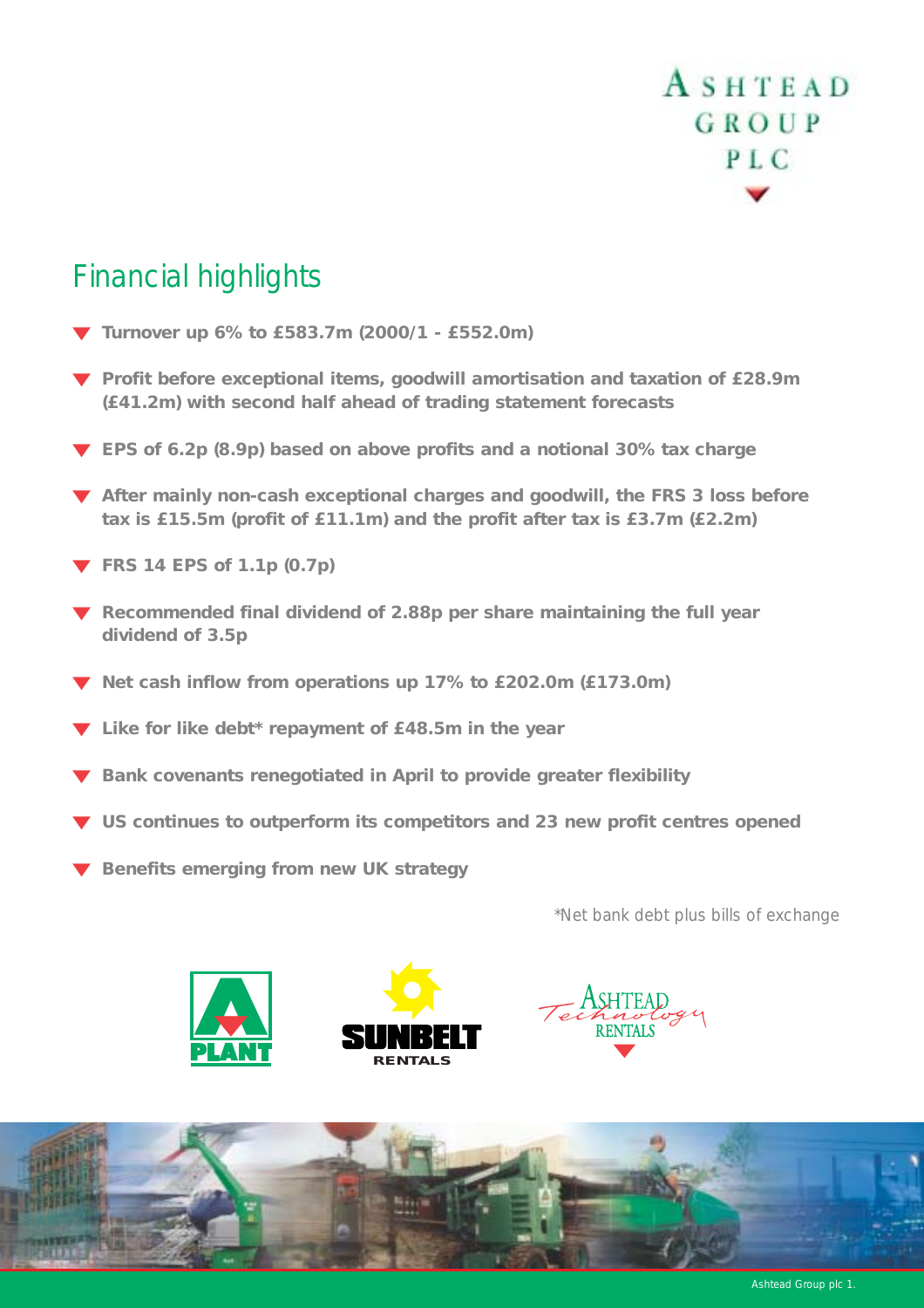# Chairman's Report

#### *Results*

In its trading statements of March and May, the Board envisaged a broadly breakeven second half to add to the £25.8m profit before exceptional items, goodwill amortisation and taxation earned in the six months to 31 October 2001. In the event the final outcome for the year was £28.9m. This compares with a profit before exceptional items, goodwill amortisation and taxation of £41.2m in the previous year. This decline reflects recessionary conditions in the Group's largest market, the United States, and a disappointing performance in the UK and Ireland.

In the former case, however, there is clear evidence that Sunbelt is outperforming its major competitors; in the latter, steps have been taken to secure improved performance by A-Plant.

Group revenues increased by 6% to £583.7m (£552.0m). After exceptional costs, principally the loss on the asset disposal programme announced last September and a tax credit (principally of deferred tax under FRS 19) of £19.2m, there was an after tax profit of £3.7m (2000/1 - £2.2m) giving earnings per share 1.1p (0.7p). Earnings per share based on the £28.9m profit before exceptional items, goodwill amortisation and taxation and a notional tax rate of 30 per cent were 6.2p per share (8.9p).

#### *Dividend*

During the Group's 15-year history as a public company, the dividend has been increased every year except one. That was ten years ago, in the middle of the severe UK recession, when the previous year's level was maintained. After nine years of dividend growth the Board believes an unchanged dividend to be again appropriate for the current year. A final dividend of 2.88p per share is therefore proposed, giving an unchanged total for the year of 3.5 pence per share (2000/1 - 3.5 pence

per share). This represents an effective cover of 2.3 times on a cash basis (given that goodwill amortisation, the exceptional loss from the UK asset disposal programme and deferred taxation are non-cash items).

#### *Board*

The past two years have seen unprecedented change in the composition of the Group Board. Three of the four executive directors, Bruce Dressel, Ian Robson and Sat Dhaiwal, joined the Board in February 2000, June 2000 and March 2002 respectively. Chris Cole joined as an independent nonexecutive director in January 2002 and I became your chairman in August 2001. I should like to welcome Sat and Chris, who both joined in the past year, to the Board. Additionally George Burnett stepped up to become chief executive of the Group in February 2000 and has managed the business successfully through a highly challenging past twelve months.

July 2001 saw the retirement of Peter Lewis, the Company's long serving chairman who co-founded the Company with George Burnett in 1984. We also said goodbye to Ted Forshaw who resigned as a director in March 2002 after many years service with A-Plant. Our thanks go to both of them.

#### *Staff*

Difficult years often bring out the best in a team and this year the Group's staff have risen to an immense challenge. The Board's appreciation and thanks are due to all of them.

tem Ferriton

*Henry Staunton* Chairman 8 July 2002

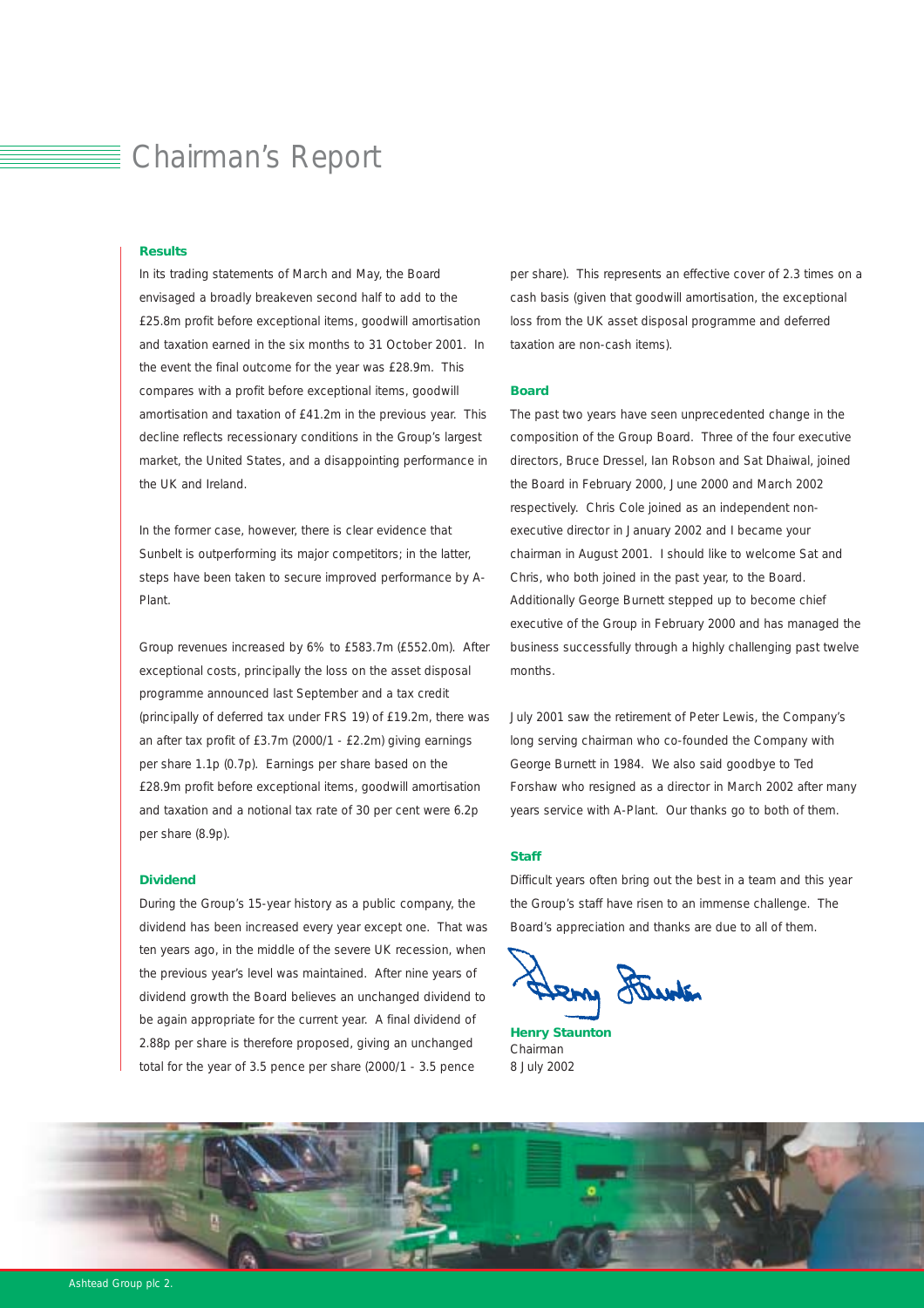# ASHTEAD GROUP  $\,$  P L C









Ashtead Group plc 3.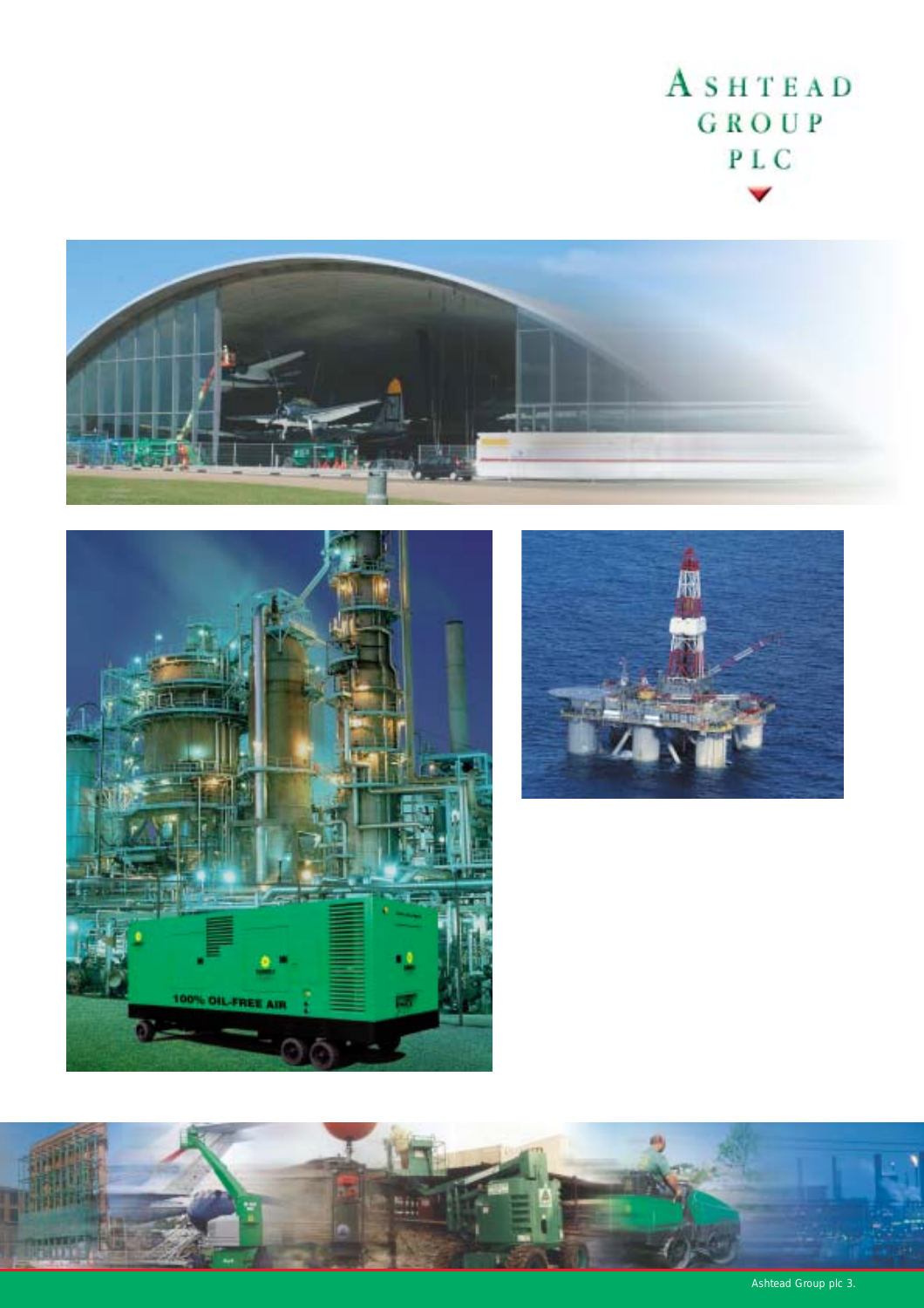### Chief Executive's Review



After a long period of growth, it is always difficult to report a disappointing profit performance. Only once before in our eighteen-year history have we encountered a similar situation, when we faced the UK recession of a decade ago. Then we looked to maximise the long-term future of the Company, not by closing businesses and wholesale lay-offs, but by continuing to invest selectively, competing aggressively in the market place and generating cash. We have applied the same principles in the current US recession. In the UK we have completed a fundamental review of the business with a view to improved and sustainable returns.

#### *Sunbelt*

Sunbelt Rentals, our US business, increased its revenues by 10.6% from £345.7m to £382.2m, achieving same store

growth of 3.3%. As a result, it was able to consolidate its number 5 position in the \$23bn US rental market as Sunbelt and the market leader were the only major players to achieve any like-for-like growth. Although Sunbelt suffered a modest decline in operating profit, this was a strong performance in difficult market conditions as the US economy slipped into recession, particularly after September 11. Operating margins, at a still healthy 14.9% given the trading conditions, were also adversely affected by the drag effect of opening 23 new locations during the year. Of these, 5 were "warm starts" small bolt-on acquisitions - with the remainder being greenfield openings. With the BET acquisition fully integrated into the Sunbelt network and culture, the process of infill was started. Of the 23 new businesses, 17 were in areas supporting the former BET businesses. Sunbelt further consolidated its

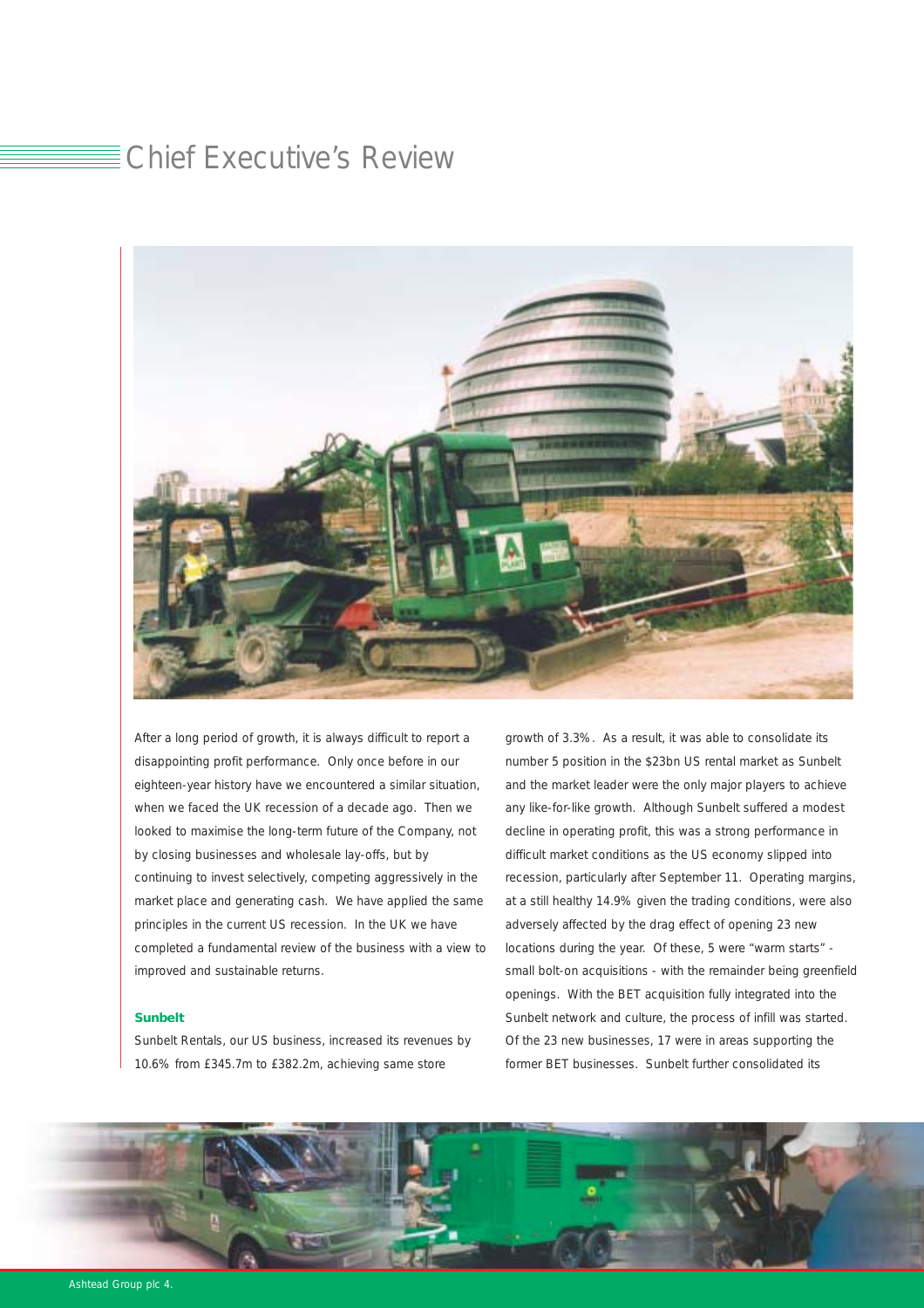current position and its future potential in the US rental market by being the only major player not to have a depot closure programme.

Capital expenditure on rental equipment in the year was £67.0m, significantly below the 2000/1 figure of £146.3m, and in line with its rental fleet depreciation of £67.4m. Fleet utilisation was maximised by meeting 64% of the capital needs of the 23 new businesses from existing resources (18% for 10 new businesses in 2000/1).

#### *A-Plant*

The past year was a difficult one for A-Plant. A marginal (0.9%) increase in first-half turnover was followed by an 8.8% fall in the seasonally slower second half and led to an annual decline in turnover of 3.9% to £187.0m (£194.5m) and a £12.1m reduction in operating profits to £13.0m due to the effects of operational gearing. Hire companies, such as A-Plant, with a significant customer base outside the construction industry have encountered a more difficult market, particularly in the manufacturing sector. In A-Plant's case, the strategic decision to discontinue lower margin, high-risk business and to rationalise its fleet also contributed to the reduction in turnover. This major logistical exercise, though a short-term distraction from its very scale, was completed on schedule by the year-end.

In March, Sat Dhaiwal, newly appointed Chief Executive of A-Plant, led an exhaustive review of the entire A-Plant rental fleet, including a physical examination of every asset not on hire to a customer. As a result, a number of under performing assets were added to the disposal programme taking the total exceptional charge to £32.6m. At the same time, A-Plant has been restructured. As a result of the changes, the specialist businesses, such as Powered Access, Accommodation, Rail, Welding and Power Generation, have been removed from the regional structure and are now managed by experts in their field who hold national

profit accountability. The regional businesses in turn have been more closely focused on tool hire and general equipment at the national and local level and there has been an infusion of new management talent at the most senior level within the Company.

Two significant steps have been taken to secure additional revenues. The major accounts team, which has been successful in growing our business through sole and preferred supply agreements with national customers such as Transco and large regional players, has been increased from two to twelve. Secondly, A-Plant's small equipment businesses have been given a separate "Tool Hire Shops" identity and the rollout of this brand is already under way.

Capital expenditure on the rental fleet, significantly reduced since October 2000, was kept under tight control, amounting to £26.7m (2000/1 - £67.0m). This compared with depreciation on the rental fleet of £40.6m.

#### *Ashtead Technology*

Ashtead Technology increased its turnover by 22.9% in the year to £14.5m, of which like-for-like growth from the survey and inspection division was 11%. The year to 30 April 2002 was the first full year of ownership of the environmental testing division acquired in October 2000. This division, although entirely based in North America, held up well throughout the year achieving like-forlike sales up 3%. More importantly, its rental revenues increased by 17% reflecting reduced emphasis on lower margin sales business.

In the Survey and Inspection Division, the Far East and Australian markets were strong with offshore field development more than replacing subsea cable business lost in the collapse of the telecom market. The North Sea and Gulf of Mexico were slower in the second half although West Africa and Brazil provided some counterbalance.



Ashtead Group plc 5.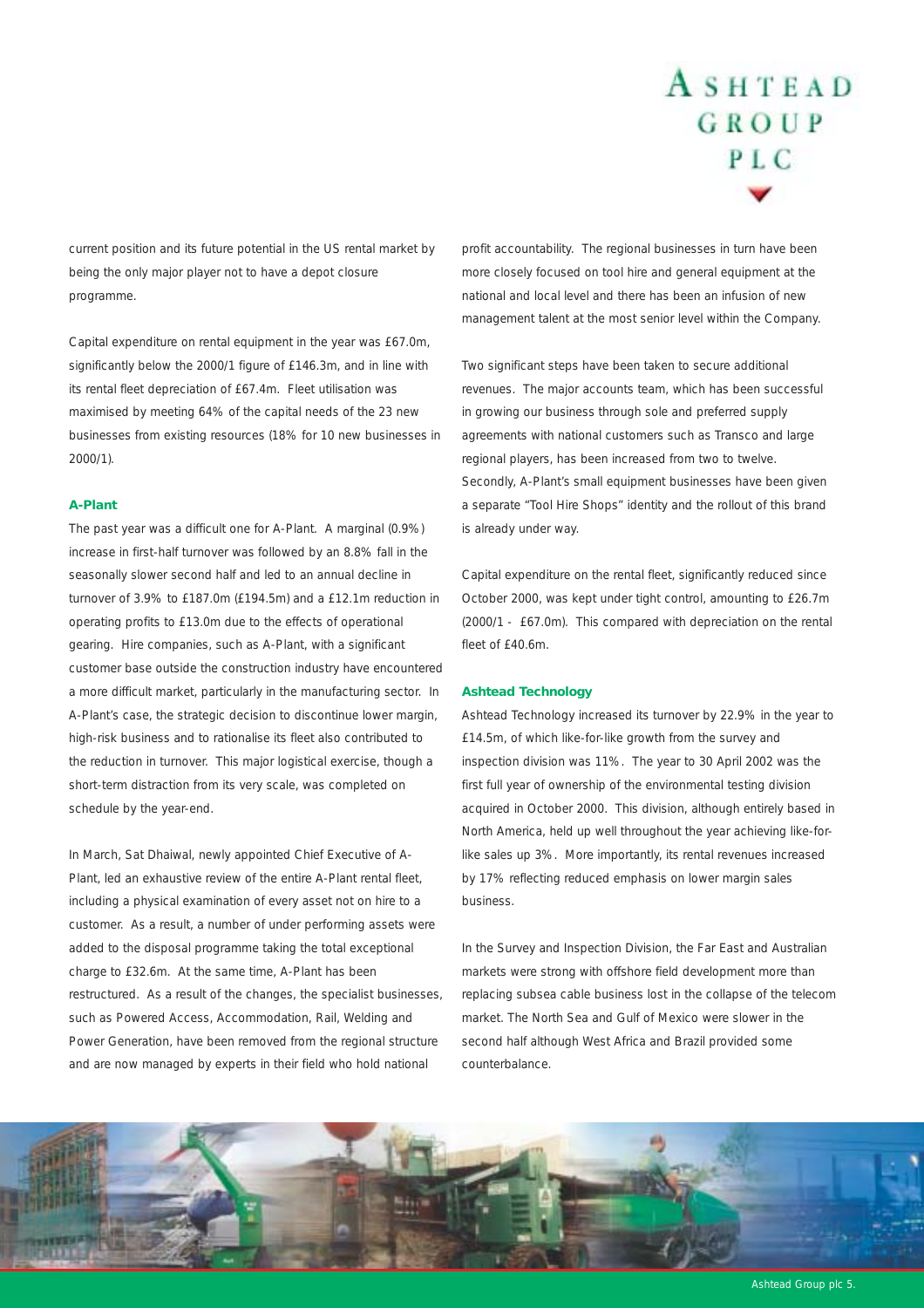# Chief Executive's Review



Overall operating profits rose 13.8% in the year to £4.1m, with operating margins of 28.3% remaining strong.

#### *Financial*

Total capital expenditure in the year was £113.8m, less than half the previous year's figure of £237.7m. The average age of the rental fleet at 30 April 2002 was 41 months against an average working life for the equipment in the fleet of over 100 months. As noted above, the net cash inflow from operations in the year was a record £202.0m (£173.0m). This facilitated a like for like reduction of £48.5m of senior debt (as defined by

the Group's banking agreements). Further substantial pay down of debt is anticipated in 2003 and 2004.

The Group operates mostly from leasehold properties. It manages its fleet of cars and commercial vehicles on a contract hire basis. It also has operating lease arrangements for minor items such as photocopiers and faxes. It has no other form of off balance sheet financing.

The Group did not breach any of its quarterly banking covenants in the year. However, given the changed economic

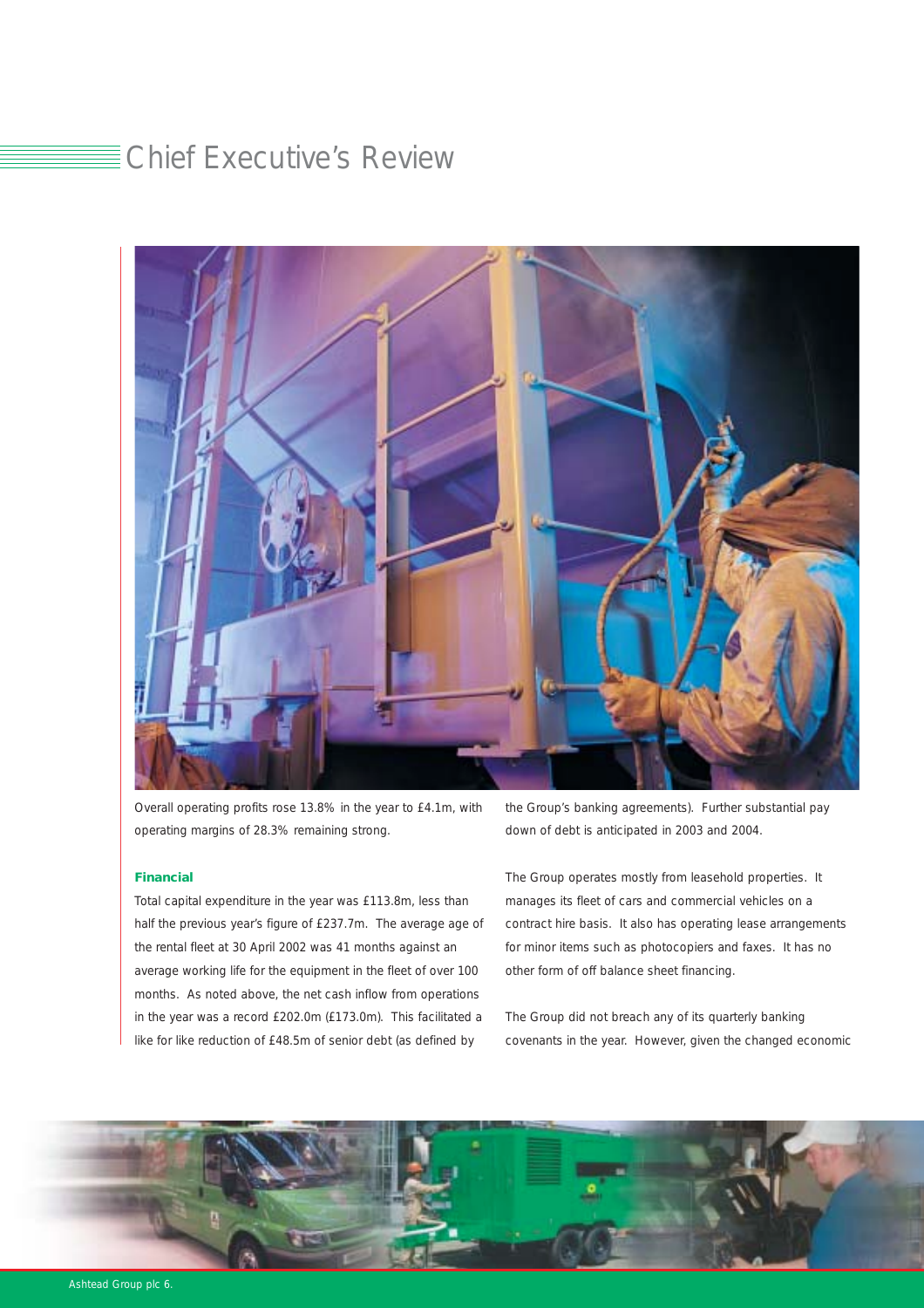circumstances in the United States, the Group requested greater flexibility in its covenant package. The requested adjustments were unanimously approved by the Company's bank group in April. Total headroom against the Group's banking facilities as at 30 April 2002 was £66.8m.

The £19.2m tax credit for the year incorporates a minimal current tax charge and a deferred tax credit relating to the structure created to fund the BET acquisition. In cash flow terms the level of cash tax payments will be significantly less than ten per cent of profits for the foreseeable future.

#### *Current trading & future prospects*

Although the current number of rental contracts is at its highest level in the UK for 6 months and in the USA since last September, group turnover for the two months ended June 2002 was 6% down on a year on year basis at actual rates of exchange and 3% down at comparable rates of exchange, reflecting the fact that comparative group revenues declined throughout last year as economic conditions deteriorated. In the coming year, the Board anticipates the reverse of this trend with year on year growth expected to improve as the year progresses.

In the UK and Ireland, determining the future progress of the economy remains uncertain although overall a modest improvement is expected over the next 12 months. What is more certain is that A-Plant has in the past year addressed issues it needed to confront and is in a much stronger position to compete. Ashtead Technology should continue to make progress, although the offshore market will remain patchy in the coming months.

In the United States, the Board expects the market to be generally flat for the rest of 2002 with the possibility of improving conditions in early 2003. Sunbelt should, however, continue to gain market share. By retaining the integrity of its profit centre structure and

investing in new businesses, Sunbelt has maintained its revenue line - crucial in a fixed cost business - just as the Group did a decade ago in the UK recession. A further five new profit centres are planned for the coming year. The recession of the early nineties was a catalyst for the growth of the rental market in the UK and of A-Plant in particular. In the same way, the current US recession is likely to prompt an acceleration of the shift from ownership to rental and give Sunbelt a huge opportunity over the next few years to continue to increase its current estimated 2.5% share in a market independently forecast to grow faster than the US economy as a whole.

Jen 3 Just

*George Burnett* Chief Executive 8 July 2002



Ashtead Group plc 7.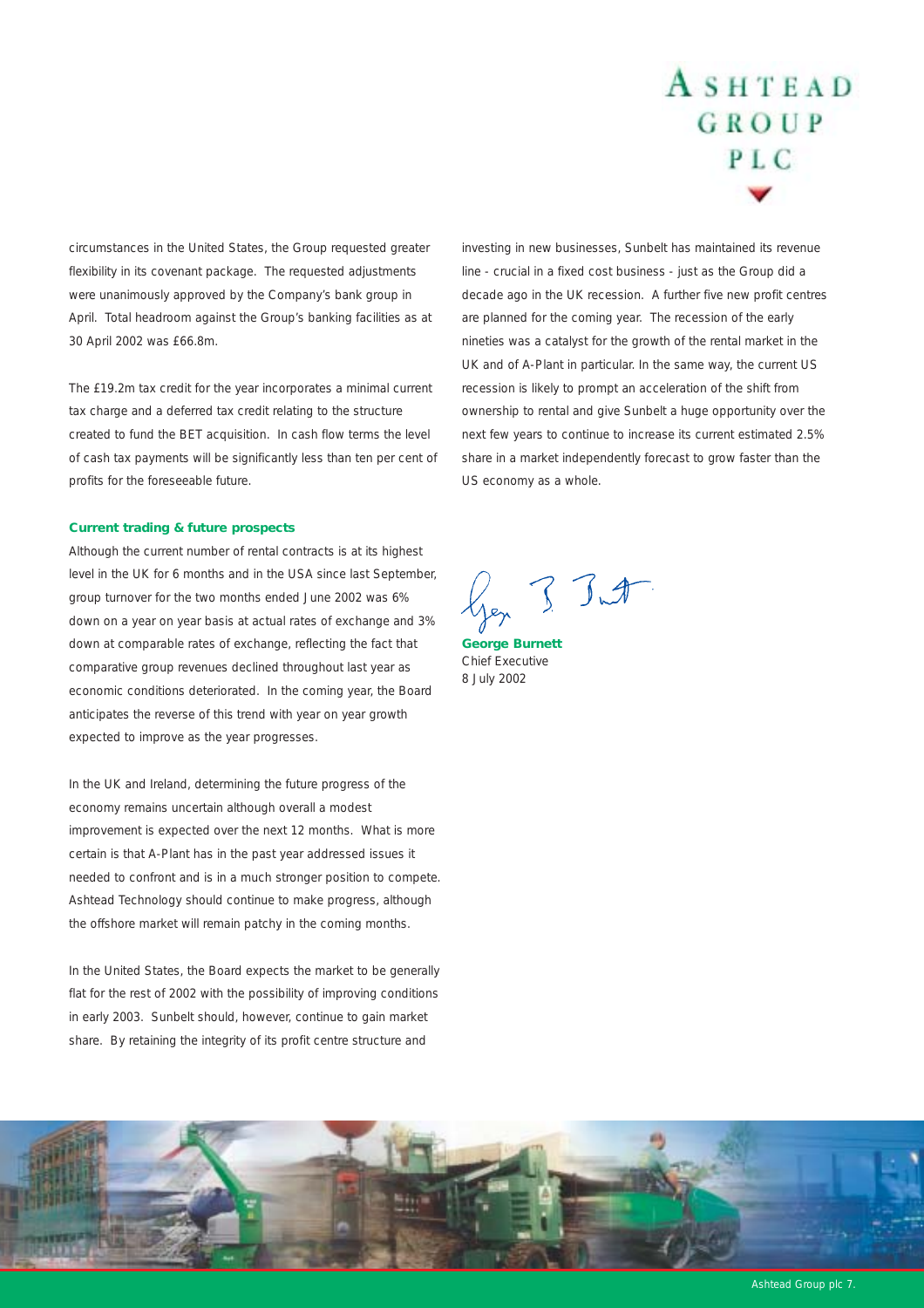# Financial Review



#### *Profit & loss account*

#### *Revenue*

Total revenue grew by 5.7% to £583.7m. Sunbelt Rentals' revenue increased from £345.7m to £382.2m, a rise of 10.6% of which 5.5% was derived from the inclusion of BET USA (acquired 1 June 2000) revenues for an additional month in the current year. Same store revenues, being revenues from profit centres open throughout both financial years, grew 3.3%. A-Plant's total and same store revenues declined 3.9% from £194.5m to £187.0m whilst Ashtead Technology's revenues grew 22.9% from £11.8m to £14.5m with same store revenues growing 11.0%.

#### *Staff costs*

Staff costs constitute the largest single expense of the business and grew from £170.2m to £194.0m. Excluding growth in scaffold erection and dismantling staff costs, where there is a directly equivalent growth in revenue, staff costs grew 6.8% to £160.0m (£149.8m) reflecting the additional month of BET USA included this year and the 23 new profit centre openings in Sunbelt. The average number of employees has increased from 5,834 to 6,393 with 6,545 on the payroll at 30 April 2002. Staff costs include profit share paid of £9.0m (£13.2m).

*Depreciation and gain on sale of fixed assets*

|                        | <b>Rental equipment</b><br>£m | <b>Other assets</b><br>£m | <b>Total</b><br>£m | 2001<br><b>f</b> m |
|------------------------|-------------------------------|---------------------------|--------------------|--------------------|
| <b>Sunbelt Rentals</b> | 67.4                          | 3.6                       | 71.0               | 60.4               |
| A-Plant                | 40.6                          | 5.1                       | 45.7               | 50.1               |
| Technology             | 4.2                           |                           | 4.2                | 4.0                |
|                        | 112.2                         | 8.7                       | 120.9              | 114.5              |

The gain on sale of assets in the ordinary course of trading this year was £1.5m compared with £6.8m in the previous year.

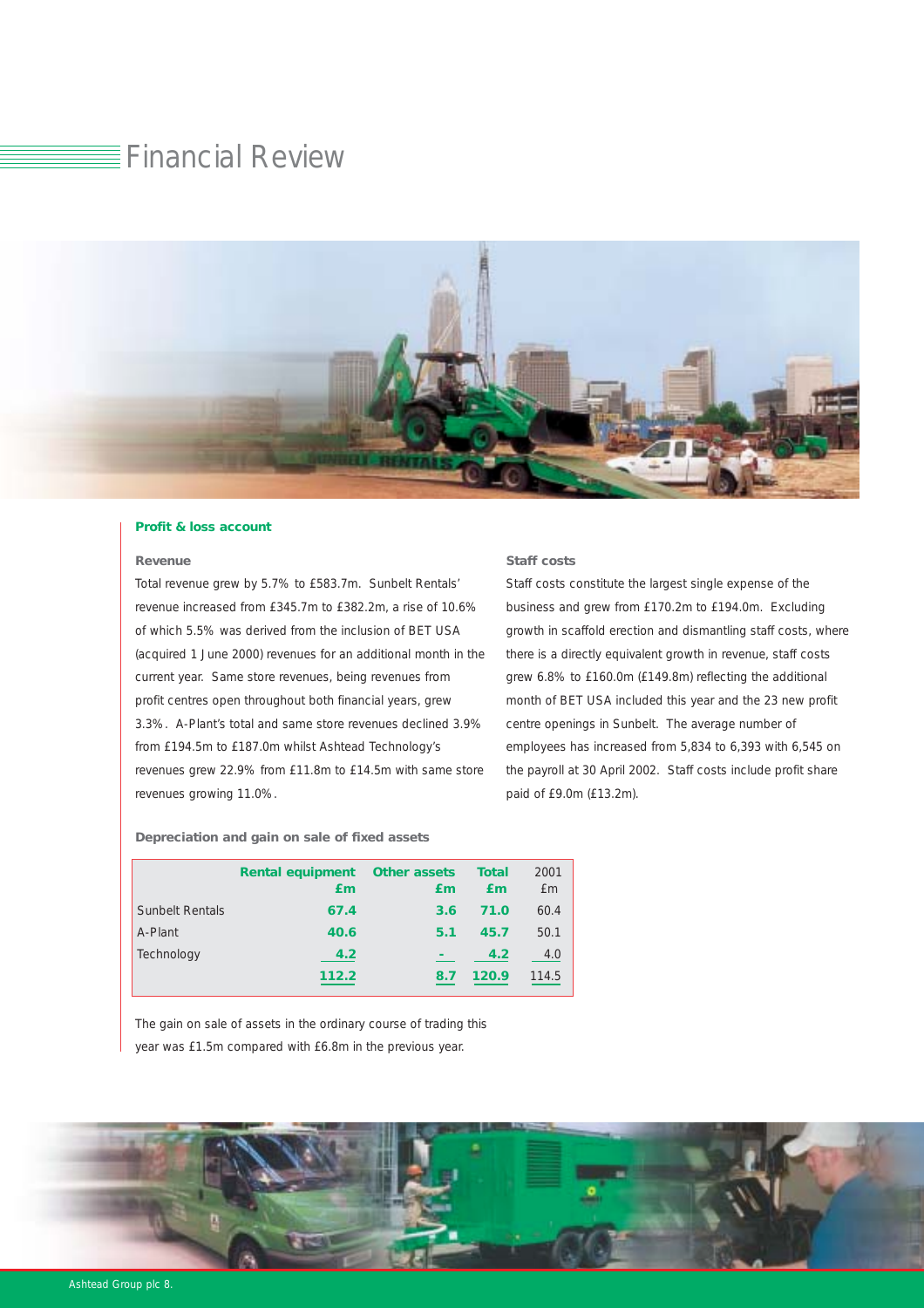#### *Segmental performance*

|                                  | Operating profit less finance |            |                |        |         |            |  |
|----------------------------------|-------------------------------|------------|----------------|--------|---------|------------|--|
|                                  | Revenues                      |            | lease interest |        |         | Net assets |  |
|                                  | 2002                          | 2001       | 2002           | 2001   | 2002    | 2001       |  |
|                                  | £m                            | <b>f</b> m | £m             | £m     | £m      | £m         |  |
|                                  |                               |            |                |        |         | (restated) |  |
| <b>Sunbelt Rentals</b>           | 382.2                         | 345.7      | 56.9           | 64.1   | 652.5   | 615.8      |  |
| A-Plant                          | 187.0                         | 194.5      | 13.0           | 25.1   | 245.5   | 283.6      |  |
| Ashtead Technology               | 14.5                          | 11.8       | 4.1            | 3.6    | 12.9    | 12.2       |  |
| Redundant BET staff salaries     |                               |            |                | (2.5)  |         |            |  |
| Prior year lease impact          |                               |            | 1.7            | (1.7)  |         | (31.2)     |  |
| Central items *                  |                               |            |                |        | (716.4) | (678.3)    |  |
|                                  | 583.7                         | 552.0      | 75.7           | 88.6   | 194.5   | 202.1      |  |
| Bank interest payable            |                               |            | (39.2)         | (40.8) |         |            |  |
| Convertible loan note interest   |                               |            | (7.6)          | (6.6)  |         |            |  |
| Profit before exceptional items, |                               |            |                |        |         |            |  |
| goodwill amortisation & taxation |                               |            |                |        |         |            |  |

*\* Net bank debt, finance lease obligations and convertible loan note plus deferred taxation*

This year the segmental analysis of profitability by business is based on the operating profit before exceptional items and goodwill amortisation of £81.3m less finance lease interest of £5.6m because this provides a better comparison between this year and last following the capitalisation this year of acquired BET leases. Adjustment has also been made for the prior year effect of the revised treatment. These adjustments are discussed further under acquisitions below.

On this basis, Sunbelt's profits declined by £7.2m in the year, reflecting the impact of the US economic downturn which was particularly noticeable in the second half. A-Plant's profits fell by £12.1m reflecting its 3.9% revenue decline and the competitiveness of its main markets. Technology continued to grow strongly although its second half was affected by the weak offshore market in the Gulf of Mexico and by a slow start to the season in the North Sea.

Net assets employed declined in A-Plant, reflecting the impact of the disposal programme, whereas the rise in Sunbelt relates to investment in expansion at its existing profit centres and to the net capital expenditure of £11.8m in the 23 new profit centres this year (comprising gross expenditure of £33.1m less equipment transferred from other profit centres of £21.3m).

#### *Exceptional loss on disposal*

The exceptional loss on disposal arose as a result of the programme, originally announced at the 2001 Annual General Meeting on 8 October 2001, to dispose of surplus assets in A-Plant. The increase of £2.6m in the final cost from the £30.0m estimated at the half year reflects further analysis undertaken by Sat Dhaiwal and the new A-Plant management team following his appointment on 4 March 2002. All assets subject to the programme have now been sold and the programme was completed on schedule by year-end.

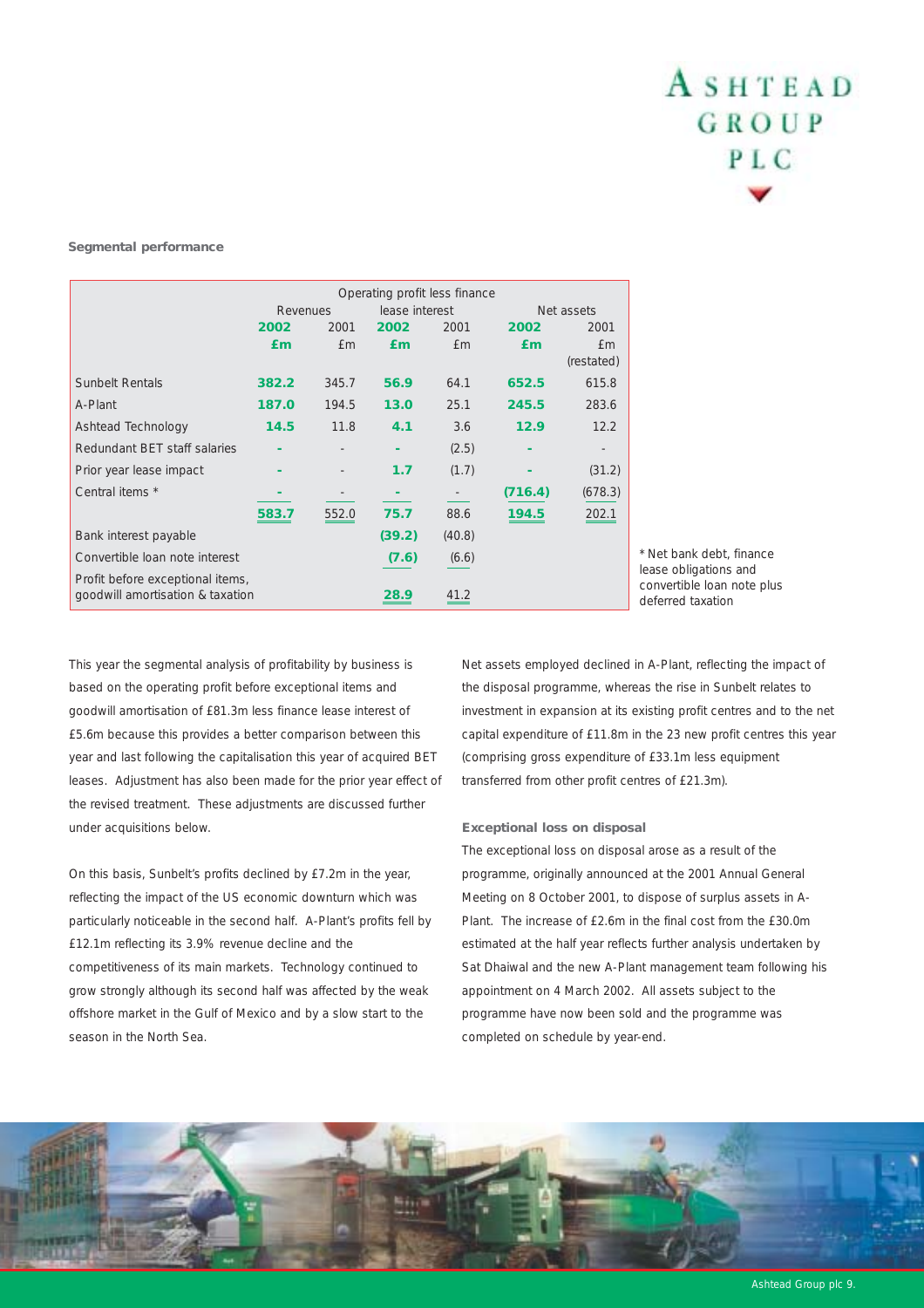### $\equiv$  Financial Review

|                                                           | 2002<br>fm | 2001<br>f m |
|-----------------------------------------------------------|------------|-------------|
| Bank interest payable (net)                               | 39.2       | 40.8        |
| Accrued interest amortisation on<br>convertible loan note | 7.6        | 6.6         |
| Interest payable on finance leases                        | 5.6        |             |
|                                                           | 52.4       | 47.4        |
| Exceptional costs re bank facility                        | 3.0        | 9.7         |
|                                                           | 55.4       | 571         |

#### *Net interest payable and similar charges*

Bank interest payable relates primarily to the interest payable on the variable rate, secured bank facility. Interest is payable under this facility at an average premium of 250 basis points over three month LIBOR for the currency in which the loan is drawn. Interest on US\$250m of this bank debt has been fixed at 6.825% by three year forward interest rate agreements entered into in August 2000. The impact of these swaps is recognised rateably over their life as part of bank interest payable. The average borrowing rate experienced during the year on bank borrowings (including the premium) was approximately 7% (2000/1 - 9%) reflecting predominantly lower US interest rates.

Although no cash interest was payable on the convertible loan until the first anniversary of its issue (i.e. from 1 June 2001), accounting standards required the loan, which has a par value of £134m, to be recorded at its fair market value at date of issue and then amortised to bring the loan up to its £134m par value over its eight year life. This resulted in a non-cash interest charge of £6.6m in 2000/1 and an interest cost this year which reflects not only the 5.25% fixed interest amount actually payable to the loan note holder (£7.0m per annum) but also a further annual non-cash charge of approximately £0.6m.

Exceptional costs in relation to the bank facility in 2002 comprise variation fees payable in connection with (i) the

adjustments made to bank covenants in July 2001 consequent upon adoption of new accounting policies and estimation techniques under FRS18 in the 2001 accounts and (ii) the adjustments made to bank covenants in April 2002 to provide greater future financial flexibility in light of the impact of the downturn in the US economy.

#### *Profit/loss before tax*

The result before tax under FRS 3 was significantly impacted by the UK exceptional loss to produce a loss of £15.5m (2000/1 - profit of £11.1m). Before exceptional items and goodwill amortisation, the profit before tax was £28.9m (2000/1 - £41.2m).

The reconciliation between these figures is as follows:

|                                                                         | 2002   | 2001       |
|-------------------------------------------------------------------------|--------|------------|
|                                                                         | £m     | <b>f</b> m |
| Profit before tax before exceptional<br>items and goodwill amortisation | 28.9   | 41.2       |
| Exceptional UK loss on disposal                                         | (32.6) |            |
| Exceptional BET USA integration costs                                   |        | (12.3)     |
| Exceptional costs re bank facility                                      | (3.0)  | (9.7)      |
| Goodwill amortisation                                                   | (8.8)  | (8.1)      |
| (Loss)/profit before taxation                                           | (15.5) | 11.1       |

#### *Taxation*

Reflecting one of the benefits of the capital intensive nature of the Group's operations the current tax charge for the year continues to be very low at £0.6m. There was also a prior year credit for current tax of £0.9m reflecting cautious provisioning now released following agreement of the tax computations for the affected years. The effective current tax rate is expected to remain at very low levels (significantly less than ten percent) for the foreseeable future due to the continuing availability of tax losses in the US and unclaimed tax depreciation in the UK and to benefits arising from the structure of the BET USA acquisition.

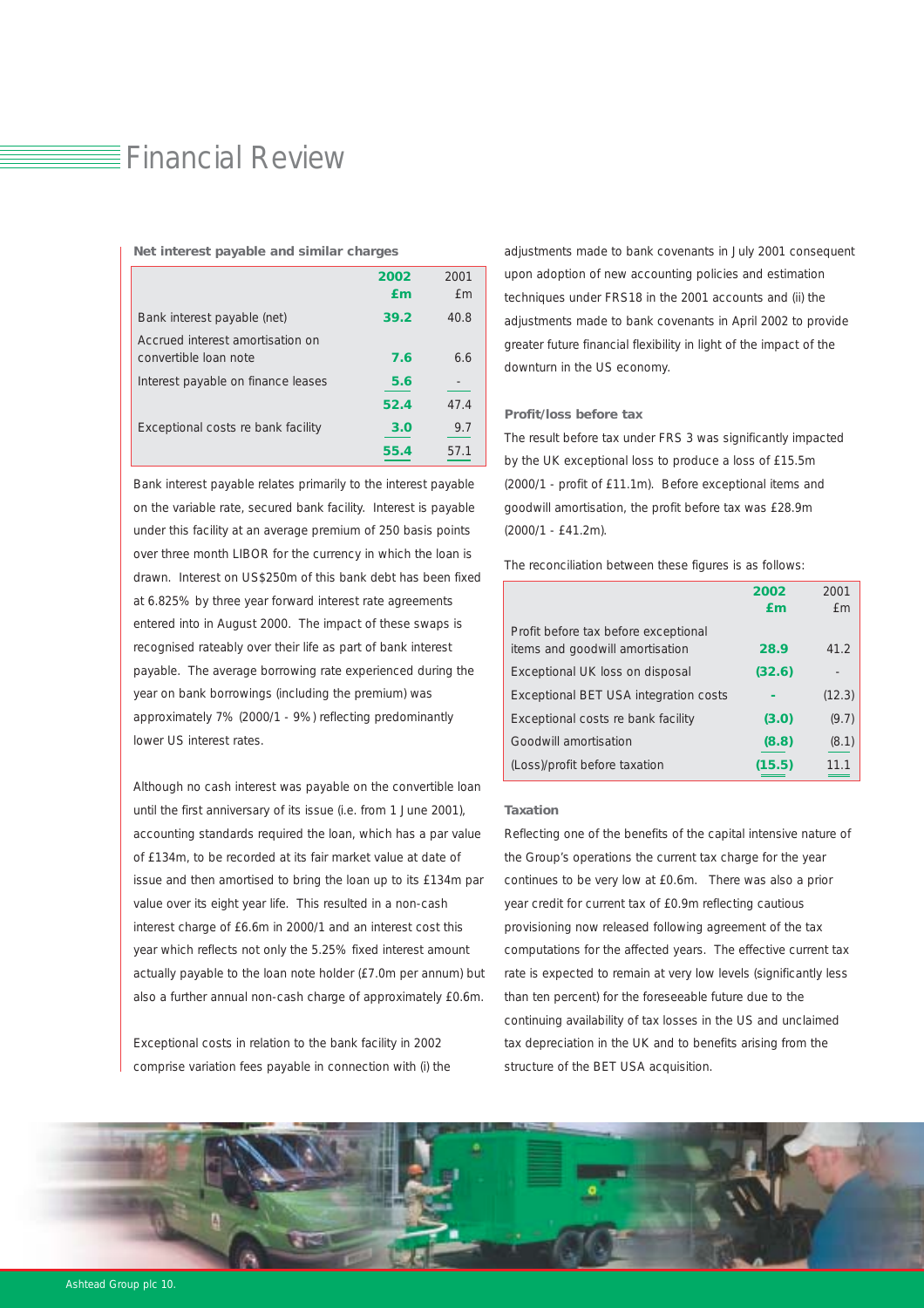

The new UK standard on deferred tax, FRS 19, which requires full provision to be made for deferred tax as opposed to the partial provision method previously applicable under SSAP 15, came into effect this year. Adoption of FRS 19 has been dealt with as a prior period adjustment and increases the deferred tax provision at 30 April 2001 from £4.0m previously reported to a restated £66.0m at that date and to £41.1m at 30 April 2002 but has no impact on the amount of tax the Group will actually pay in years to come.

Under FRS 19 the Group's full year effective tax rate (for the current year element of the tax charge) is 11%, which is lower than the UK statutory rate due to tax benefits arising from the structure set up to fund the BET USA acquisition. It is also lower than the effective tax rate estimated at the half year because of revisions to the assumptions underlying the calculation of these benefits. The prior year deferred tax credit also relates to tax benefits deriving from the structure used to

fund the BET USA acquisition not previously recognised but, in this case, for benefits in respect of the 2000/1 year. Overall the total tax credit for the year is £19.2m of which £0.3m is the net current tax credit and £18.9m is the deferred tax credit (2000/1 - a total restated tax charge of £8.9m).

#### *Earnings per share*

Basic earnings per share computed by reference to the FRS 3 result was 1.1p per share (2000/1 - 0.7p per share). Earnings per share computed on the pre-tax profit before exceptional items and goodwill amortisation and a notional tax rate of 30 per cent were 6.2p per share (2000/1 - 8.9p per share).

#### *Dividend*

Subject to approval of the final dividend by shareholders, the dividend per share has been maintained at 3.5p per share for the year as a whole. If approved, the final dividend of 2.88p per ordinary share will be paid on 30 September 2002.

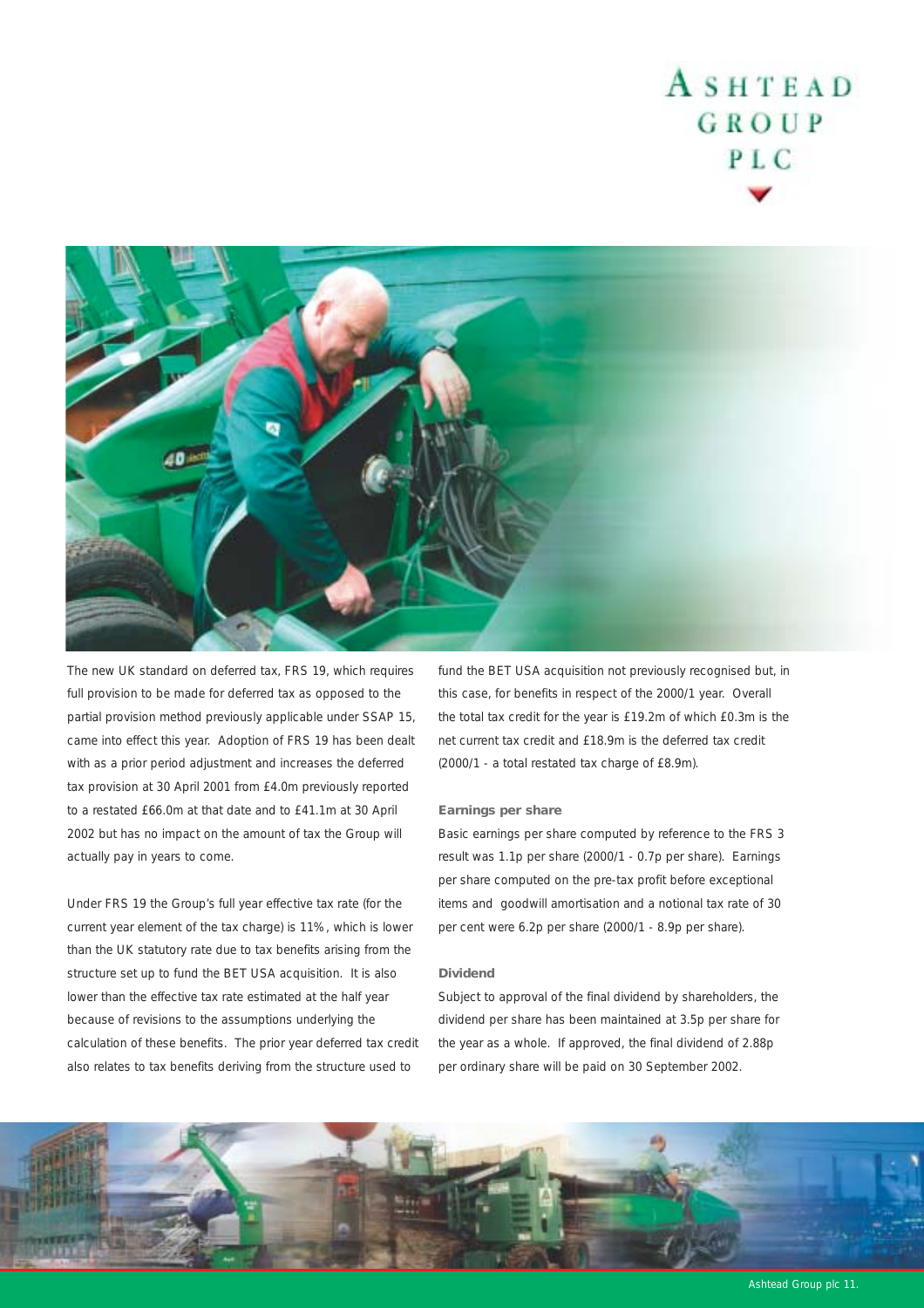### Financial Review

#### *Balance sheet*

#### *Fixed assets*

Total additions to fixed assets in the year were £113.8m (2001

- £237.7m) of which £98.0m (2001 - £217.5m) was spent on

rental equipment as follows:

|            |                  | 2002               | 2001         |           |             |       |
|------------|------------------|--------------------|--------------|-----------|-------------|-------|
|            | <b>Expansion</b> | <b>Replacement</b> | <b>Total</b> | Expansion | Replacement | Total |
|            | £m               | £m                 | Em           | £m        | £m          | £m    |
| Sunbelt    | 30.8             | 36.2               | 67.0         | 91.0      | 55.3        | 146.3 |
| A-Plant    | 10.6             | 16.1               | 26.7         | 36.3      | 30.7        | 67.0  |
| Technology | 3.4              | 0.9                | 4.3          | 3.3       | 0.9         | 4.2   |
|            | 44.8             | 53.2               | 98.0         | 130.6     | 86.9        | 217.5 |

Capital expenditure was less than half that of 2001 reflecting the US economic slowdown and the continuation of the policy of restricting UK investment in place since October 2000. For the first time since the UK recession of the early nineteen nineties, capital expenditure at £113.8m was lower than the depreciation charge of £120.9m.

Despite lower capital expenditure, the Group retains a relatively young rental fleet with an overall age at 30 April 2002 of 41 months (comprising Sunbelt of 41 months and A-Plant of 43 months). In the coming year the Group currently anticipates that capital expenditure will again fall below the level of the depreciation charge and will amount to approximately £75m. This will still be sufficient to complete a significant replacement programme and gives an estimated average overall fleet age of 49 months at 30 April 2003 compared with the estimated average working life for the equipment in the fleet of over 100 months.

#### *Current assets*

Stocks of resale items, parts and consumables reduced by 15.7% to £12.9m (2001 - £15.3m) and trade debtors were 11.9% lower at £110.7m (2001 - £125.7m). Debtor days for the Group have improved from 64 days last year to 58 days at 30 April 2002. The bad debt charge as a percentage of turnover was 1.4% (2001 - 1.2%).

#### *Trade and other creditors*

Group creditor days declined from 132 days at 30 April 2001 to 85 days at 30 April 2002 reflecting the lower capital expenditure this year. Suppliers continue to be paid in accordance with the individual payment terms agreed with each of them. The total amount payable within trade creditors, bills payable and accruals at 30 April 2002 directly attributable to the purchase of rental equipment is £60.7m (2001 - £150.2m).

#### *Acquisitions*

Note 22 to the accounts summarises the goodwill on acquisition arising in the year. This comprises goodwill of £2.8m arising on two small acquisitions made in the year by Sunbelt, which contributed 5 profit centres of its 23 new profit centres in the year and £2.5m related to adjustments made to the provisional fair values established last year in respect of the BET USA acquisition.

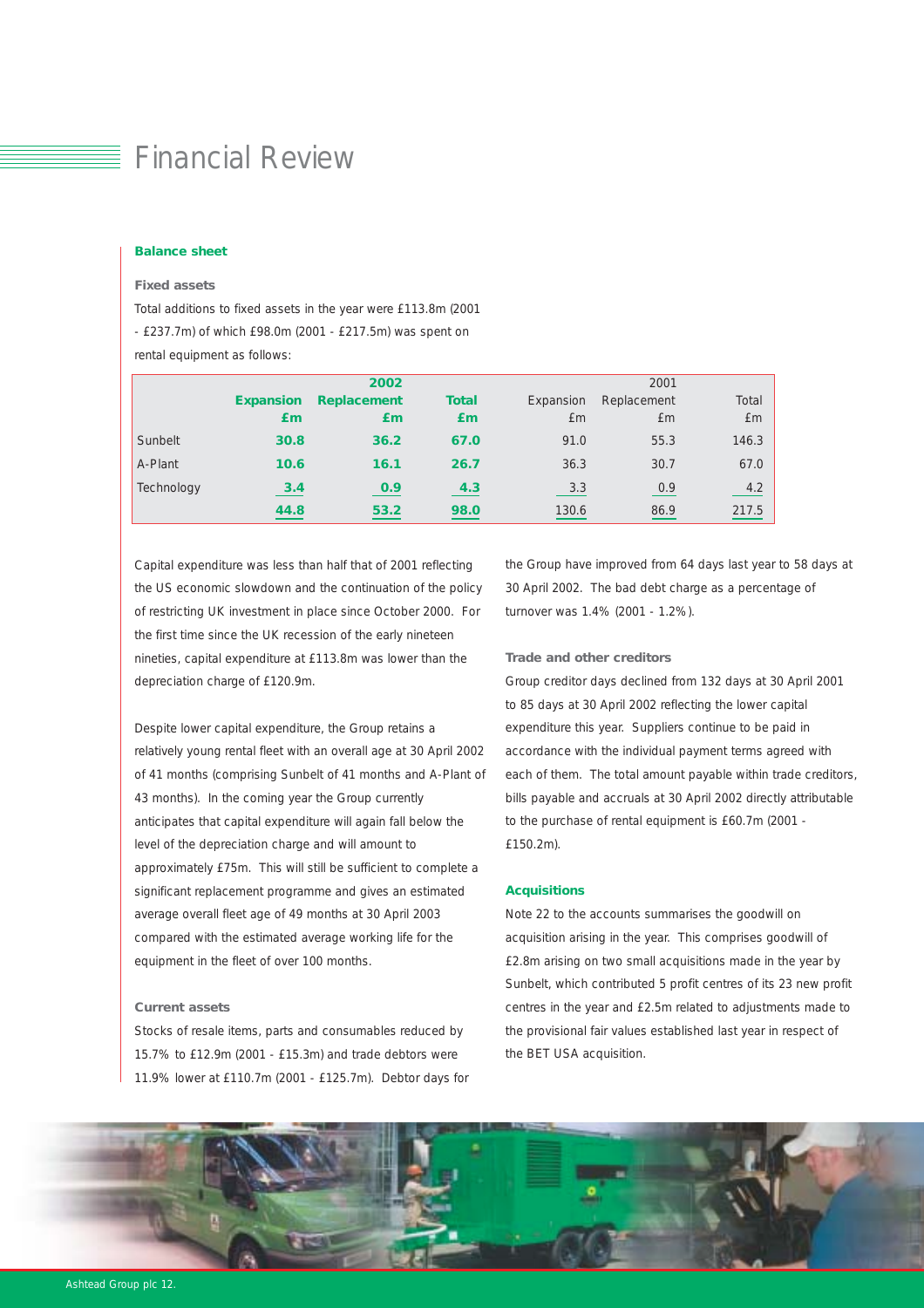The largest of these adjustments relates to capitalising acquired rental equipment held under leases entered into by BET USA in the period from 1997 to 1999. As we completed the hindsight review of the acquired BET assets required this year by accounting standards, it became apparent that the terms of these leases were such as to make it highly uneconomic to return the equipment to the lessor at the conclusion of their minimum committed term because the total amount paid under the lease in these circumstances substantially exceeds the reduction in market value of the equipment in the lease period and a reasonable interest cost. Instead the alternative option of buying out the leases or extending the initial lease term is significantly more economic.

Although these leases were treated as off balance sheet operating leases by BET USA, our view is that it is more appropriate to treat them as finance leases under the relevant UK leasing standard, SSAP 21. Applying this treatment has resulted in our bringing these leased assets and the related finance lease obligations onto the balance sheet. It also means that, unlike most of Sunbelt's quoted US competitors (who use off balance sheet leases fairly extensively), all of the Group's rental fleet is now on balance sheet.

As explained further in note 22 to the accounts, as a consequence of this treatment, the 2001/2 profit and loss account includes not only the depreciation and finance lease interest relating to the current year for these leases but also the equivalent amounts for the 11 months ended 30 April 2001 offset in that case by the rentals paid for the same period which were previously expensed as incurred as operating lease rentals. The net effect is that 2001/2 profits before taxation include a net credit of £1.4m (£1.7m before goodwill amortisation) which would have been accounted for in the 11 months ended 30 April 2001 had the leases been treated as finance leases in that year.

As described under Segmental performance above, we have based this year's analysis of profitability by business on the operating profit before exceptional items and goodwill amortisation less finance lease interest to reflect the change in accounting treatment applied to the leased assets this year.

#### *Cash flow and net debt*

Net cash inflow from operations rose 16.8% to £202.0m (2000/1 - £173.0m). This reflected good control of working capital, particularly receivables, throughout the year.

Interest paid in the year rose to £50.4m (2000/1 - £46.4m) and there was a small tax payment of £0.7m (2000/1 - refund of £1.7m). Cash payments to acquire fixed assets were at a similar level to the previous year (£203.3m v £202.6m in 2000/1) due to the delayed effect of the payment terms the group enjoys with its rental fleet suppliers.

In the forthcoming year, the halved level of capital expenditure in 2001/2 compared with 2000/1 will result in payments to acquire fixed assets broadly halving from this year's £203.3m and will mean that cash payments to acquire fixed assets will be below the depreciation charge in 2002/3, contributing significantly to the Group's debt reduction plans.

Despite the lower expenditure on acquiring fixed assets, proceeds earned from the sale of fixed assets increased from £38.3m to £39.2m. This, however, included proceeds of £4.9m from the UK disposal programme (less disposal costs of £1.1m) and £8.8m generated in the first half from the UK vehicle fleet which was moved onto a serviced lease basis similar to that already used by Sunbelt Rentals. Net of these non-recurring factors disposal proceeds totalled £26.6m, still a good result relative to the £38.3m of 2000/1 in a year when capital expenditure on new assets more than halved.

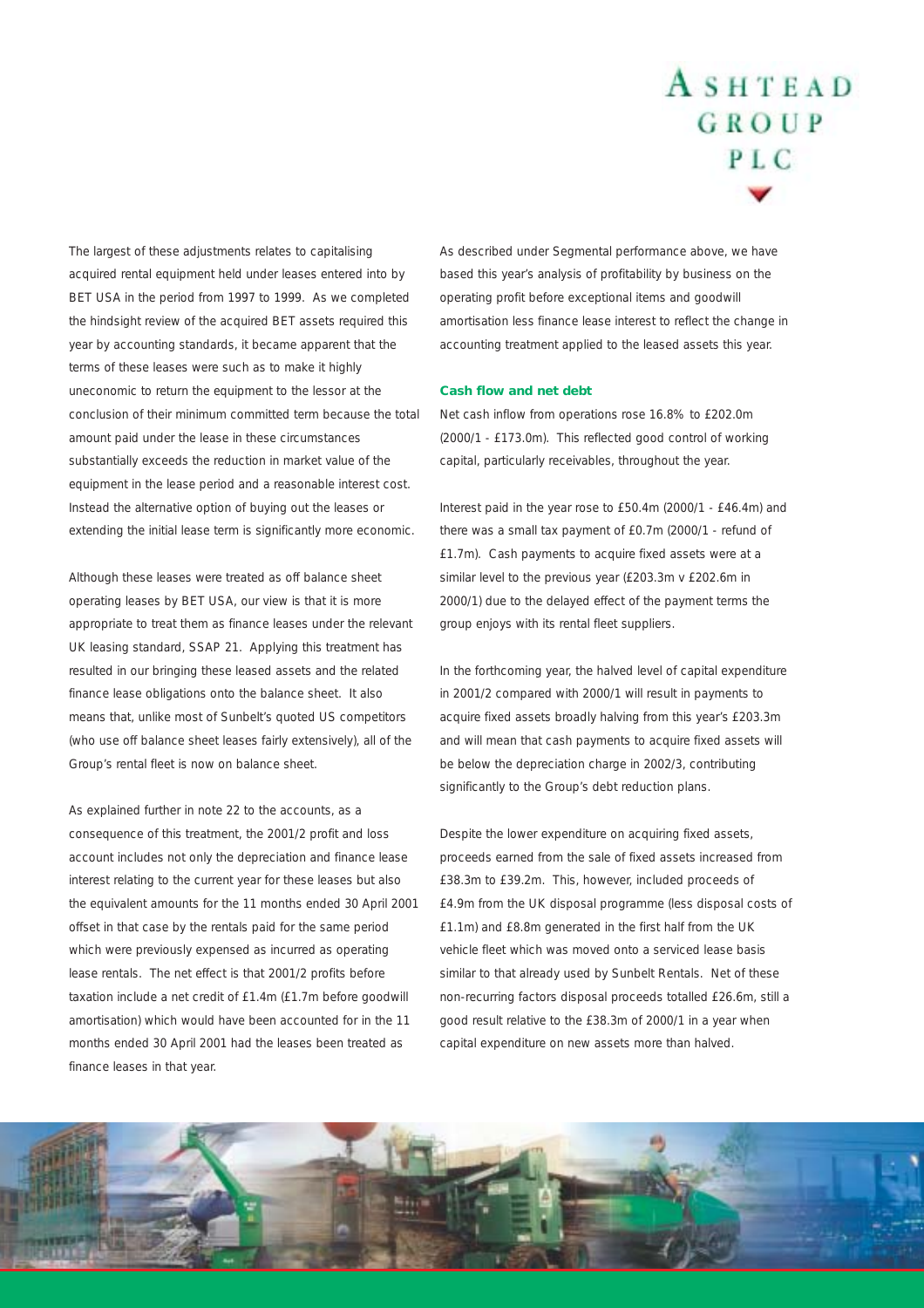# $\bar{\equiv}$  Financial Review

#### *Net debt*

|                                        | 2002<br>£m | 2001<br>£m | Increase/(decrease)<br>£m |
|----------------------------------------|------------|------------|---------------------------|
| Net bank debt                          | 515.0      | 484.4      | 30.6                      |
| Bills of exchange                      | 11.6       | 90.7       | (79.1)                    |
| Net bank debt and bills of exchange    | 526.6      | 575.1      | (48.5)                    |
| 5.25% convertible loan note, due 2008  | 129.7      | 127.9      |                           |
|                                        | 656.3      | 703.0      |                           |
| Finance lease obligations              | 30.6       |            |                           |
| Total debt including bills of exchange | 686.9      | 703.0      |                           |

As forecast in the interim statement, net bank debt peaked at 31 October 2001 at £527.6m. The reduction in the second half from this figure was £12.6m.

Taking net bank debt and bills of exchange (the form in which much of the long credit terms provided by equipment vendors is held) together - which is the measure of senior debt used under our banking agreements - debt was reduced by £48.5m over the year as a whole. This comprised a reduction of £29.1m in the first half and a further reduction of £19.4m in the seasonally weaker second half of the year.

Including finance lease obligations on the BET USA equipment rental leases which have now been brought on balance sheet as discussed under acquisitions above and the 5.25% unsecured, convertible loan note, due 2008, total debt was £686.9m at 30 April 2002 (2001 - £703.0m).

The halved capital expenditure in the year to 30 April 2002 and the £75m capital expenditure currently anticipated for the year to 30 April 2003 are expected to produce further and accelerating debt repayments in 2002/3 and 2003/4.

#### *Bank loan facilities*

The Group's principal bank facility is the US \$825m committed

long term secured multi-currency loan facility entered into at the time of the BET acquisition on 1 June 2000. Interest is payable on this facility at variable rates linked to underlying market rates traded in the London interbank market.

At 30 April 2002 £506.7m (2001 - £483.0m) was drawn under the facility with the remainder of the commitment (£56.9m) undrawn. £254.4m is drawn under a seven year medium term loan committed to 1 June 2007 with the remainder (£252.3m) drawn under a 364 day revolving credit agreement which is committed until 1 June 2005. The facility is repayable at maturity except that there is a notional 1% amortisation of the term loan each year on the anniversary of its issue (US\$3.75m) and the revolving facility reduces in two tranches of US \$50m each on 1 June 2003 & 2004. Accordingly both the amounts drawn under the medium term loan and under the revolving credit agreement are presented in the balance sheet under creditors due in more than one year (other than in respect of the 1% medium term loan amortisation due on 1 June 2002) because the year end drawings under the revolving credit facility were replaced by new drawings under the same committed facility when they matured.

The facility is secured by means of fixed and floating charges over substantially all of the Group's assets. Under the terms

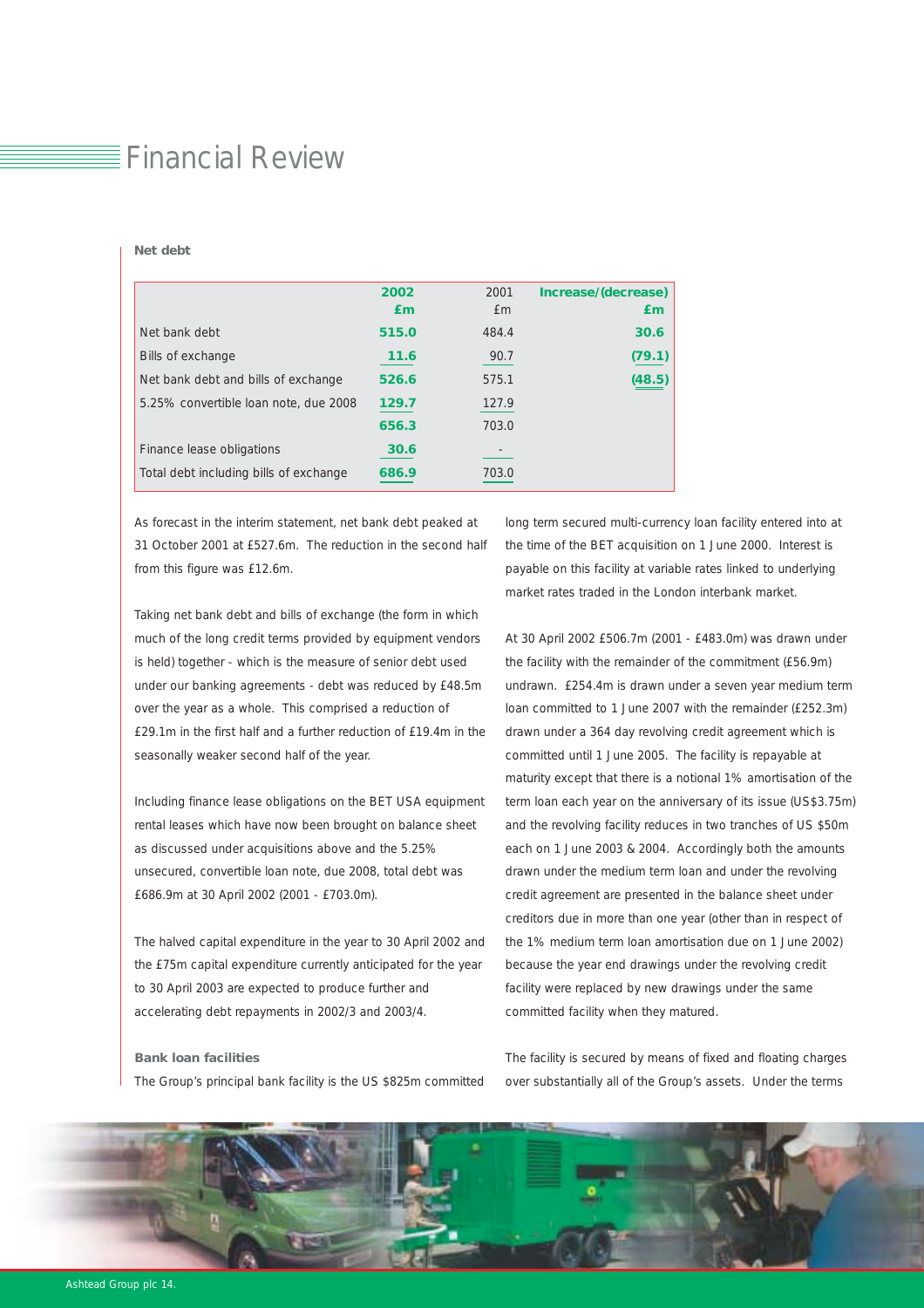of the facility, the Group is required to demonstrate compliance with certain financial covenants comprising the ratios of EBITDA to interest and to senior and total debt levels and the ratio of debt levels to the value of tangible assets on a quarterly basis. None of these quarterly covenants was breached during the year ended 30 April 2002. Adjustments to the covenants were agreed unanimously by the bank group in April 2002 to provide greater financial flexibility in the light of the US economic downturn.

The Group also has two secured but uncommitted bank overdraft lines provided alongside the main secured facility. At 30 April 2002 £8.5m was outstanding under these facilities leaving £9.9m undrawn. Thus headroom at 30 April 2002 under all the Group's facilities (committed and uncommitted) was £66.8m.

*5.25% unsecured convertible loan note, due 2008* Part of the consideration for the BET USA acquisition was satisfied by the issue of the £134m nominal value 5.25% unsecured convertible loan note, due 2008 which is currently held by the vendor, Rentokil Initial PLC. No interest was payable on this loan note in its first year of issue but from 1 June 2001 it has borne interest at a fixed discounted rate of 5.25% per annum. It is convertible into 89.3m ordinary shares at any time after 1 June 2001 at the holder's option (giving an effective conversion price of 150p per share) and is repayable at par in June 2008 if not previously converted. Rentokil are unable to transfer the convertible without Ashtead's consent and certain orderly marketing restrictions also apply to ordinary shares issued through conversion.

#### *Accounts receivable securitisation*

On 14 June 2002 the Company and certain of its subsidiaries completed a rolling £60m accounts receivable securitisation with Banc of America Securities. Under the securitisation programme, which funded on 20 June 2002, the Group receives non-recourse funding of up to £60m secured against its UK and US receivables. This new source of funding, which is committed until the revolver commitment date of 31 May 2005, carries an effective funding cost of approximately 135 basis points over US dollar LIBOR which compares to the average premium of 250 basis points on borrowings under the senior credit facility - £60m of which was repaid on a pro-rata basis with the agreement of the Company's bank group concurrently with the initial funding of the securitisation programme which raised £59.4m.

The securitisation programme therefore provides both a significant reduction in the level of Ashtead's borrowings under the Senior Credit Agreement and a new source of funding at lower cost.

#### *Pensions*

The Group operates pension plans for the benefit of its employees and made contributions totalling £2.7m to these plans in the year. These plans are defined contribution plans except for the plans covering UK employees which were operated on a defined benefit basis. Take up rates amongst UK employees have historically been low with only 661 UK employees out of a total of 2,511 being contributory members of the plan at 30 April 2002.

Pension plan provision in the UK was reviewed during the year as a result of which it was determined to close the existing UK defined benefit plan to new members and to offer a new defined contribution plan to UK staff compliant with the UK Government's stakeholder initiative. After an extensive briefing and consultation exercise, 556 employees elected membership of the new plan which commenced operation on 1 May 2002. The Company provides an employer's contribution of 5% of salary on a matching basis to the new plan.

The latest triennial valuation of the existing UK defined benefit plan (as at 30 April 2001) was completed in the year. This showed a deficit of 6% (measured as the shortfall in assets compared with liabilities) under the best estimate assumptions required to be

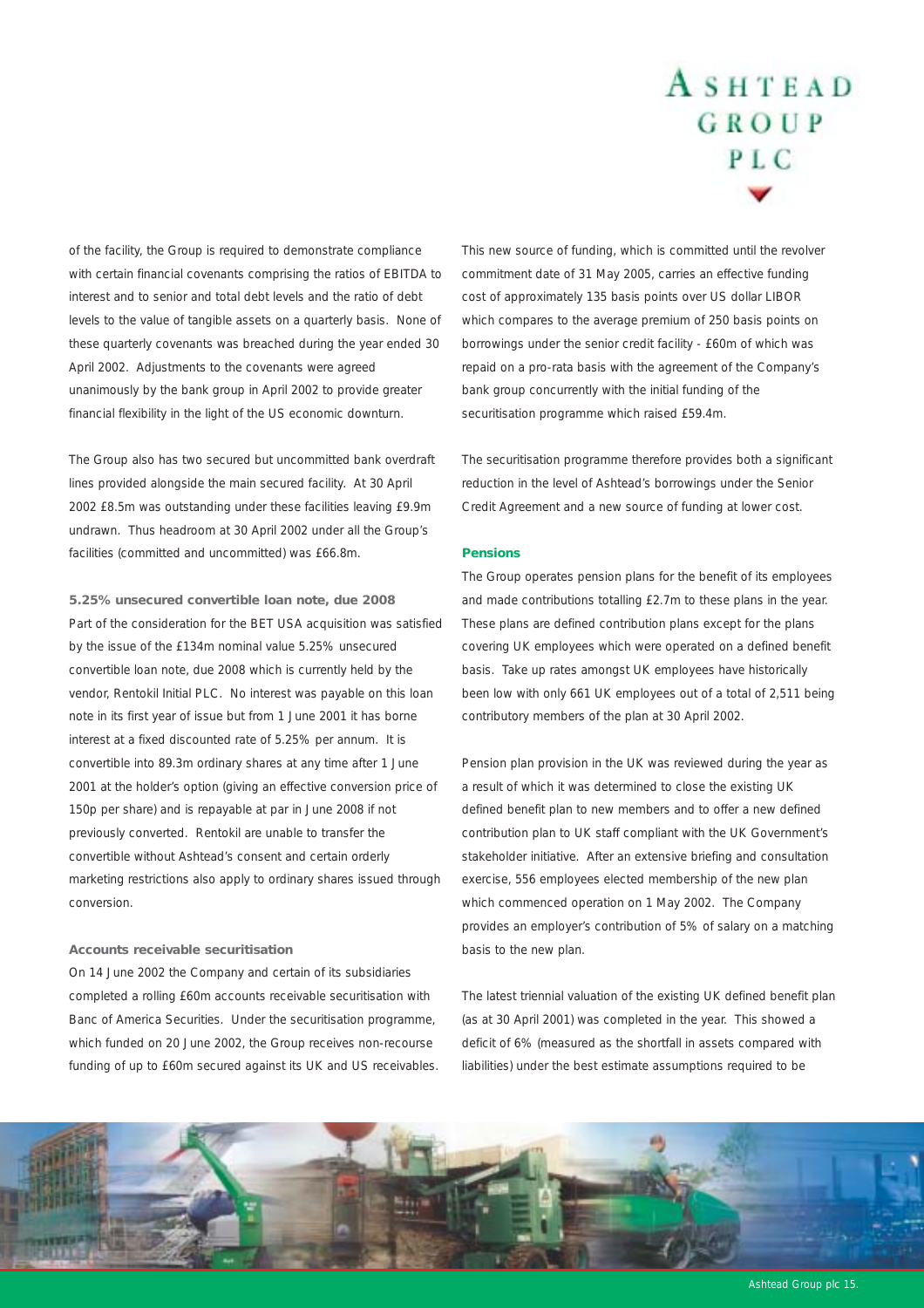### $\equiv$  Financial Review

used under SSAP 24 for accounting purposes and 16% under the conservative assumptions used by the actuary for funding purposes. In consequence the employer's contribution was increased from 5% to 11% of salary effective 1 November 2001 which was the level recommended by the actuary to address the funding shortfall.

This year disclosure is also required for the first time under the transitional provisions of the controversial new UK accounting standard on pensions (FRS 17) of the actuarial position of the plan updated to 30 April 2002. In providing this disclosure, FRS 17 requires use of actuarial methods and assumptions which differ from those used by the actuary for the triennial valuations used for funding purposes. Reflecting these differences and the poor performance in the past year of the UK stock market (in which most of the plans' assets are invested) the deficit in the Company's defined benefit plans at 30 April 2002 on the basis required by FRS 17 was £7.1m.

#### *Operating statistics*

|                        |      | Profit centre numbers | Year end staff numbers |       |
|------------------------|------|-----------------------|------------------------|-------|
|                        | 2002 | 2001                  | 2002                   | 2001  |
| <b>Sunbelt Rentals</b> | 188  | 163                   | 3,886                  | 3.471 |
| A-Plant                | 268  | 273                   | 2,573                  | 2,498 |
| Ashtead Technology     |      |                       | 71                     | 61    |
| Corporate office       |      |                       | 15                     | 13    |
|                        | 463  | 443                   | 6,545                  | 6,043 |

During the year Sunbelt established 23 new depots, including five through acquisition. Additionally a further two new profit centres were established to enable specialist activities to be managed and reported separately from general businesses. To increase operational efficiency A-Plant merged five previously separately managed profit centres in the year into other profit centres operating at the same sites.

#### *Financial instruments*

The Group's financial instruments comprise borrowings, some cash and liquid resources, and various items such as trade debtors, trade creditors and bills of exchange payable, etc., that arise directly from its operations. The main purpose of these financial instruments is to raise finance for the Group's operations.

In addition to the foregoing, on 24 August 2000 Ashtead Group plc entered into forward rate agreements with LloydsTSB Bank plc and Bank of America under which the variable interest rates payable under the bank facility on a total of US\$250m of borrowings were exchanged for a three year fixed interest rate of 6.825%.

Derivative transactions are only undertaken for the purposes of managing funding and managing interest rate risk and currency risk. The Group does not trade in financial instruments. The main risks arising from the Group's financial instruments are interest risk, liquidity risk and foreign currency risk. The Board reviews and agrees objectives and treasury policies for managing each of these risks and they are summarised below.

#### *Interest rate risk management*

The Group's interest rate management policy is to use a combination of fixed and variable rates of interest to provide some element of protection against sudden changes in the level of interest rates. New derivative transactions are only entered into with the authority of the Group's Finance and Administration Committee and the Finance Director provides a regular report on treasury matters to each Board Meeting in which the need for new derivative transactions is reviewed and discussed. At 30 April 2002 some 49% of the Group's borrowings were at fixed rates (comprising \$250m of the bank

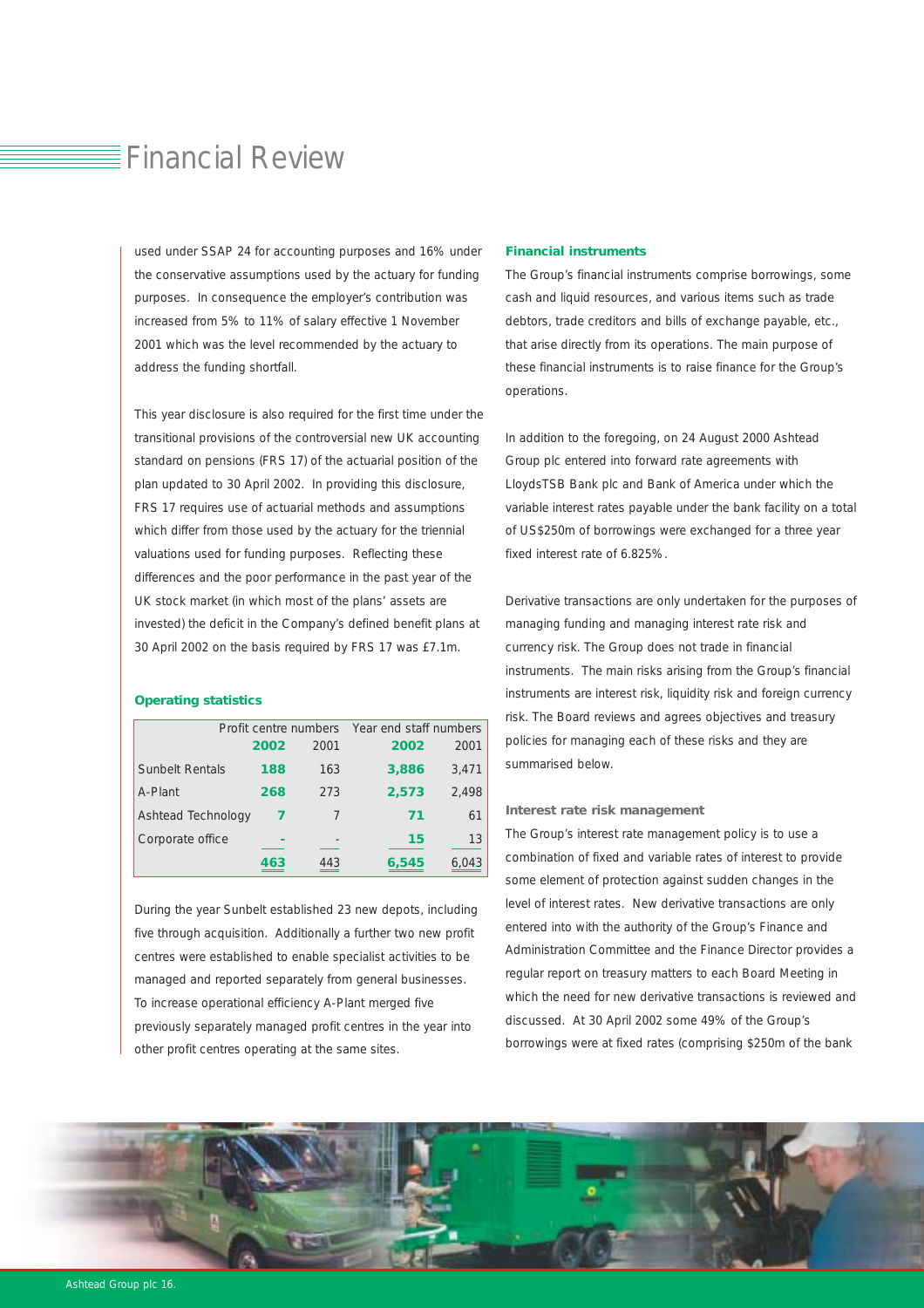debt on which interest rates have been fixed for three years from August 2000 as described above and the £134m convertible loan on which interest is fixed at 5.25%).

#### *Liquidity risk*

The Group's policy is to ensure continuity of funding which is currently provided through the \$825m committed secured loan facility and the eight year convertible loan with the result that all the Group's loan facilities (other than short term overdrafts) currently have a maturity of at least four years although the amount available for borrowing reduces by \$50m at each of 30 April 2003 and 2004. At 30 April 2002, £56.9m remained undrawn under the Group's committed borrowing facilities. The Group anticipates that borrowing levels will fall in the coming year reflecting lower levels of capital expenditure.

#### *Foreign exchange risk management*

With a significant portion of the Group's operations based outside the UK, the Group faces currency risk on its non-sterling net assets as the translation of overseas subsidiaries can have a considerable effect on the Group's reported net assets. The main exposures are to the US dollar and the Euro (Irish punt) exchange rates against sterling.

The Group seeks to mitigate the effect of these structural currency exposures by matching the currency of third party borrowings against the currency of earnings generated from assets. At 30 April 2002, total net borrowings of £675.8m were drawn as to a net £481.6m in US dollars, £15.4m in Euros and £178.8m in sterling.

The Group's exposure to exchange rate movements on trading transactions is relatively limited. All Group companies invoice revenues in their respective local currency and generally incur expense and, except in the Republic of Ireland, purchase assets in their local currency. Consequently the Group does not routinely hedge either forecast foreign exchange exposures or the impact of



exchange rate movements on the translation of overseas profits into sterling. Foreign exchange risk on significant non-trading transactions (eg acquisitions) is considered on an individual basis.

#### *Counterparty risk*

The Group is exposed to credit risk related losses in the event of non-performance by a counterparty to its interest rate hedging financial instruments. This risk is managed by entering into derivative transactions only with institutions with a strong credit rating and by limiting the total exposure to any single counterparty. At 30 April 2002 the counterparties to the Group's interest rate hedging transactions were LloydsTSB Bank plc and Bank of America who are not expected to fail to meet their obligations.

au Rosen

*Ian Robson* Finance Director 8 July 2002



Ashtead Group plc 17.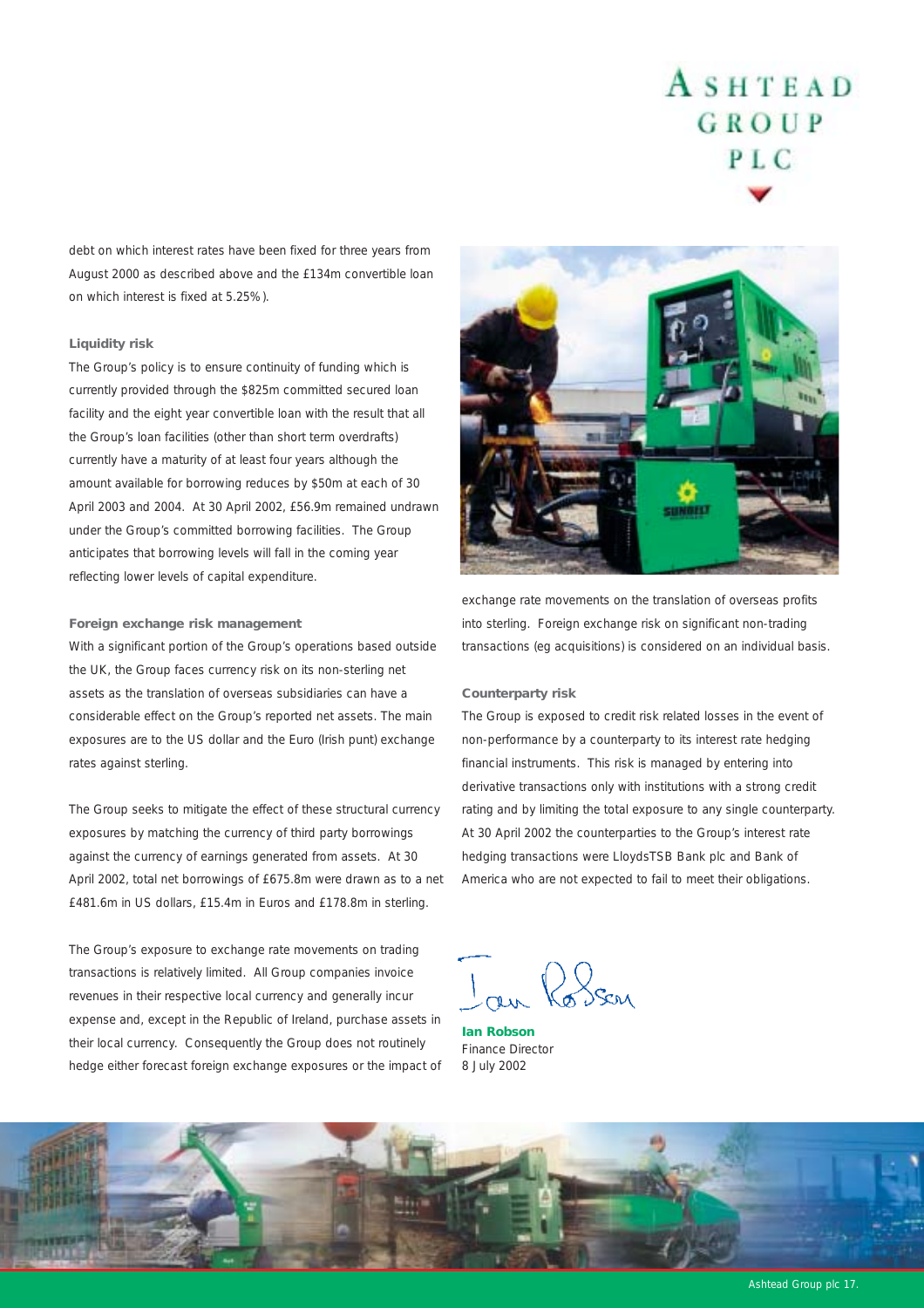### Operational Review - Sunbelt Rentals

#### *Markets*

This was a year that I believe showed the true skills and determination of the US management team in a difficult US economy. While reacting to the difficult economy we focused first on the customer and then on matching investment in rental fleet to current demand.

We reduced overall capital expenditure by over 50% and transferred under-utilised fleet to the 23 new profit centres opened this year, 5 of which were acquisitions. We achieved same store sales growth of 3.3% and overall growth of 10.6% in a year when most of our peers showed both negative same store sales and overall growth. I am proud of the entire Sunbelt team and what they have accomplished over the past year.

This coming year we will continue to keep a watchful eye on capital expenditure while maintaining our strict fleet replacement policy. Our growth capital will be focused on products that allow us to expand our product offerings and broaden our customer range while enhancing return on invested capital. On 1 May 2002, we completed the consolidation of our accounting and IT functions from three regional facilities to one central facility located in Charlotte, North Carolina. This new efficient structure has allowed us to deliver a greater level of service to the field while focusing on continued cost reduction.

During the past year we have increased our profit centre network from 163 to 188 firmly positioning us in the 26 states (covering some 75% of the total US population) from which we now operate. We will continue the process of developing our general products by clustering profit centres in good markets whilst also investing in expanding our specialist businesses. For example, our specialist Pump and Power profit centres now number 13 stores. Whilst these represented only 5% of our total revenues in the year, the division grew its revenues

43% over the previous year. This year I believe the Pump and Power team can continue significantly to outperform our overall growth.

Another specialist business is Scaffold Services which we acquired through the BET acquisition and strengthened this year by acquiring a two branch business in the southeast. It represented 16% of our total business in the year ended 30 April 2002. We now have what I believe is the most operationally skilled management team in the US scaffold industry. There are three things that are exciting about this business: the higher returns on capital that it delivers; the overall growth opportunities that it presents; and the access that it has given, and will continue to allow us, to strategic industrial customers to whom we can then rent our whole range of products and services.

#### *Prospects*

Entering this year, Sunbelt, on a profit centre by profit centre basis, is operationally stronger than it has ever been. Anticipating a flat economy, our plans for the coming year are for only five greenfield openings, continued focus on investment in higher return assets and on improving the overall cost efficiency of our business. Regardless of the economy we expect, as in this past year, to see continued market share gains across all key areas of our business.

Idama

*Bruce Dressel* President and Chief Executive Sunbelt Rentals 8 July 2002

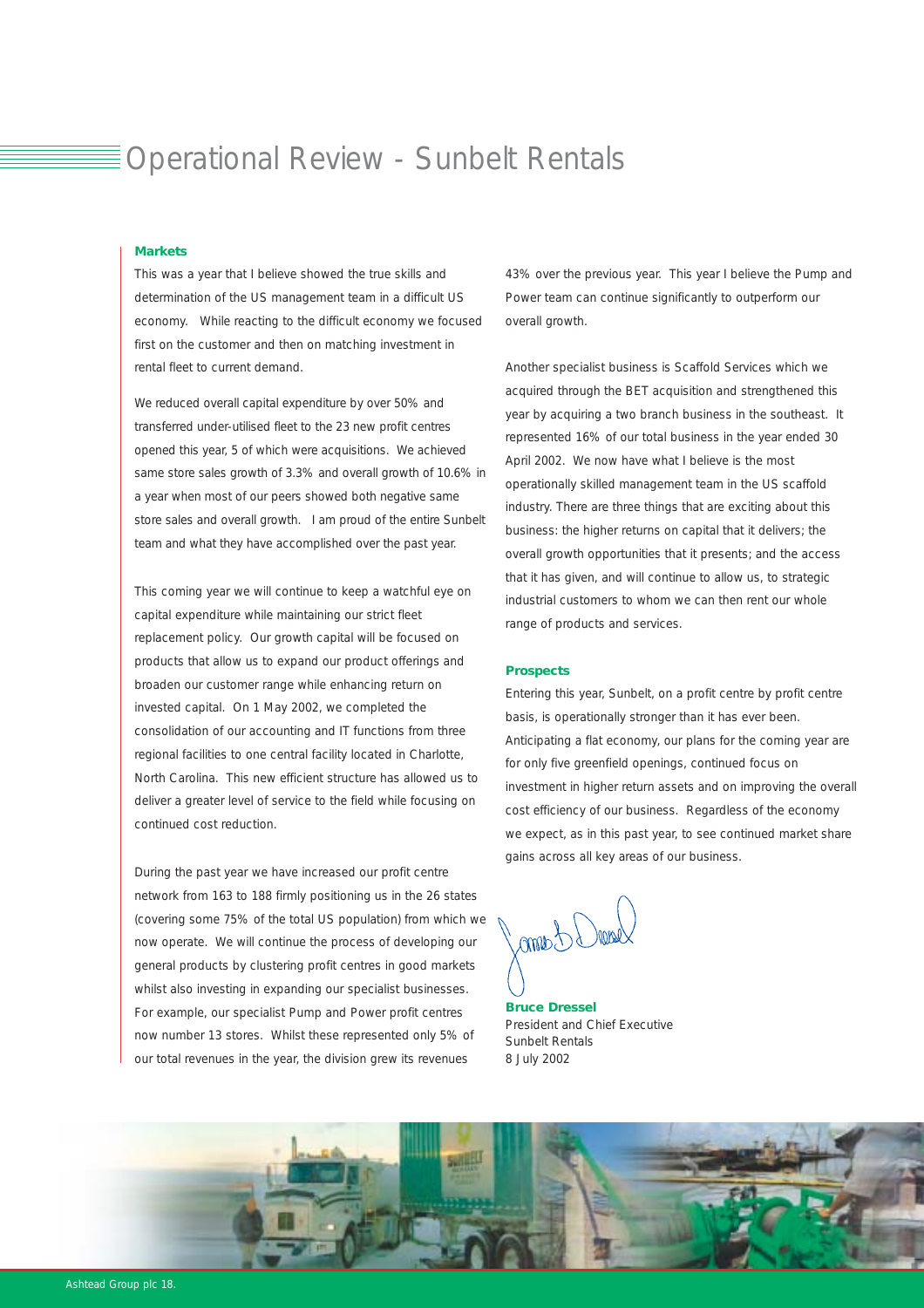





Ashtead Group plc 19.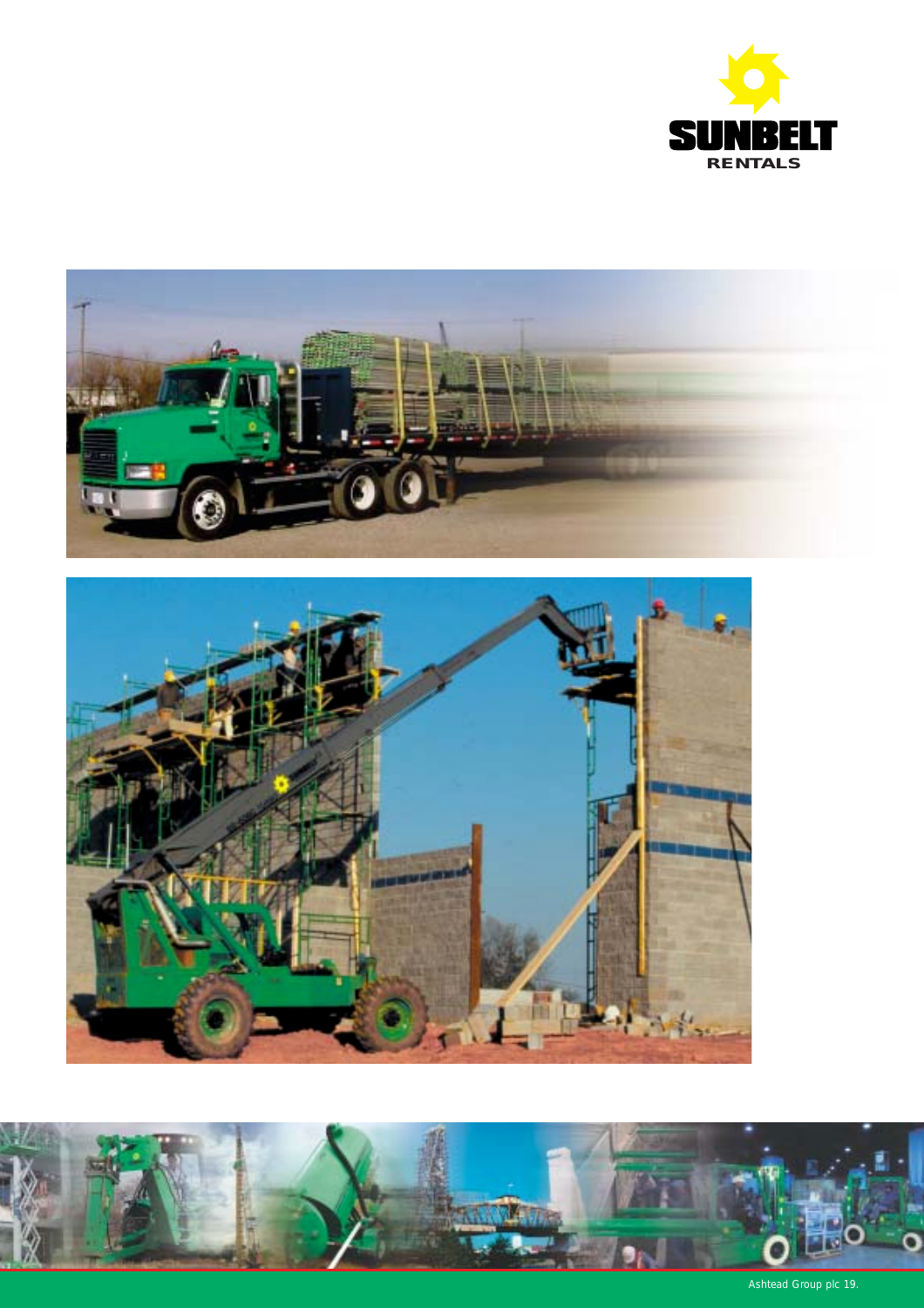### Operational Review - A-Plant

#### *Results*

As reported at the half-year, the market in general equipment rental remained competitive and this, along with our strategic decision to reduce our exposure to certain high volume, low return markets, resulted in a 3.9% reduction in revenues yearon-year.

Operating profits were down 48% from £25.1m to £13.0m. Capital expenditure was reduced by 60% from £67.0m to £26.7m and will continue to be linked to our focus on return on investment.

This was a year of consolidation as we addressed a number of internal issues such as the exceptional equipment disposal programme. Although overall the year has been difficult with the time spent on internal issues acting, in some cases, as a distraction to the business, I am pleased to say that the necessary actions are now completed.

#### *Prospects*

Looking ahead, the new structure of A-Plant, which I introduced, is now fully operational and gives us the ability to focus on our three core business areas: Main Plant (general equipment), Tool Hire and Specialist Products.

Four operating divisions, A-Plant North, South, Midlands and Ireland, will develop the Main Plant and Tool Hire businesses geographically. Specialist Products, which was previously part of the regional structure, includes Rail, Power Generation, Pumps, Welding, Accommodation, Powered Access, Acrow (formwork and falsework), Groundcare, Big Air, Trenchless Technology and Traffic, will be run, for the first time, on a national basis by senior managers, experts in their field, with appropriate authority and profit accountability. This will give us greater flexibility in servicing and meeting customers' needs as well as real focus on these specialists markets, in many of which we have a top five market position.

Our expectation for the coming year is that the Main Plant market will continue to remain competitive but that there will be good opportunities in many of our Specialist Products and Tool Hire businesses to improve market share and hire rates.

A-Plant now has 73 dedicated Tool Hire locations in the UK with a further 65 Main Plant locations also offering Tool Hire as part of their general plant fleet. Despite this number of locations putting us in the top ten nationwide, A-Plant is not perceived as a major player in the Tool Hire market. Instead, customers' perception of A-Plant is of the core Main Plant products such as diggers, dumpers and rollers. Therefore, during the next six months, we will be re-branding our dedicated Tool Hire locations as 'Tool Hire Shops', a brand name we have owned (but not used) for many years. This will help in changing customers' perceptions and allow us to focus with a dedicated management team and staff on increasing our share of this market.

National accounts and large regional accounts continued to grow and represented 25% of total revenues in 2001/2. We believe we are one of very few companies in the UK who can offer the full range and breadth of product to support such customers' wish to outsource their equipment needs. We were pleased to be appointed sole supplier to Transco in April under an agreement estimated by our customer to be worth some £4m annually. We will continue to use our market leadership to develop our major account business as our large customers themselves increase their businesses through, inter alia, winning large PFI projects. Accordingly, in the April 2002 reorganisation, we restructured and enlarged our major accounts sales team to help us better serve this market.

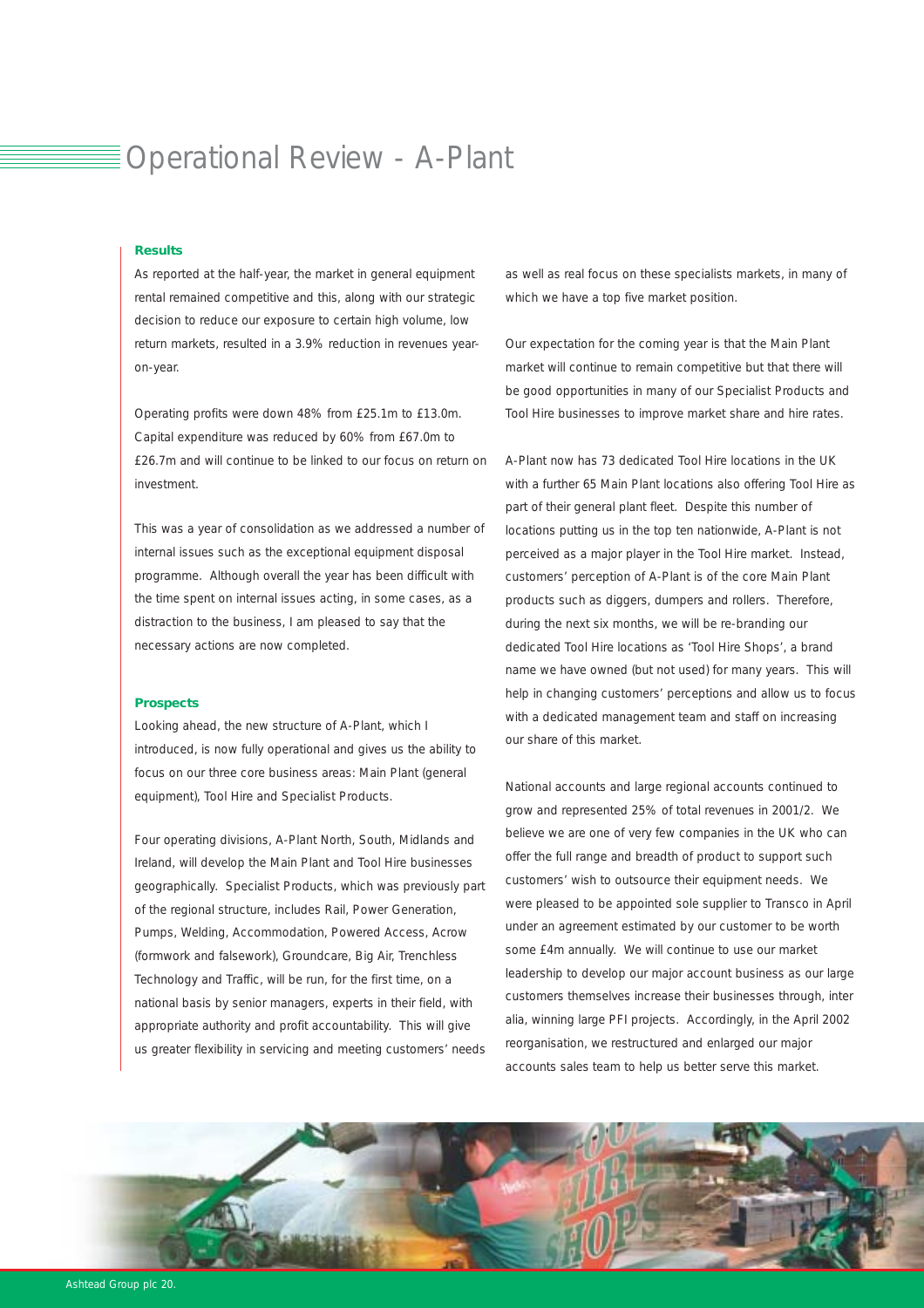



This does not, however, mean that the local marketplace is being ignored. Our business has always been built on the foundation of local business and relationships between our profit centres and customers. That is why we have a manager at every one of our locations empowered to make decisions on developing business in their market. It is also why, after a period of experimentation last year when we managed the local salesforce on a regional basis, we reverted in my recent reorganisation to a structure where the local salesman is part of the profit centre team and reports to the profit centre manager.

The future progress of A-Plant will result from a focused and committed management team along with the continued hard work by all our highly motivated profit centre staff who are intent on improving turnover, profitability and return on investment.



*Sat Dhaiwal* Chief Executive, A-Plant 8 July 2002

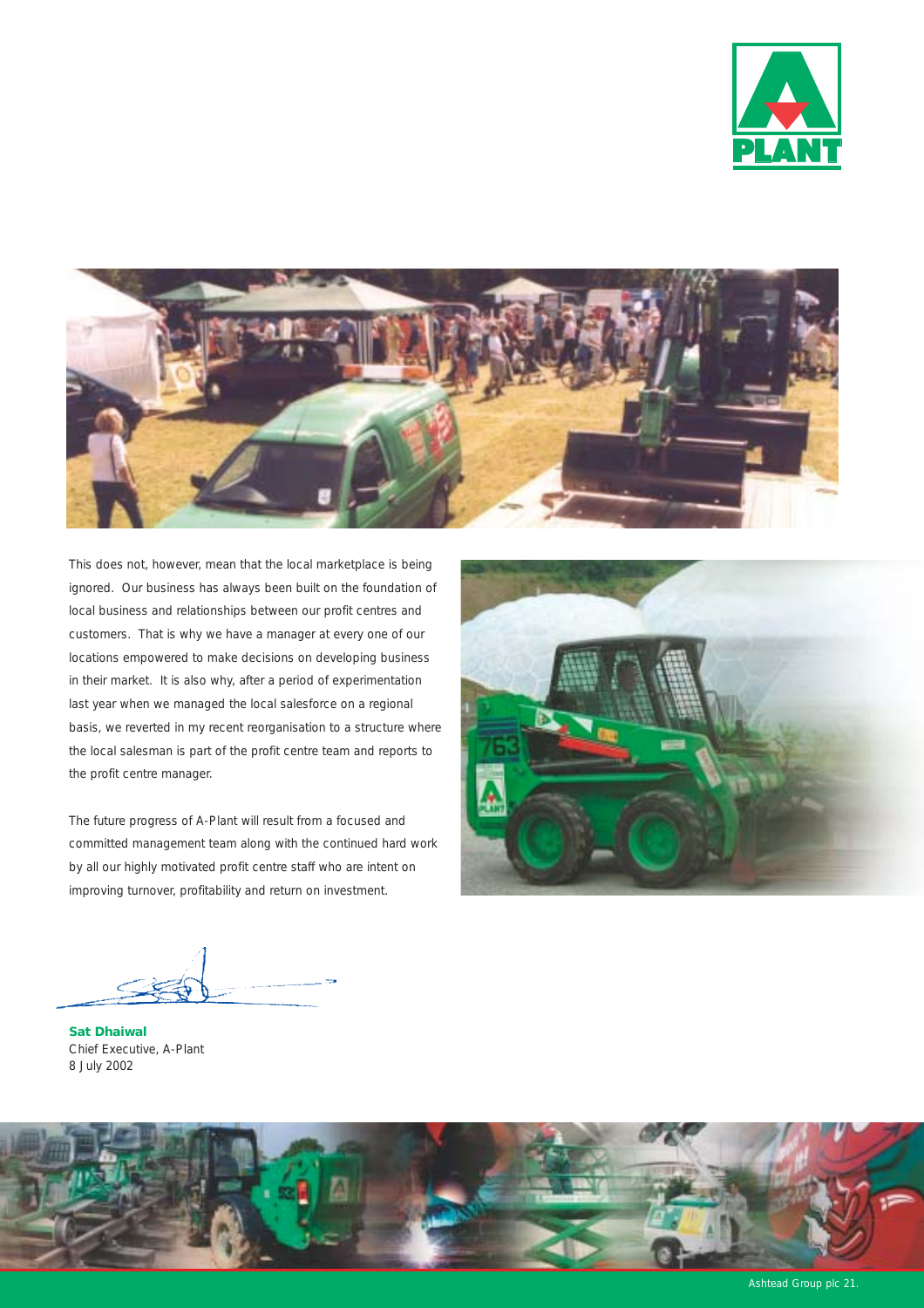# Operational Review - Ashtead Technology Rentals

#### *Markets*

#### *Offshore & Inspection*

Overall the business achieved 11% revenue growth in the year. All three offshore and inspection businesses have benefited from our ability to react to local demands by moving equipment quickly and efficiently between locations. This ability to match availability and demand profiles has led to improved utilisation of our assets worldwide.

Our Aberdeen operation, which deals with Europe and Africa, had a mixed year. The North Sea sector had a very good start to the year with a poorer second half whilst the West African deepwater market was strong and consistent throughout the year. Pricing remained very competitive in our major product areas as there was strong pressure in the market for reduced prices both from our customers and our competition. An enhanced marketing effort has enabled us to maintain our market share.

Singapore performed well with the recovery in the Far East economies continuing to drive a demand for energy. This increased demand in the field development market has more than replaced the subsea cable business lost in the collapse of the telecom market. There has been considerable strength in this offshore market recovery as demand has come from across Australasia. Our inspection business achieved growth throughout the region.

Houston, like Aberdeen, had an excellent start to the year followed by a slower second half. As the year progressed, offshore saw a significant decline in field development related work. The inspection business was generally robust throughout the year but there was some slackness in the second half of the year due to a slowdown in offshore activity as the US economy slowed down.

#### *Environmental*

We have now had our first full year of results from the environmental instrument rental business we purchased in October 2000. Like for like total revenues were up 3% overall but more importantly like for like rental revenues grew 17% reflecting a reduced emphasis on lower margin sales business. The four locations in North America that came with the business have all increased their profitability. Although there was an overall decline in the US environmental market, our own performance continued to improve as our marketing initiatives and selective asset investments following the acquisition helped us to increase market share.

Both our UK and Singapore operations have started to develop their environmental fleets to meet their local market demands.

#### *Prospects for the coming year*

Offshore we expect the UK sector of the North Sea to remain subdued following tax changes announced in the April Budget. We anticipate a slight improvement in the Norwegian sector and continued strength in West Africa. The Gulf of Mexico will remain quiet overall but we will see additional work from South America, primarily Brazil, and from Eastern Canada. In South East Asia we expect to see moderate growth from the current high base.

We are forecasting that our inspection business will maintain growth in all geographical areas, the most promising area for development again being the onshore segment of our inspection market.

In Environmental the prospects remain bright in spite of the weakness in the overall US economy. We expect this year to

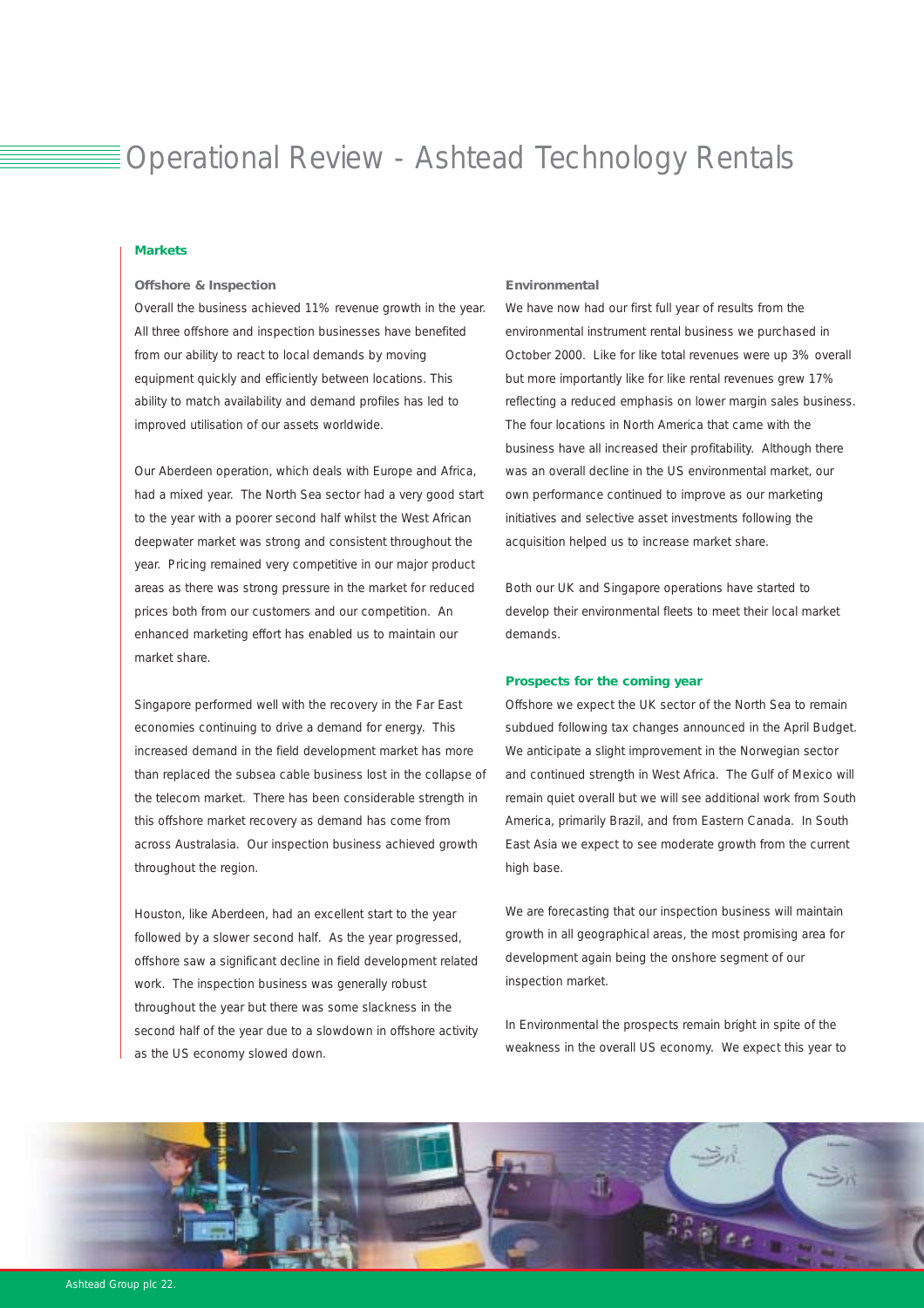



add to the number of locations supplying these instruments.

Overall the outlook for our technology based business looks promising. We have in place the necessary procedures, marketing, product range and, above all, good people to continue to make this business a success.



*Rob Phillips* Chief Executive Ashtead Technology Rentals 8 July 2002





Ashtead Group plc 23.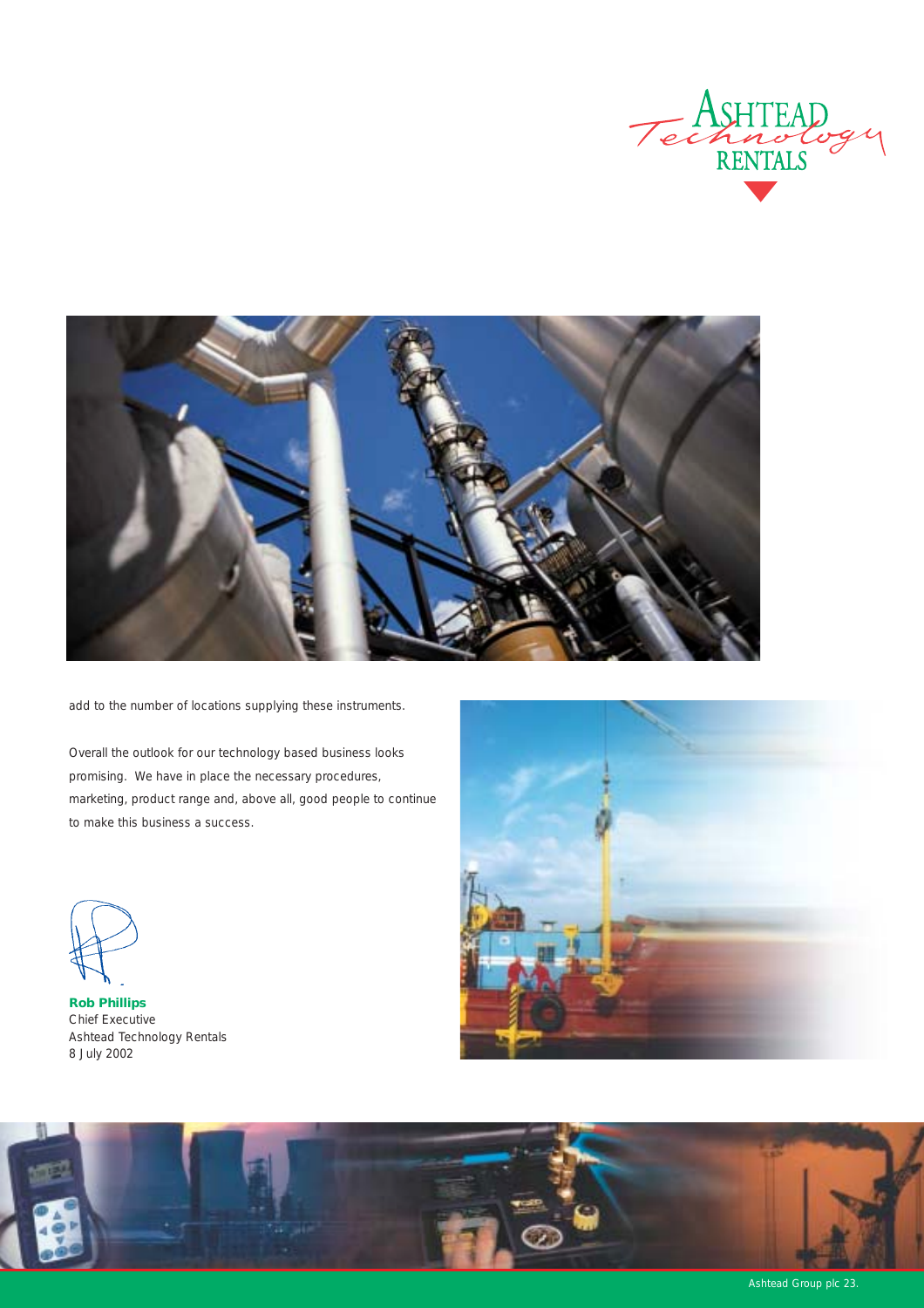# **Directors**



#### *1. Henry Staunton, Non-executive Chairman*

Aged 54, Henry Staunton, BA, FCA, is Finance Director and Deputy Chairman, Media Ventures of Granada plc. He is also Chairman of the Nominations Committee and a member of the Audit and Remuneration Committees.

#### *Executive directors*

#### *2. George Burnett, Chief Executive*

Aged 55, George Burnett, MA, LLB, CA, was Managing Director from May 1984 until being appointed Chief Executive in February 2000. He is a non-executive director of Henderson Strata Investments plc and Chairman of the Governors of the Surrey Institute of Art and Design, University College.

#### *3. Ian Robson, Finance Director*

Aged 43, Ian Robson, BSc, FCA, was appointed Finance Director on 26 June 2000 having joined the Group on 22 May 2000. For the preceding four years he held a series of senior financial positions in Reuters Group Plc and before that he was a partner of Price Waterhouse (now PricewaterhouseCoopers).

**4.** *Bruce Dressel, President and Chief Executive Officer, Sunbelt Rentals*

Aged 38, Bruce Dressel is President and Chief Executive Officer of Sunbelt Rentals Inc, the Group's equipment rental division in the USA. Bruce Dressel has some 20 years experience in the industry and joined the Group on the acquisition of the business of McLean Rentals in March 1996. The re-election of Bruce Dressel, who retires by rotation in accordance with the Articles of Association, as a director of the Company will be proposed at the Annual General Meeting.

*5. Sat Dhaiwal, Chief Executive Officer - A-Plant* Aged 33, Sat Dhaiwal was appointed a director of the Company and Chief Executive Officer of A-Plant on 4 March 2002. Sat Dhaiwal has spent his career to date in the UK hire industry and joined A-Plant in 1993 as a manager of one of its profit centres. He was promoted to trading director in 1995 and Managing Director of A-Plant East, one of A-Plant's four operational regions, in 1998. Having been appointed by the directors, Sat Dhaiwal retires in accordance with the Articles of Association and his election will be proposed at the Annual General Meeting.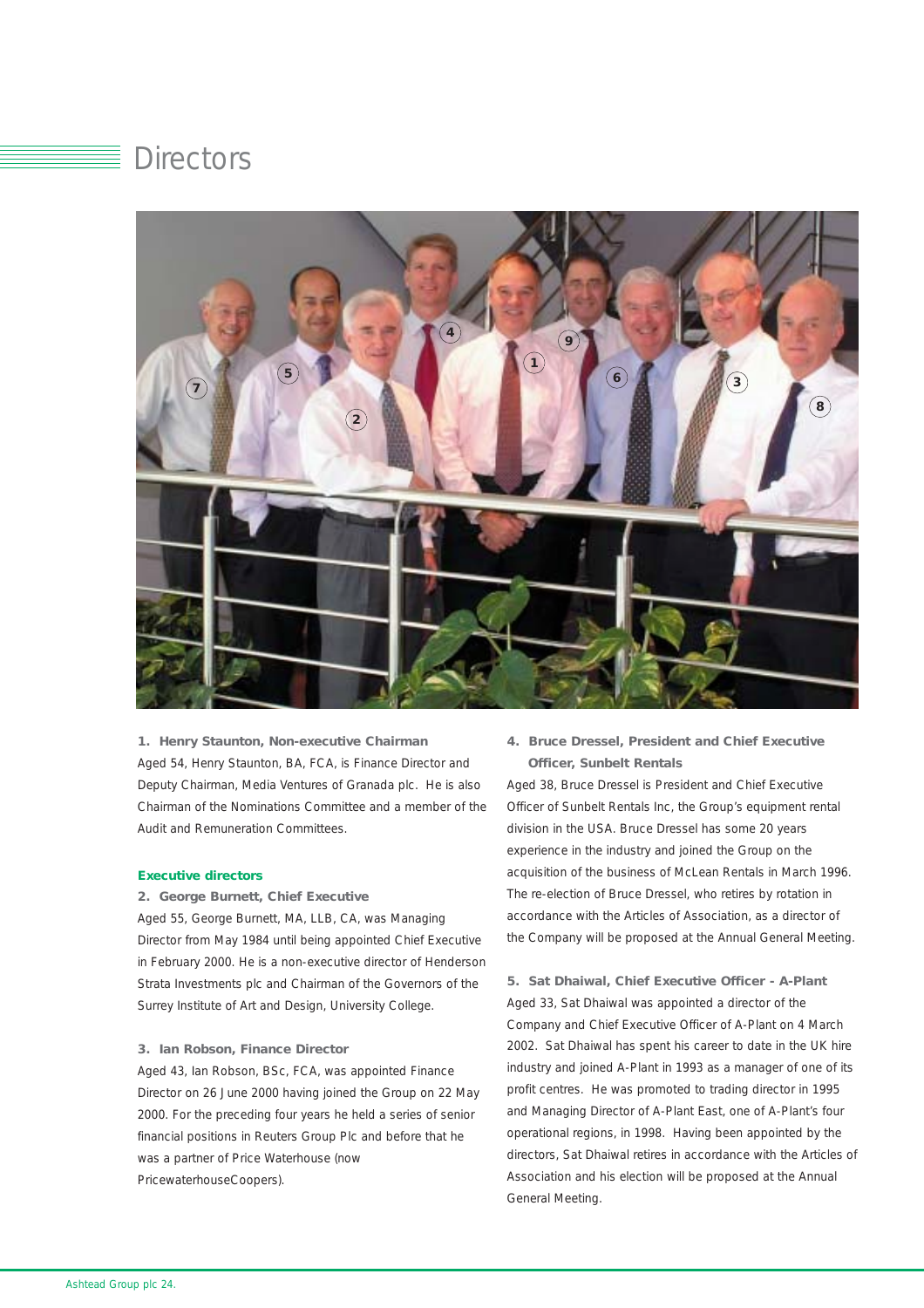### **Directors**

#### *Non-executive directors*

*6. Alan Wheatley, Deputy Chairman and senior independent non-executive director* 

Aged 64, Alan Wheatley, FCA, is currently Chairman of Special Utilities Investment Trust plc and a non-executive director of Babcock International Group Plc, ComXo plc and of IntaMission plc. He is Chairman of the Remuneration Committee and a member of the Audit and Nominations Committees.

*7. Philip Lovegrove, Independent non-executive director* 

Aged 64, Philip Lovegrove, LLM, is Chairman of VTR plc and a non-executive director of Environmental Polymers plc and Fiske plc. He is Chairman of the Audit Committee and a member of the Remuneration and Nominations Committees. The re-election of Philip Lovegrove, who retires by rotation in accordance with the Articles of Association, as a director of the Company, will be proposed at the Annual General Meeting.

*8. Chris Cole, Independent non-executive director*  Aged 55, Chris Cole, C.Eng, FCIBSE, is Chief Executive of WSP Group plc. He is a member of the Audit and Remuneration committees. Having been appointed by the directors on 10 January 2002, Chris Cole retires in accordance with the Articles of Association and his election will be proposed at the Annual General Meeting.

Details of the Directors' contracts, emoluments and share interests can be found in the Report of the Remuneration Committee on pages 32 to 37.

#### *Company secretary*

*9. Robert Clark,* 

Aged 58, Robert Clark, FCA, ATII, joined the Group in August 1991 as Group Corporate Controller and was appointed Company Secretary in May 1997.

# $\equiv$  Advisers

#### *Auditors*

PricewaterhouseCoopers 1 Embankment Place London WC2N 6NN

#### *Registrars & Transfer Office*

Lloyds TSB Registrars The Causeway **Worthing** West Sussex BN99 6DA

#### *Financial PR Advisers*

Tulchan Communications St Martin's House 16 St Martin's Le Grand London EC1A 4ES

#### *Principal Bankers*

Lloyds TSB Bank plc St George's House 6/8 Cheapside London EC3M 1LL

Bank of America 1 Aile Street London E1 8DE

Bank of America 100 North Tryon Street **Charlotte** North Carolina 28255

#### *Solicitors*

Slaughter and May One Bunhill Row London E1Y 8YY

Parker, Poe, Adams & Bernstein LLP Three First Union Center 401 South Tryon Street **Charlotte** North Carolina 28202

Speechly Bircham 6 St Andrew Street London EC4A 3LX

#### *Joint Brokers*

Schroder Salomon Smith Barney Citigroup Centre 33 Canada Square Canary Wharf London E14 5LB

WestLB Panmure Limited Woolgate Exchange 25 Basinghall Street London EC2V 5HA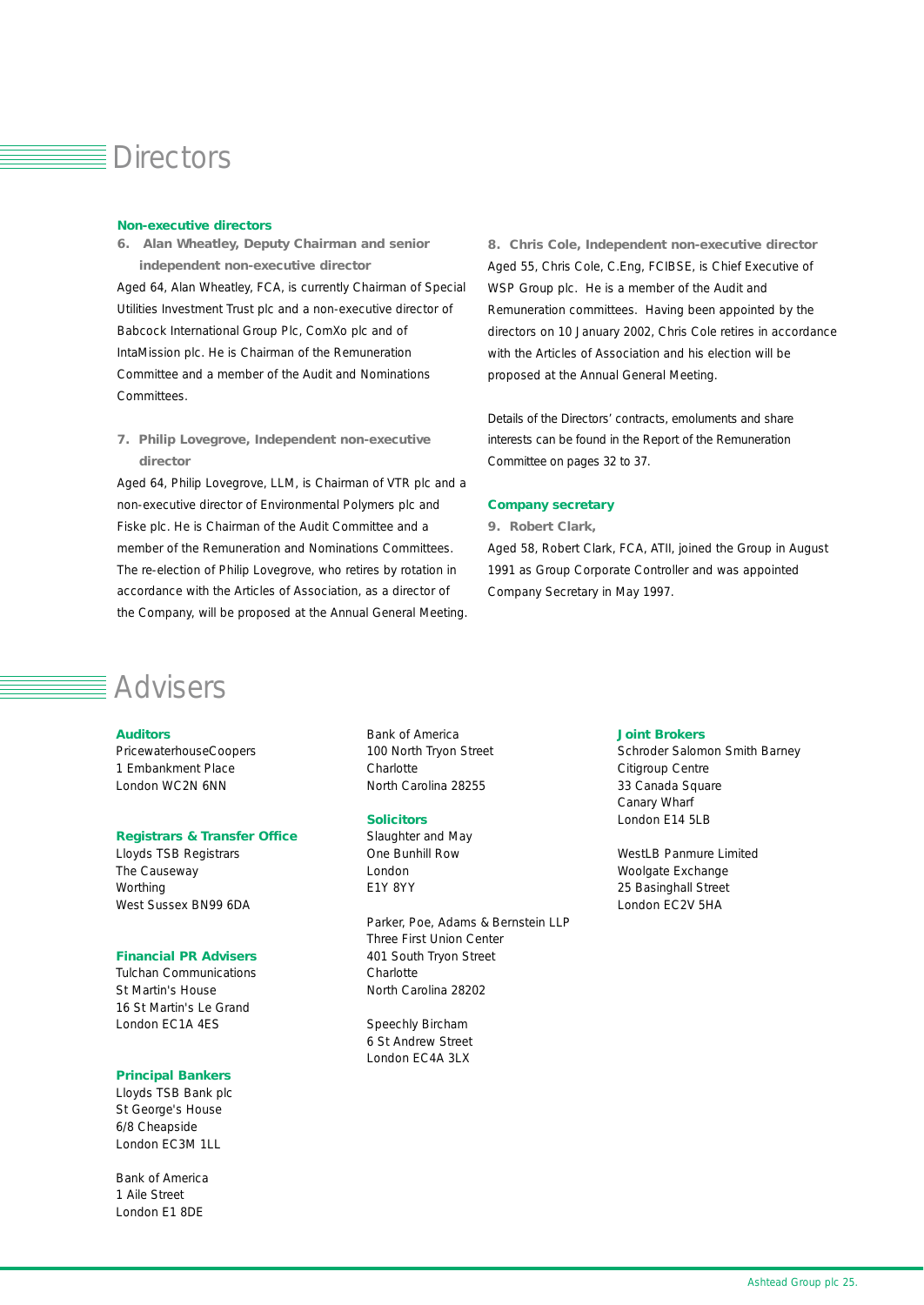# Directors' Report

The Directors present their report and the audited accounts for the financial year ended 30 April 2002.

#### *Principal activities*

The principal activity of the Company is that of an investment holding and management company. The principal activity of the Group is the rental of equipment to industrial and commercial users.

#### *Trading results & dividends*

The Group's consolidated loss before taxation for the year is £15.5m (2000/1 - profit of £11.1m). A review of the Group's performance is given on pages 2 to 23.

An interim dividend of 0.62p per ordinary share was paid on 6 April 2002. The directors recommend that a final dividend of 2.88p per ordinary share amounting to £9.3m be paid to the holders of the ordinary shares and that the retained loss of £7.6m be transferred to reserves. If approved, this dividend will be paid on 30 September 2002 to ordinary shareholders on the record at 6 September 2002.

#### *Share capital*

The following shareholders have notified the directors that they hold or are beneficially interested in 3% or more of the Company's ordinary share capital as set out below:

|                                         | At 28 June 2002 |
|-----------------------------------------|-----------------|
|                                         | %               |
| Schroders Investment Management Limited | 11.5            |
| AMVESCAP                                | 8.6             |
| Henderson Investment Management Limited | 6.5             |
| Lazard Asset Management Limited         | 5.4             |
| <b>JM Harvey</b>                        | 5.0             |
| <b>UBS Asset Management Limited</b>     | 4.1             |
| <b>GB Burnett</b>                       | 4.1             |
| Barclays Bank plc                       | 3.7             |
| Aegon Asset Management                  | 3.3             |
| Capital Group of Companies              | 3.0             |

#### *Share option schemes*

At 30 April 2002, the following shares were subject to option:

| <b>Discretionary schemes</b>                                | <b>Number of shares</b> | Option price per share |
|-------------------------------------------------------------|-------------------------|------------------------|
| Exercisable between 16 September 1995 and 16 September 2002 | 524,676                 | 14.870p                |
| Exercisable between 26 August 1997 and 26 August 2004       | 996,500                 | 61.440p                |
| Exercisable between 27 September 1998 and 27 September 2005 | 1,134,694               | 72.535p                |
| Exercisable between 27 February 2000 and 27 February 2007   | 441,500                 | 134.665p               |
| Exercisable between 27 February 2000 and 27 February 2007   | 1,297,700               | 132.250p               |
| Exercisable between 3 February 2001 and 3 February 2008     | 305,700                 | 191.200p               |
| Exercisable between 5 February 2001 and 5 February 2008     | 2,463,500               | 184.200p               |
| Exercisable between 5 January 1998 and 5 January 2004 *     | 2,248                   | 170.370p               |
| Exercisable between 24 February 2002 and 24 February 2009   | 522,450                 | 177.830p               |
| Exercisable between 26 February 2002 and 26 February 2009   | 1,111,600               | 172.500p               |
| Exercisable between 22 February 2003 and 22 February 2010   | 1,076,000               | 102.000p               |
| Exercisable between 8 March 2003 and 8 March 2010           | 363,500                 | 101.840p               |
| Exercisable between 8 August 2003 and 8 August 2010         | 920,500                 | 102.500p               |
| Exercisable between 16 August 2003 and 16 August 2010       | 29,500                  | 101.670p               |
| Exercisable between 9 February 2004 and 9 February 2011     | 3,424,140               | 125.000p               |
| Exercisable between 26 February 2004 and 26 February 2011   | 524,000                 | 124.500p               |
| Exercisable between 26 February 2005 and 26 February 2012   | 4,626,000               | 41.500p                |
|                                                             | 19,764,208              |                        |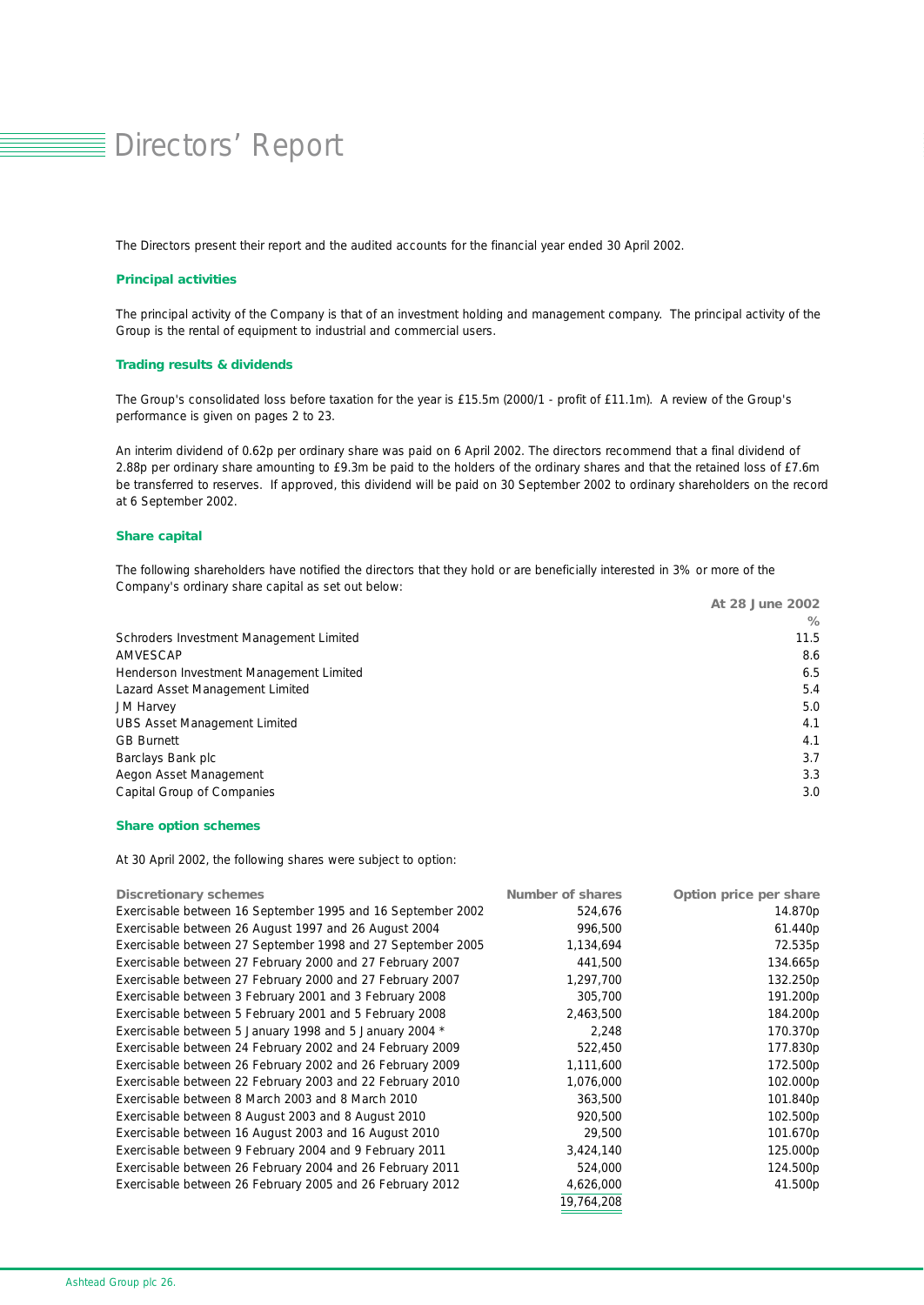# Directors' Report

| <b>SAYE</b> scheme                                                  | <b>Number of shares</b> | Option price per share |
|---------------------------------------------------------------------|-------------------------|------------------------|
| Exercisable between 1 April and 30 September 2002 (5 year contract) | 545.136                 | 98.000p                |
| Exercisable between 1 April and 30 September 2003 (5 year contract) | 65,551                  | 152.140p               |
| Exercisable between 1 April and 30 September 2002 (3 year contract) | 75,545                  | 133.600p               |
| Exercisable between 1 April and 30 September 2004 (5 year contract) | 19,700                  | 133.600p               |
| Exercisable between 1 April and 30 September 2003 (3 year contract) | 201.206                 | 81.340p                |
| Exercisable between 1 April and 30 September 2005 (5 year contract) | 143.690                 | 81.340p                |
| Exercisable between 1 April and 30 September 2004 (3 year contract) | 103.791                 | 94.800p                |
| Exercisable between 1 April and 30 September 2006 (5 year contract) | 52.688                  | 94.800p                |
| Exercisable between 1 April and 30 September 2005 (3 year contract) | 2,783,126               | 41.600p                |
| Exercisable between 1 April and 30 September 2007 (5 year contract) | 1,495,815               | 41.600p                |
|                                                                     | 5.486.248               |                        |

*\* These options result from the rolling over of options under the Sheriff Holdings share option schemes into options under the Company's schemes.*

#### *Employees*

The total number of employees worldwide of the Group at 30 April 2002 was 6,545.

The Group makes every reasonable effort to give disabled applicants, and existing employees becoming disabled, opportunities for work, training and career development in keeping with their aptitudes and abilities. The Group is an equal opportunities employer.

The Group has taken action consistently through the year to maintain and develop arrangements aimed at involving employees in its affairs. For example, monthly meetings are held at Profit Centres to discuss the previous month's performance. The Group has a positive approach to health and safety at work and to compliance with the law and the requirements of the regulatory bodies in both the UK and the USA. A copy of the relevant formal statement of the Group's policy on health and safety is on display at profit centres in the UK and the USA.

The Group encourages employees to become shareholders through discretionary and SAYE share option schemes. Details of options outstanding under these schemes are set out above.

#### *Directors and directors' insurance*

Details of the current directors of the Company are given on pages 24 and 25. In addition, PD Lewis served as non-executive Chairman in the year until his retirement on 31 July 2001 and EJ Forshaw served as a director in the year until his resignation on 4 March 2002.

The Company has maintained insurance throughout the year to cover all directors against liabilities in relation to the Company and its subsidiary undertakings.

#### *Future developments*

The Group seeks to develop by expansion of its activities in equipment rental in the United Kingdom, the United States, the Republic of Ireland and the environmental and offshore oil and gas industries throughout the world.

#### *Policy on payment of suppliers*

Suppliers are paid in accordance with the individual payment terms agreed with each of them. The number of Group creditor days at 30 April 2002 was 85 days (30 April 2001 - 132 days) which reflects the terms agreed with individual suppliers. There were no trade creditors in the Company's balance sheet at any time during the past two years.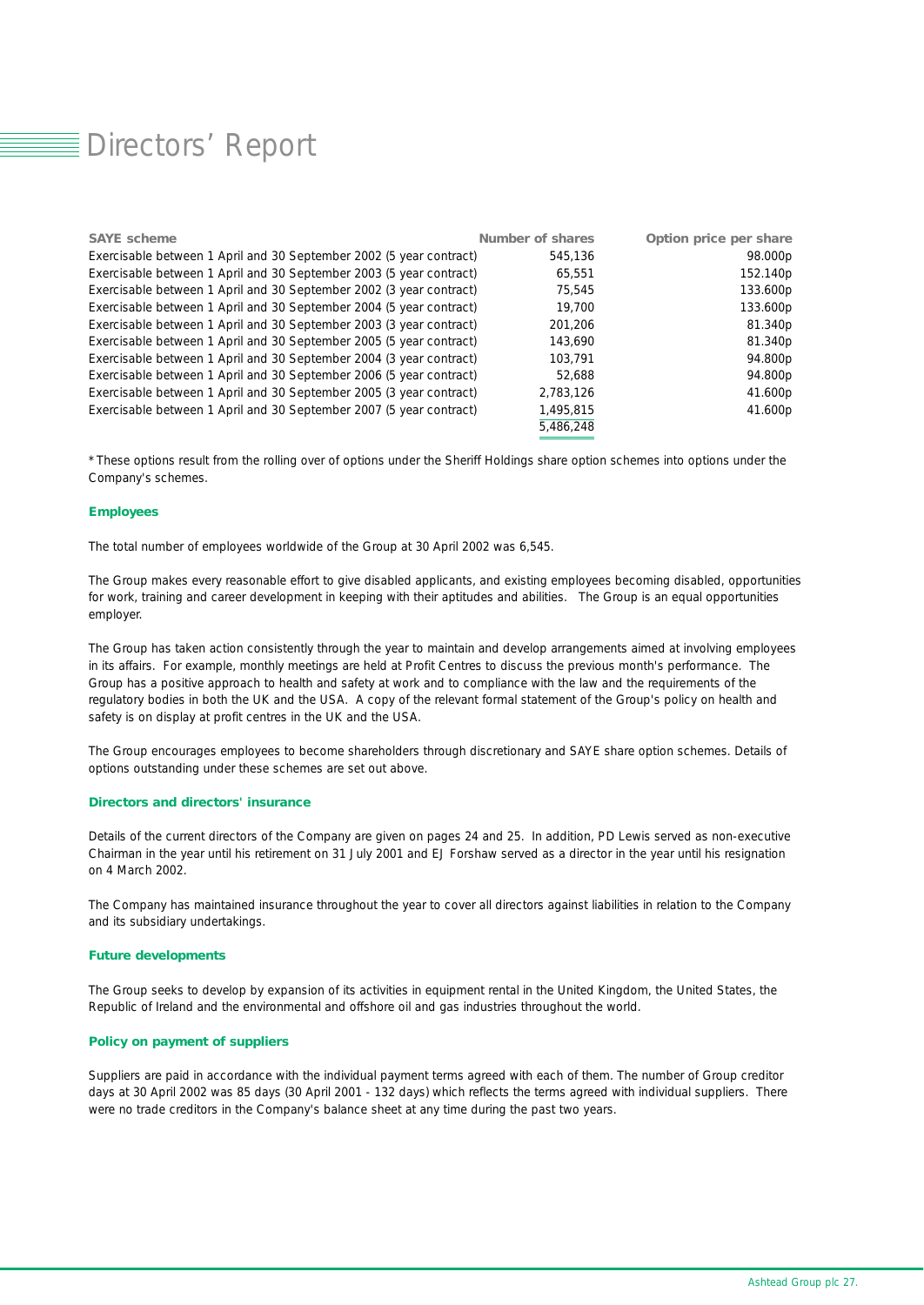# Directors' Report

#### *Political and charitable donations*

The Group made a charitable donation during the year of US\$100,000 to The American Red Cross National Capital Chapter following the events of 11 September 2001. Additionally other charitable donations of £8,650 were made in the UK (2000/1 donations totalled £1,500). No political donations were made in either year.

#### *Environmental report*

The Group, through its equipment purchasing policies, maintenance programmes and environmental monitoring practices, endeavours to ensure that its trading activities have as little adverse impact on the environment as it is possible to achieve. In pursuit of this ideal, the Group has developed environmental management processes which are designed to ensure:

- **O** compliance with relevant legislation;
- removal of potential causes of environmental damage where practicable; and
- continuous reduction in environmental impact through monitoring and corrective action.

The Group's continued investment in its rental fleet, along with its maintenance programmes, minimises both pollution to the atmosphere and accidental contamination. The facilities the Group maintains throughout its profit centre network enable waste to be disposed of correctly, bulk fuels to be stored safely and fleet cleaning and maintenance to be carried out efficiently.

Group companies have documented procedures at profit centre level for fleet maintenance, removal of waste from customers' sites back to Company premises for safe disposal as well as contractual arrangements for the disposal of all major waste products.

The Group's Performance Standards teams measure and monitor environmental performance and control measures at profit centres as part of their rolling audit programme and report their findings to senior operational management.

#### *Post balance sheet event*

On 14 June 2002 the Company and certain of its subsidiaries entered into the accounts receivable securitisation described in note 31 to the accounts.

#### *Auditors*

PricewaterhouseCoopers have indicated their willingness to continue in office and a resolution concerning their re-appointment and authorising the directors to fix their remuneration will be proposed at the Annual General Meeting.

#### *Annual General Meeting*

The Annual General Meeting will be held at 12.30pm on Friday 20 September 2002, at the offices of West LB Panmure Limited, Woolgate Exchange, 25 Basinghall Street, London EC2V 5HA. For ordinary shareholders, a separate Notice of Annual General Meeting, which includes an explanation of the proposed resolutions, is enclosed with the Report and Accounts. In addition to the ordinary business of the meeting, shareholder consent will be sought to renew authorities for the directors to allot ordinary shares in the Company as set out more fully in the Notice.

By Order of the Board

hobertofav k

*Robert Clark*  Company Secretary 8 July 2002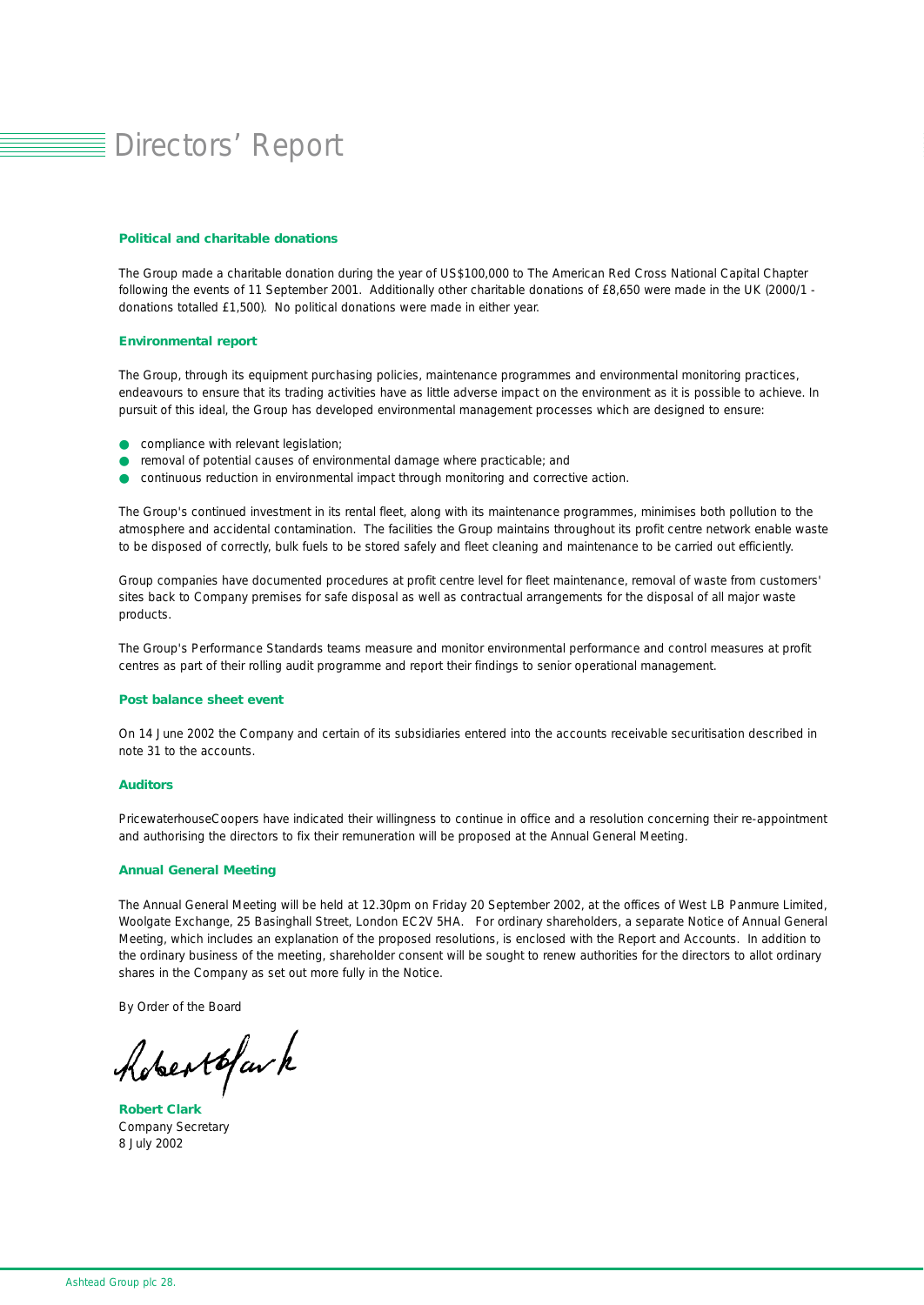# Corporate Governance Report

The Group is committed to high standards of corporate governance. The Board recognises that it is accountable to the Company's shareholders for corporate governance and this statement describes how the relevant principles have been practised by the Company.

The Company complied during the year with the principles of corporate governance set out in Section I of the Combined Code save that the service contracts of George Burnett and Bruce Dressel provide for either notice periods in excess of one year or pre-determined compensation in excess of one year's salary. Details of these arrangements and the justification for them are given in the Remuneration Committee Report. New directors appointed since April 2000 have service contracts containing notice periods of one year or less.

Additionally as described in the Report and Accounts for last year the Company did not comply throughout that year in the following areas of the Code, all of which were addressed during this year:

- the Company's Articles of Association were amended at the Annual General Meeting held on 8 October 2001 to ensure that every director is now required to retire by rotation and offer himself for re-election at least once in any period of three consecutive years;
- procedures were established in June 2001, for directors, singularly or collectively, to obtain independent professional advice at the Company's expense; and
- the Board resolved in June 2001 that all newly appointed directors would, as needed, receive appropriate training to prepare them for their role as a director. Additionally the three executive directors appointed in 2000 attended such training in November 2001 and Mr Dhaiwal has also commenced this training.

#### *The Board and the Executive*

The Company's Board currently comprises the non-executive chairman, the chief executive, the finance director, the executive heads of Sunbelt and A-Plant and three non-executive directors. Short biographies of the directors are given on pages 24 and 25.

All directors are responsible under the law for the proper conduct of the Company's affairs. The directors are also responsible for ensuring that the strategies proposed by the executive directors are discussed in detail and critically assessed to ensure that they conform with the long term interests of shareholders and are compatible with the interests of employees, customers and suppliers. The Board has reserved to itself those matters which reinforce its control of the Company.

To ensure that the directors are suitably briefed to fulfil their roles, regular reports and briefings are provided to the Board by the executive directors and the company secretary. The Board normally meets at least five times a year and there is contact between meetings to advance the Company's activities. The directors also have access to the company secretary and a procedure has been adopted for them to take independent advice as needed at the Company's expense.

#### *Board sub-committees*

#### *Audit Committee*

Comprising the non-executive directors under the chairmanship of Philip Lovegrove, the Audit Committee meets twice a year to consider the draft interim and final financial statements and to receive the report of the Auditors. The Committee considers the effectiveness of the Group's internal controls and its financial and accounting policies and practices and also meets periodically with the heads of the US and UK Performance Standards (internal audit) teams. It also deals with any matters which may be brought to the attention of the Committee by the Auditors.

#### *Nominations Committee*

With Henry Staunton as chairman, and George Burnett, Alan Wheatley and Phillip Lovegrove as members, the Nominations Committee is responsible for reviewing the composition of the Board and for recommending to the Board any appropriate changes in its structure.

#### *Remuneration Committee*

Comprising the non-executive directors under the chairmanship of Alan Wheatley, the Remuneration Committee is responsible for setting the remuneration packages of the executive directors and for establishing the terms and conditions of their employment.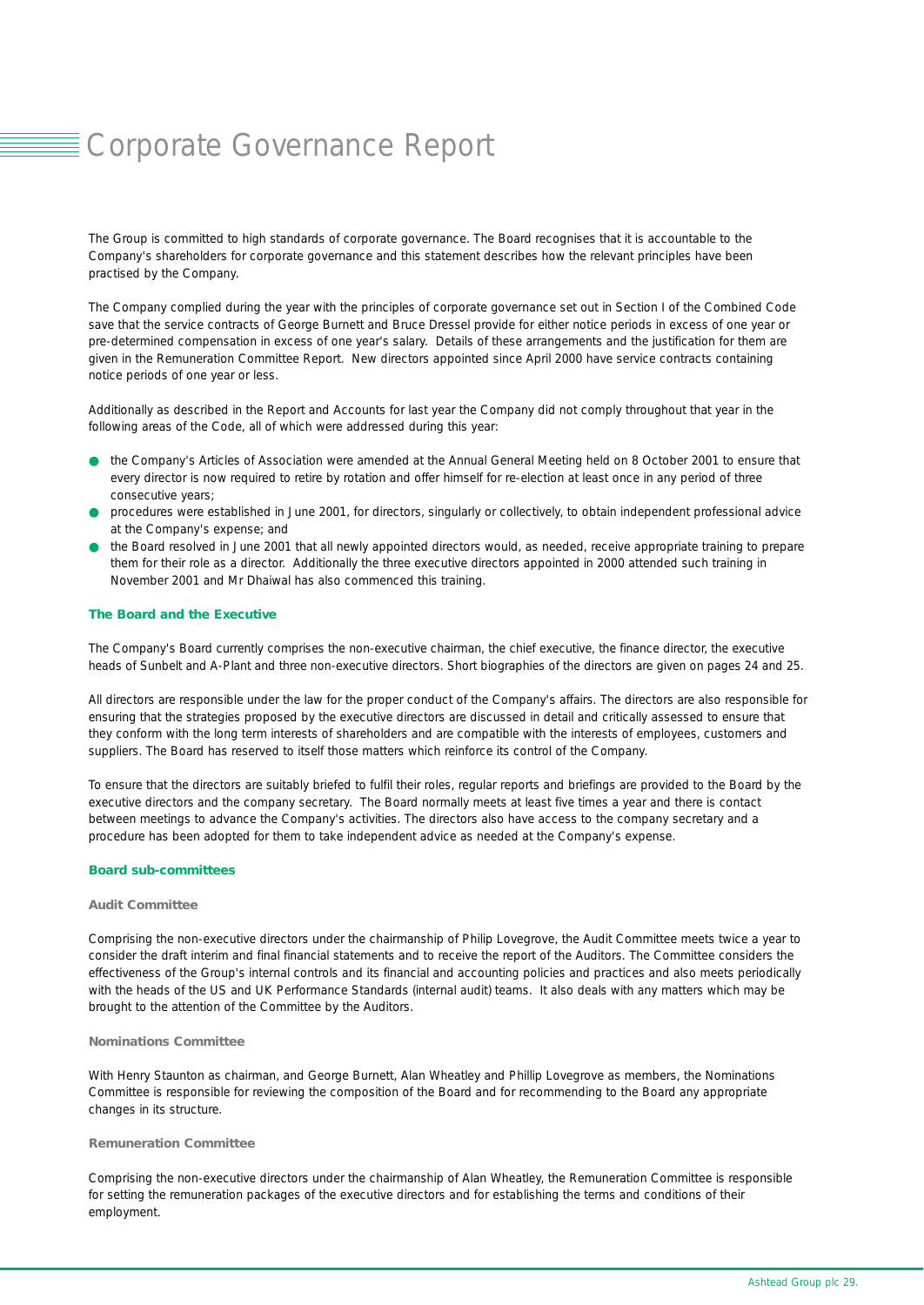# Corporate Governance Report

#### *Finance and Administration Committee*

The Board has delegated authority for dealing with routine financial and administrative matters to the Finance and Administration Committee chaired by George Burnett. The Committee, of which Henry Staunton and Ian Robson are the other members, meets periodically as necessary to discharge its functions. This Committee has a quorum of any two members but there is also a list of its business which it can only validly perform in the presence of Henry Staunton (eg final approval of announcements, other than routine notices of major shareholdings, to the London Stock Exchange).

#### *Financial reporting*

The directors are required by UK company law and financial reporting standards to prepare financial statements for each financial year which give a true and fair view of the state of affairs of the Company and of the Group at the end of the financial year and of the profit and cash flows of the Group for the period.

In preparing the financial statements, applicable accounting standards have been followed, the most appropriate accounting policies have been used and applied consistently and reasonable and prudent judgements and estimates have been made.

#### *Going concern*

The directors also have a responsibility under UK company law and financial reporting standards to prepare the financial statements on a going concern basis unless the entity is being liquidated or the directors have no realistic alternative but to liquidate the entity or to cease trading. When preparing the financial statements the directors are also required to assess whether there are any significant doubts concerning the Group's ability to continue as a going concern.

After making appropriate enquiries the directors have reasonable expectation that the Company and the Group have adequate resources to continue in operational existence for the foreseeable future and that it is therefore appropriate to adopt the going concern basis in preparing the financial statements. In forming this view the directors have reviewed the Group's budgets and cash flow forecasts to 30 April 2003 and outline projections for the subsequent year.

#### *Internal controls*

The directors acknowledge their responsibility for the Group's system of internal control and confirm they have reviewed its effectiveness. In doing so, the Group has taken note of the guidance for directors on internal control, Internal Control: Guidance for Directors on the Combined Code (the Turnbull Guidance).

The Board confirms that there is a process for identifying, evaluating and managing significant risks faced by the Group. This process has been in place for the full financial year and is ongoing. It is kept under regular review by the Finance and Administration Committee and is considered periodically by the Board and accords with the Turnbull Guidance.

The Board considers that the Group's internal control system is appropriately designed to manage, rather than eliminate, the risk of failure to achieve business objectives. Any such control system, however, can only provide reasonable and not absolute assurance against material misstatement or loss. The concept of reasonable assurance recognises that the cost of a control procedure should not exceed the benefits.

The process for keeping risks and the related internal control under review is based initially on work undertaken by the heads of the US and UK Performance Standards (internal audit) teams. In the year ended 30 April 2001 they undertook a thorough review of the Group and of the risks it faces in its business and of how these risks are managed. This year, they have reviewed and updated this work and produced a new report in conjunction with the management teams of each of the Group's businesses. Their work included consideration of whether there were any matters which had arisen since their first report was prepared which might indicate omissions or inadequacies in their initial review. They also considered whether, as a result of changes in either the internal or external environment, new significant risks had arisen.

The executive directors met and reviewed their draft report which was then presented to and discussed by the Group Board at its April 2002 meeting. Additionally, the executive directors and the Group Board considered business risk and internal control during the year in relation to major projects, such as the UK disposal programme.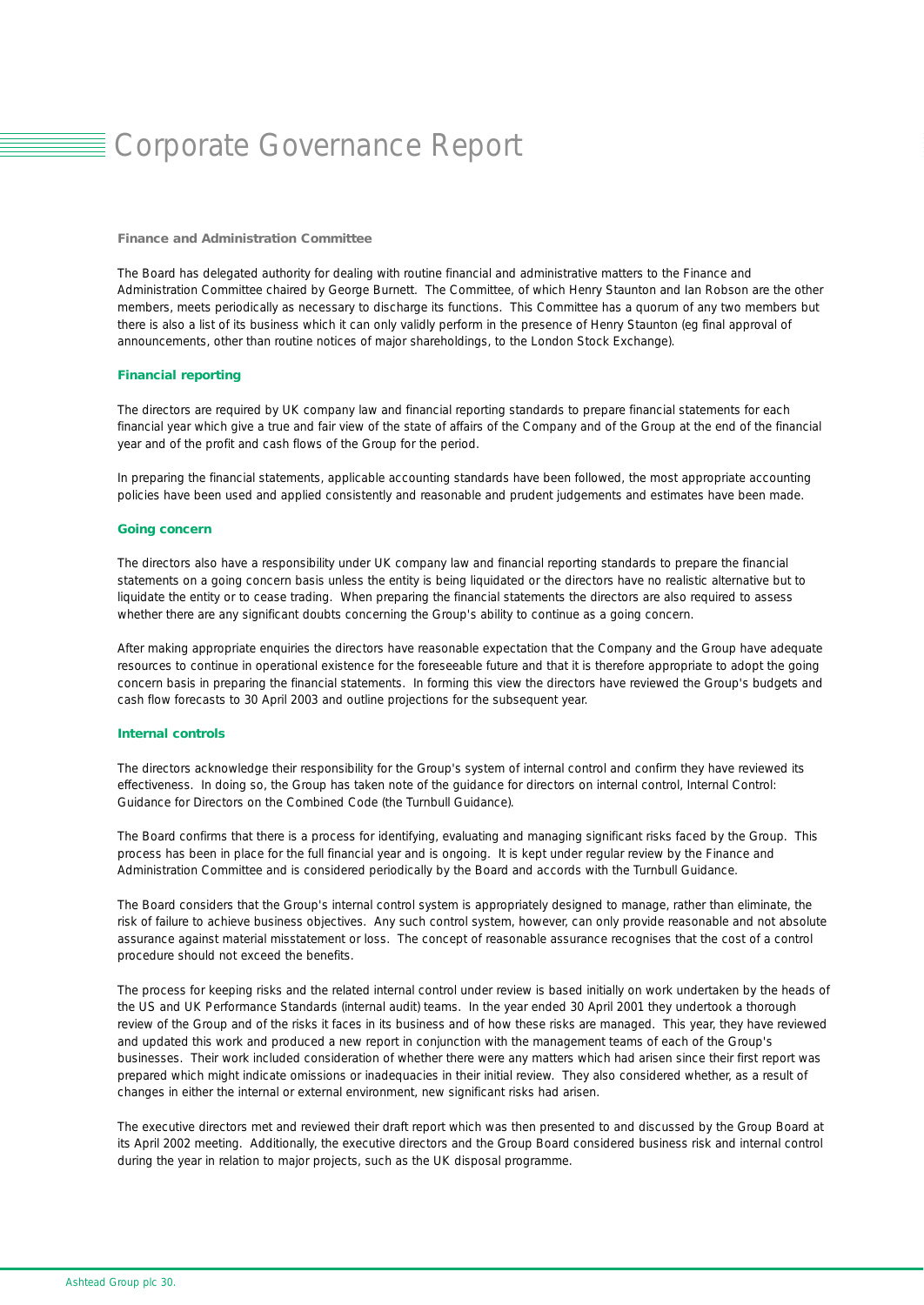# Corporate Governance Report

Before producing the statement on internal control for the annual report and accounts for the year ended 30 April 2002, the Board reconsidered the operational effectiveness of the Group's internal control systems on the basis of the reports discussed above. Each of the most significant risks the Group faces and how well these are controlled and managed were reviewed. The control system includes written policies and control procedures, clearly drawn lines for accountability and delegation of authority, and comprehensive reporting and analysis against budgets and latest forecasts.

In a group of the size and complexity and geographical diversity of Ashtead, it should be expected that minor breakdowns in established control procedures might occur. There are supporting policies and procedures for investigation and management of control breakdowns at any of the Group's profit centres or elsewhere.

The Audit Committee also meets with PricewaterhouseCoopers twice annually to discuss the results of their work.

In relation to internal financial control, the Group's control and monitoring procedures include:

- the maintenance and production of accurate and timely financial management information, including a monthly profit and loss account for each profit centre;
- the control of key financial risks through clearly laid down authority levels and proper segregation of accounting duties at the Group's accounting support centres;
- the preparation of a regular financial report to the Board including profit and loss accounts for the Group and each subsidiary, balance sheets and cash flow statements;
- the preparation of annual budget and periodic update forecasts which are reviewed by the executive directors and then by the Board;
- a programme of periodical rotational rental equipment inventories conducted fortnightly at each profit centre by equipment type and independently checked on a sample basis;
- full inventory counts at all profit centres on at least a six monthly basis with independent scrutiny on a sample basis; and
- comprehensive audits of all profit centres carried out on average at least once per year by the Performance Standards Department. These reports are copied to the Finance Director to whom the heads of the Sunbelt and A-Plant Performance Standards Departments have direct access in the event of any issues which they may need to discuss independently of the operational management team.

By order of the Board

Advertofar k

*Robert Clark* Company Secretary 8 July 2002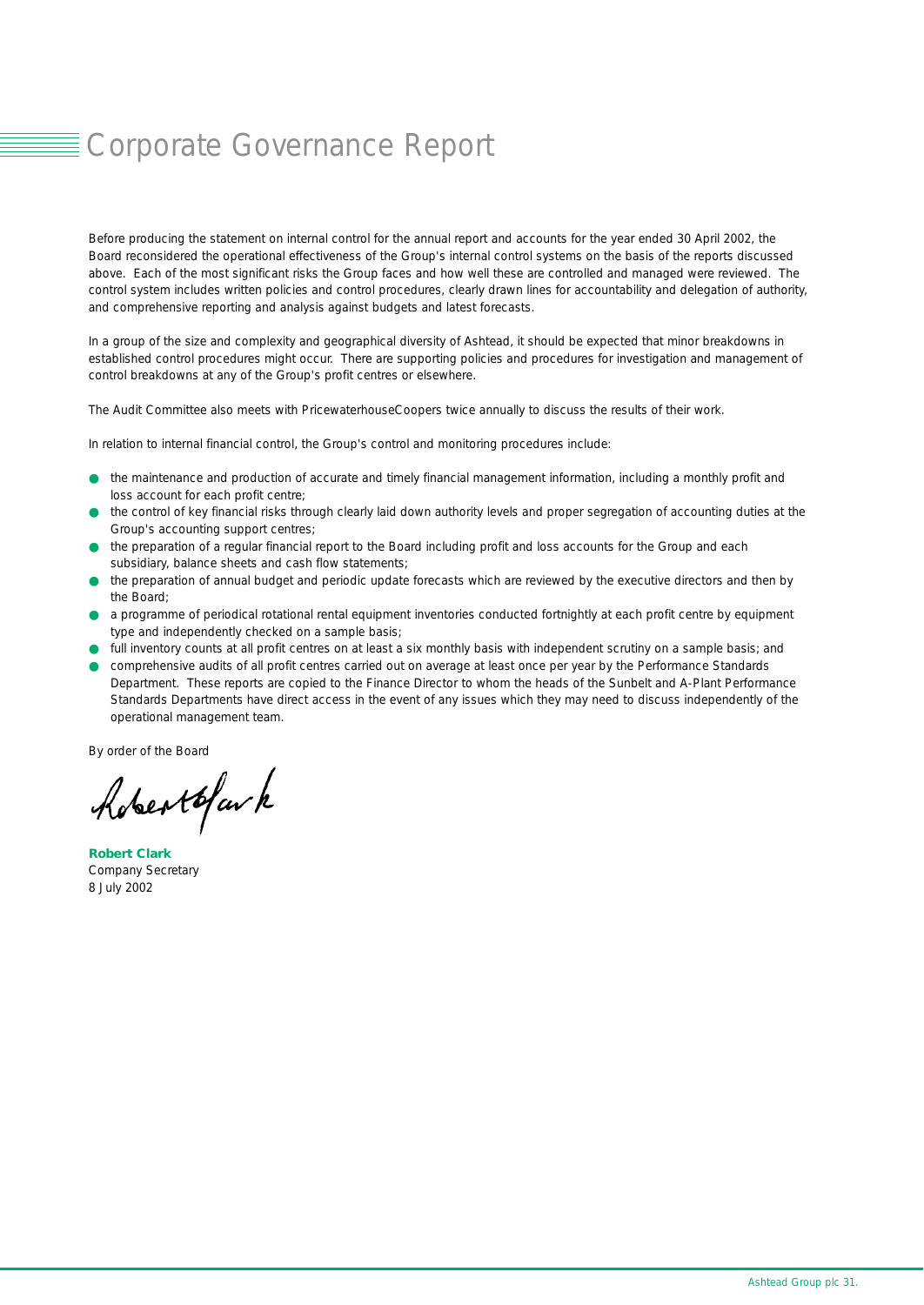# **E** Remuneration Committee Report

#### *Structure of the Committee*

During the year the Committee consisted of the non-executive directors under the Chairmanship of Mr Wheatley. Mr Lewis was also a member until his retirement on 31 July 2001. Mr Cole became a member of the Committee with effect from 10 January 2002 following his appointment as a director. None of the Committee members has any personal financial interests, other than as shareholders, in the matters to be decided.

#### *Remuneration policies*

In formulating its policies, the Committee has access to professional advice from outside the Company and to publicly available reports and statistics. Executive remuneration packages are designed to attract, motivate and retain directors of the high calibre needed to achieve the Group's objectives and to reward them for enhancing value to shareholders. The main elements of the remuneration package for executive directors and senior management are:

- basic annual salary and benefits in kind;
- annual performance bonus plan;
- share related incentives, including the new Investment Incentive Plan (a long-term co-investment plan) approved by shareholders on 8 October 2001; and
- pension arrangements.

In assessing all aspects of pay and benefits, the Company compares packages offered by similar companies, which are chosen having regard to:

- the size of the company (turnover, profits and number of people employed);
- the diversity and complexity of its businesses:
- the geographical spread of its businesses; and
- their growth, expansion and change profile.

In making the comparisons, the Company takes into consideration the international scope, complexity and speed of change of the Group's business and, particularly, its now significant operations in the USA. In relation to share option awards, the Committee's policy is to make regular awards to senior staff in order that their personal interests are aligned with those of shareholders. The value of the shares underlying the options awarded is assessed by reference to a number of factors including the employee's salary, seniority and length of service.

The Committee implements its remuneration policies by the design of reward packages for executive directors comprising the appropriate mix of salary, performance related cash incentive bonuses and share options. Mr Burnett, with the approval of the Board, holds two non-executive appointments outside the Group and is allowed to retain the fees arising therefrom. None of the other executive directors has any outside appointments.

The remuneration of the non-executive directors is determined by the Board. None of the non-executive directors has a service contract with the Company and their appointment is therefore terminable by the Board at any time.

#### *Executive directors' service agreements*

Mr Burnett's service agreement, first entered into on 27 November 1986 and amended periodically until consolidation into a new agreement dated 21 May 1997, provides for termination by either party by the giving of two years' notice. However, Mr Burnett is entitled at any time after reaching age 59 to give at least six months' notice to retire from age 60. Otherwise the contract remains in place until he reaches age 65. The unexpired period of the contract is a little over 9 years.

Mr Dressel entered into a new service agreement with Sunbelt Rentals Inc on 15 January 2001 under which he is employed as its President and Chief Executive Officer for an automatically extended rolling period of two years until the contract is terminated. Mr Dressel may not terminate the contract in the first two years but can do so at any point thereafter by giving 180 days' notice to Sunbelt. Early termination provisions apply should there be a change of control of Ashtead Group, defined as at least 50% of the voting rights becoming held by a single person. Sunbelt, however, can only terminate Mr Dressel's employment by giving two years' notice except in the case of misconduct. On termination, except on change of control, Mr Dressel is prohibited from working in the rental industry in the USA for two years. The Remuneration Committee considered that it was appropriate to secure the services of Mr Dressel for an initial minimum period of two and a half years in light of the importance of his contribution to Sunbelt's successful development within the Group and accordingly decided to depart from the recommendations of the Combined Code by entering into a contract with more than one year's notice.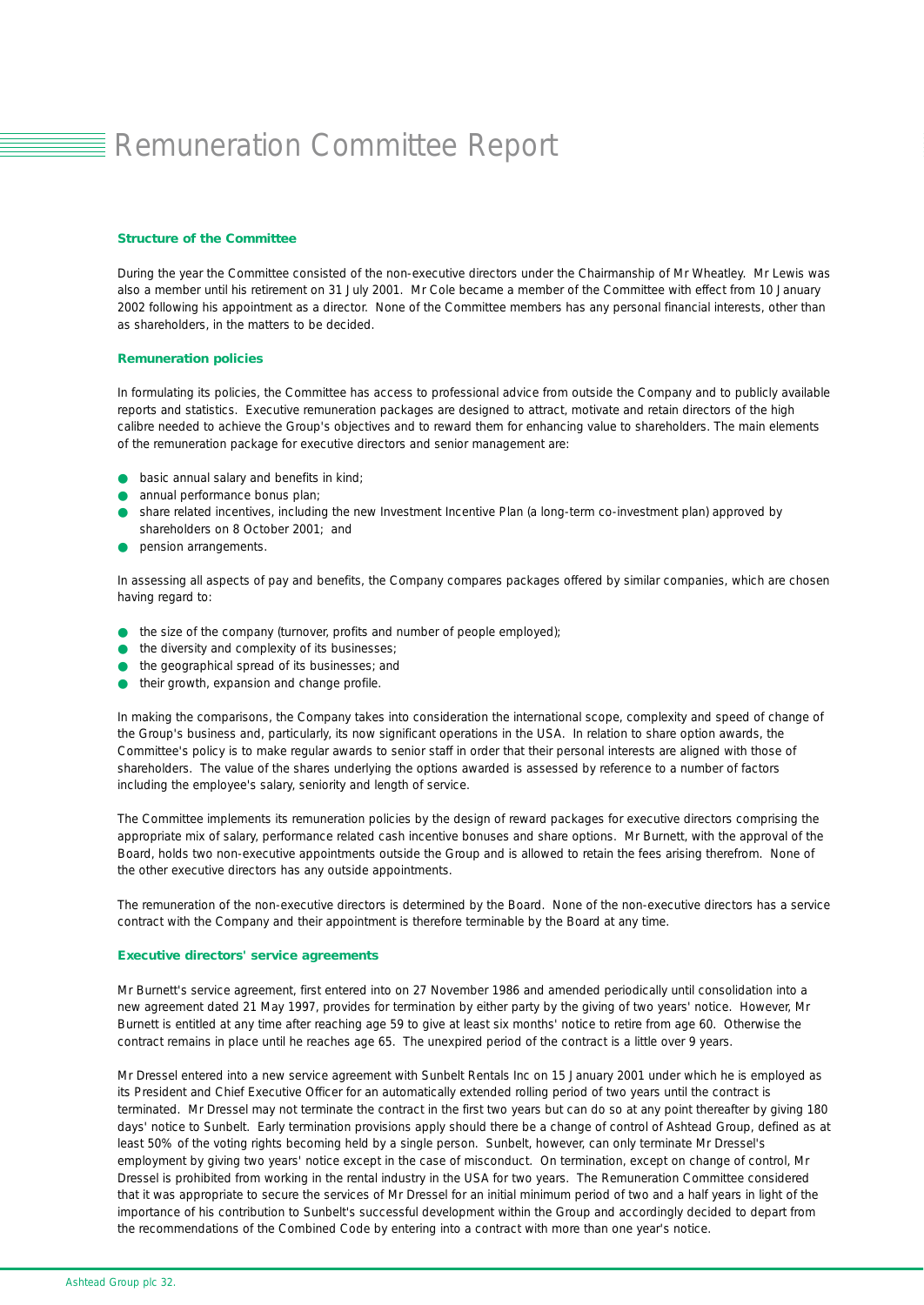# **Remuneration Committee Report**

The service agreements between the Company and Mr Robson (dated 4 August 2000) and Mr Dhaiwal (dated 5 July 2002) are terminable by either party giving the other twelve months' notice.

Mr Lewis retired as non-executive chairman of Ashtead Group plc and of Sunbelt Rentals Inc on 31 July 2001 whereupon his contract with the Company terminated. On retirement Mr Lewis did not receive any payments beyond his remuneration accrued up to that date.

Mr Forshaw resigned as a director of the Company and of Ashtead Plant Hire Company Limited, of which he was Chief Executive Officer, on 4 March 2002. His employment within the Group terminated on 1 May 2002.

The service agreements of the executive directors all contain suitable non-compete provisions appropriate to their roles in the Group.

#### *Directors' emoluments*

The emoluments of the directors, which are included in staff costs in note 3 to the financial statements, were as follows:

|                          |               |               |                                 |             |              | <b>Total</b> |
|--------------------------|---------------|---------------|---------------------------------|-------------|--------------|--------------|
|                          |               |               |                                 |             |              | emoluments   |
|                          |               |               | <b>Performance Compensation</b> |             | <b>Other</b> | excluding    |
|                          |               |               | related                         | for loss of | benefits     | pension      |
| <b>Name</b>              | Fees          | <b>Salary</b> | bonus                           | office      | in kind      | benefits     |
|                          | £'000         | £'000         | £'000                           | £'000       | £'000        | £'000        |
| Year ended 30 April 2002 |               |               |                                 |             |              |              |
| George Burnett           |               | 420           |                                 |             | 19           | 439          |
| lan Robson               |               | 220           | 80                              |             | 14           | 314          |
| <b>Bruce Dressel</b>     |               | 261           | 189                             |             | 10           | 460          |
| Sat Dhaiwal              |               | 24            |                                 |             | 2            | 26           |
| <b>Ted Forshaw</b>       |               | 185           | 1                               | 347         | 8            | 541          |
| Henry Staunton           | 104           |               |                                 |             |              | 104          |
| Alan Wheatley            | 55            |               |                                 |             |              | 55           |
| Philip Lovegrove         | 30            |               |                                 |             |              | 30           |
| Chris Cole               | 8             |               |                                 |             |              | 8            |
| Peter Lewis              |               | 38            |                                 |             |              | 38           |
|                          | 197           | 1,148         | 270                             | 347         | 53           | 2,015        |
| Year ended 30 April 2001 |               |               |                                 |             |              |              |
| Peter Lewis              |               | 199           | 541                             |             | 15           | 755          |
| George Burnett           |               | 216           | 541                             |             | 23           | 780          |
| lan Robson               |               | 152           | 161                             |             | 29           | 342          |
| <b>Bruce Dressel</b>     |               | 233           | 245                             |             | 1            | 479          |
| Ted Forshaw              |               | 180           | 46                              |             | 9            | 235          |
| Alan Anderson            |               | 23            |                                 |             | 3            | 26           |
| Henry Staunton           | 25            |               |                                 |             |              | 25           |
| Alan Wheatley            | 55            |               |                                 |             |              | 55           |
| Philip Lovegrove         | 30            |               |                                 |             |              | 30           |
|                          | 110<br>$\sim$ | 1,003         | 1,534                           | Ξ           | 80<br>=      | 2,727        |

The 2001/02 emoluments of:

(1) Sat Dhaiwal are those for the period from his appointment on 4 March 2002 until 30 April 2002.

(2) Ted Forshaw are those for the period until his resignation on 4 March 2002; and

(3) Peter Lewis are those for the period until his retirement on 31 July 2001;

The 2000/01 emoluments of:

(1) Ian Robson are those for the period from his appointment on 26 June 2000; and

(2) Alan Anderson are those for the period to his retirement on 26 June 2000. In addition, an ex-gratia payment of £30,000 was made to Mr Anderson at the time of his retirement.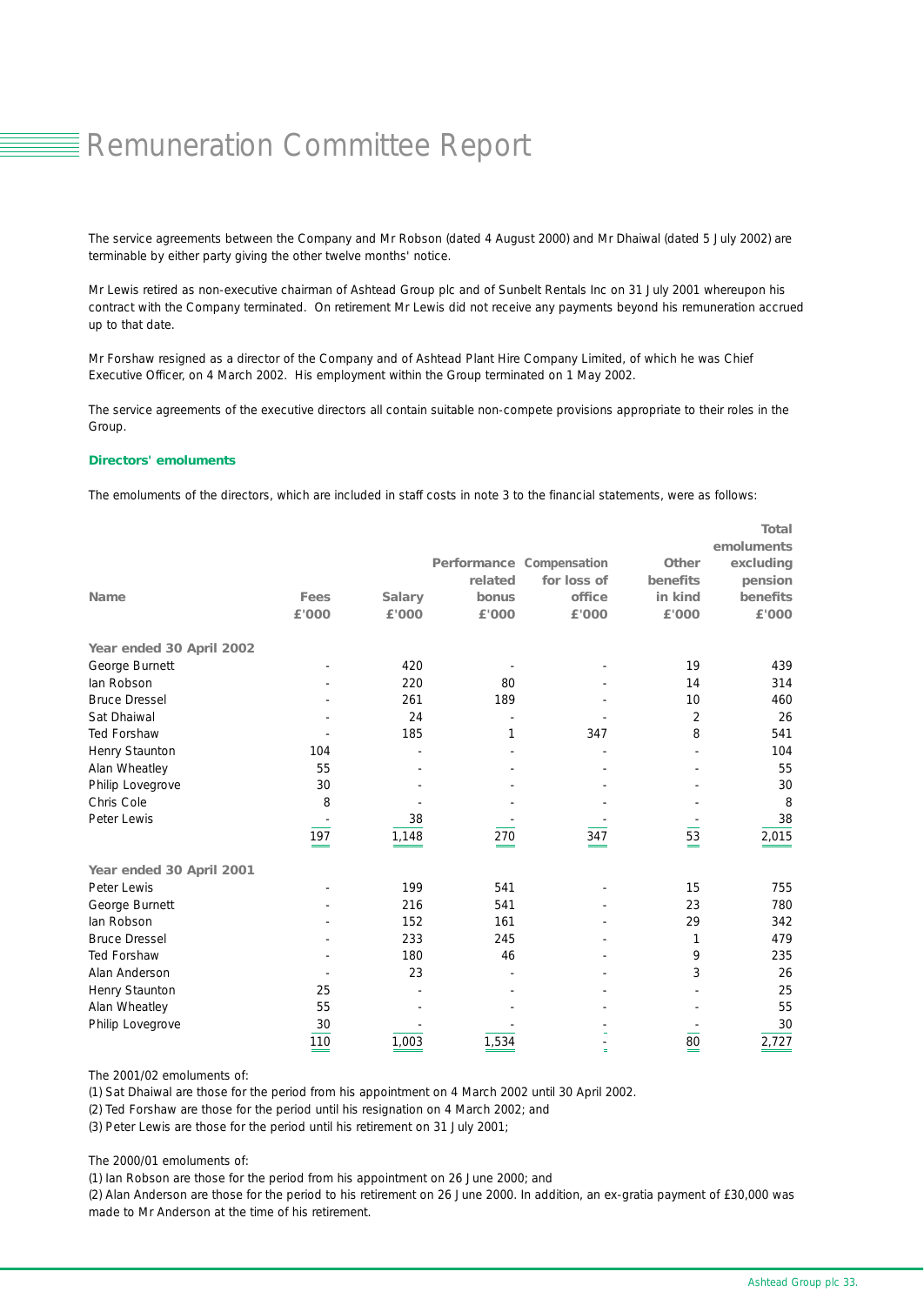# **E** Remuneration Committee Report

#### *Directors' emoluments (continued)*

Effective 1 May 2001, the Company adopted new annual performance related bonus plans for the executive directors under which payments are related directly to performance in the year. The maximum entitlement under annual bonus plans was also capped at two-thirds of salary for all executive directors other than Mr Dressel whose annual bonus was capped at 100% of salary. The annual bonus plan of Mr Dressel and Messrs Forshaw and Dhaiwal depended exclusively on the performance of Sunbelt and A-Plant respectively, Mr Robson's depended partly on the Group's financial performance and partly on nonfinancial targets relating to the management of the Group's financial position and its relationships with its lenders and Mr Burnett's depended on the Group's financial performance. Actual payments reflect the extent to which these objectives were attained.

In accordance with the provisions of his contract, which provided for one year's notice, on or shortly after the termination of his employment with the Group on 1 May 2002, Mr Forshaw received compensation of £250,000, his existing company car valued at £6,200, and outplacement counselling and other benefits paid for by the Company to a value of £41,000. His remuneration for the period from the date of his resignation as a director on 4 March 2002 until his employment terminated on 1 May 2002 was £35,000. He was also allowed, in accordance with the rules of the relevant option plans, to retain his existing outstanding share options as described further below. In addition the Company agreed to procure that the Trustees of the Ashtead Group plc Retirement Benefits Plan credited Mr Forshaw with the benefits accruing from an additional year's membership of the pension plan at a cost to the Company of £49,500.

#### *Directors' pension benefits*

|                          |             | <b>Accrued</b> |                      |         | <i><b>Increase</b></i> |
|--------------------------|-------------|----------------|----------------------|---------|------------------------|
|                          |             | pensionable    | <b>Contributions</b> | Accrued | in annual              |
|                          | Age         | service        | paid by              | annual  | pension                |
|                          | at 30 April | at 30 April    | the director         | pension | at 30 April            |
|                          | Years       | Years          | £000                 | £000    | £000                   |
| Year ended 30 April 2002 |             |                |                      |         |                        |
| George Burnett           | 55          | 18             |                      | 348     | 18                     |
| lan Robson               | 43          | $\overline{2}$ | 11                   | 14      | 8                      |
| Sat Dhaiwal              | 33          | 8              |                      | 11      | 3                      |
| Year ended 30 April 2001 |             |                |                      |         |                        |
| George Burnett           | 54          | 17             |                      | 330     | 62                     |
| lan Robson               | 42          |                | 8                    | 6       | 6                      |
| <b>Ted Forshaw</b>       | 50          | 8              |                      | 19      | 8                      |

Under the terms of his service contract, Mr Burnett is entitled to retire at age 60 with a pension of two-thirds of remuneration on retirement. For this purpose remuneration is defined as the highest average annual remuneration received in the best three consecutive years in the ten years prior to retirement with remuneration meaning basic salary effective from 1 May 2001 under a change to Mr Burnett's employment contract agreed on 10 January 2002. Prior to that date, remuneration is defined as the gross value of emoluments received in the year.

Mr Burnett's pension entitlement is funded through contributions to the managed funds of independent fund managers operated through the Ashtead Group plc Pension Scheme. Mr Burnett's pension in payment increases in line with price inflation, up to 7% a year. A spouse's pension of two-thirds of Mr Burnett's retirement benefit is payable in the event of his death either before or after retirement. The Company receives regular advice from external advisers on the level of contributions required to meet the anticipated final salary liability. The current level of funding is as most recently recommended by the advisers.

Under the terms of his contract, Mr Robson is entitled to retire at age 60 on a pension equal to one-thirtieth of his final salary for each year of pensionable service. He is a member of the Company's Retirement Benefits Plan, which is a defined benefits scheme, in respect of his earnings up to the Inland Revenue limit. The pension in respect of his earnings above that limit is provided by an unapproved unfunded retirement benefits arrangement agreed between him and the Company. Mr Robson's contract also contains early retirement provisions allowing him to retire and draw a pension based on actual years of service, but without deduction for early payment which take effect once he has completed ten years service with the Company (or at anytime after age 50 if there is a change of control). Mr Robson pays contributions equal to 5% of his salary, all of which was paid to the Retirements Benefits Plan in the current year.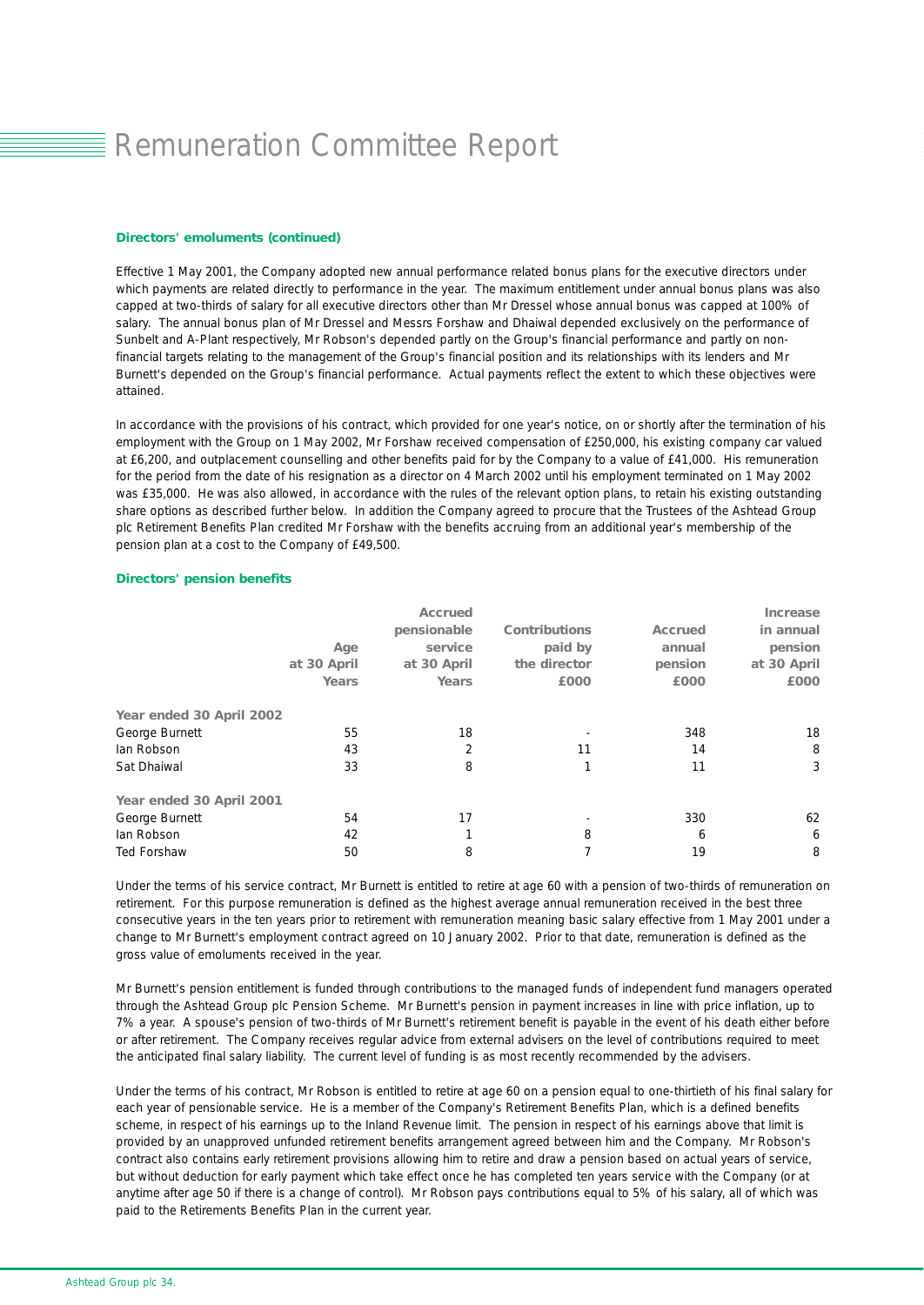### ■Remuneration Committee Report

Mr Dhaiwal's and Mr Forshaw's pension benefits are also provided through the Ashtead Group plc Retirement Benefits Plan. Their pension rights accrue at the rate of one-sixtieth of basic salary for each year of pensionable service and normal retirement is at age 65.

Except where otherwise stated above, the Retirement Benefits Plan provides:

- in the event of death, between leaving service and retirement while retaining membership of the Plan, a spouse's pension equal to 50% of the member's deferred pension calculated at the date of death plus a return of his contributions;
- in the event of death in retirement, a spouse's pension equal to 50% of the member's pension at the date of death; an option to retire at any time after age 50 with the Company's consent. Early retirement benefits are reduced by an
- amount agreed between the Actuary and the Trustees as reflecting the cost to the Plan of the early retirement;
- pension increases in line with the increase in retail price inflation up to 5% a year; and
- transfer values do not include discretionary benefits.

Mr Dressel is a member of the US defined contribution plan to which the Group contributed £2,024 in the year (£3,600 in 2000/01).

### *Directors' interests in shares*

The Directors of the Company are shown below together with their interests in the share capital of the Company:

|                    | <b>28 June 2002</b><br><b>Number of ordinary</b><br>shares of 10p each |                       |                   | <b>30 April 2002</b><br><b>Number of ordinary</b><br>shares of 10p each | 30 April 2001*<br>Number of ordinary<br>shares of 10p each |                          |  |
|--------------------|------------------------------------------------------------------------|-----------------------|-------------------|-------------------------------------------------------------------------|------------------------------------------------------------|--------------------------|--|
|                    | <b>Beneficial</b>                                                      | <b>Non-beneficial</b> | <b>Beneficial</b> | <b>Non-beneficial</b>                                                   | Beneficial                                                 | Non-beneficial           |  |
| <b>GB Burnett</b>  | 12,284,399                                                             | 1,056,192             | 12,284,399        | 1,056,192                                                               | 12,000,000                                                 | 1,056,192                |  |
| SI Robson          | 105,821                                                                |                       | 105,821           |                                                                         | 11,000                                                     |                          |  |
| <b>BJ</b> Dressel  | 317.157                                                                |                       | 317,157           |                                                                         | 200,000                                                    | $\overline{\phantom{a}}$ |  |
| <b>SS Dhaiwal</b>  | 13,000                                                                 |                       | 13,000            |                                                                         | 13,000                                                     | $\overline{\phantom{a}}$ |  |
| PA Lovegrove       | 382,500                                                                | ۰                     | 382,500           |                                                                         | 182,500                                                    |                          |  |
| <b>HE Staunton</b> | 245,000                                                                |                       | 245,000           |                                                                         | 145,000                                                    |                          |  |
| AE Wheatley        | 282,000                                                                | ۰                     | 282,000           |                                                                         | 132,000                                                    | $\sim$                   |  |
| C Cole             | 20,000                                                                 |                       | 20,000            |                                                                         |                                                            |                          |  |

*\* or date of appointment where later*

#### *Investment Incentive Plan*

This new long-term incentive plan under which executive directors who elect to invest all or a portion of their annual cash bonuses in shares of the Company are eligible for matching awards in the form of shares which only vest subject to demanding performance conditions was approved by shareholders of the 2001 Annual General Meeting on 8 October 2001.

Initial matching awards were made on 23 January 2002 as follows:

|                      | <b>Maximum number</b> |
|----------------------|-----------------------|
|                      | of shares             |
|                      | which may vest        |
| George Burnett       | 1,422,006             |
| lan Robson           | 474.107               |
| <b>Bruce Dressel</b> | 650,878               |
| Ted Forshaw          | 175.541               |

These matching awards, made in respect of investment shares acquired with all or part of the directors' bonuses for the year ended 30 April 2001, will only vest, in whole or part, based on the annual growth in the Company's earnings per share in the three year period ended 30 April 2004 over that of the year ended 30 April 2001 and on the Company's Total Shareholder Return ("TSR") performance relative to a comparator group comprising all of the FTSE250 mid-cap stocks other than investment trusts over the three year period from 8 October 2001 (when the Company's share price at close was 72p) to 8 October 2004.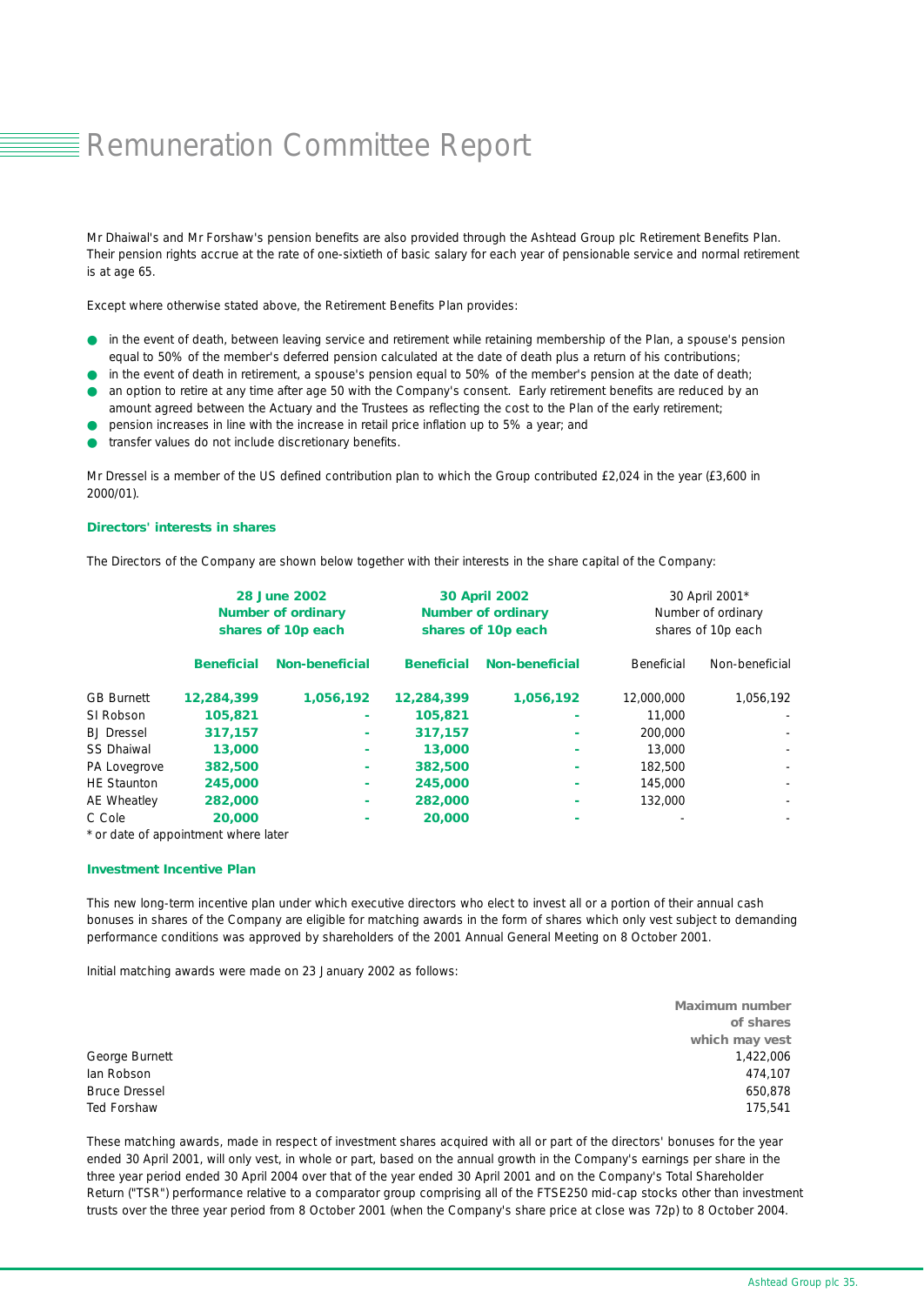### ■ Remuneration Committee Report

### *Investment Incentive Plan (continued)*

Vesting of the matching awards is based on the following required performance grid:

| <b>Real EPS</b><br>growth | TSR performance against peer group |        |                               |       |  |  |  |
|---------------------------|------------------------------------|--------|-------------------------------|-------|--|--|--|
| performance               | <b>Below Median TSR</b>            | Median | 63rd<br>Percentile Percentile | 75th  |  |  |  |
| upper range               | $1.0 \times$ match                 | 2.0 x  | 2.5x                          | 3.0x  |  |  |  |
| RPI + 7% p.a.             |                                    | match  | match                         | match |  |  |  |
| target range              | $0.75 \times$ match                | 1.5x   | 2.0 x                         | 2.5x  |  |  |  |
| RPI + 5% p.a.             |                                    | match  | match                         | match |  |  |  |
| minimum range             | $0.5 \times$ match                 | 1.0x   | 1.5x                          | 2.0x  |  |  |  |
| RPI + 3% p.a.             |                                    | match  | match                         | match |  |  |  |
|                           | No matching award vests            |        |                               |       |  |  |  |

Vesting operates on a scaled basis for performance between the target levels shown in the grid above. Performance is measured at the end of the performance period when the awards either vest in full or part or lapse completely. For performance measurement purposes earnings per share is based on the profit before exceptional items measured under consistently applied accounting policies.

In connection with the operation of the Plan, the Company has established an Employee Share Ownership Trust which, on 21 and 22 January 2002, purchased 2,722,575 shares at an average cost of 57p per share, being the number of shares potentially equal, at the maximum performance level, to the matching awards granted. Ownership of these shares was conditionally transferred to each director on 15 April 2002 subject to forfeiture to the extent that the required performance conditions are not attained. The executive directors have also waived their entitlement to any dividend on these shares until the conclusion of the performance period.

The Company will charge against profit each year an amount equal to one-third of the expected cost of the proportion of the matching award expected to vest at the end of the three year performance period.

### *Directors' interests in share options*

|                              | <b>Options</b> at<br>1 May 2001<br>or on<br>appointment | <b>Granted</b><br>during<br>the year during year | Exercised/<br>lapsed | <b>Market</b><br>price at<br>date of | <b>Options at</b><br>exercise 30 April 2002 | Exercise<br>price | <b>Earliest</b><br>normal<br>exercise<br>date | <b>Expiry</b> |
|------------------------------|---------------------------------------------------------|--------------------------------------------------|----------------------|--------------------------------------|---------------------------------------------|-------------------|-----------------------------------------------|---------------|
| <b>Discretionary schemes</b> |                                                         |                                                  |                      |                                      |                                             |                   |                                               |               |
| <b>GB Burnett</b>            | 521,362                                                 | $\overline{\phantom{a}}$                         |                      |                                      | 521,362                                     | 14.870p           | Sept 1995                                     | Sept 2002     |
|                              | 491,400                                                 | $\overline{\phantom{a}}$                         |                      | ۰.                                   | 491,400                                     | 61.440p           | Aug 1997                                      | Aug 2004      |
|                              | 487,494                                                 | $\overline{\phantom{a}}$                         |                      | $\overline{\phantom{a}}$             | 487,494                                     | 72.535p           | Sept 1998                                     | Sept 2005     |
|                              | 200,000                                                 | $\overline{\phantom{a}}$                         |                      | $\blacksquare$                       | 200,000                                     | 132.250p          | Feb 2000                                      | Feb 2007      |
|                              | 350,000                                                 | -                                                |                      | $\overline{\phantom{0}}$             | 350,000                                     | 184.200p          | Feb 2001                                      | Feb 2008      |
|                              | 166,700                                                 |                                                  |                      | $\overline{\phantom{0}}$             | 166,700                                     | 172.500p          | Feb 2002                                      | Feb 2009      |
|                              | 300,000                                                 |                                                  |                      | $\overline{\phantom{0}}$             | 300,000                                     | 102.500p          | Aug 2003                                      | Aug 2010      |
|                              | 90,000                                                  |                                                  |                      |                                      | 90,000                                      | 125.000p          | Feb 2004                                      | Feb 2011      |
| SI Robson                    | 29,500                                                  |                                                  |                      | ٠                                    | 29,500                                      | 101.670p          | Aug 2003                                      | Aug 2010      |
|                              | 195,500                                                 |                                                  |                      | Ξ.                                   | 195,500                                     | 102.500p          | Aug 2003                                      | Aug 2010      |
|                              | 230,000                                                 |                                                  |                      | $\overline{\phantom{0}}$             | 230,000                                     | 125.000p          | Feb 2004                                      | Feb 2011      |
|                              |                                                         | 300,000                                          |                      |                                      | 300,000                                     | 41.500p           | Feb 2005                                      | Feb 2012      |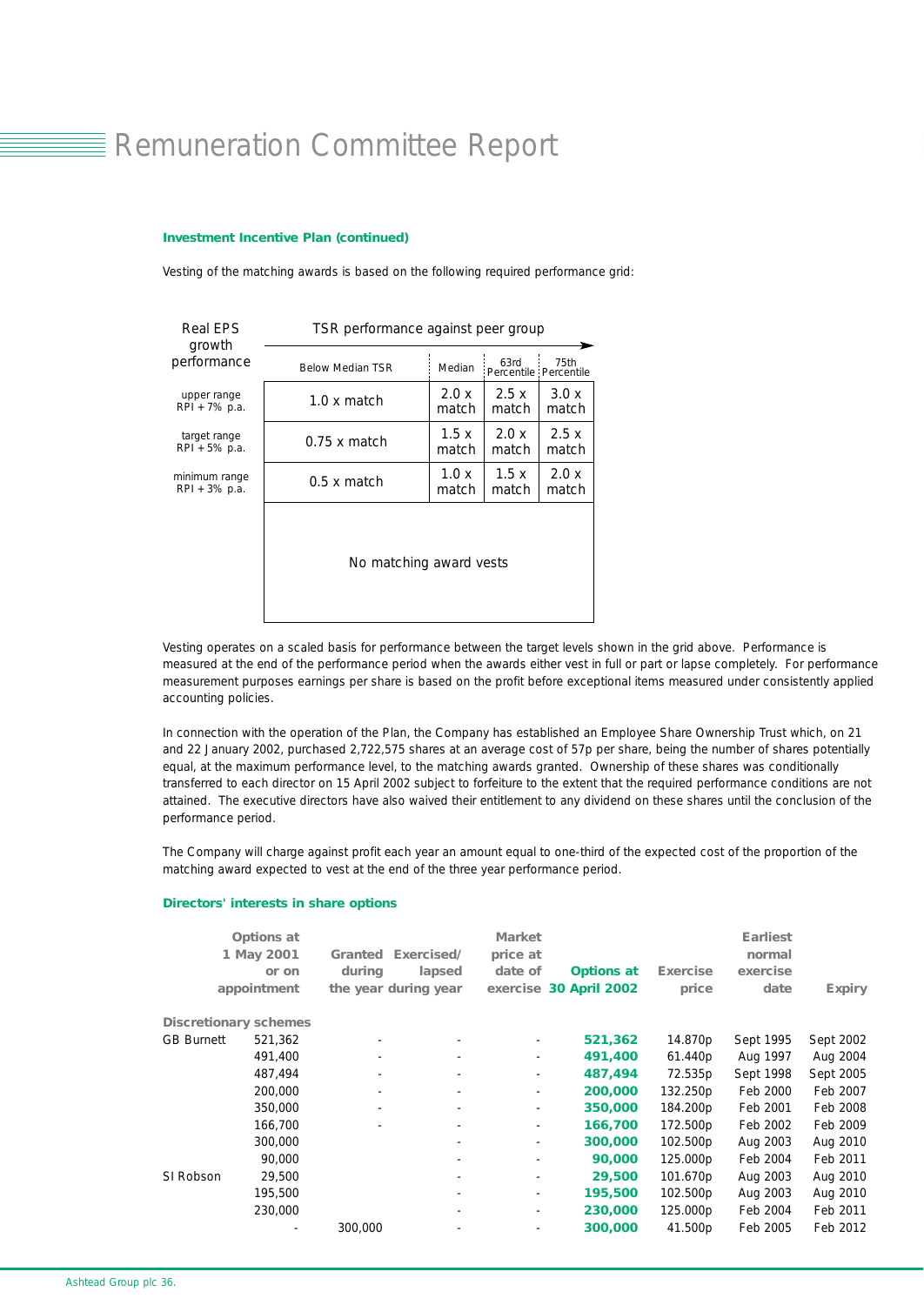### **E** Remuneration Committee Report

|                              | Options at  |                           | <b>Market</b> |                        |                 | <b>Earliest</b> |               |
|------------------------------|-------------|---------------------------|---------------|------------------------|-----------------|-----------------|---------------|
|                              | 1 May 2001  | <b>Granted Exercised/</b> | price at      |                        |                 | normal          |               |
|                              | or on       | during<br>lapsed          | date of       | <b>Options at</b>      | <b>Exercise</b> | exercise        |               |
|                              | appointment | the year during year      |               | exercise 30 April 2002 | price           | date            | <b>Expiry</b> |
| <b>Discretionary schemes</b> |             |                           |               |                        |                 |                 |               |
| <b>SS Dhaiwal</b>            | 40,000      | $\overline{\phantom{a}}$  |               | 40,000                 | 132.250p        | Feb 2000        | Feb 2007      |
|                              | 32,500      |                           |               | 32,500                 | 184.200p        | Feb 2001        | Feb 2008      |
|                              | 50,000      | ٠                         |               | 50,000                 | 172.500p        | Feb 2002        | Feb 2009      |
|                              | 35,000      |                           |               | 35,000                 | 125.000p        | Feb 2004        | Feb 2011      |
|                              |             | 100,000                   |               | 100,000                | 41.500p         | Feb 2005        | Feb 2012      |
| <b>JB</b> Dressel            | 60,000      |                           |               | 60,000                 | 132.250p        | Feb 2000        | Feb 2007      |
|                              | 200,000     |                           |               | 200,000                | 184.200p        | Feb 2001        | Feb 2008      |
|                              | 66,700      |                           |               | 66,700                 | 172.500p        | Feb 2002        | Feb 2009      |
|                              | 140,000     |                           |               | 140,000                | 102.500p        | Aug 2003        | Aug 2010      |
|                              | 230,000     |                           |               | 230,000                | 125.000p        | Feb 2004        | Feb 2011      |
|                              |             | 300,000                   |               | 300,000                | 41.500p         | Feb 2005        | Feb 2012      |
| <b>SAYE</b> scheme           |             |                           |               |                        |                 |                 |               |
| <b>GB Burnett</b>            | 17,602      |                           |               | 17,602                 | 98.000p         | April 2002      | Sept 2002     |
| S I Robson                   | 17,800      | Contract cancelled        |               |                        | 94.800p         | April 2006      | Sept 2006     |
|                              |             | 39,783                    |               | 39,783                 | 41.600p         | April 2007      | Sept 2007     |
| <b>SS Dhaiwal</b>            | 3,520       |                           |               | 3,520                  | 98.000p         | April 2002      | Sept 2002     |
|                              |             | 22,836                    |               | 22,836                 | 41.600p         | April 2005      | Sept 2005     |

The market price of the Company's shares at the end of the financial year was 42.0p; the highest and lowest share prices during the financial year were 130.5p and 30.0p respectively.

Mr Dressel also holds an award over 250,000 units under the Company's Cash Incentive Scheme which was granted on 22 February 2000 at a price of 102p per unit. This award is subject to the same performance conditions as apply to the Company's unapproved share option scheme and is exercisable on 22 February 2003 if the performance criteria have been satisfied when the difference between the mid market price of Ashtead Group shares on that day and the grant price multiplied by the number of units held will be paid to him by way of a cash award. On his appointment on 4 March 2002, Mr Dhaiwal held 50,000 units under the Cash Incentive Scheme which were granted to him on 22 February 2000. In his case, he can exercise his options in the period from 22 February 2003 to 21 February 2010.

Mr Forshaw was allowed to retain the options held at the date of his resignation as a director of the Company for exercise according to the rules of the relevant scheme. His holdings under the approved scheme, 109,210 shares granted in August 1994 at 61.44p per share and 152,334 shares granted in September 1995 at 72.525p per share, will lapse on 1 November 2002, if not exercised on or before that date. His holdings of options under the unapproved scheme, 60,000 shares granted in February 1997 at 132.25p per share, 125,000 shares granted in February 1998 at 184.20p per share and 230,000 shares granted in February 2001 at 125.00p per share, will lapse on 1 May 2003 if not exercised on or before that date. The matching shares awarded to Mr Forshaw under the Investment Incentive Plan reverted to the ESOT on 1 May 2002. Mr Forshaw's holdings of 250,000 units under the Cash Incentive Scheme granted in February 2000 lapsed on 1 May 2002. Finally, Mr Forshaw has until the end of September 2002 to exercise his options over 17,602 shares at 98.00p per share granted under the Company's SAYE scheme.

Following his retirement from full time office, Mr Lewis' holdings of options granted in September 1992, September 1994 and August 1995 would have lapsed on 31 July 2001 in accordance with the rules of the approved share option scheme unless previously exercised. Accordingly, on 18 July 2001 he exercised all these options crystallising a profit before taxes of £804,716. Mr Lewis' holdings of options granted in February 1997 (200,000 shares at 132.250p), February 1998 (350,000 shares at 184.2p) and February 1999 (166,700 shares at 172.5p), which he was permitted to retain on his retirement on 31 July 2001, will lapse unless exercised by 31 July 2002 in accordance with the rules of the unapproved share option scheme.

*Alan Wheatley* Chairman of the Remuneration Committee 8 July 2002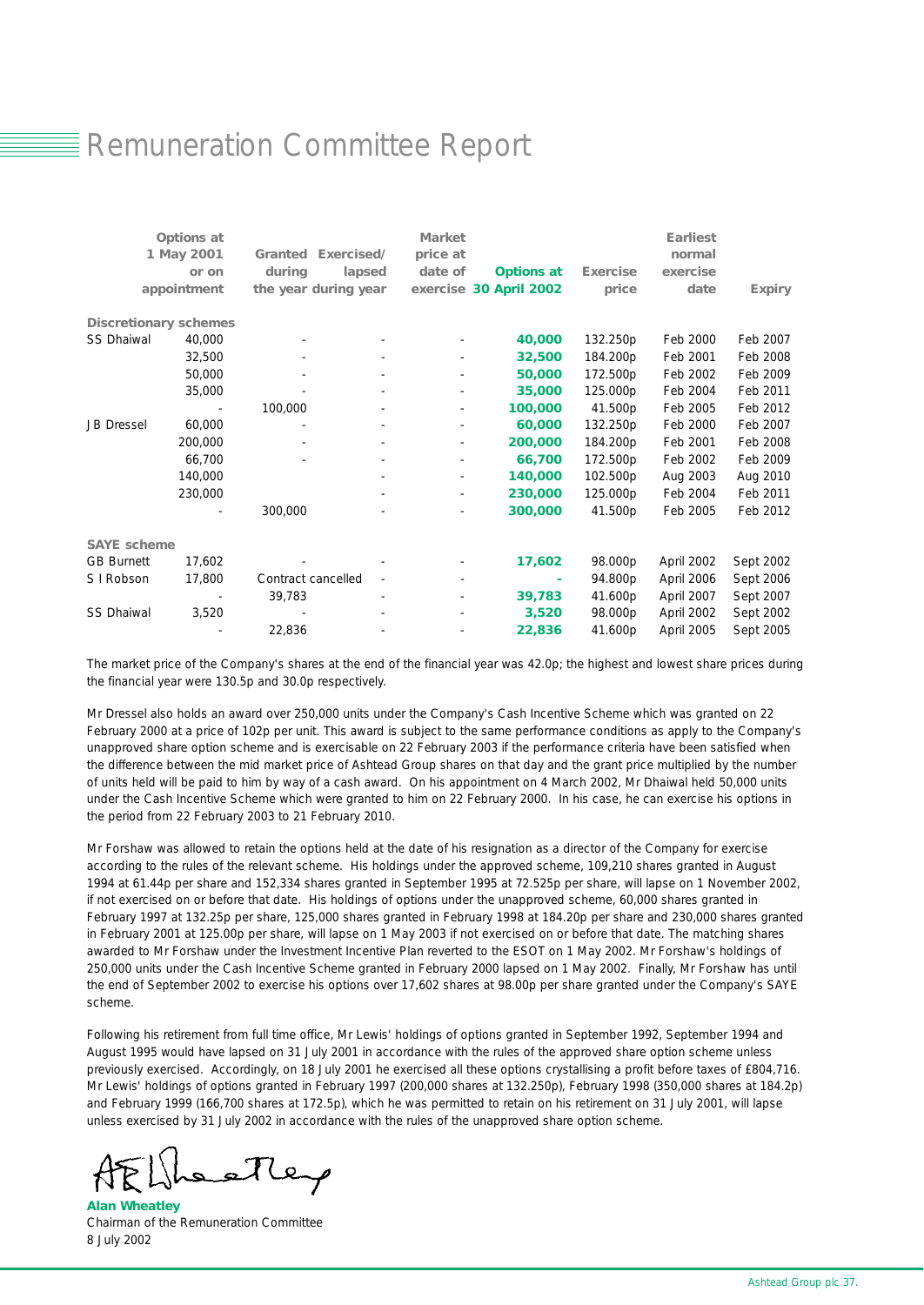### ■ Statement of Directors Responsibilities

The directors are required by the Companies Act 1985 to prepare financial statements for each financial year which give a true and fair view of the state of affairs of the Company and the Group as at the end of the financial year and of the profit or loss for the financial year.

In preparing the financial statements the Directors are required to:

- select suitable accounting policies and then apply them consistently supported by judgements and estimates that are reasonable and prudent;
- state whether applicable accounting standards have been followed, subject to any material departures disclosed and explained in the financial statements; and
- prepare the financial statements on a going concern basis unless this is inappropriate.

The directors are also responsible for keeping proper accounting records which disclose with reasonable accuracy at any time the financial position of the Company and enable them to ensure that the financial statements comply with the Companies Act 1985. The directors also have responsibility for taking reasonable steps to safeguard the assets of the Group and prevent and detect fraud and other irregularities.

The maintenance and integrity of the Ashtead Group plc website is the responsibility of the directors; the work carried out by the auditors does not involve consideration of these matters and, accordingly, the auditors accept no responsibility for any changes that may have occurred to the financial statements since they were initially presented on the website.

Legislation in the United Kingdom governing the preparation and dissemination of financial statements may differ from legislation in other jurisdictions.

By order of the Board

Robertofav k

*Robert Clark* Company Secretary 8 July 2002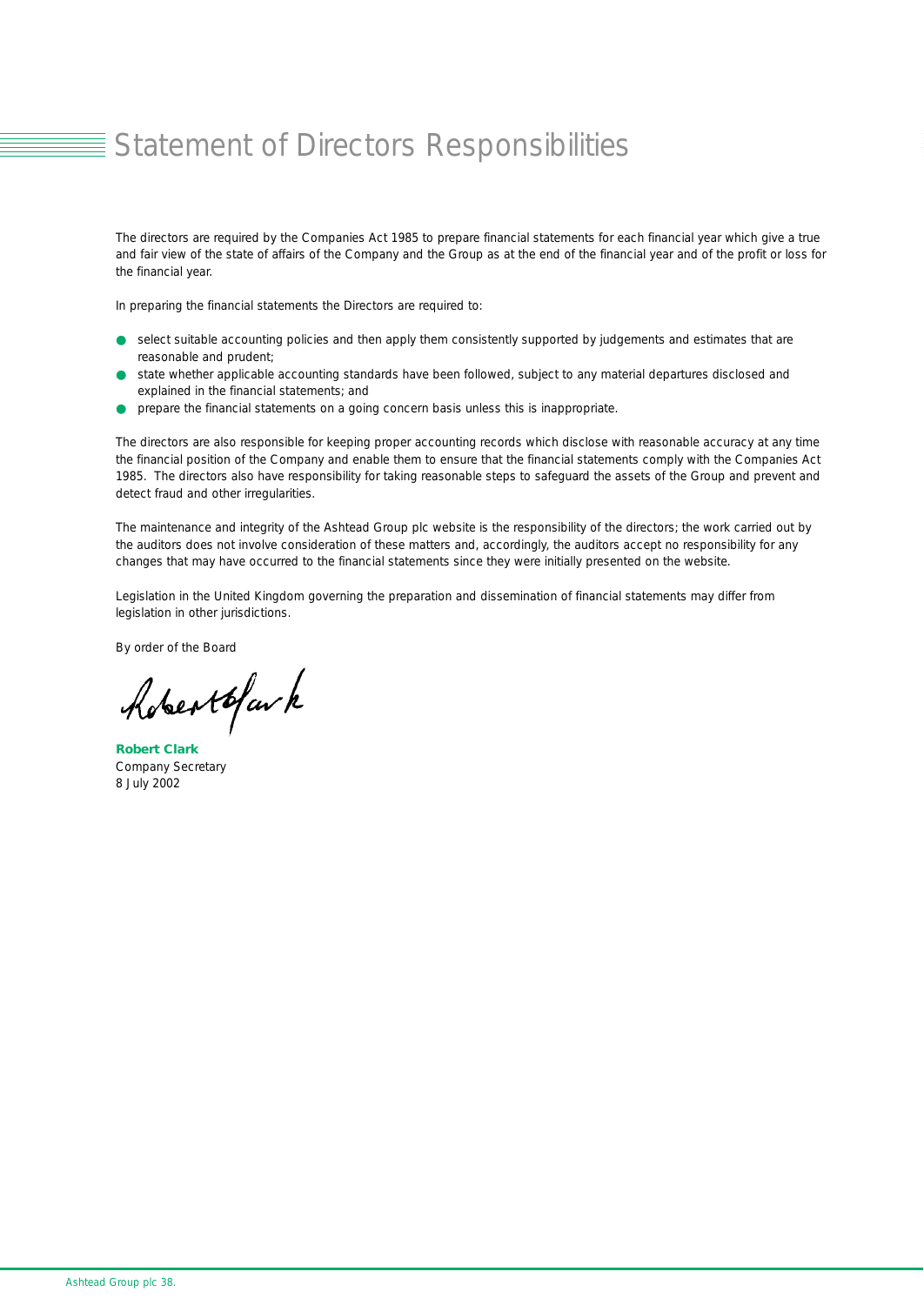### **Elndependent Auditors' Report to the Members of** Ashtead Group plc

We have audited the financial statements which comprise the consolidated profit and loss account, the consolidated balance sheet, the Company balance sheet, the consolidated cash flow statement, the consolidated statement of total recognised gains and losses and the related notes and the additional disclosures within the remuneration committee report relating to the remuneration of the directors specified for our review by the London Stock Exchange.

#### *Respective responsibilities of directors and auditors*

The directors' responsibilities for preparing the annual report and the financial statements in accordance with applicable United Kingdom law and accounting standards are set out in the statement of directors' responsibilities.

Our responsibility is to audit the financial statements in accordance with relevant legal and regulatory requirements, United Kingdom Auditing Standards issued by the Auditing Practices Board and the Listing Rules of the Financial Services Authority.

We report to you our opinion as to whether the financial statements give a true and fair view and are properly prepared in accordance with the Companies Act 1985. We also report to you if, in our opinion, the directors' report is not consistent with the financial statements, if the company has not kept proper accounting records, if we have not received all the information and explanations we require for our audit, or if information specified by law or the Listing Rules regarding directors' remuneration and transactions is not disclosed.

We read the other information contained in the annual report and consider the implications for our report if we become aware of any apparent misstatements or material inconsistencies with the financial statements. The other information comprises only the directors' report, the chairman's report, the chief executive's review, the financial review, the Sunbelt Rentals, A-Plant and Ashtead Technology operational reviews and the corporate governance report.

We review whether the corporate governance report reflects the company's compliance with the seven provisions of the Combined Code specified for our review by the Listing Rules, and we report if it does not. We are not required to consider whether the board's statements on internal control cover all risks and controls, or to form an opinion on the effectiveness of the group's corporate governance procedures or its risk and control procedures.

#### *Basis of audit opinion*

We conducted our audit in accordance with Auditing Standards issued by the Auditing Practices Board. An audit includes examination, on a test basis, of evidence relevant to the amounts and disclosures in the financial statements. It also includes an assessment of the significant estimates and judgements made by the directors in the preparation of the financial statements, and of whether the accounting policies are appropriate to the company's circumstances, consistently applied and adequately disclosed.

We planned and performed our audit so as to obtain all the information and explanations which we considered necessary in order to provide us with sufficient evidence to give reasonable assurance that the financial statements are free from material misstatement, whether caused by fraud or other irregularity or error. In forming our opinion we also evaluated the overall adequacy of the presentation of information in the financial statements.

### *Opinion*

In our opinion the financial statements give a true and fair view of the state of affairs of the company and the group as at 30 April 2002 and of the profit and cash flows of the group for the year then ended and have been properly prepared in accordance with the Companies Act 1985.

D.<br>Nicewaterhouse Coopers

*PricewaterhouseCoopers* Chartered Accountants and Registered Auditors London 8 July 2002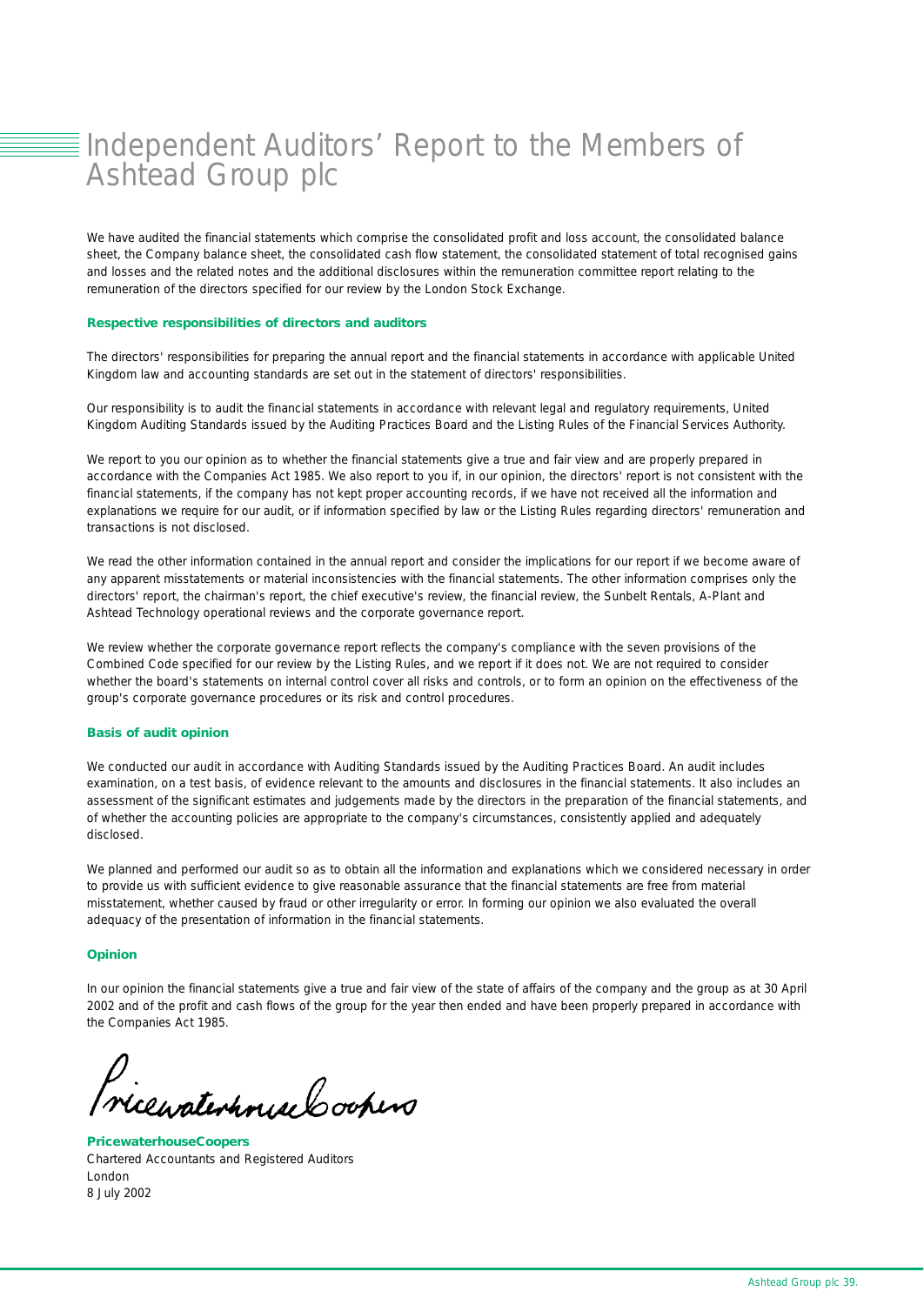### ■ Consolidated Profit & Loss Account

for the year ended 30 April

|                                                              |                |                           | 2002            |                  |               | 2001         |               |
|--------------------------------------------------------------|----------------|---------------------------|-----------------|------------------|---------------|--------------|---------------|
|                                                              |                | <b>Before</b>             |                 |                  | <b>Before</b> |              |               |
|                                                              |                | goodwill                  | <b>Goodwill</b> |                  | qoodwill      | Goodwill     |               |
|                                                              |                | amortisation amortisation |                 |                  | amortisation  | amortisation |               |
|                                                              |                | and                       | and             |                  | and           | and          |               |
|                                                              |                | exceptional               | exceptional     |                  | exceptional   | exceptional  |               |
|                                                              | <b>Notes</b>   | <i>items</i>              | <b>items</b>    | <b>Total</b>     | items         | items        | Total         |
|                                                              |                | £m                        | £m              | Em               | £m            | £m           | £m            |
|                                                              |                |                           |                 |                  | (restated)    | (restated)   | (restated)    |
| <b>Turnover</b>                                              | $\overline{2}$ | 583.7                     |                 | 583.7            | 552.0         |              | 552.0         |
| Cost of sales                                                |                | (462.2)                   | ۰               | (462.2)          | (430.8)       |              | (430.8)       |
| Gross profit                                                 |                | 121.5                     |                 | 121.5            | 121.2         |              | 121.2         |
| Administrative expenses                                      |                | (40.2)                    |                 | (40.2)           | (32.6)        | (12.3)       | (44.9)        |
| Goodwill amortisation                                        |                |                           | (8.8)           | (8.8)            |               | (8.1)        | (8.1)         |
| <b>Operating profit</b><br>Exceptional loss on disposal      | 2,3            | 81.3                      | (8.8)           | 72.5             | 88.6          | (20.4)       | 68.2          |
| of fixed assets<br>Net interest payable and                  | 23             |                           | (32.6)          | (32.6)           |               |              |               |
| similar charges                                              | 5, 23          | (52.4)                    | (3.0)           | (55.4)           | (47.4)        | (9.7)        | (57.1)        |
| (Loss)/profit on ordinary                                    |                |                           |                 |                  |               |              |               |
| activities before taxation<br>Taxation on profit on ordinary |                | 28.9                      | (44.4)          | (15.5)           | 41.2          | (30.1)       | 11.1          |
| activities: - current tax                                    | 6              | 0.3                       |                 | 0.3              | 1.2           |              | 1.2           |
| - deferred tax                                               | 6, 19          | 18.9                      |                 | 18.9             | (10.1)        |              | (10.1)        |
|                                                              |                | 19.2                      |                 | 19.2             | (8.9)         |              | (8.9)         |
| Profit for the financial year<br>Equity dividends            | 21<br>8        | 48.1                      | (44.4)          | 3.7<br>(11.3)    | 32.3          | (30.1)       | 2.2<br>(11.3) |
|                                                              |                |                           |                 |                  |               |              |               |
| <b>Retained (loss)/profit</b>                                |                |                           |                 |                  |               |              |               |
| transferred to reserves                                      |                |                           |                 | (7.6)            |               |              | (9.1)         |
| <b>Basic earnings per share</b>                              | 9              |                           |                 | 1.1 <sub>p</sub> |               |              | 0.7p          |
| Diluted earnings per share                                   | 9              |                           |                 | 1.1 <sub>p</sub> |               |              | 0.7p          |

### *Consolidated Statement of Total Recognised Gains & Losses For the Year Ended 30 April*

|                                                                   | <b>Notes</b> | 2002<br>£m | 2001<br>£m<br>(restated) |
|-------------------------------------------------------------------|--------------|------------|--------------------------|
| Profit for the financial year                                     |              | 3.7        | $2.2^{\circ}$            |
| Foreign currency translation differences                          |              | (0.7)      | (0.2)                    |
| Total recognised gains and losses relating to the year            |              | 3.0        | 2.0                      |
| Prior period adjustments relating to deferred taxation            | 19           | (48.4)     |                          |
| Total gains and losses recognised since the<br>last annual report |              | (45.4)     |                          |

All acquisitions made this year were immediately integrated into the Group's ongoing operations. No segregated operating profit information is therefore available.

There is no material difference between the results shown above and those which would have been shown on a historical cost basis. Comparative figures have been restated as described in note 19.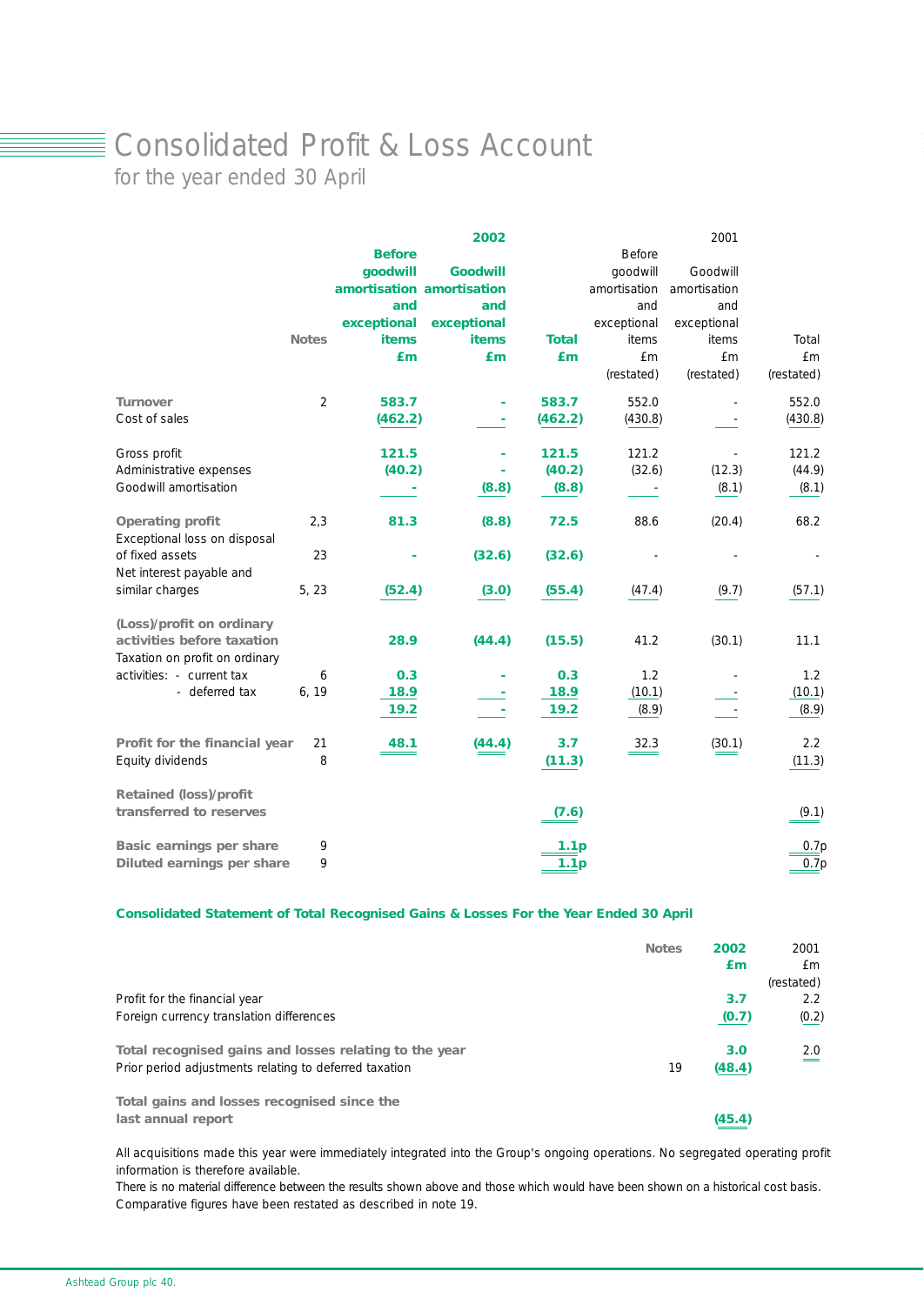### Consolidated Balance Sheet at 30 April

|                                                          | <b>Notes</b>      | 2002<br>£m | 2001<br>£m<br>(restated) |
|----------------------------------------------------------|-------------------|------------|--------------------------|
| <b>Fixed assets</b>                                      |                   |            |                          |
| Intangible assets                                        |                   |            |                          |
| - goodwill                                               | 10                | 160.8      | 164.3                    |
| Tangible fixed assets:                                   |                   |            |                          |
| - rental equipment                                       | 11                | 678.1      | 725.6                    |
| - other fixed assets                                     |                   | 72.8       | 76.9                     |
|                                                          | 11                | 750.9      | 802.5                    |
| Investments                                              |                   |            |                          |
| - own shares held by ESOT                                | 12                | 1.6        |                          |
|                                                          |                   | 913.3      | 966.8                    |
| <b>Current assets</b>                                    |                   |            |                          |
| <b>Stock</b>                                             | 13                | 12.9       | 15.3                     |
| <b>Debtors</b>                                           | 14                | 110.7      | 125.7                    |
| Cash at bank and in hand                                 | 26 <sub>(c)</sub> | 0.5        | 1.1                      |
| Creditors - amounts falling due within one year          |                   | 124.1      | 142.1                    |
| Bank loans, overdrafts and finance lease obligations     | 15                | (23.5)     | (4.8)                    |
| Trade and other creditors                                | 16                | (121.7)    | (222.7)                  |
|                                                          |                   | (145.2)    | (227.5)                  |
| <b>Net current liabilities</b>                           |                   | (21.1)     | (85.4)                   |
| <b>Total assets less current liabilities</b>             |                   | 892.2      | 881.4                    |
| Creditors - amounts falling due after more than one year |                   |            |                          |
| Bank and other loans                                     |                   | (504.4)    | (480.7)                  |
| Finance lease obligations                                |                   | (18.2)     |                          |
| 5.25% unsecured convertible loan note, due 2008          |                   | (129.7)    | (127.9)                  |
|                                                          | 17                | (652.3)    | (608.6)                  |
| Provision for liabilities and charges                    |                   |            |                          |
| Deferred taxation                                        | 19                | (41.1)     | (66.0)                   |
| Other provisions                                         | 19                | (4.3)      | (4.7)                    |
|                                                          |                   | (45.4)     | (70.7)                   |
| <b>Total net assets</b>                                  |                   | 194.5      | 202.1                    |
| <b>Capital and reserves</b>                              |                   |            |                          |
| Called up share capital                                  | 20                | 32.5       | 32.4                     |
| Share premium account                                    | 21                | 100.7      | 100.1                    |
| Revaluation reserve                                      | 21                | 0.5        | 0.5                      |
| Profit and loss account                                  | 21                | 60.8       | 69.1                     |
| Total equity shareholders' funds                         |                   | 194.5      | 202.1                    |

Comparative figures have been restated as described in notes 15, 17 and 19. These financial statements were approved by the Board on 8 July 2002.

*GB Burnett SI Robson*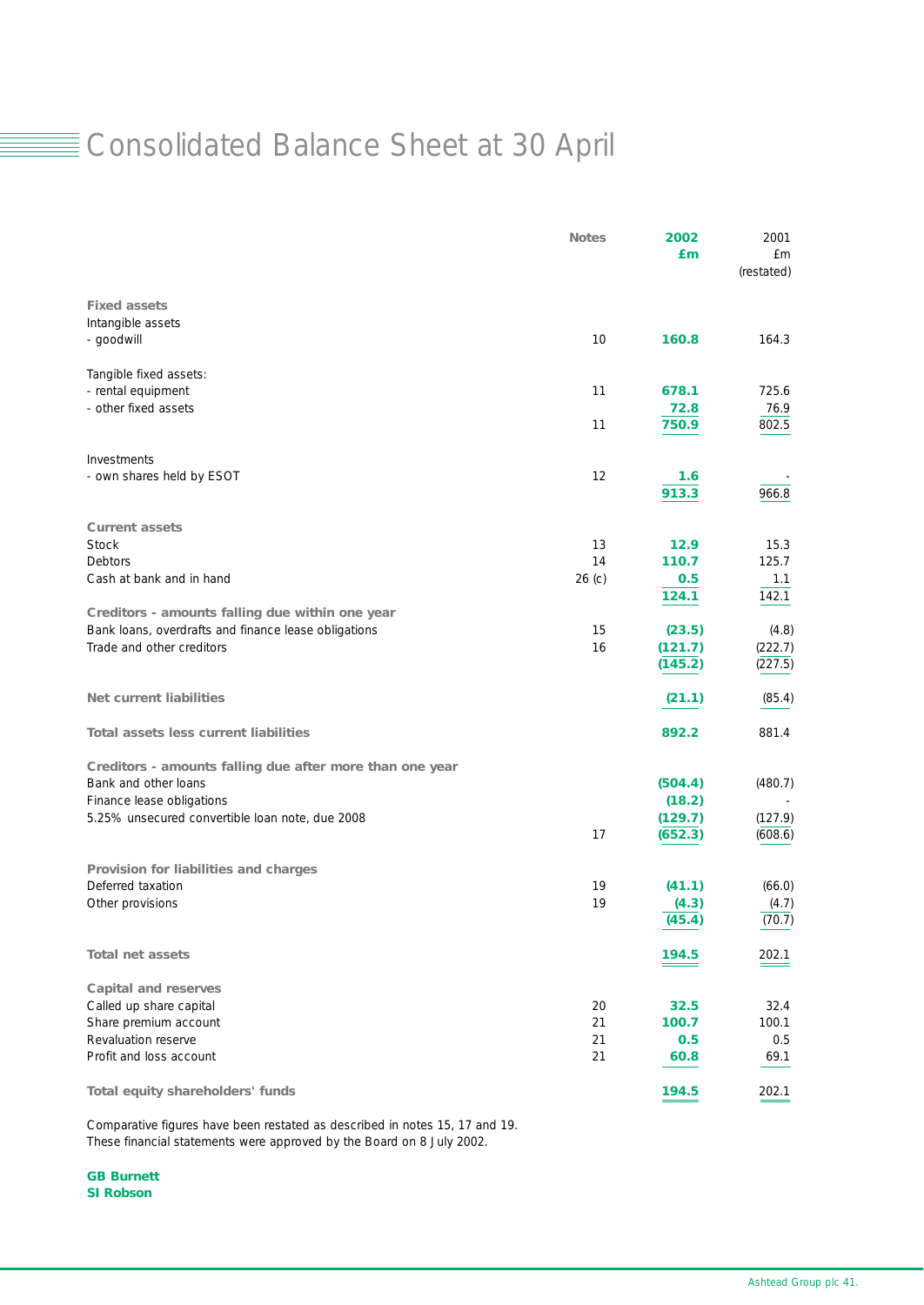### ■ Company Balance Sheet at 30 April

|                                                          | <b>Notes</b> | 2002<br>Em | 2001<br>£m |
|----------------------------------------------------------|--------------|------------|------------|
| <b>Fixed assets</b>                                      |              |            |            |
| Investments - own shares held by ESOT                    | 12           | 1.6        |            |
| Investments in group companies                           | 12           | 351.7      | 348.5      |
|                                                          |              | 353.3      | 348.5      |
| <b>Current assets</b>                                    |              |            |            |
| Debtors                                                  | 14           | 132.5      | 133.5      |
| Creditors - amounts falling due within one year          |              |            |            |
| Trade and other creditors                                | 16           | (15.2)     | (11.4)     |
| <b>Net current assets</b>                                |              | 117.3      | 122.1      |
| <b>Total assets less current liabilities</b>             |              | 470.6      | 470.6      |
| Creditors - amounts falling due after more than one year |              |            |            |
| 5.25% unsecured convertible loan note, due 2008          | 17           | (129.7)    | (127.9)    |
| Other Ioan notes                                         | 17           | (0.3)      | (0.3)      |
|                                                          |              | (130.0)    | (128.2)    |
| <b>Total net assets</b>                                  |              | 340.6      | 342.4      |
| <b>Capital and reserves</b>                              |              |            |            |
| Called up share capital                                  | 20           | 32.5       | 32.4       |
| Share premium account                                    | 21           | 100.7      | 100.1      |
| Revaluation reserve                                      | 21           | 198.6      | 198.6      |
| Profit and loss account                                  | 21           | 8.8        | 11.3       |
| Total equity shareholders' funds                         |              | 340.6      | 342.4      |

These financial statements were approved by the Board on 8 July 2002.

*GB Burnett SI Robson*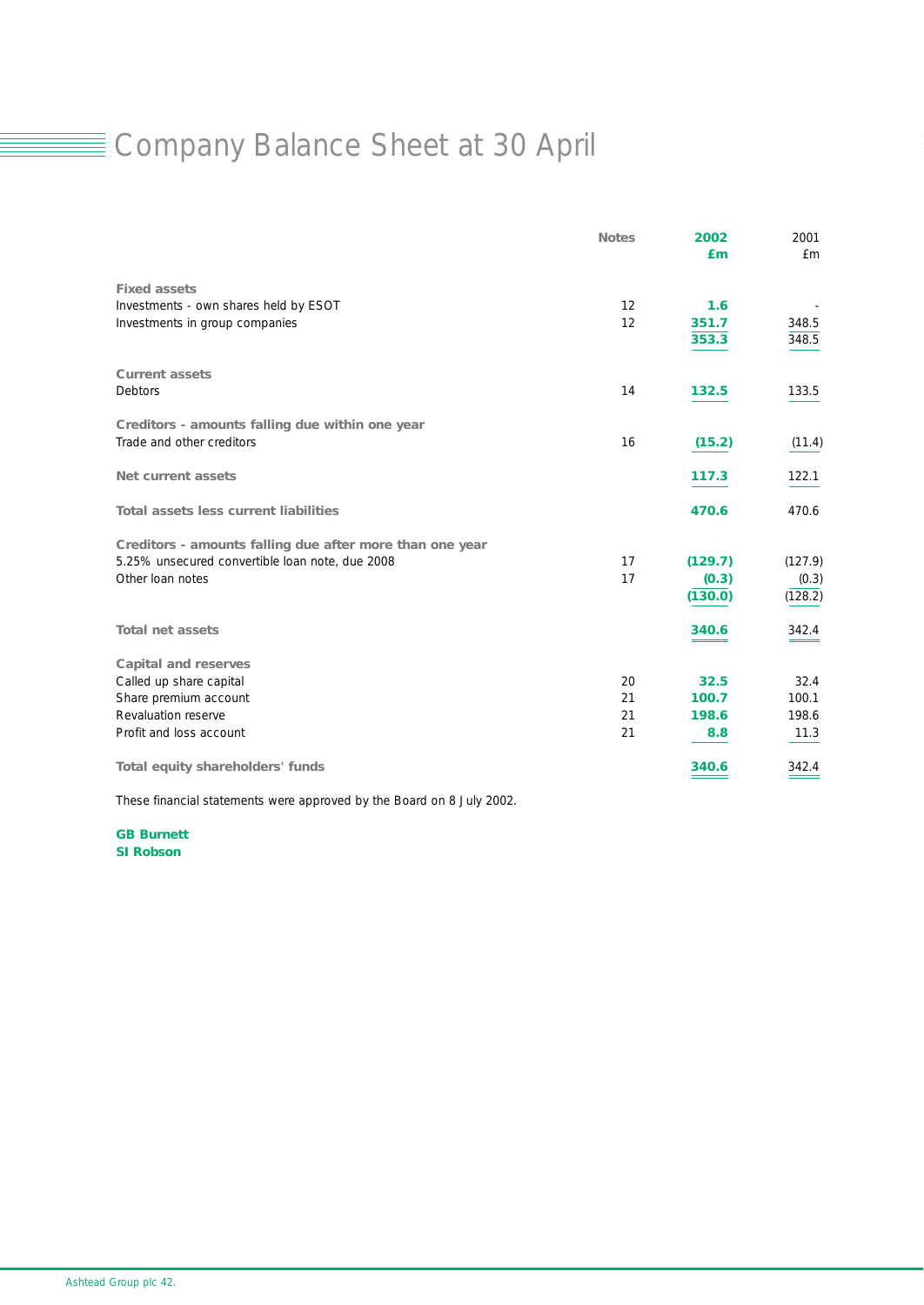### ■ Consolidated Cash Flow Statement

for the year ended 30 April

|                                                          | <b>Notes</b> |         | 2002    |         | 2001    |
|----------------------------------------------------------|--------------|---------|---------|---------|---------|
|                                                          |              | £m      | £m      | £m      | f m     |
| Net cash inflow from operating activities                |              |         |         |         |         |
| Cash inflow before integration costs                     | 26(a)        |         | 202.0   |         | 173.0   |
| Exceptional BET USA integration costs                    |              |         |         |         | (10.3)  |
| Net cash inflow from operating activities                |              |         | 202.0   |         | 162.7   |
| Returns on investments and servicing of finance          |              |         |         |         |         |
| Interest received                                        |              |         |         | 0.6     |         |
| Interest paid                                            |              | (43.5)  |         | (37.3)  |         |
| Exceptional costs re bank facility                       |              | (1.3)   |         | (9.7)   |         |
| Interest element of finance lease payments               |              | (5.6)   |         |         |         |
| Net cash outflow from returns on investments and         |              |         |         |         |         |
| servicing of finance                                     |              |         | (50.4)  |         | (46.4)  |
| <b>Taxation (outflow)/inflow</b>                         |              |         | (0.7)   |         | 1.7     |
| Capital expenditure and financial investment             |              |         |         |         |         |
| Purchase of tangible fixed assets                        |              | (203.3) |         | (202.6) |         |
| Sale of tangible fixed assets                            |              | 39.2    |         | 38.3    |         |
| Purchase of own shares by employee share ownership trust |              | (1.6)   |         |         |         |
| Net cash outflow from capital expenditure and            |              |         |         |         |         |
| financial investment                                     |              |         | (165.7) |         | (164.3) |
| <b>Acquisitions &amp; disposals outflow</b>              | 26(d)        |         | (3.3)   |         | (214.1) |
| <b>Equity dividends paid</b>                             |              |         | (11.3)  |         | (10.4)  |
| Net cash outflow before management of liquid             |              |         |         |         |         |
| resources and financing                                  |              |         | (29.4)  |         | (270.8) |
| Inflow from management of liquid resources               |              |         |         |         | 15.6    |
| <b>Financing</b>                                         |              |         |         |         |         |
| Issue of ordinary share capital                          |              | 0.7     |         | 0.5     |         |
| Drawdown of loans                                        | 26(e)        | 89.3    |         | 466.6   |         |
| Redemption of loans                                      | 26(e)        | (56.8)  |         | (170.3) |         |
| Capital element of finance lease payments                |              | (10.7)  |         |         |         |
| Net cash inflow from financing                           |              |         | 22.5    |         | 296.8   |
| (Decrease)/increase in cash                              | 26(b)        |         | (6.9)   |         | 41.6    |

All acquisitions made this year were immediately integrated in to the Group's ongoing operations. No segregated cash flow information is therefore available.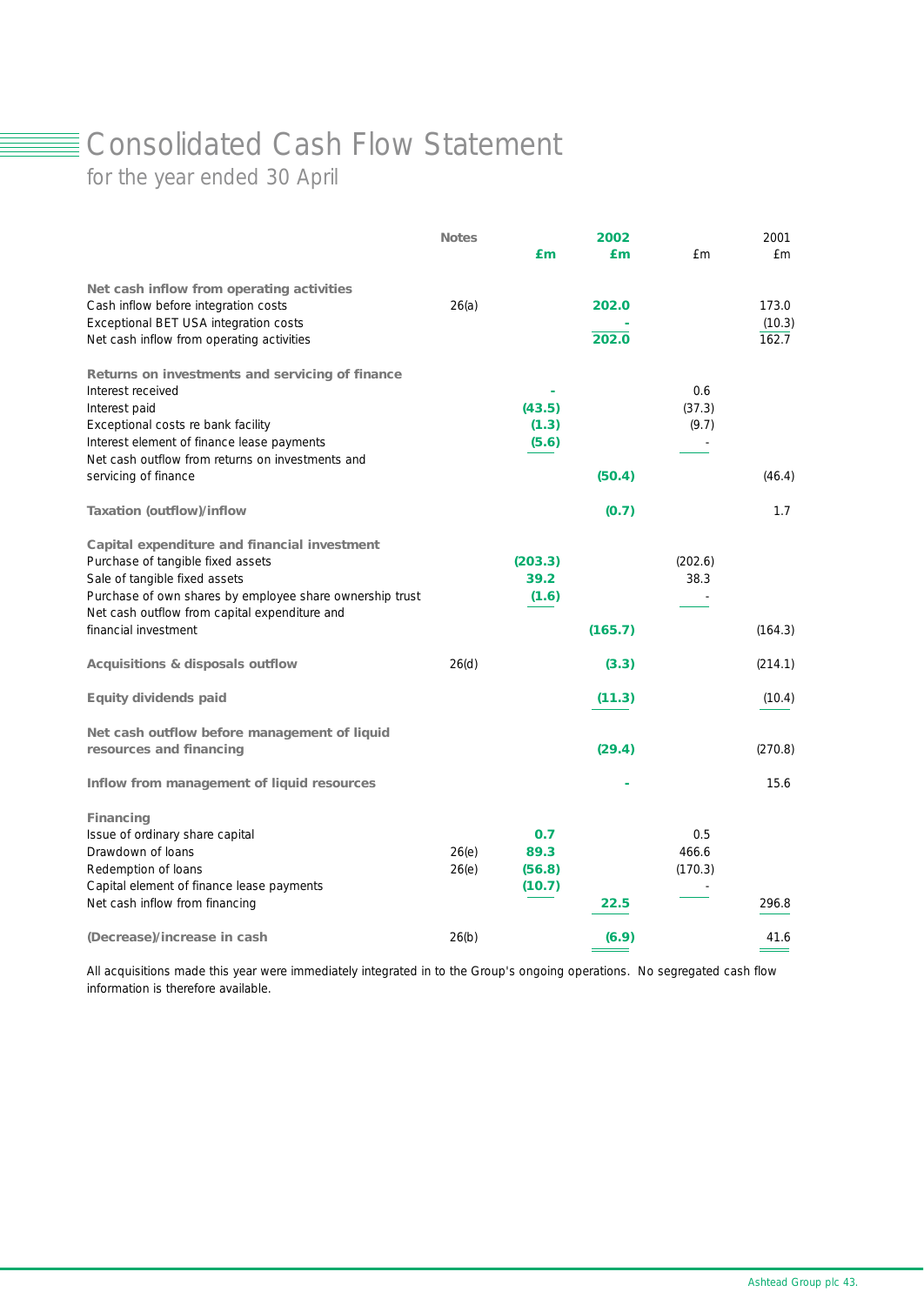#### *1 Accounting policies*

#### *Accounting convention and basis of consolidation*

The financial statements have been prepared under the historical cost convention as modified by the revaluation of certain freehold properties and in accordance with applicable accounting standards. The financial statements include the results of the Company and all its subsidiaries. A summary of the more important accounting policies, which have been applied consistently with the exception of the impact of the adoption of FRS 19: Deferred tax as described in note 19, is given in the following paragraphs. Comparative figures have been restated to reflect the change in accounting policy.

#### *Foreign currency translation and derivative financial instruments*

Exchange differences arising from the retranslation of the opening net investment of overseas subsidiaries and the difference between the inclusion of their profits at average rates of exchange in the Group profit and loss account and the closing rate are dealt with as movements on reserves. Other exchange differences are dealt with in the profit and loss account. Assets and liabilities in foreign currencies including long term liabilities are translated at rates of exchange ruling at the balance sheet date. This treatment is required by statement of standard accounting practice number 20 (SSAP 20) in order to give a true and fair view of the Group's results. Compliance with SSAP 20 overrides Schedule 4, paragraph 12 of the Companies Act 1985 which states that only profits realised at the balance sheet date should be included in the profit and loss account.

The group uses derivative financial instruments to manage its interest rate exposures. These are principally swap agreements used to manage the balance between fixed and floating rate finance on long term debt. The group accounts for such derivatives, which are only used for hedging purposes, using the accrual method under which amounts payable or receivable in respect of derivatives are recognised rateably in net interest payable over the period of the contract. They are not revalued to fair value or shown on the group balance sheet at the balance sheet date.

#### *Turnover*

Turnover represents the total amount receivable for the provision of goods and services to customers net of returns and value added tax. Rental income is recognised on a straight line basis over the period of the contract.

### *Fixed assets*

Fixed assets are stated at historical cost or valuation (net of any discounts received) less accumulated depreciation and provisions for impairment where appropriate. Leasehold properties are amortised over the life of each lease. Other fixed assets, including those held under finance leases, are depreciated on a straight line basis applied to the opening cost to write down each asset to its residual value over its useful economic life. The rates in use are as follows:

|                               | Per annum  |
|-------------------------------|------------|
| Freehold property             | 4%         |
| Rental equipment              | 5% to 33%  |
| Motor vehicles                | 16% to 25% |
| Office and workshop equipment | 20%        |

Fixed assets that are not capable of individual identification (non-itemised equipment) are depreciated so as to write them down to their residual value over their useful economic lives of 5 to 20 years. Some of the group's freehold and long leasehold properties were revalued on the basis of their open market value at 30 April 1989. On adoption of FRS 15 the group followed the transitional provisions to retain the book value of land and buildings that were revalued in 1989 but not to adopt a policy of revaluation in future.

#### *Repair and maintenance*

Repair and maintenance of rental equipment is charged against revenue costs incurred in the period.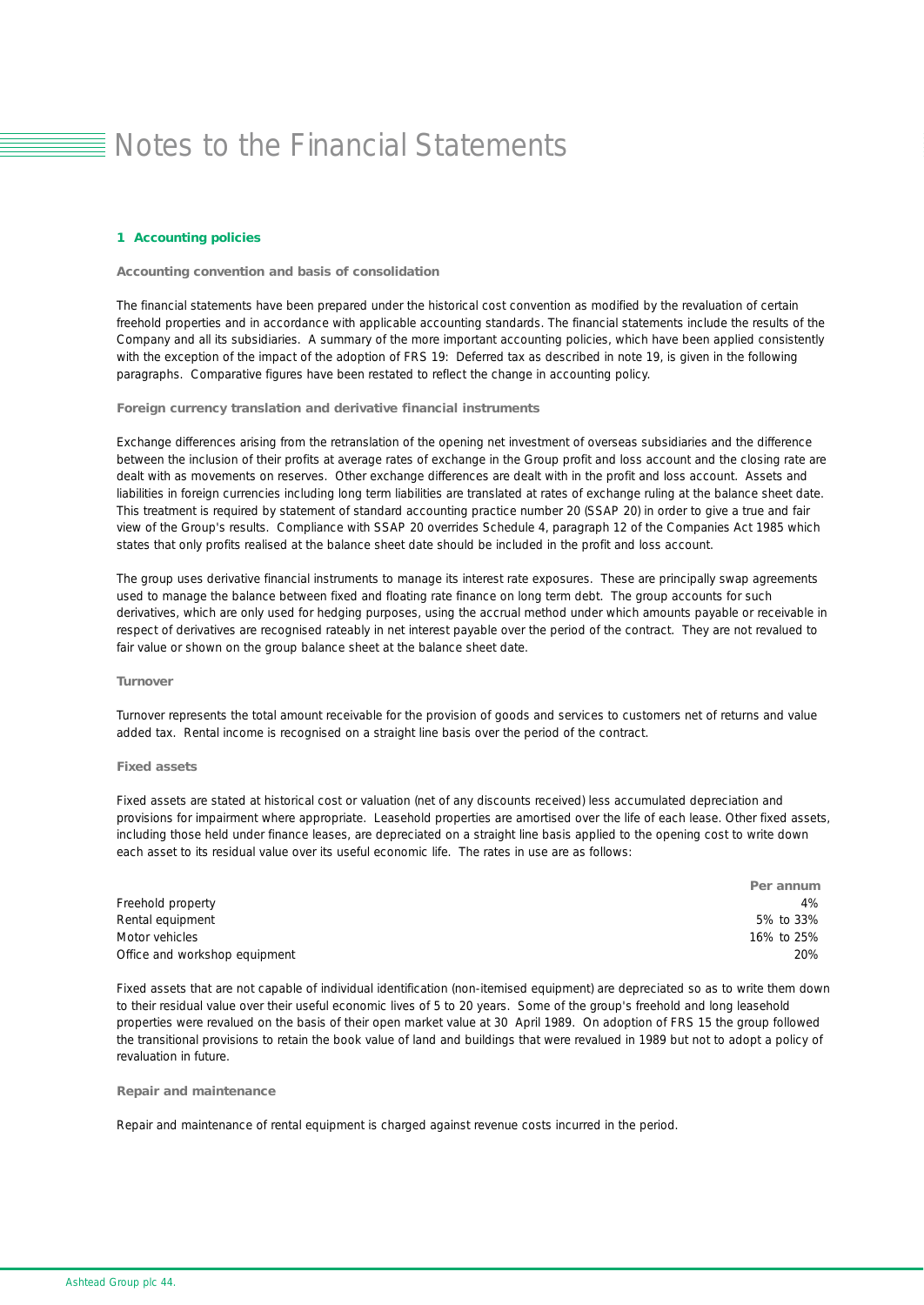#### *Acquisitions and goodwill*

Acquisitions during the financial year have been accounted for on an acquisition basis and the results of companies acquired are therefore included from the effective date of acquisition. The net tangible assets of companies acquired are incorporated in the consolidated accounts at their fair value to the Group. In accordance with the requirements of FRS 7, post acquisition integration expenses are charged to the profit and loss account and, where material, disclosed as an exceptional item.

Goodwill, being the difference between the cost and fair value of the Group's share of net assets acquired, arising on all acquisitions since 1 May 1999 has been capitalised in the year in which it arises and is amortised on a straight line basis over its useful economic life. Goodwill arising before 1 May 1999 has been deducted from the accumulated profit and loss account reserve but will be written back and taken to the profit and loss account in the event that it either becomes impaired or if the business to which it relates is disposed of.

### *Deferred taxation*

Deferred tax is provided using the incremental liability approach and is measured on a non-discounted basis at the tax rates that are expected to apply in the periods in which timing differences reverse, based on tax rates and laws substantively enacted at the balance sheet date. Deferred tax is recognised in respect of timing differences that originated but not reversed by the balance sheet date except that (a) deferred tax in respect of the unremitted earnings of overseas subsidiaries is only recognised where there is a binding intent to distribute past earnings at the balance sheet date; and (b) deferred tax assets are only recognised to the extent that they are regarded as recoverable.

### *Leases*

Assets held under finance leases are capitalised with a related credit to finance lease obligations in respect of the capital asset of the lease payments. Such assets are depreciated in accordance with the Company's depreciation policy at the same rate as applied to equivalent owned assets. Interest payable on finance leases is computed at the rate inherent in the lease.

Operating lease rentals are charged against profits on a straight line basis over the period of the lease.

#### *Stocks*

Stocks are valued at the lower of cost and net realisable value.

### *Pensions*

The Group operates defined benefit and defined contribution pension plans for the benefit of its employees under arrangements established by Group companies. In respect of the defined benefit plans, actuarial valuations are made regularly and the contributions payable are adjusted as appropriate. Pension costs are accounted for on the basis of charging the expected cost of providing pensions over the period during which the Group benefits from the employees' services. The effect of variations from regular cost are spread over the expected average remaining service lives of the members of the plan. Contributions to defined contribution plans are expensed as incurred.

### *Investments*

Investments in subsidiary undertakings are stated at cost less any necessary provision for impairment in the parent company balance sheet. Where an investment in a subsidiary undertaking is transferred to another subsidiary undertaking, any uplift in the value at which it is transferred over its carrying value is treated as a revaluation of the investment prior to the transfer and is credited to the revaluation reserve.

#### *Own shares held by the Employee Share Ownership Trust*

Shares owned beneficially by the Employee Share Ownership Trust are capitalised as fixed asset investments at cost less any required provision for permanent impairment. Where these shares are subject to commitments to release them to employees (subject to the attainment of performance target) in connection with the Group's long term incentive plans, then provision is made by way of a charge against profits to write off the estimated cost of the shares expected to be released at the end of the performance period over the long term incentive period which is normally three years.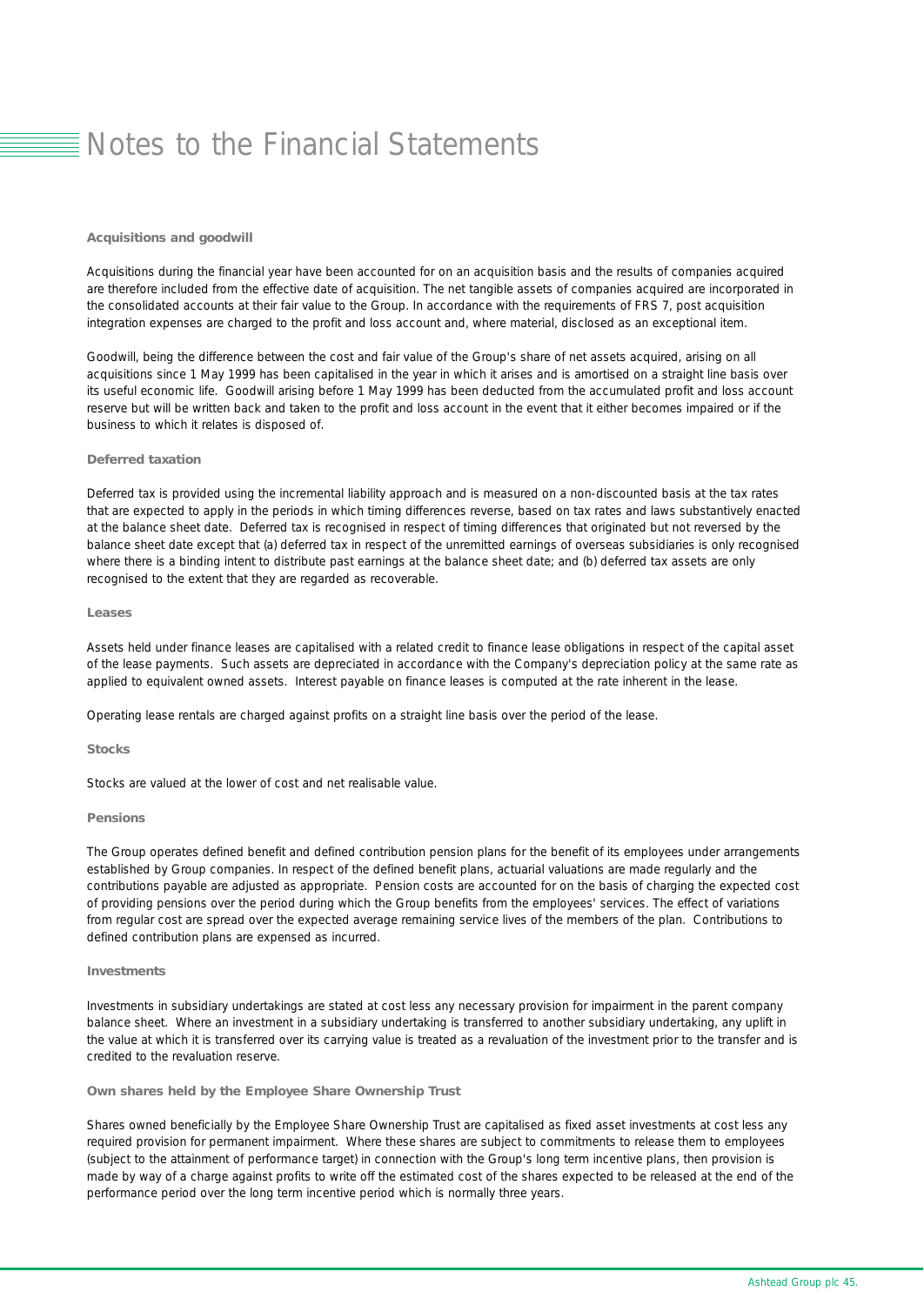### *2 Segmental analysis*

The Company operates one class of business: rental of equipment. The segmental analysis by geographic unit is given below:

|                                                 | <b>Turnover</b> |                              | <b>Operating profit</b> |            | Net assets |            |
|-------------------------------------------------|-----------------|------------------------------|-------------------------|------------|------------|------------|
|                                                 | 2002            | 2001                         | 2002                    | 2001       | 2002       | 2001       |
|                                                 | £m              | £m                           | £m                      | £m         | £m         | £m         |
|                                                 |                 |                              |                         | (restated) |            | (restated) |
| North America                                   | 389.1           | 350.2                        | 66.0                    | 61.2       | 659.7      | 591.5      |
| United Kingdom                                  | 192.3           | 199.7                        | 14.6                    | 26.8       | 249.1      | 286.9      |
| Rest of World                                   | 2.3             | 2.1                          | 0.7                     | 0.6        | 2.1        | 2.0        |
|                                                 | 583.7           | 552.0                        | 81.3                    | 88.6       | 910.9      | 880.4      |
| <b>Exceptional costs</b>                        | ٠               |                              | ۰                       | (12.3)     | ٠          |            |
| Goodwill amortisation                           | ٠               | $\qquad \qquad \blacksquare$ | (8.8)                   | (8.1)      | ٠          |            |
| Central items*                                  |                 |                              |                         |            | (716.4)    | (678.3)    |
| $\sim$ $\sim$ $\sim$<br>$\cdot$ $\cdot$ $\cdot$ | 583.7           | 552.0                        | 72.5                    | 68.2       | 194.5      | 202.1      |

*\* net borrowings and deferred taxation*

There is no material difference between turnover by origin as shown above and turnover by destination. Acquisitions in the year added £7.7m (2000/1 - £175.2m) to revenue in the North American segment. The exceptional loss on disposal of fixed assets in the year of £32.6m (note 23) arises in the UK.

### *3 Operating profit*

| Operating profit is stated after charging / (crediting) : | 2002  | 2001       |
|-----------------------------------------------------------|-------|------------|
|                                                           | £m    | £m         |
|                                                           |       | (restated) |
| Staff costs:                                              |       |            |
| <b>Salaries</b>                                           | 169.6 | 149.7      |
| Social security costs                                     | 21.6  | 17.4       |
| Other pension costs                                       | 2.8   | 3.1        |
| Depreciation (see note 11)                                | 120.9 | 114.5      |
| Goodwill amortisation                                     | 8.8   | 8.1        |
| Profits on disposal of fixed assets                       | (1.5) | (6.8)      |
| Net currency gain                                         | (1.0) | (1.2)      |
| Hire of plant and machinery                               | 6.6   | 15.9       |
| Other operating leases                                    | 20.4  | 13.1       |

Audit fees payable to PricewaterhouseCoopers were £409,000 (2001 - £259,500). This includes £25,000 (2001 - £20,000) in respect of the parent company. Fees paid to PricewaterhouseCoopers for non-audit services amounted to £244,500 (2001 - £999,400) in the UK and £70,304 in the US (2001 - £140,600).

Profits on disposal of fixed assets (excluding the exceptional UK disposal programme) have been included within operating profit as they resulted from routine sales of rental equipment and are considered in effect to be no more than required adjustments to depreciation previously charged.

#### *4 Directors' emoluments*

Directors' remuneration and interests are given in the Report of the Remuneration Committee on pages 32 to 37.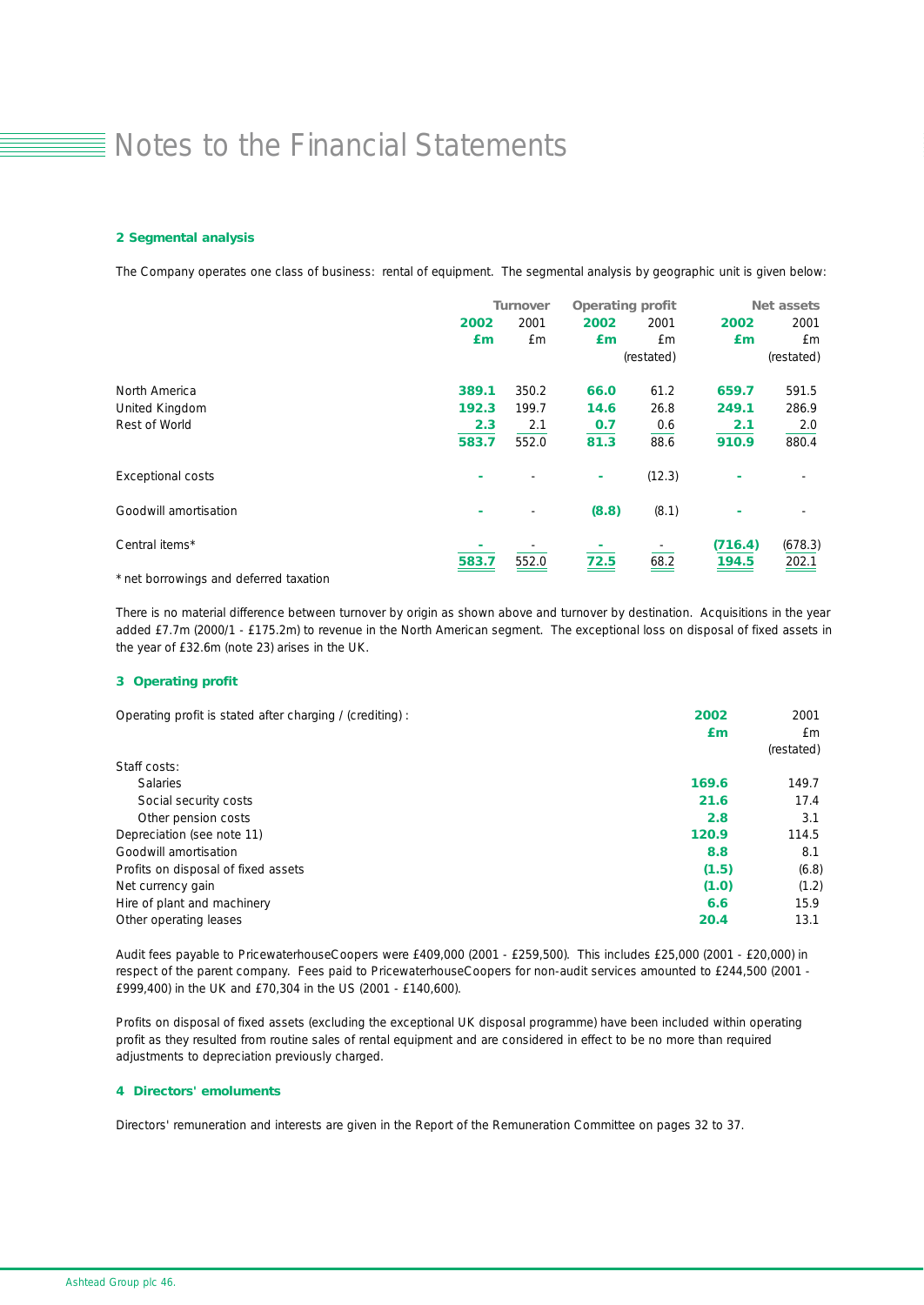#### *5 Net interest payable and similar charges*

|                                                   | 2002 | 2001  |
|---------------------------------------------------|------|-------|
|                                                   | £m   | £m    |
| Bank interest payable                             | 39.2 | 41.4  |
| Accrued interest amortisation on convertible loan | 7.6  | 6.6   |
| Interest payable on finance leases                | 5.6  |       |
| Total interest payable                            | 52.4 | 48.0  |
| Bank interest receivable                          |      | (0.6) |
| Exceptional costs re bank facility                | 3.0  | 9.7   |
|                                                   | 55.4 | 57.1  |
|                                                   |      |       |

Exceptional costs in relation to the bank facility in 2002 comprise variation fees payable in connection with (i) the adjustments made to bank covenants in July 2001 consequent upon adoption of new accounting policies under FRS18 in the 2001 accounts and (ii) the adjustments made to bank covenants in April 2002 to provide greater future financial flexibility in light of the impact of the downturn in the US economy.

### *6 Taxation*

|                                          | 2002   | 2001       |
|------------------------------------------|--------|------------|
|                                          | £m     | £m         |
|                                          |        | (restated) |
| UK Corporation tax at 30% (2000/1 - 30%) |        |            |
| - current year charge                    |        | 0.1        |
| - credit in respect of prior year        | (0.9)  | (1.1)      |
|                                          | (0.9)  | (1.0)      |
| <b>Double taxation relief</b>            |        | (0.1)      |
|                                          | (0.9)  | (1.1)      |
| <b>Overseas taxation</b>                 |        |            |
| - current year charge                    | 0.6    | 0.1        |
| - credit in respect of prior year        |        | (0.2)      |
|                                          | 0.6    | (0.1)      |
| <b>Total current tax credit</b>          | (0.3)  | (1.2)      |
| <b>Deferred taxation</b>                 |        |            |
| - current year charge                    | 2.5    | 10.1       |
| - prior year credit                      | (21.4) |            |
|                                          | (18.9) | 10.1       |
|                                          | (19.2) | 8.9        |
|                                          |        |            |

All of the 2001/2 and 2000/1 deferred tax relates to the origination and reversal of timing differences. Details of the restatement of the prior year taxation charge on implementation of FRS 19 - Deferred taxation and of the reconciliation between the tax credit expected on the basis of the loss before taxation evaluated at the UK standard rate of corporation tax of 30% and the actual tax credit are given in note 19.

### *7 Profit and loss account*

Ashtead Group plc has not presented its own profit and loss account as permitted by section 230 (3) of the Companies Act 1985. The amount of the profit for the financial year dealt with in the accounts of Ashtead Group plc is £8.8m (2001 - £11.5m).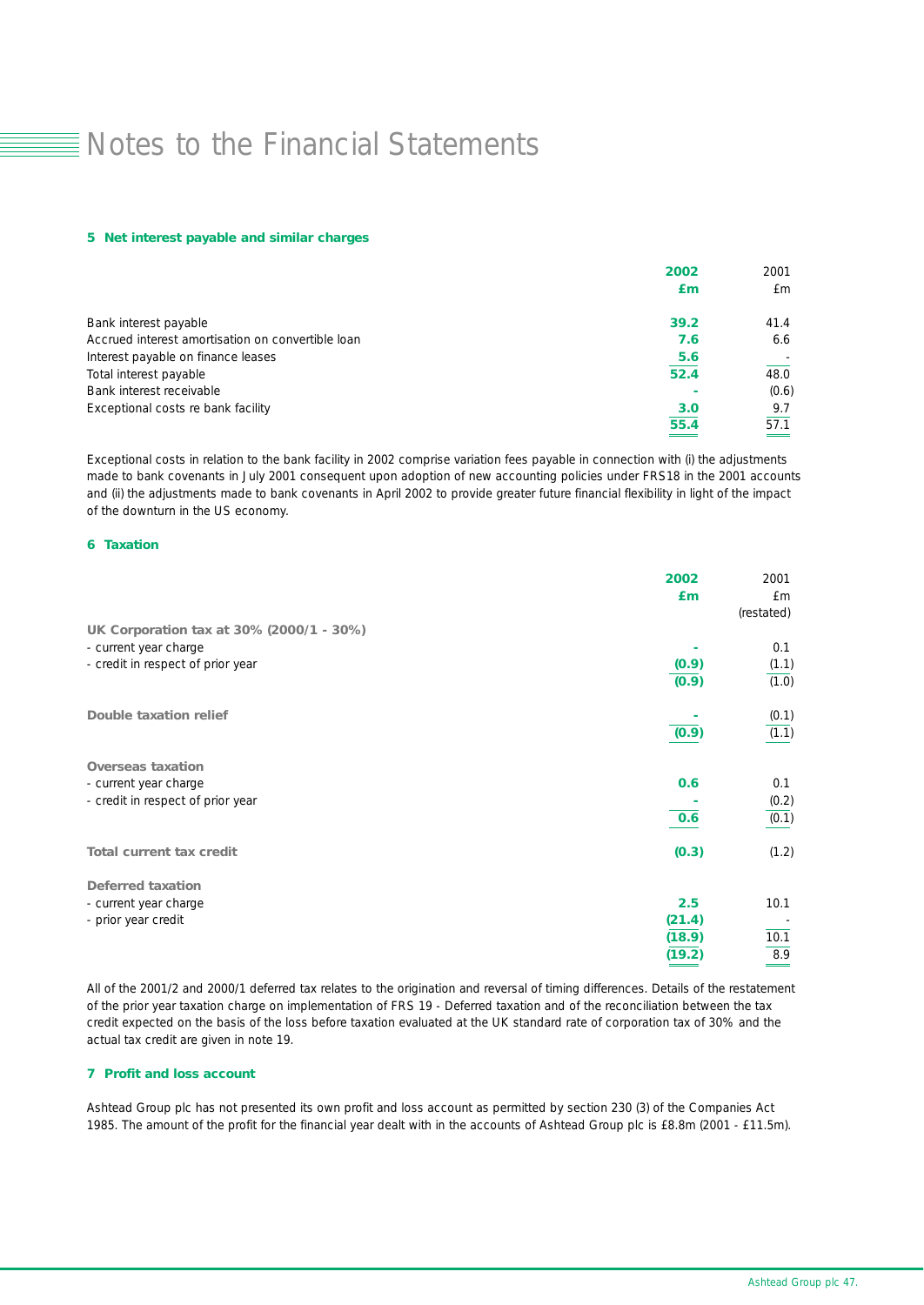#### *8 Equity dividends*

|                                                               | 2002<br>£т | 2001<br>£m                |
|---------------------------------------------------------------|------------|---------------------------|
| Interim dividend paid at 0.62p net per share (2001 - 0.62p)   | 2.0        | 2.0                       |
| Proposed final dividend of 2.88p net per share (2001 - 2.88p) | 9.3        | 9.3                       |
|                                                               | 11.3       | 11.3<br>$\hspace{0.05cm}$ |

### *9 Earnings per share*

Earnings per share for the year ended 30 April 2002 have been calculated based on the profit for the financial year and on 324,090,666 ordinary shares, being the weighted average number of ordinary shares in issue during the year which excludes the 2,722,575 shares held by the ESOT since 22 January 2002 in respect of which dividends have been waived (2001 - 323,334,079 ordinary shares). Diluted earnings per share for the year are computed using the profit for the financial year and the diluted number of shares calculated as follows:

|                                                                     | <b>Profit for</b><br>the financial<br>year<br>£m | Weighted<br>average no.<br>of shares<br>millions | 2002<br>Per<br>share<br>amount<br>p | Profit for<br>the financial<br>year<br>£m<br>(restated) | Weighted<br>average no.<br>of shares<br>millions | 2001<br>Per<br>share<br>amount<br>p<br>(restated) |
|---------------------------------------------------------------------|--------------------------------------------------|--------------------------------------------------|-------------------------------------|---------------------------------------------------------|--------------------------------------------------|---------------------------------------------------|
| As used in the calculation<br>of basic earnings per share excluding |                                                  |                                                  |                                     |                                                         |                                                  |                                                   |
| the shares held by the ESOT                                         | 3.7                                              | 324.1                                            | 1.1                                 | 2.2                                                     | 323.3                                            | 0.7                                               |
| Outstanding share options<br>As used in the calculation of          |                                                  | 1.6                                              |                                     |                                                         | 3.0                                              |                                                   |
| diluted earnings per share                                          | 3.7                                              | 325.7                                            | 1.1                                 | 2.2                                                     | 326.3                                            | $\frac{0.7}{5}$                                   |

### *10 Intangible assets - goodwill*

| <b>At 30 April 2002</b>                        | 178.1 | (17.3)       | 160.8      |
|------------------------------------------------|-------|--------------|------------|
| Amortisation during the year                   |       | (8.8)        | (8.8)      |
| 1 June 2000                                    | 2.5   |              | 2.5        |
| Adjustment in relation to BET USA acquired     |       |              |            |
| Arising in respect of acquisitions in the year | 2.8   |              | 2.8        |
| At 1 May 2001 as restated                      | 172.8 | (8.5)        | 164.3      |
| Prior year adjustment re BET USA deferred tax  | 14.4  | (0.8)        | 13.6       |
| At 1 May 2002 as previously reported           | 158.4 | (7.7)        | 150.7      |
| Group                                          |       |              |            |
|                                                | Em    | £m           | Em         |
|                                                | Cost  | Amortisation | book value |
|                                                |       |              | IVCL       |

*Net*

Goodwill written off directly to reserves as at 30 April 2002 was £58.1m (2001 - £58.1m).

An amortisation period of 20 years has been selected for the goodwill arising on acquisitions in the year and in previous years because this is considered to best represent the useful life of the goodwill arising on these acquisitions.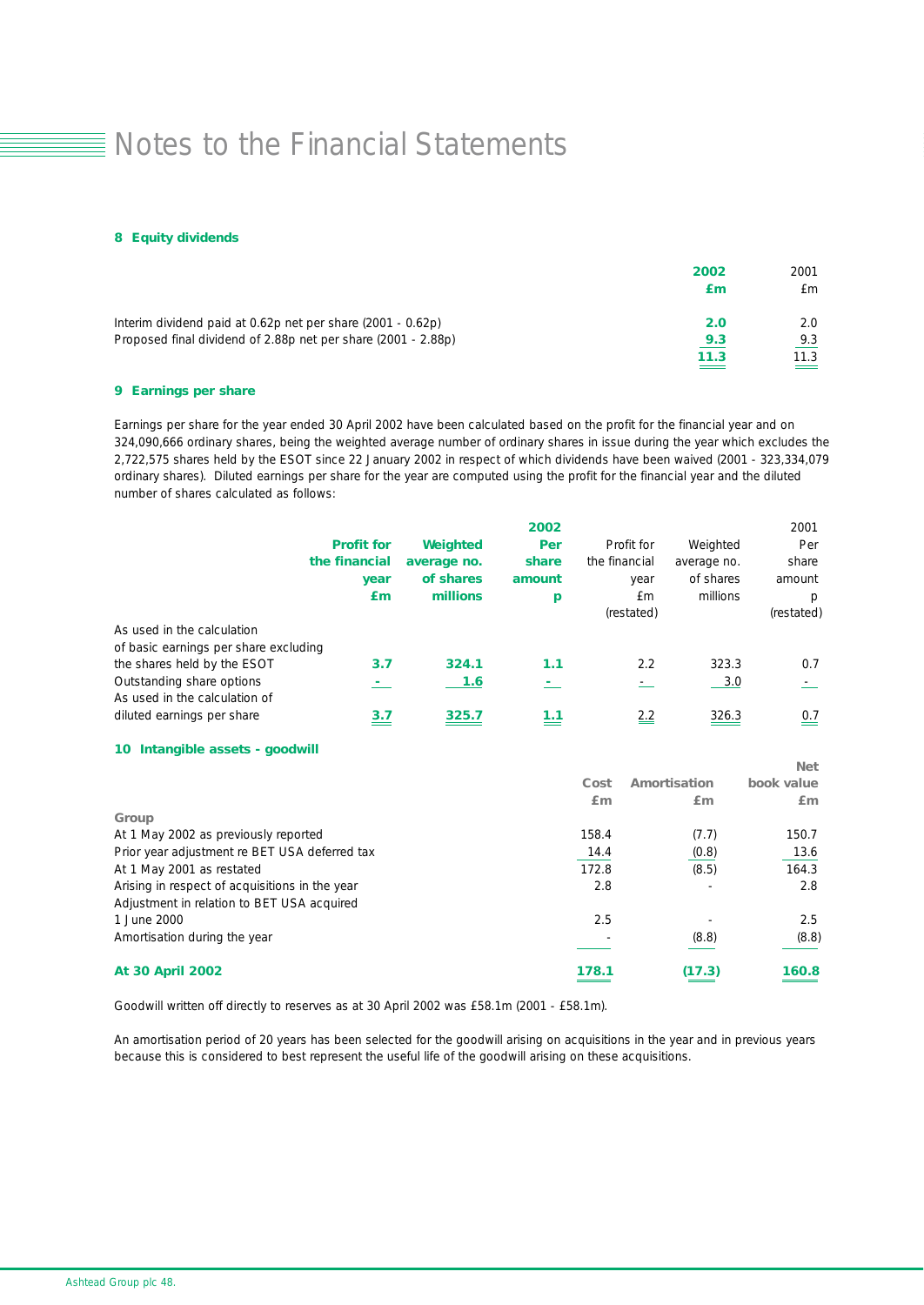### *11 Tangible fixed assets*

|                                                                   |          |                           |         | <b>Rental equipment</b>  |                  |              |              |
|-------------------------------------------------------------------|----------|---------------------------|---------|--------------------------|------------------|--------------|--------------|
|                                                                   |          |                           |         | <b>Held under</b>        | Office &         |              |              |
|                                                                   |          | <b>Freehold Leasehold</b> |         | finance                  | workshop         | <b>Motor</b> |              |
|                                                                   | property | property                  | Owned   |                          | leases equipment | vehicles     | <b>Total</b> |
|                                                                   | £m       | Em                        | Em      | Em                       | Em               | £m           | Em           |
| Cost or valuation                                                 |          |                           |         |                          |                  |              |              |
| At 1 May 2001                                                     | 41.0     | 23.4                      | 962.8   |                          | 16.7             | 28.9         | 1,072.8      |
| Exchange difference                                               | (0.3)    | (0.2)                     | (11.7)  | 0.9                      | (0.1)            | (0.3)        | (11.7)       |
| Acquisitions                                                      | $\sim$   | $\blacksquare$            | (0.9)   | 32.9                     | 0.1              | $\sim$       | 32.1         |
| Additions                                                         | 1.1      | 6.8                       | 98.0    |                          | 6.1              | 1.8          | 113.8        |
| <b>Disposals</b>                                                  | (1.1)    | (1.4)                     | (110.1) | $\overline{\phantom{a}}$ | (4.7)            | (23.1)       | (140.4)      |
| <b>At 30 April 2002</b>                                           | 40.7     | 28.6                      | 938.1   | 33.8                     | 18.1             | 7.3          | 1,066.6      |
| <b>Depreciation</b>                                               |          |                           |         |                          |                  |              |              |
| At 1 May 2001                                                     | (4.5)    | (4.3)                     | (237.2) |                          | (8.3)            | (16.0)       | (270.3)      |
| Exchange difference                                               |          | 0.1                       | 4.3     |                          | 0.1              | 0.2          | 4.7          |
| Charge for the period                                             | (0.5)    | (1.6)                     | (105.5) | (6.7)                    | (3.6)            | (3.0)        | (120.9)      |
| <b>Disposals</b>                                                  | 0.2      | 0.6                       | 51.3    |                          | 4.1              | 14.6         | 70.8         |
| <b>At 30 April 2002</b>                                           | (4.8)    | (5.2)                     | (287.1) | (6.7)                    | (7.7)            | (4.2)        | (315.7)      |
| <b>Net book value</b>                                             |          |                           |         |                          |                  |              |              |
| <b>At 30 April 2002</b>                                           | 35.9     | 23.4                      | 651.0   | 27.1                     | 10.4             | 3.1          | 750.9        |
| At 30 April 2001                                                  | 36.5     | 19.1                      | 725.6   |                          | 8.4              | 12.9         | 802.5        |
| The net book amount of leasehold property comprises:              |          |                           |         |                          |                  | 2002<br>£m   | 2001<br>£m   |
|                                                                   |          |                           |         |                          |                  |              |              |
| Long leasehold                                                    |          |                           |         |                          |                  | 1.1          | 2.1          |
| Short leasehold                                                   |          |                           |         |                          |                  | 22.3         | 17.0         |
|                                                                   |          |                           |         |                          |                  | 23.4         | 19.1         |
| The closing net book value of property stated at cost             |          |                           |         |                          |                  |              |              |
| or valuation may be analysed as follows:                          |          |                           |         |                          |                  | Freehold     | Leasehold    |
|                                                                   |          |                           |         |                          |                  | £m           | Em           |
| Stated at cost                                                    |          |                           |         |                          |                  | 34.4         | 22.4         |
| Stated at valuation performed at 30 April 1989                    |          |                           |         |                          |                  | 1.5          | 1.0          |
|                                                                   |          |                           |         |                          |                  | 35.9         | 23.4         |
| The net book value at which assets stated at valuation would have |          |                           |         |                          |                  |              |              |
| been shown if they had not been revalued is as follows:           |          |                           |         |                          |                  | 1.2          | 0.8          |

### *12 Investments*

#### *Group*

Fixed asset investments of the group of £1.6m comprise own shares held by the Employee Share Ownership Trust ("ESOT") which is established in Jersey and holds an interest in 2,722,575 shares in the Company acquired at a cost of 57p per share. These shares, which as described in the Remuneration Committee report on pages 32 to 37, relate to matching awards to directors under the Company's Investment Incentive Plan and had a market value at 30 April 2002 of £1.1m.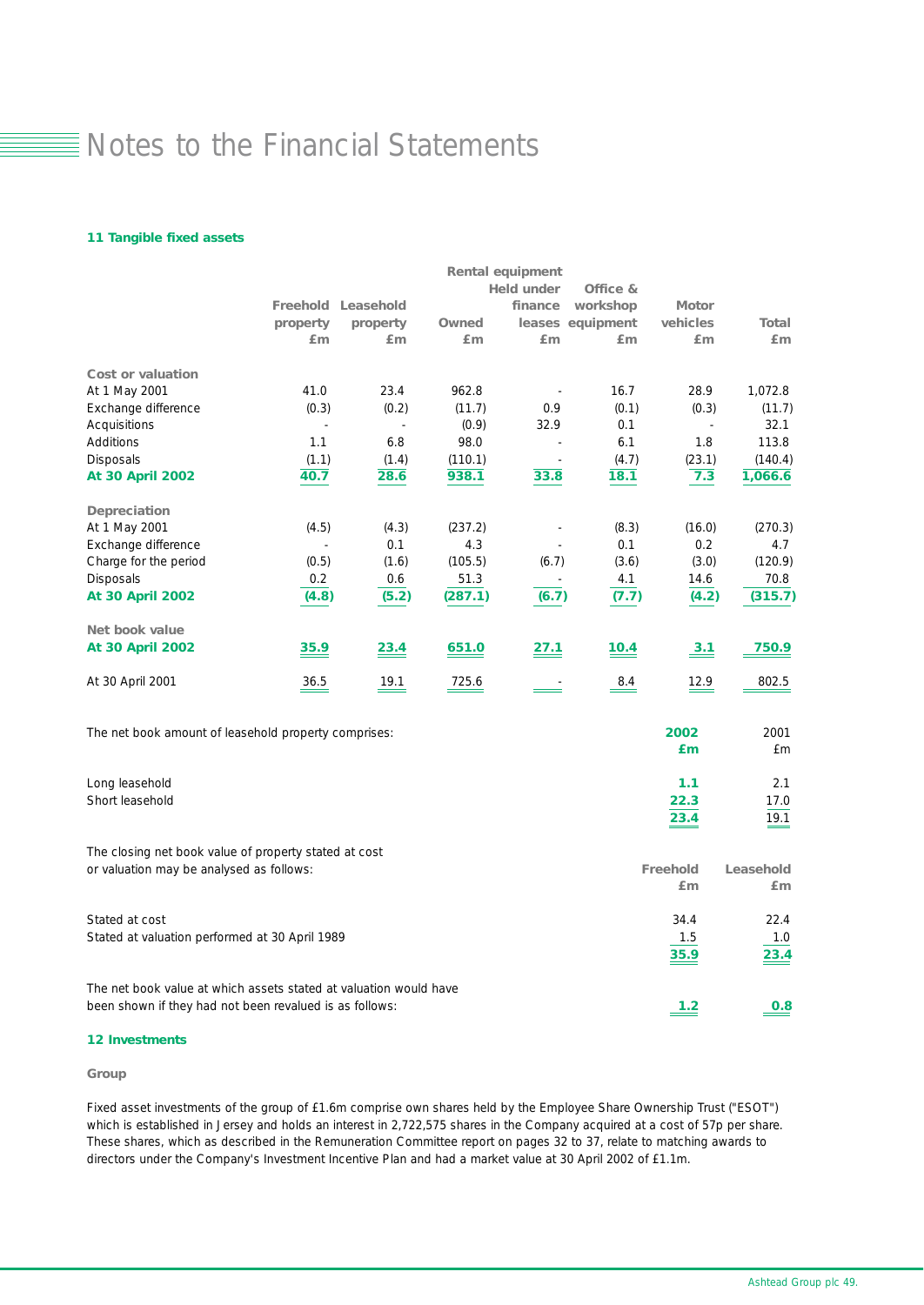### *12 Investments (continued)*

*Company*

|                         |                          |           | <b>Employee</b>          |              |
|-------------------------|--------------------------|-----------|--------------------------|--------------|
|                         | <b>Shares</b>            | Loans     | share                    |              |
|                         | in group                 | to group  | ownership                |              |
|                         | companies                | companies | trust                    | <b>Total</b> |
|                         | £m                       | Em        | Em                       | £m           |
| At 1 May 2001           | 224.1                    | 124.4     | $\overline{\phantom{a}}$ | 348.5        |
| Additions in the year   | $\overline{\phantom{0}}$ | 3.2       | 1.6                      | 4.8          |
| <b>At 30 April 2002</b> | 224.1                    | 127.6     | 1.6                      | 353.3        |
|                         |                          |           |                          |              |

### The Company's principal subsidiaries are:

|                                                  | Country<br>οf | <b>Principal country</b><br>in which subsidiary |
|--------------------------------------------------|---------------|-------------------------------------------------|
|                                                  | incorporation | undertaking operates                            |
| <b>Name</b>                                      |               |                                                 |
| Ashtead Plant Hire Company Limited               | England       | United Kingdom                                  |
| Ashtead Plant Hire Company (Ireland) Limited     | England       | Republic of Ireland                             |
| Ashtead Technology Limited                       | Scotland      | United Kingdom                                  |
| Ashtead Technology (South East Asia) pte Limited | Singapore     | Singapore                                       |
| Ashtead Technology Inc.                          | <b>USA</b>    | <b>USA</b>                                      |
| Sunbelt Rentals Inc.                             | <b>USA</b>    | <b>USA</b>                                      |

The issued share capital (all of which comprises ordinary shares) of subsidiaries is 100% owned by the Company or by subsidiary undertakings and all subsidiaries are consolidated. The principal activity of each subsidiary undertaking listed above is equipment rental. All of the above subsidiaries are held by Ashtead Group plc except for Sunbelt Rentals Inc. and Ashtead Technology Inc. which are owned indirectly through other subsidiary undertakings.

### *13 Stock*

| Group                                 | 2002 | 2001                        |
|---------------------------------------|------|-----------------------------|
|                                       | £т   | £m                          |
| Raw materials, consumables and spares | 11.1 | 12.9                        |
| Goods for resale                      | 1.8  | 2.4                         |
|                                       | 12.9 | 15.3<br>$\hspace{0.05cm} =$ |
|                                       |      |                             |

### *14 Debtors*

|                                     | <b>The</b>   | The                      | <b>The</b>     | The     |
|-------------------------------------|--------------|--------------------------|----------------|---------|
|                                     | <b>Group</b> | Group                    | <b>Company</b> | Company |
|                                     | 2002         | 2001                     | 2002           | 2001    |
|                                     | £m           | £m                       | £m             | £m      |
| Trade debtors                       | 96.6         | 107.4                    |                |         |
| Amounts due from group undertakings | ۰            | $\overline{\phantom{a}}$ | 132.3          | 133.0   |
| Prepayments and accrued income      | 14.1         | 18.3                     | 0.2            | 0.5     |
|                                     | 110.7        | 125.7                    | 132.5          | 133.5   |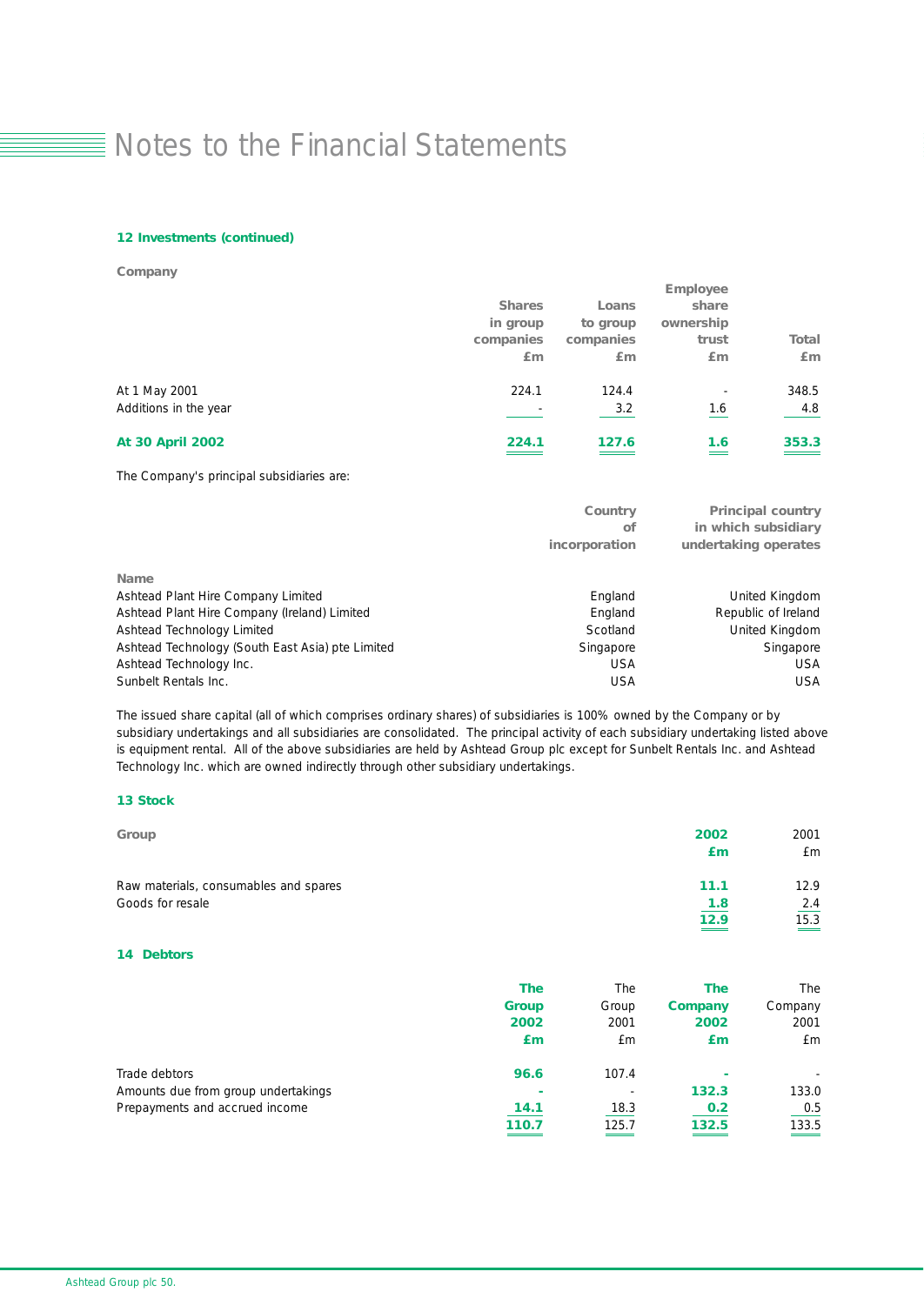#### *15 Bank loans, overdrafts and finance lease obligations*

|                                          | <b>The</b><br><b>Group</b> | The<br>Group | The<br><b>Company</b> | The<br>Company           |
|------------------------------------------|----------------------------|--------------|-----------------------|--------------------------|
|                                          | 2002                       | 2001         | 2002                  | 2001                     |
|                                          | £m                         | £m           | £m                    | £m                       |
|                                          |                            | (restated)   |                       |                          |
| Secured bank overdrafts                  | 8.5                        | 2.2          |                       |                          |
| Short term portion of secured bank loans | 2.6                        | 2.6          | ۰                     | $\overline{\phantom{0}}$ |
| Finance leases due in less than one year | 12.4                       |              |                       |                          |
|                                          | 23.5                       | 4.8          |                       |                          |
|                                          |                            |              |                       | ٠                        |

Comparative figures have been restated to correct a misclassification of the 1% term loan amortisation per annum which was previously ignored in the ageing analysis with all the term loan having been shown as repayable in more than five years.

### *16 Trade and other creditors*

|                                 | <b>The</b>   | The   | <b>The</b> | The                      |
|---------------------------------|--------------|-------|------------|--------------------------|
|                                 | <b>Group</b> | Group | Company    | Company                  |
|                                 | 2002         | 2001  | 2002       | 2001                     |
|                                 | £m           | £m    | £m         | £m                       |
| Trade creditors                 | 59.5         | 69.8  | ۰          | ۰.                       |
| Bills payable                   | 11.6         | 90.7  |            | $\overline{\phantom{a}}$ |
| Taxation                        | 0.9          | 1.9   |            | $\overline{\phantom{a}}$ |
| Other taxes and social security | 5.7          | 9.3   | ٠          |                          |
| Proposed dividend               | 9.3          | 9.3   | 9.3        | 9.3                      |
| Accruals and deferred income    | 34.7         | 41.7  | 5.9        | 2.1                      |
|                                 | 121.7        | 222.7 | 15.2       | 11.4                     |

Trade and other creditors include amounts relating to the purchase of fixed assets (including outstanding bills of exchange) of £60.7m (2001: £150.2m). Accruals and deferred income include accrued deferred consideration of £0.9m (2001: £nil).

### *17 Creditors - amounts falling due in more than one year*

| Loans are payable as follows:                    | <b>The</b><br><b>Group</b><br>2002<br>Em | The<br>Group<br>2001<br>£m<br>(restated) | <b>The</b><br>Company<br>2002<br>£m | The<br>Company<br>2001<br>£m |
|--------------------------------------------------|------------------------------------------|------------------------------------------|-------------------------------------|------------------------------|
|                                                  |                                          |                                          |                                     |                              |
| Between two and five years:                      |                                          |                                          |                                     |                              |
| - Secured bank debt                              | 262.7                                    | 232.3                                    |                                     |                              |
| - Finance lease obligations                      | 18.2                                     |                                          | ۰                                   |                              |
| Over five years:                                 |                                          |                                          |                                     |                              |
| - Secured bank debt                              | 241.4                                    | 248.1                                    |                                     |                              |
| - Loan notes                                     | 0.3                                      | 0.3                                      | 0.3                                 | 0.3                          |
| - 5.25% Unsecured convertible loan note due 2008 | 129.7                                    | 127.9                                    | 129.7                               | 127.9                        |
|                                                  | 652.3                                    | 608.6                                    | 130.0                               | 128.2                        |

Interest is payable on these loans currently at rates between 3.9% and 7.1%. Loans payable in between two and five years relate principally to revolving advances within the US\$825m committed secured senior credit facility. These revolving advances were repayable in May 2001 but have been presented as long term because the revolving advance facility is committed until 31 May 2005. The secured bank debt over five years relates to the medium term bank loan also provided under the senior credit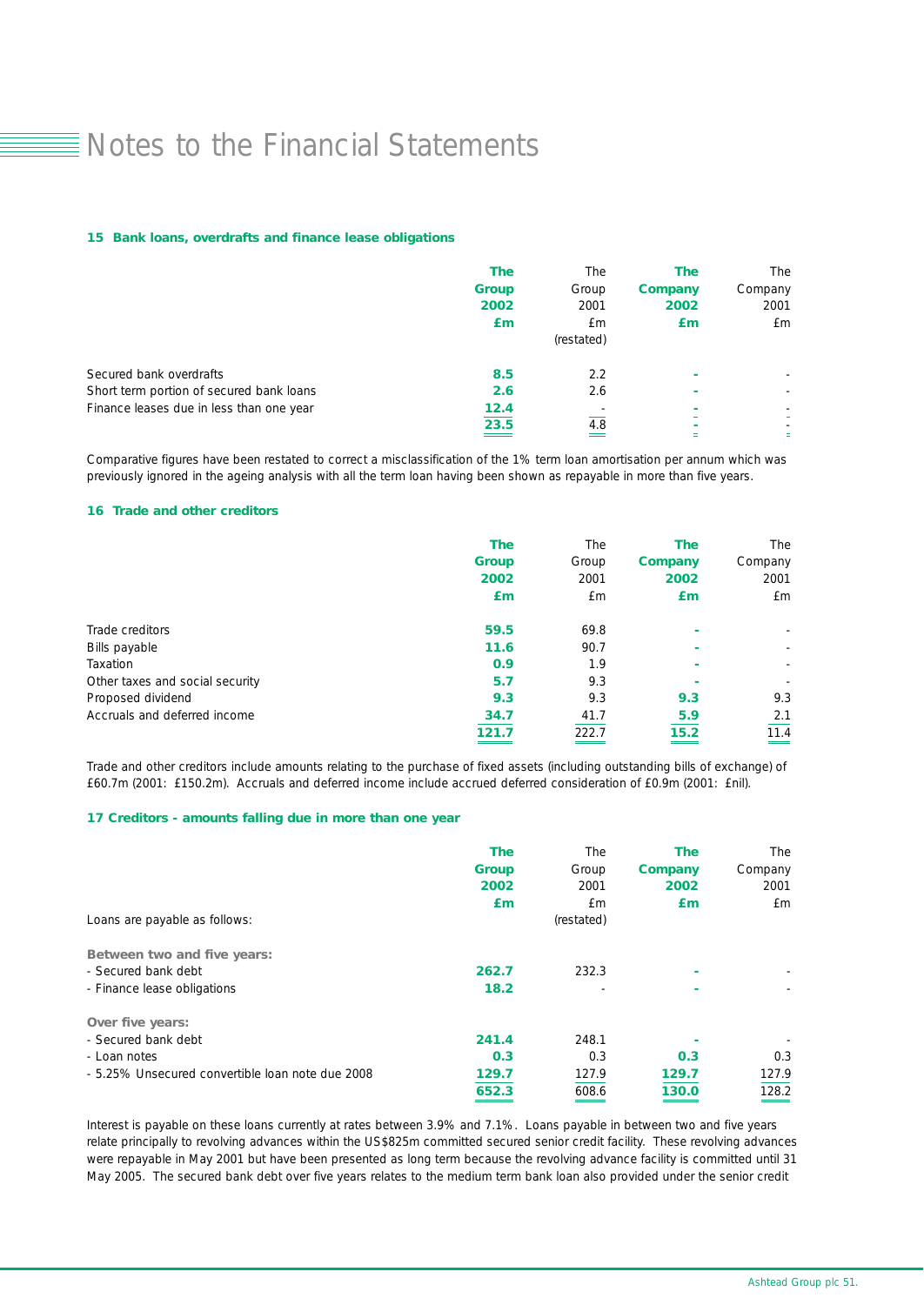#### *17 Creditors - amounts falling due in more than one year (continued)*

facility which is repayable on 31 May 2007 except in respect of an amount equal to 1% of the original term facility of £2.6m (\$3.75m) which is repayable annually on 1 June each year. Secured bank debt is secured by way of fixed and floating charges over substantially all of the Group's assets. Comparative figures have been restated to correct a misclassification of the 1% term loan amortisation per annum which was previously ignored in the ageing analysis with all the term loan having been shown as repayable in more than five years.

#### *18 Financial instruments*

A discussion of financial instruments used by the Group and its approach to managing foreign exchange risk are included in the financial review on pages 16 and 17. Short term debtors and creditors have been excluded from all the following disclosures (except the currency profile of monetary assets).

a) The currency and interest rate profile of the Group's financial assets is:

|                         |                   |                 | <b>Financial assets</b>            |
|-------------------------|-------------------|-----------------|------------------------------------|
|                         |                   | <b>Floating</b> | on which no                        |
|                         | Total             |                 | rate deposits interest is received |
|                         | Em                | Em              | Em                                 |
| Sterling                | 0.1               |                 | 0.1                                |
| US dollar               | 0.4               |                 | 0.4                                |
| <b>At 30 April 2002</b> | 0.5               |                 | 0.5                                |
| Sterling                | 0.3               |                 | 0.3                                |
| Irish punt (Euro)       | 0.3               | 0.3             | $\overline{\phantom{a}}$           |
| US dollar               | 0.3               |                 | 0.3                                |
| Singapore dollar        |                   |                 | 0.2                                |
| At 30 April 2001        | $\frac{0.2}{1.1}$ | 0.3             | 0.8                                |
|                         |                   |                 |                                    |

Floating rate financial assets are deposited for variable periods at prevailing money market rates.

b) The currency and interest rate profile of the Group's financial liabilities is:

|                         |              |                      |       |                             | Weighted        |
|-------------------------|--------------|----------------------|-------|-----------------------------|-----------------|
|                         |              |                      |       | Weighted                    | average         |
|                         |              | <b>Floating rate</b> |       | Fixed rate average interest | time for which  |
|                         | <b>Total</b> | borrowings           |       | borrowings rate at 30 April | rate is fixed   |
|                         | Em           | Em                   | Em    | %                           | Years           |
| Sterling                | 178.8        | 48.8                 | 130.0 | 5.6                         | 6.0             |
| US dollar               | 481.6        | 279.4                | 202.2 | 5.7                         | 1.4             |
| Euro                    | 15.4         | 15.4                 |       | 6.4                         |                 |
| <b>At 30 April 2002</b> | 675.8        | 343.6                | 332.2 | 5.7                         | 2.6<br>$\equiv$ |
| Sterling                | 204.1        | 75.9                 | 128.2 | 5.6                         | 7.2             |
| US dollar               | 400.0        | 225.3                | 174.7 | 6.8                         | 2.3             |
| Euro                    | 9.3          | 9.3                  |       |                             |                 |
| At 30 April 2001        | 613.4        | 310.5                | 302.9 | 6.3                         | 4.4             |

The Group's sterling fixed rate borrowings at 30 April 2002 comprised the £134m nominal value unsecured convertible loan note due 2008 (see note 20) on which interest is fixed at 5.25% per annum and £0.3m of fixed rate loan notes issued by the Company. The fixed rate US dollar borrowings relate to US\$250m (£171.6m) of the borrowings under the group's secured loan facility on which interest rates have been fixed by means of two interest rate swaps executed in August 2000 with LloydsTSB Bank plc (US \$125m) and Bank of America (US\$125m) and to finance lease obligations which are at fixed rate. Interest payable on floating rate borrowings is linked to LIBOR rates for the relevant currency.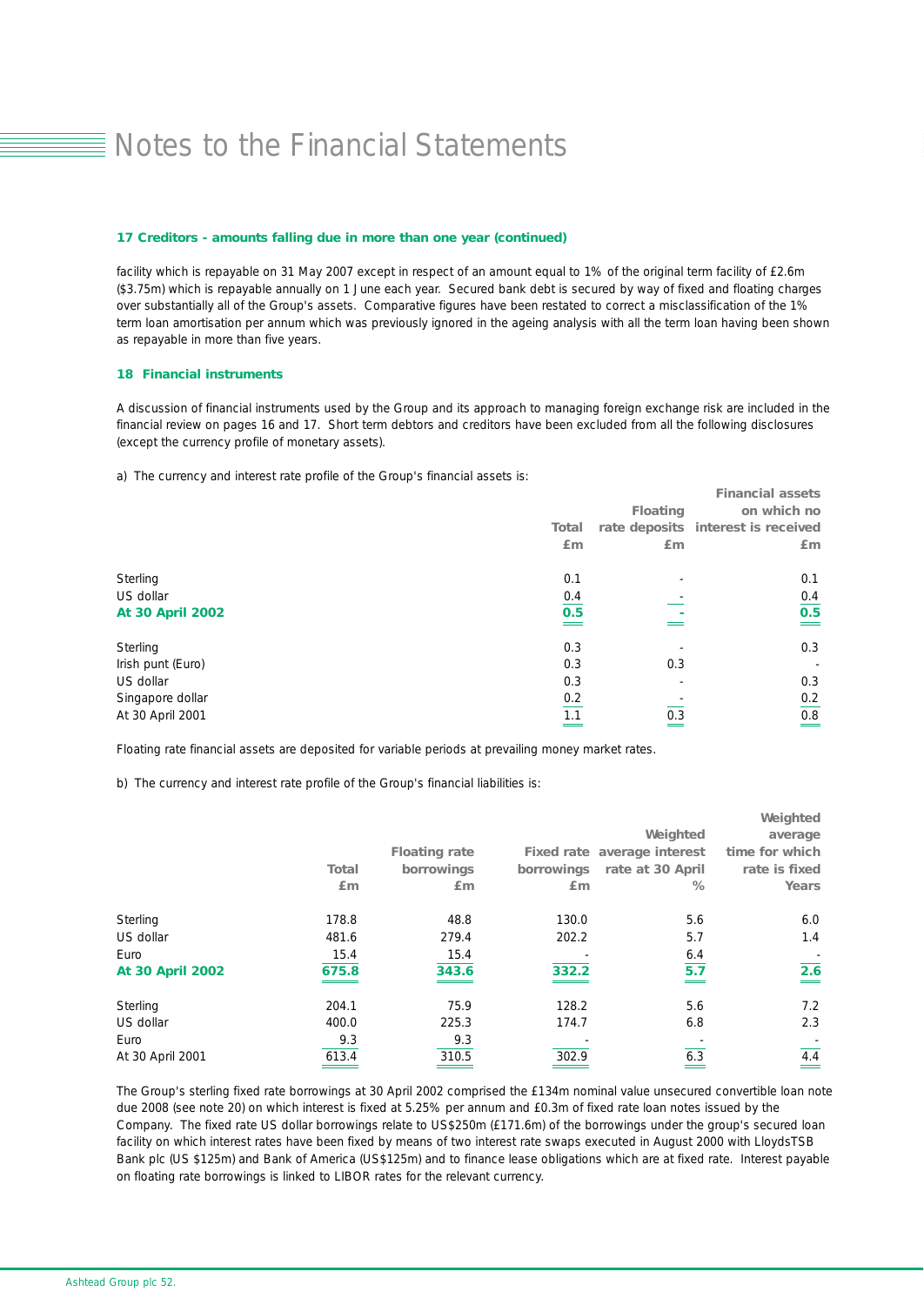#### *18 Financial instruments (continued)*

### c) Currency profile of monetary assets

During the year the Company has used financial instruments for the purpose of managing funding, interest rate and currency risk. Such derivative financial instruments are only used to manage or hedge underlying exposures and not to create exposures. At 30 April 2002 the only currency exposures in the group's operations in currencies other than their own functional currency related to payables of £0.2m in the Republic of Ireland, all of which is payable in pounds sterling. The equivalent comparatives at 30 April 2001 were payables of £25.9m in the US, £16.6m of which was payable in pounds sterling and £9.3m of which was payable in Euros, and payables of £11.4m in the Republic of Ireland, all of which was payable in pounds sterling.

d) Maturity of financial liabilities

The maturity profile of the Group's financial liabilities included in note 15 and 17 was:

|                                                     | 2002  | 2001                |
|-----------------------------------------------------|-------|---------------------|
|                                                     | £m    | £m                  |
|                                                     |       | (restated)          |
| In one year or less                                 | 23.5  | 4.8                 |
| In more than two years but not more than five years | 280.9 | 232.3               |
| In more than five years                             | 371.4 | 376.3               |
|                                                     | 675.8 | $\underline{613.4}$ |

e) Borrowing facilities

Undrawn committed facilities at 30 April 2002 in respect of which all conditions precedent had been met totalled £56.9m and relate to the undrawn balance of the revolving loan commitment under the Group's senior secured bank loan facility which expires in more than two years but less than five years. At the same date undrawn, uncancelled overdraft facilities totalled £9.9m.

### f) Fair value of financial assets and liabilities

The table below provides a comparison, by category of the carrying amounts and the fair values of the Group's financial assets and liabilities at 30 April 2002. Fair value is the amount at which a financial instrument could be exchanged in an arm's length transaction between informed and willing parties and includes accrued interest. Where available, market values have been used to determine fair values. Where market values are not available, fair values have been calculated by discounting expected cash flows at prevailing interest and exchange rates.

Summary of methods and assumptions:

- Bank loans and overdraft, loan notes, finance lease obligations and cash: fair value approximates to the carrying value because of the short maturity of these items or because they bear interest at floating rates which are reset to market rates at intervals of less than one year.
- 5.25% convertible loan note: fair value at 30 April 2002 is calculated by reference to an independent opinion provided by Schroder Salomon Smith Barney
- Interest rate swap agreements: fair value is determined by reference to market quotations obtained with reference to interest rates ruling at 30 April 2002

| Primary financial instruments held or          | <b>At 30 April 2002</b> |                   | At 30 April 2001 |            |
|------------------------------------------------|-------------------------|-------------------|------------------|------------|
| issued to finance the Group's operations:      | <b>Book value</b>       | <b>Fair value</b> | Book value       | Fair value |
|                                                | £m                      | £m                | £m               | £m         |
|                                                |                         |                   | (restated)       | (restated) |
| Short term borrowings and overdrafts           | 11.1                    | 11.1              | 4.8              | 4.8        |
| Finance lease obligations                      | 30.6                    | 30.6              |                  |            |
| Other secured bank loans                       |                         |                   |                  |            |
| (all of which bear interest at floating rates) | 504.1                   | 504.1             | 480.4            | 480.4      |
| Other Ioan notes                               | 0.3                     | 0.3               | 0.3              | 0.3        |
| 5.25% unsecured convertible loan note due 2008 | 129.7                   | 100.2             | 127.9            | 131.1      |
| Cash at bank                                   | (0.5)                   | (0.5)             | (1.1)            | (1.1)      |
|                                                | 675.3                   | 645.8             | 612.3            | 615.5      |
| Derivative financial instruments held to       |                         |                   |                  |            |
| manage interest rate profile:                  |                         |                   |                  |            |
| Interest rate swaps (net loss)                 |                         | 10.1              |                  | 8.0        |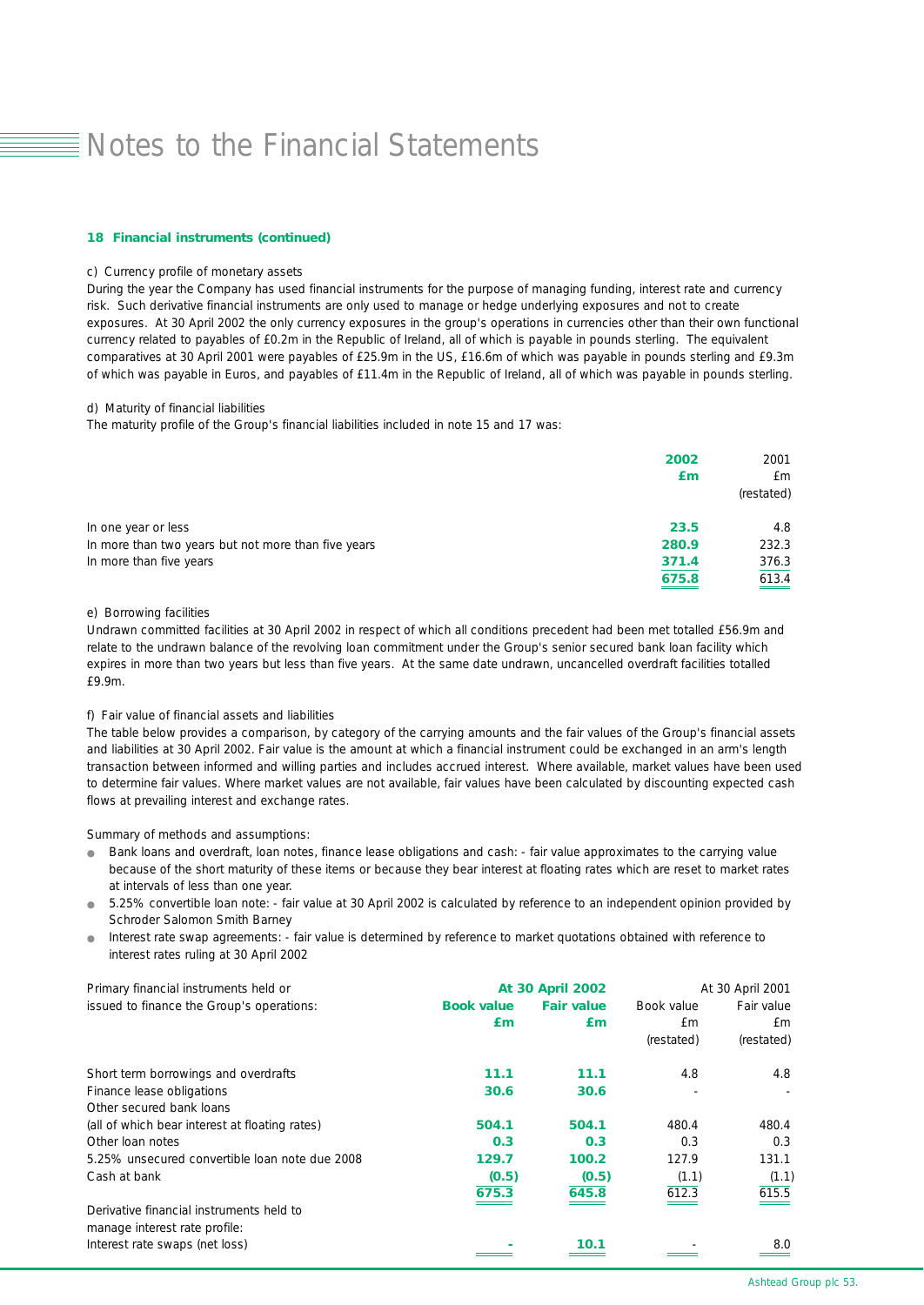#### *18 Financial instruments (continued)*

In line with the Group's accounting policy of accounting for derivatives used to manage the balance between fixed and floating rate interest rates on long term debt rateably in earnings over the period of the contracts, £7.4m of the total unrecognised loss on the interest rate swaps of £10.1m at 30 April 2002 will be recognised in the year ending 30 April 2003.

### *19 Provisions for liabilities and charges*

| <b>Deferred taxation</b>                                               | 2002   | 2001   |
|------------------------------------------------------------------------|--------|--------|
|                                                                        | £m     | f m    |
| Liability recognised in the accounts:                                  |        |        |
| - Short term timing differences                                        | (1.0)  | (3.7)  |
| - Tax effect of losses in subsidiary company                           | (54.7) | (26.2) |
| - Accelerated capital allowances                                       | 96.8   | 95.9   |
|                                                                        | 41.1   | 66.0   |
| Unrecognised deferred tax asset relating to:                           |        |        |
| - Accelerated capital allowances                                       | 9.8    |        |
| - Tax losses in subsidiary company                                     | 0.8    |        |
|                                                                        | 10.6   |        |
| The movement in the year in the liability provided is:                 |        | Em     |
| At 1 May 2001 as previously reported under SSAP 15                     |        | 4.0    |
| Prior year adjustment to reserves                                      |        | 47.6   |
| Restatement of fair market value of acquired BET USA deferred taxation |        | 14.4   |
| At 1 May 2001 as restated under FRS 19                                 |        | 66.0   |
| Exchange differences                                                   |        | (1.1)  |
| Credited to profit and loss account                                    |        | (18.9) |
| Adjustments to goodwill relating to acquisition of BET USA (note 22)   |        | (4.9)  |
| <b>At 30 April 2002</b>                                                |        | 41.1   |

The Company has adopted FRS 19 - Deferred taxation this year which requires full provision to be made for deferred taxation as opposed to the partial provision required by the previous accounting standard, SSAP 15. Comparative figures for the previous year have been restated accordingly by way of a prior year adjustment to reserves. No deferred tax has been provided in respect of the surplus arising on revaluation of the Group's properties because all of the properties are employed in the Group's business, and it is not the Group's intention to dispose of any of them. In any event, the likelihood of a material tax liability arising on disposal is remote due to the availability of rollover relief. Additionally no deferred tax is provided on the unremitted earnings of overseas subsidiaries because it is not intended to remit these in the foreseeable future.

| The reconciliation between the tax credit for the year and that expected            |        |
|-------------------------------------------------------------------------------------|--------|
| on the basis of the UK standard corporation tax rate of 30% is as follows:          | Em     |
| Expected tax credit based on the loss before taxation of £15.5m for the year at     |        |
| the standard UK corporation tax rate of 30%                                         | 4.7    |
| Prior year tax items included in the actual tax credit (£0.9m credit re current tax |        |
| and £21.4m credit re deferred tax)                                                  | 22.3   |
| Tax benefits deriving from the structure of the BET USA acquisition                 | 6.7    |
| Increase in unrecognised deferred tax assets in the year                            | (10.6) |
| Goodwill amortisation included in the loss before tax not allowable for tax         | (2.6)  |
| Impact of overseas profits taxed at rates above the UK standard rate                | (2.5)  |
| Other permanent differences                                                         | 1.2    |
| Actual tax credit for the year                                                      | 19.2   |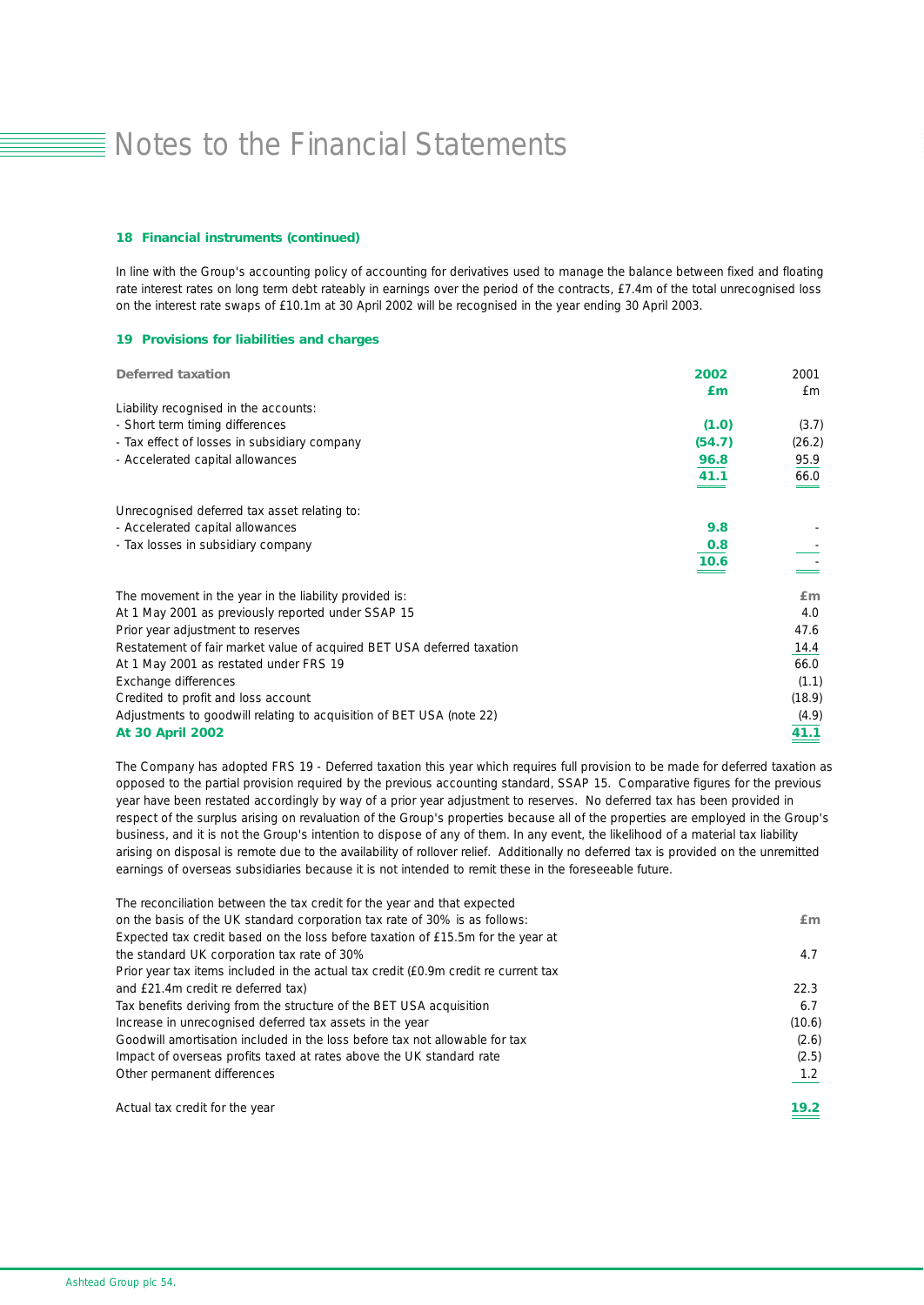#### *19 Provisions for liabilities and charges (continued)*

*Other provisions*

|                         | <b>Self insurance</b><br>Em | <b>Other</b><br>£m       | <b>Total</b><br>Em |
|-------------------------|-----------------------------|--------------------------|--------------------|
| At 1 May 2001           | 2.9                         | 1.8                      | 4.7                |
| Exchange differences    | $\overline{\phantom{a}}$    | $\overline{\phantom{0}}$ |                    |
| Utilised                | (9.3)                       | (1.7)                    | (11.0)             |
| Charged in the year     | 9.9                         | 0.7                      | 10.6               |
| <b>At 30 April 2002</b> | $\frac{3.5}{5}$             | <u>0.8</u>               | 4.3                |

Self insurance provisions relate to the estimated liability in respect of costs to be incurred under the Group's self insurance programmes for events occurring on or prior to the year end. The provision is determined, with advice from external insurance brokers, based on claims notified to date plus an allowance for claims incurred but not yet reported. The majority of the amount provided is expected to be utilised within one year.

Other provisions include individually insignificant items expected to be utilised within one year.

#### *20 Called up share capital and 5.25% unsecured convertible loan note due 2008*

| Ordinary shares of 10p each        | 2002<br><b>Number</b> | 2001<br>Number | 2002<br>£т  | 2001<br>£m                       |
|------------------------------------|-----------------------|----------------|-------------|----------------------------------|
| Authorised                         | 450,000,000           | 450,000,000    | 45.0<br>___ | 45.0<br>$\overline{\phantom{a}}$ |
| Allotted, called up and fully paid | 325, 131, 792         | 323,611,327    | 32.5<br>___ | 32.4<br>$\sim$                   |

During the year to 30 April 2002, 1,520,465 ordinary shares were issued for cash to employees exercising options granted over the Company's share capital.

Also on 1 June 2000, in connection with the acquisition of BET USA, the Company issued the 5.25% £134m nominal value unsecured convertible loan note due 2008. This loan note is convertible, at the holder's option, into 89,333,333 ordinary shares at any time after 1 June 2001 and if not converted is redeemable at par on 1 June 2008. The convertible loan note bore no interest in its first year of issue. No transfer of the loan note is permitted in its first year of issue and thereafter it may only be transferred with the consent of the Company which will be granted if the Company is satisfied that the transferee (and any connected persons) would not, in consequence of the transfer, hold ten per cent or more of the issued share capital of the Company after conversion. Certain orderly marketing restrictions also apply to ordinary shares issued through conversion.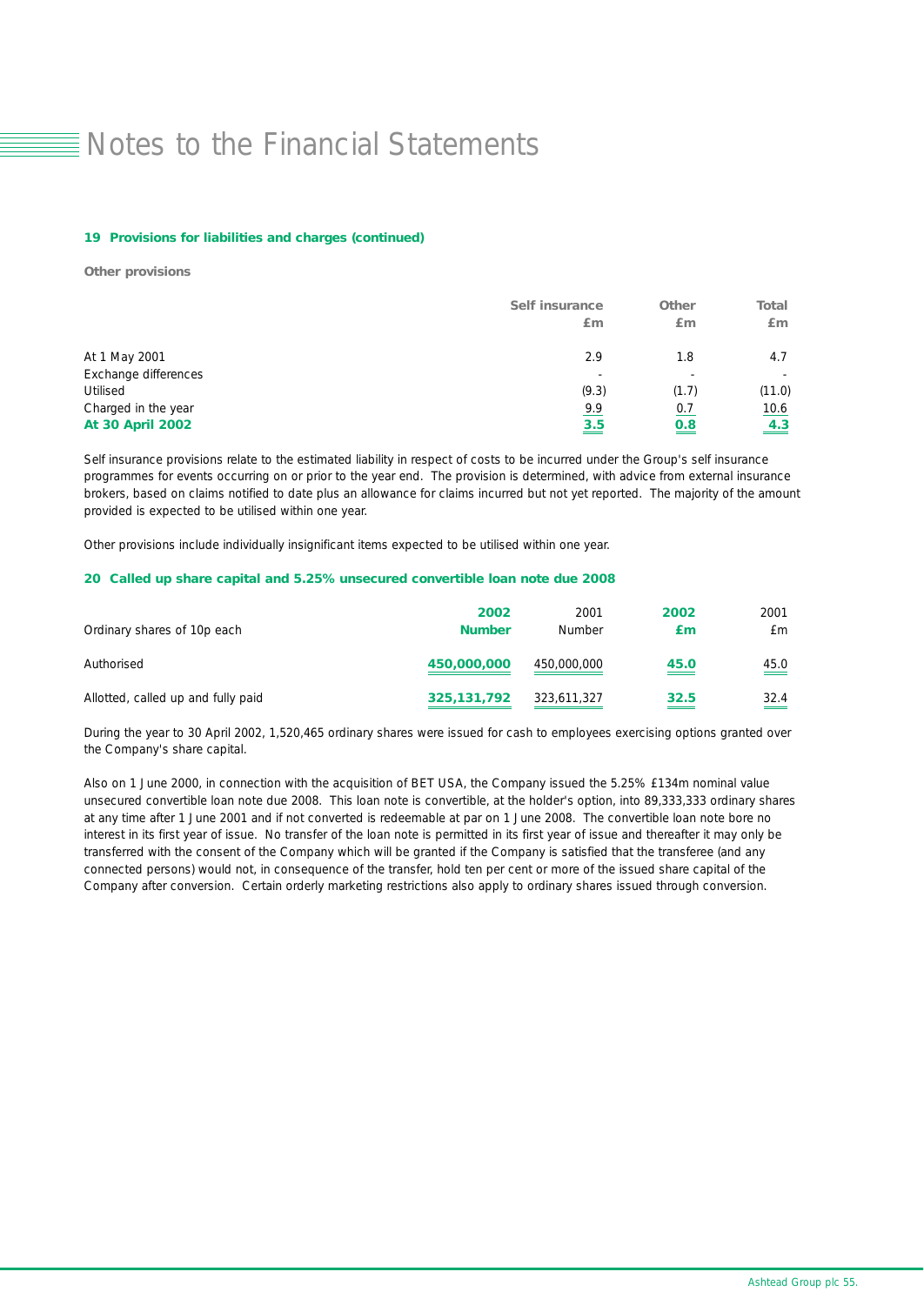### *21 Movements in shareholders' funds*

|                                    |              | <b>Share</b> |                    | Profit          |                 |                 |
|------------------------------------|--------------|--------------|--------------------|-----------------|-----------------|-----------------|
|                                    | <b>Share</b> | premium      | <b>Revaluation</b> | and loss        |                 |                 |
|                                    | capital      | account      | reserve            | account         | <b>Total</b>    | 2001            |
|                                    | Em           | £m           | Em                 | Em              | Em              | Em              |
| Group                              |              |              |                    |                 |                 | (restated)      |
| Profit for the financial year      |              |              |                    | 3.7             | 3.7             | 2.2             |
| Equity dividends                   |              |              |                    | (11.3)<br>(7.6) | (11.3)<br>(7.6) | (11.3)<br>(9.1) |
| Other recognised gains and         |              |              |                    |                 |                 |                 |
| losses relating to the year        |              |              |                    | (0.7)           | (0.7)           | (0.2)           |
| Share capital subscribed           | 0.1          | 0.6          |                    |                 | 0.7             | 0.5             |
| Net additions/(reductions) to      |              |              |                    |                 |                 |                 |
| shareholders' funds                | 0.1          | 0.6          |                    | (8.3)           | (7.6)           | (8.8)           |
| At 1 May 2001 as                   |              |              |                    |                 |                 |                 |
| previously reported                | 32.4         | 100.1        | 0.5                | 117.5           | 250.5           | 236.8           |
| Prior year adjustment              |              |              |                    | (48.4)          | (48.4)          | (25.9)          |
| At 1 May 2001 as restated          | 32.4         | 100.1        | 0.5                | 69.1            | 202.1           | 210.9           |
| <b>Closing shareholders' funds</b> | 32.5         | 100.7        | 0.5                | 60.8            | 194.5           | 202.1           |
| Company                            |              |              |                    |                 |                 |                 |
| Profit for the financial year      |              |              |                    | 8.8             | 8.8             | 11.5            |
| Equity dividends                   |              |              |                    | (11.3)          | (11.3)          | (11.3)          |
|                                    |              |              |                    | (2.5)           | (2.5)           | 0.2             |
| Transfer of Group undertaking      |              |              |                    |                 |                 |                 |
| to subsidiary                      |              |              |                    |                 |                 | (0.1)           |
| Share capital subscribed           | 0.1          | 0.6          |                    |                 | 0.7             | 0.5             |
| Net additions/(reductions) to      |              |              |                    |                 |                 |                 |
| shareholders' funds                | 0.1          | 0.6          |                    | (2.5)           | (1.8)           | 0.6             |
| At 1 May 2001                      | 32.4         | 100.1        | 198.6              | 11.3            | 342.4           | 341.8           |
| <b>Closing shareholders' funds</b> | 32.5         | 100.7        | 198.6              | 8.8             | 340.6           | 342.4           |

The prior year adjustment of £48.4m relates to the adoption of FRS 19 - Deferred taxation and comprises the £47.6m increase in deferred tax arising at 1 May 2001 on implementation of FRS 19 together with the additional goodwill amortisation of £0.8m for the period to 30 April 2001 consequent on remeasuring, under FRS 19, the fair market value of the deferred tax liability of BET USA at acquisition on 1 June 2000.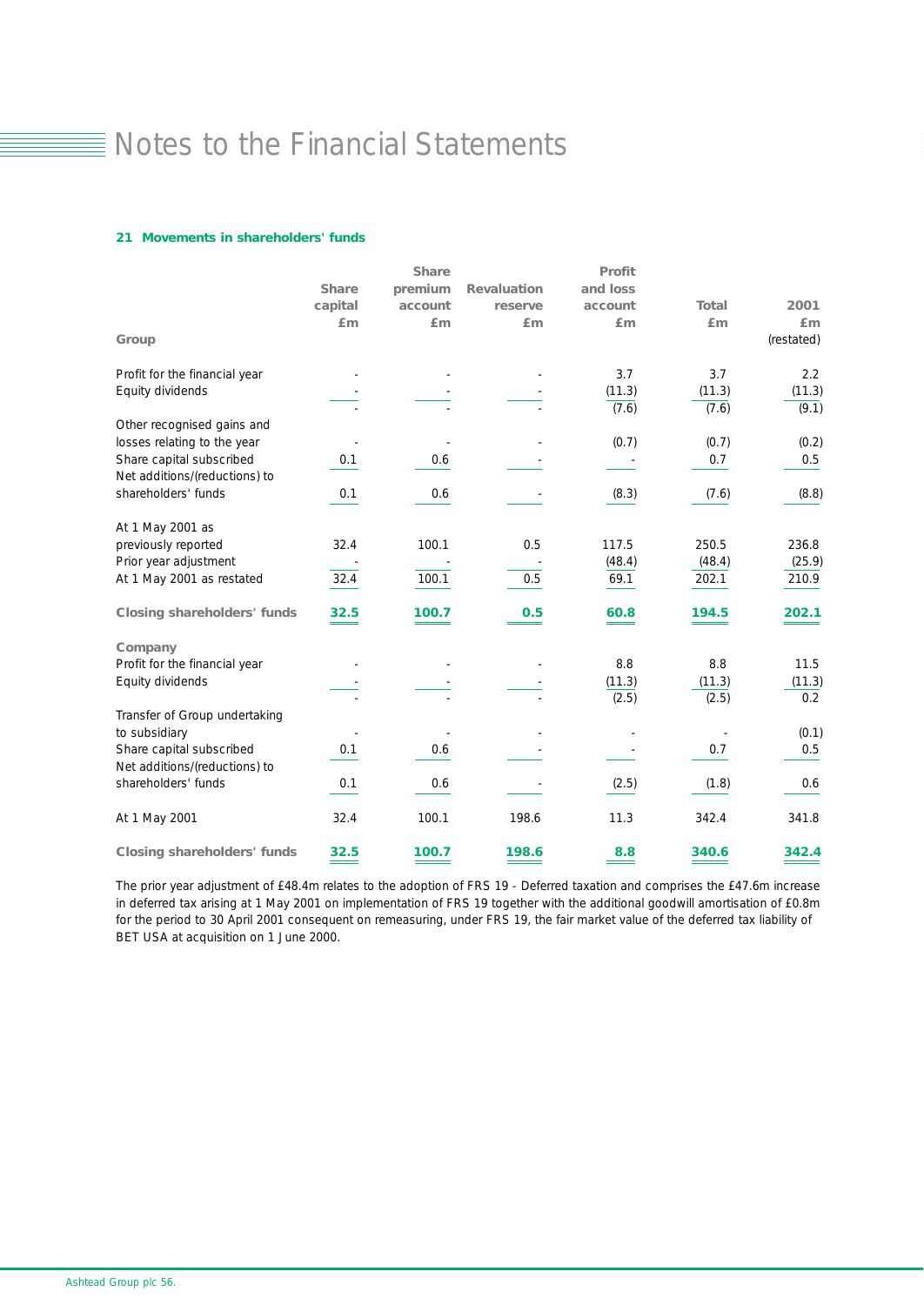#### *22 Acquisitions*

i) Current year acquisitions

(a) on 29 June 2001, the business and certain assets of two East Coast locations of United Scaffolding were acquired and (b) on 1 August 2001, the business and certain assets of SuperRents which traded from three locations in the Seattle, Washington area were acquired.

| <b>Total</b> |
|--------------|
| £m           |
| 4.1          |
| 1.1          |
| 5.2          |
|              |
| 7.1          |
| 0.9          |
| 2.8          |
|              |

No fair value adjustments have been made to the value of assets acquired in relation to these acquisitions at this time but fair values remain provisional pending agreement of the related consideration. These acquisitions have been accounted for from their respective acquisition dates stated above.

### ii) Adjustments to prior year fair values

On 1 June 2000 the Group acquired BET USA. The acquisition was accounted for by the acquisition method of accounting. The fair values used in the 2001 accounts were provisional. In the year ended 30 April 2002 post acquisition amendments, as explained below and in accordance with FRS7 'Fair values in acquisition accounting', have been made to these provisional fair values. The differences have been taken as an adjustment to goodwill on acquisition. Provisional and amended fair values for net assets acquired were as follows:

|                        |                    |            | Completion               |                   |
|------------------------|--------------------|------------|--------------------------|-------------------|
|                        | <b>Provisional</b> | Change of  | & hindsight              | <b>Final fair</b> |
|                        | fair value to      | accounting | period                   | value to the      |
|                        | the Group          | policy     | adjustments              | Group             |
|                        | Em                 | Em         | Em                       | Em                |
| <b>Fixed assets</b>    | 173.0              |            | 28.0                     | 201.0             |
| <b>Stocks</b>          | 4.6                |            | $\overline{\phantom{a}}$ | 4.6               |
| <b>Debtors</b>         | 32.4               |            |                          | 32.4              |
| Cash                   | 2.0                |            |                          | 2.0               |
| <b>Creditors</b>       | (29.0)             |            | (40.1)                   | (69.1)            |
| Deferred taxation      |                    | (14.4)     | 4.9                      | (9.5)             |
|                        | 183.0              | (14.4)     | (7.2)                    | 161.4             |
| Purchase consideration | 326.2              |            | (4.7)                    | 321.5             |
| Goodwill               | 143.2              | 14.4       | 2.5                      | 160.1             |

The change of accounting policy adjustment relates to FRS19 - Deferred taxation which was adopted during the year.

The principal hindsight period adjustment to fair values relates to the reclassification of certain leases over rental equipment as finance leases which were previously treated as operating leases by the acquired company, increasing fixed assets by £32.9m, increasing creditors by £40.3m and generating additional goodwill of £7.4m. Other adjustments are in respect of reassessments of asset and liability valuations completed in the year which have reduced fixed assets and creditors by £4.9m and £0.2m respectively less related deferred taxation of £1.8m and the inclusion of a deferred tax asset relating principally to acquired tax losses of £3.1m.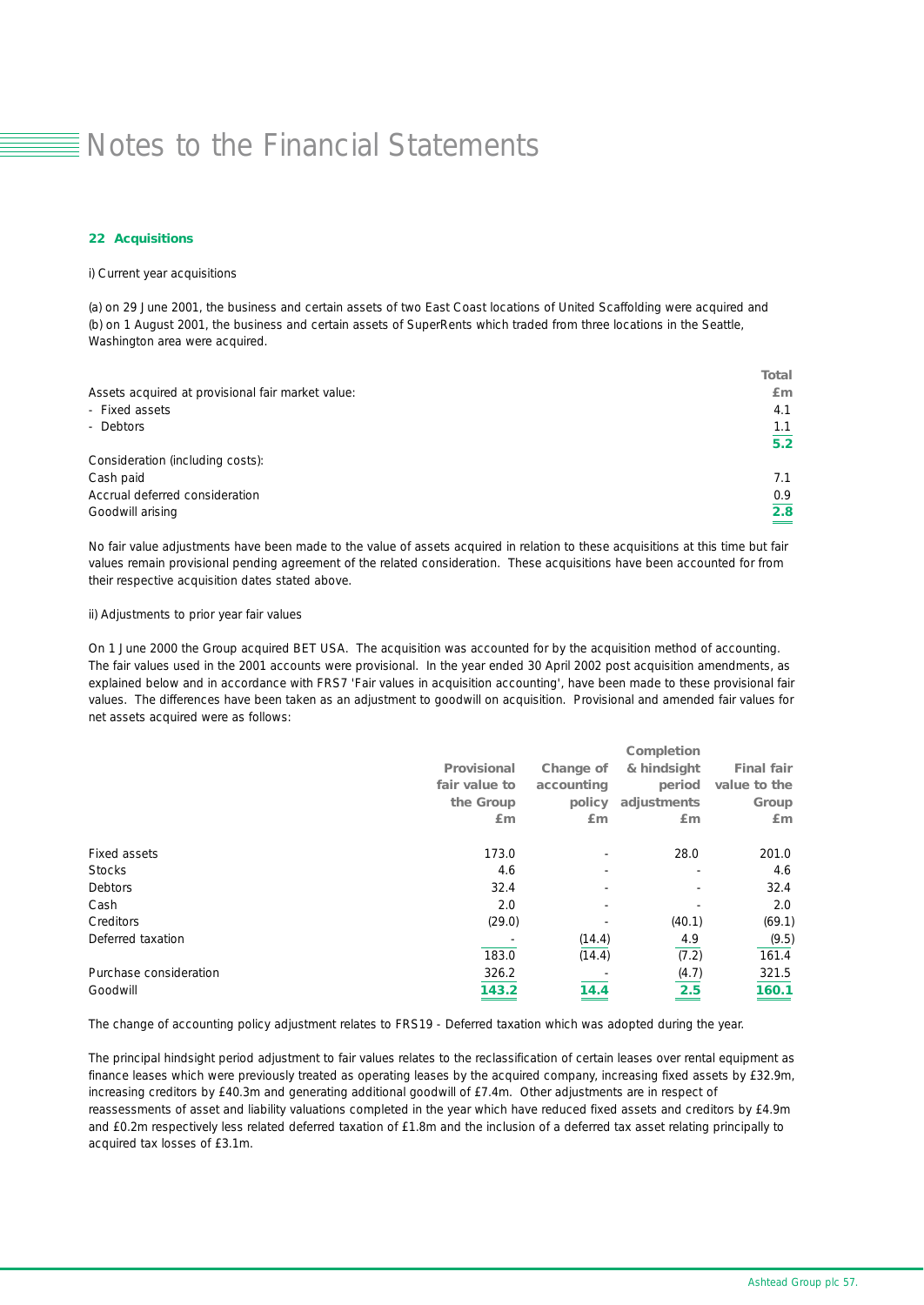### *22 Acquisitions (continued)*

The final purchase price was also agreed in the year under the price adjustment mechanism in the original acquisition agreement reducing the purchase consideration and goodwill by £4.7m. This reduction was effected through £3.8m received as a cash repayment from Rentokil and the agreement by Rentokil to assume responsibility for settling a pre-acquisition tax liability of BET USA totalling £0.9m.

The adjustment to redesignate assets held under certain leases as finance leased assets has resulted in an increase in depreciation charge and interest expense of the Group but with a reduction in hire of plant and machinery costs. The impact on the prior year profit and loss account, if these leases had been treated as finance leases in that year, would have been as follows:

|                         | Em               |
|-------------------------|------------------|
| Turnover                | $\sim$           |
| Cost of sales           | 4.7              |
| Gross profit            | $\overline{4.7}$ |
| Administrative expenses | (0.4)            |
| Operating profit        | 4.3              |
| Net interest payable    | (2.9)            |
| Profit before tax       | 1.4              |
|                         | $=$              |

These adjustments have been reflected in the current year profit and loss account in addition to current year depreciation and interest charges.

### *23 Exceptional costs*

|                                                           | 2002<br>Εm | 2001<br>£m |
|-----------------------------------------------------------|------------|------------|
| Loss on disposal of UK assets                             | 32.6       |            |
| <b>BET USA integration costs</b>                          | ٠          | 12.3       |
| Bank facility costs included in interest payable (note 5) | 3.0        | 9.7        |
|                                                           | 35.6       | 22.0       |

The exceptional loss on disposal of UK assets is net of proceeds received of £4.9m and also includes incremental transport, storage and disposal costs of £1.1m. A fuller description of these items is given in the financial review on pages 8 to 17.

### *24 Operating leases*

Minimum annual commitments under existing operating leases may be analysed by date of expiry of the lease as follows:

|                                     | 2002 | 2001 |
|-------------------------------------|------|------|
|                                     | £m   | £m   |
| Land and buildings:                 |      |      |
| Expiring in one year                | 0.8  | 1.1  |
| Expiring between two and five years | 4.3  | 5.5  |
| Expiring in more than five years    | 9.4  | 7.3  |
|                                     | 14.5 | 13.9 |
| Other:                              |      |      |
| Expiring in one year                | 1.6  | 4.4  |
| Expiring between two and five years | 10.4 | 5.4  |
| Expiring in more than five years    | 1.4  | 0.6  |
|                                     | 13.4 | 10.4 |
| Total                               | 27.9 | 24.3 |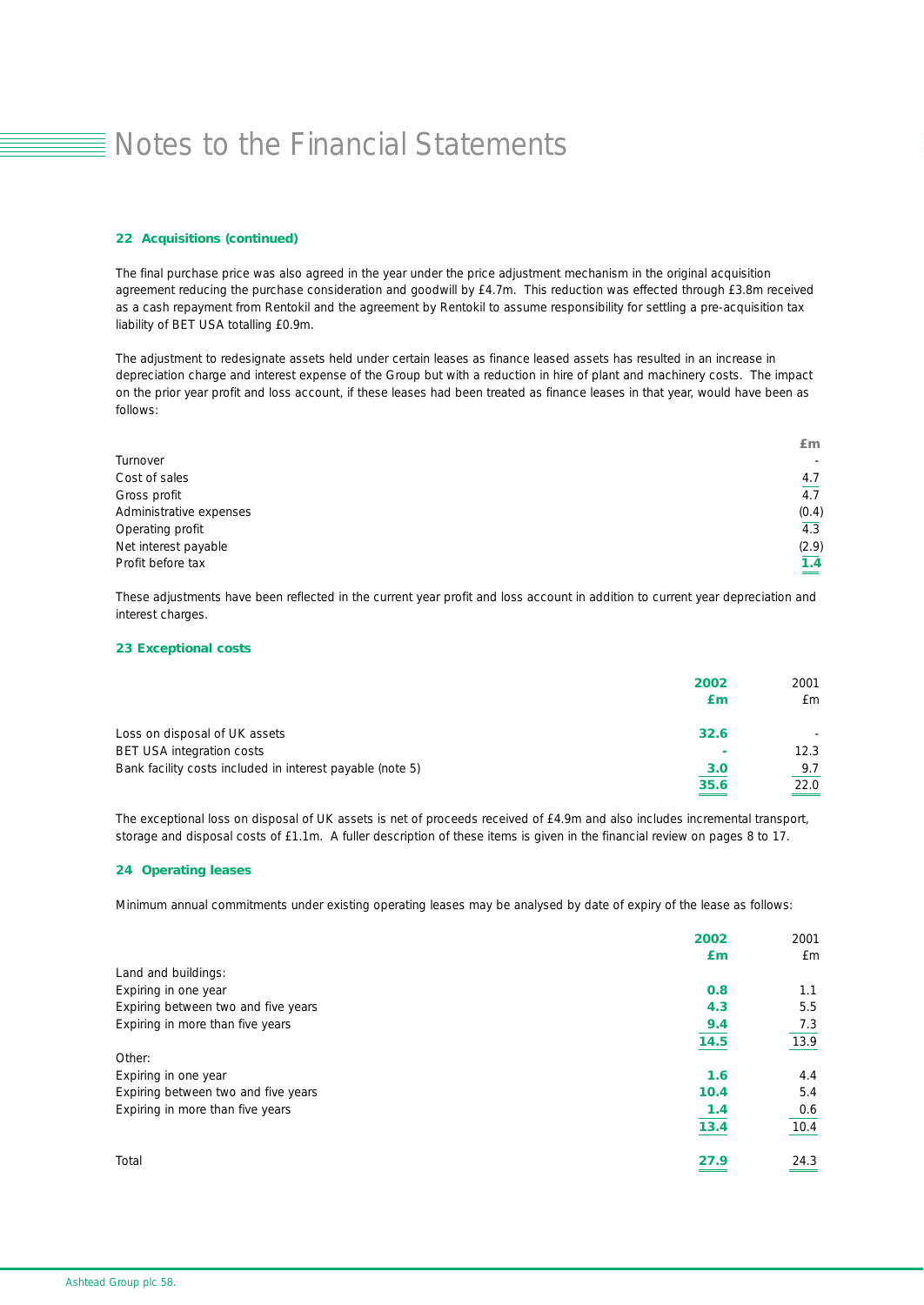#### *25 Pensions*

The Group operates pension plans for the benefit of qualifying employees. The Group's principal pension plan for its UK employees, which is a funded defined benefit plan with trustee administered assets held separately from those of the Group, was subject to an actuarial valuation as at 30 April 2001 by Aon Limited. This valuation used the projected unit credit method and was carried out on a market-related basis, using a conservative set of actuarial assumptions for funding purposes and a "best estimate" set for accounting purposes (as required by SSAP 24).

The principal actuarial assumptions used for funding and for accounting purposes were the same except for the pre-retirement investment return where 6.9% per annum and 7.25% per annum were used respectively for past service and future service for funding purposes against 7.9% per annum in both cases for accounting purposes and the assumed annual increase in salaries which was 4.5% for funding purposes and 4% for accounting purposes. The other main assumptions for both funding and accounting purposes were the post-retirement investment return for current pensioners of 5.1% and for non-current pensioners of 5.25% and the annual inflation rate of 2.5%.

The market value of the plan assets was £18.3m at the valuation date of 30 April 2001. On an on-going basis, assets at market value were sufficient to cover 84% of the benefits that had accrued to members on the funding basis and 94% on the SSAP 24 accounting basis. On the advice of the actuary, employer's contributions were paid to this plan during the year ended 30 April 2002 at the rate of 5.0% of members' pensionable salaries at 1 May 2001, as adjusted for leavers during the year, increasing to 11% of pensionable service from November 2001. For accounting purposes, the actuarial deficit in the main UK plan is being spread over the ten year average remaining expected service life of the employees in the scheme.

The table below shows the employer's cost calculated in accordance with the provisions of SSAP 24 for the main UK plan and for the other plans:

|                                                        | 2002 | 2001  |
|--------------------------------------------------------|------|-------|
| Principal UK scheme:                                   | £m   | £m    |
| Regular cost                                           | 1.1  | 0.8   |
| Variation from regular cost                            | 0.1  | (0.2) |
| Other plans                                            | 1.5  | 2.4   |
|                                                        | 2.7  | 3.0   |
| Accrual for future contributions included in creditors | 0.1  | 0.1   |

Other plans include the defined contribution 401K plan operated by Sunbelt Rentals for the benefit of its employees and the Ashtead Group plc pension scheme described more fully in the Remuneration Committee report on pages 32 to 37.

### *Additional pension disclosures under FRS17*

Each of the Company's defined benefit pension commitments were valued at 30 April 2002 under the provisions of FRS 17 by independent qualified actuaries using the projected unit valuation method. The major financial assumptions applied by the actuary were: a discount rate of 6.0%; a rate of increase in pensions in payment of 2.5% in respect of pension accrued after April 1997; an inflation rate of 2.75%; and a rate of increase in salaries of 4.25%. The classes of asset in the plans and their expected rates of return were: equities 6.9%; fixed interest bonds and gilts 5.5%; property 6.9% and cash 4.0%.

Under these assumptions and the methods prescribed in FRS 17, the Group's total commitment at 30 April 2002 in respect of its defined benefit pension commitments is:

|                                                                                | Em   |
|--------------------------------------------------------------------------------|------|
| Equities                                                                       | 17.3 |
| <b>Bonds</b>                                                                   | 3.1  |
| Property                                                                       | 2.0  |
| Cash                                                                           | 1.4  |
| Total market value of assets                                                   | 23.8 |
| Present value of schemes' liabilities as determined by the actuaries using the |      |
| method and assumptions prescribed by FRS17 as outlined above                   | 30.9 |
| Net deficit on the basis prescribed by FRS17                                   | 7. 1 |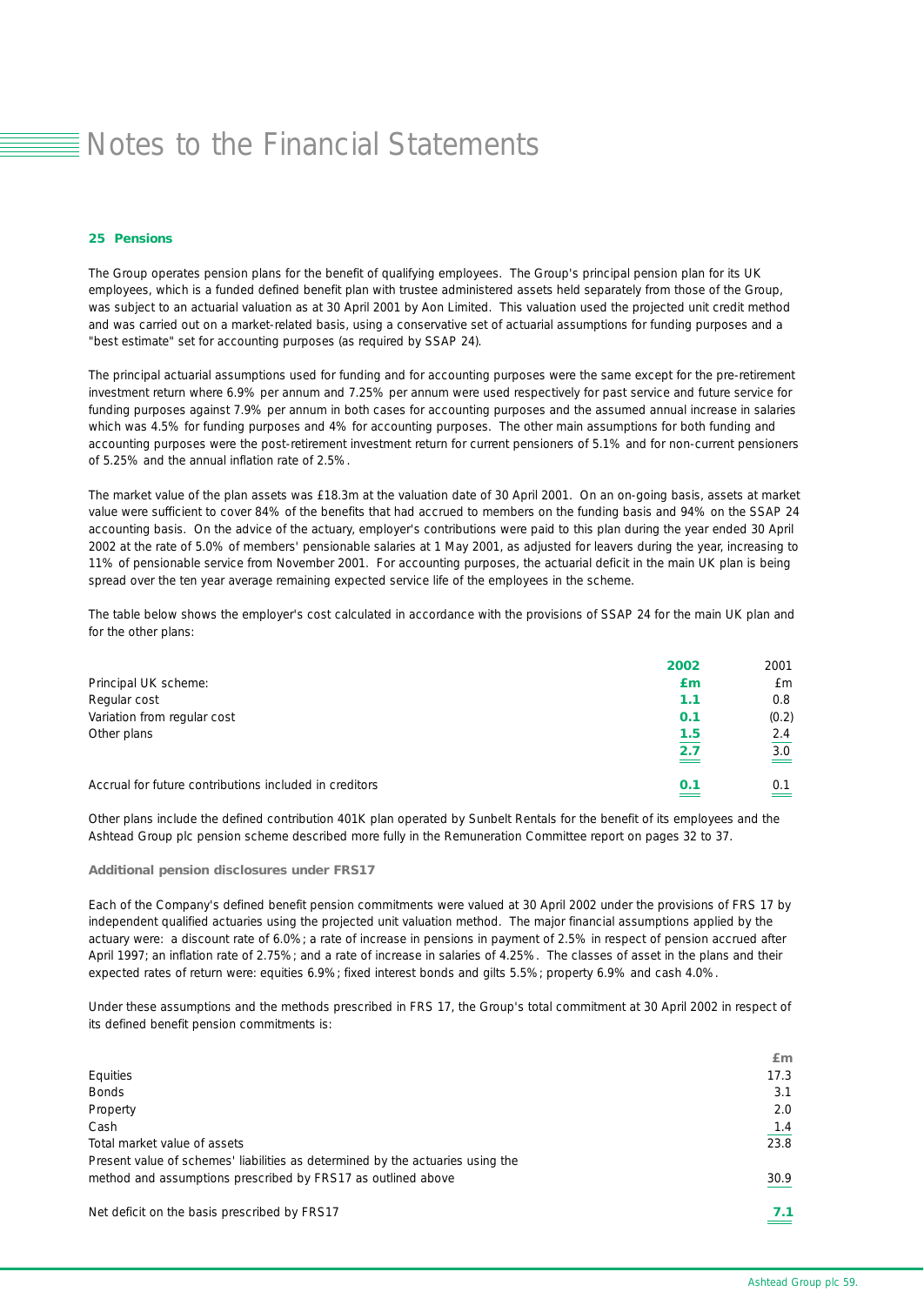#### *26 Notes to the cash flow statement*

| a) Cash flow from operating activities                                 |                                    |            |           | 2002     | 2001            |
|------------------------------------------------------------------------|------------------------------------|------------|-----------|----------|-----------------|
|                                                                        |                                    |            |           | £m       | £m              |
| Operating profit                                                       |                                    |            |           | 72.5     | 68.2            |
| Exceptional BET USA integration costs                                  |                                    |            |           |          | 12.3            |
| Amortisation of goodwill                                               |                                    |            |           | 8.8      | 8.1             |
| Depreciation of tangible fixed assets                                  |                                    |            |           | 120.9    | 114.5           |
| Gain on sale of tangible fixed assets                                  |                                    |            |           | (1.5)    | (6.8)           |
| Decrease/(increase) in stocks                                          |                                    |            |           | 2.4      | (0.7)           |
| Decrease/(increase) in trade debtors                                   |                                    |            |           | 15.3     | (12.1)          |
| (Decrease) in trade creditors                                          |                                    |            |           | (15.4)   | (9.3)           |
| Exchange differences                                                   |                                    |            |           | (1.0)    | (1.2)           |
| Net cash inflow from operating activities before BET integration costs |                                    |            |           | 202.0    | 173.0           |
| b) Reconciliation to net debt                                          |                                    |            |           | 2002     | 2001            |
|                                                                        |                                    |            |           | £m       | £m              |
| Decrease/(increase) in cash in the period                              |                                    |            |           | 6.9      | (41.6)          |
| Increase in bank loans                                                 |                                    |            |           | 32.5     | 296.3           |
| Cash inflow from decrease in short term investments                    |                                    |            |           |          | 15.6            |
| Change in net debt from cash flows                                     |                                    |            |           | 39.4     | 270.3           |
| Translation difference                                                 |                                    |            |           | (8.8)    | 22.8            |
| Movement in net debt in the period                                     |                                    |            |           | 30.6     | 293.1           |
| Net debt at 1 May                                                      |                                    |            |           | 612.3    | 191.3           |
| Net debt at 30 April                                                   |                                    |            |           | 642.9    | 484.4           |
| Non cash movement - 5.25% unsecured convertible loan note, due 2008    |                                    |            |           | 1.8      | 127.9           |
|                                                                        | - obligation due on finance leases |            |           | 30.6     |                 |
| Net debt at 30 April                                                   |                                    |            |           | 675.3    | 612.3           |
| c) Analysis of movement in net debt                                    |                                    |            |           |          |                 |
|                                                                        | 1 May                              | Cash       | Non-cash  | Exchange | <b>30 April</b> |
|                                                                        | 2001                               | flow       | movements | movement | 2002            |
|                                                                        | Em                                 | Em         | Em        | Em       | Em              |
|                                                                        | (restated)                         |            |           |          |                 |
| Cash at bank and in hand                                               | (1.1)                              | 0.6        |           |          | (0.5)           |
| Overdrafts                                                             | 2.2                                | 6.3        |           |          | 8.5             |
|                                                                        | 1.1                                | 6.9        |           |          | 8.0             |
| Debt due after 1 year                                                  | 608.6                              | 32.5       | 20.0      | (8.8)    | 652.3           |
| Debt due within 1 year                                                 | 2.6                                | $\sim$ $-$ | 12.4      |          | 15.0            |
| <b>Total net debt</b>                                                  | 612.3                              | 39.4       | 32.4      | (8.8)    | 675.3           |

Non-cash movements relate to the accrued interest on the 5.25% unsecured convertible loan note, due 2008 and to acquired finance lease obligations (see note 22).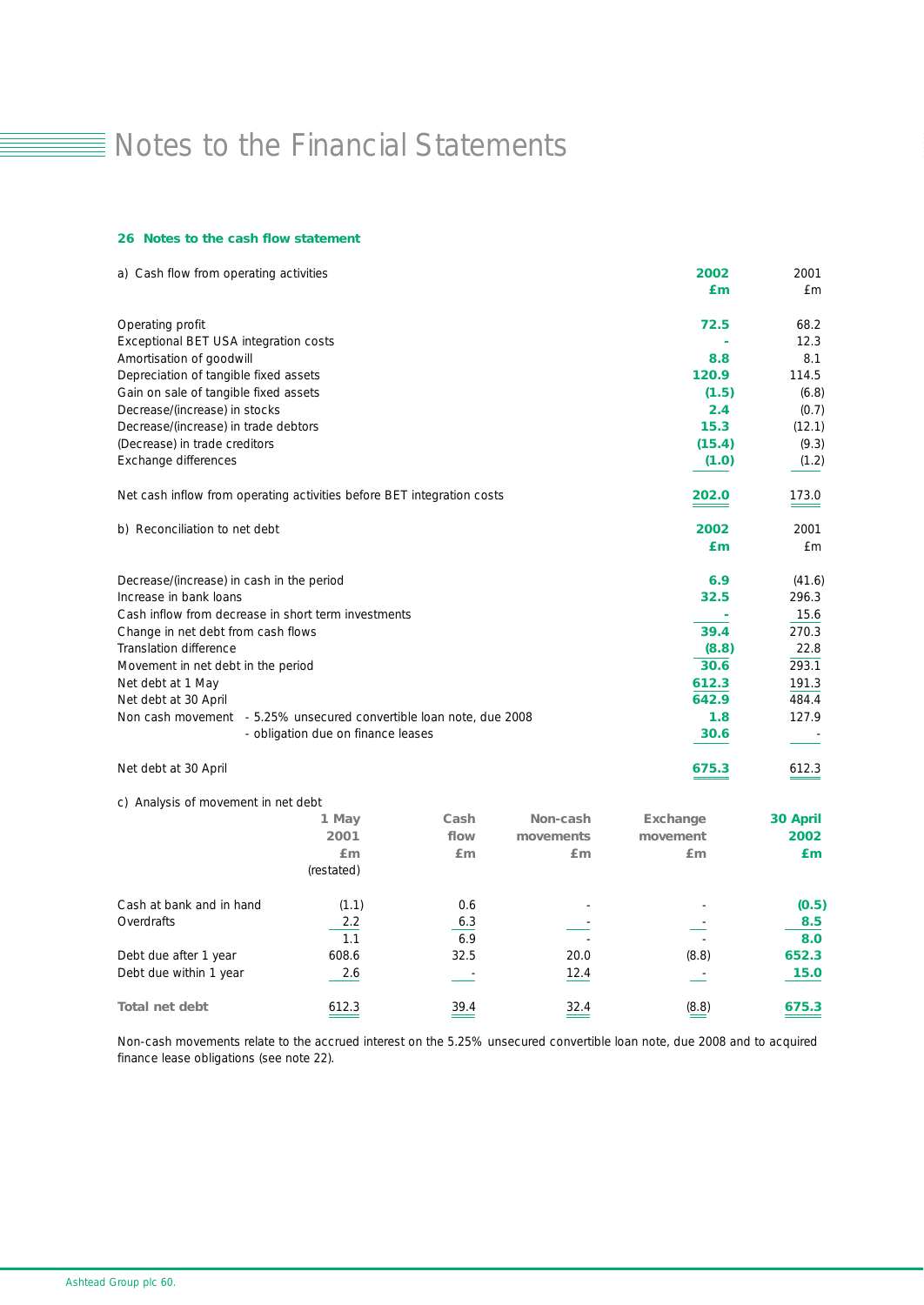#### *26 Notes to the cash flow statement (continued)*

| d) Acquisitions                                        | 2002<br>£т | 2001<br>£m. |
|--------------------------------------------------------|------------|-------------|
| Cash consideration on current year acquisitions        | 7.1        | 211.3       |
| Cash consideration refunded on prior year acquisition  | (3.8)      |             |
| Less: cash acquired with subsidiary undertakings       |            | (2.0)       |
| Deferred consideration paid on prior year acquisitions |            | 4.8         |
|                                                        | 3.3        | 214.1       |

Because the acquired businesses were fully integrated immediately into the Group's operations it is not practicable to analyse net cash flows between the acquired entities and the Group's other operations.

| 2001<br>£m |
|------------|
|            |
| 251.2      |
| 215.4      |
| 466.6      |
|            |
| (79.6)     |
| (90.4)     |
| (0.3)      |
| (170.3)    |
| 296.3      |
|            |

#### f) Exceptional items

Cash flows relating to exceptional items comprise £4.9m of disposal proceeds less disposal costs of £1.1m relating to the UK equipment disposal programme. In addition £1.3m was paid in relation to the exceptional bank facility costs and the balance of this exceptional item was paid in May 2002.

### *27 Contingent liabilities*

The Group is subject to periodic legal claims in the ordinary course of its business. However, the claims outstanding at 30 April 2002 are not expected to have a significant impact on the Group's financial position.

The Company has guaranteed bank and other borrowing facilities of subsidiary undertakings under the Group's secured credit facility. At 30 April 2002 the amount borrowed under these facilities was £515.2m (30 April 2001 - £485.2m).

The Company has also guaranteed annual operating lease commitments of subsidiary undertakings where the minimum lease commitment at 30 April 2002 totalled £79.0m (2001 - £53.2m) in respect of land and buildings and £28.3m (2001 - £26.2m) in respect of other operating lease rentals of which £3.4m and £8.6m respectively is payable by subsidiary undertakings in the year ending 30 April 2003.

#### *28 Capital commitments*

At 30 April 2002 capital commitments in respect of purchases of rental equipment totalled £8.6m (2001 - £33.9m), all of which had been ordered. There were no other material capital commitments at the year-end.

### *29 Related party transactions*

During the year Sunbelt Rentals Inc incurred £0.2m in the purchase of artwork, equipment decals and business cards from Images Unlimited, a company controlled by the wife of Mr B Dressel, a director of the company. The amount due to Images Unlimited at the end of the year was less than £0.1m.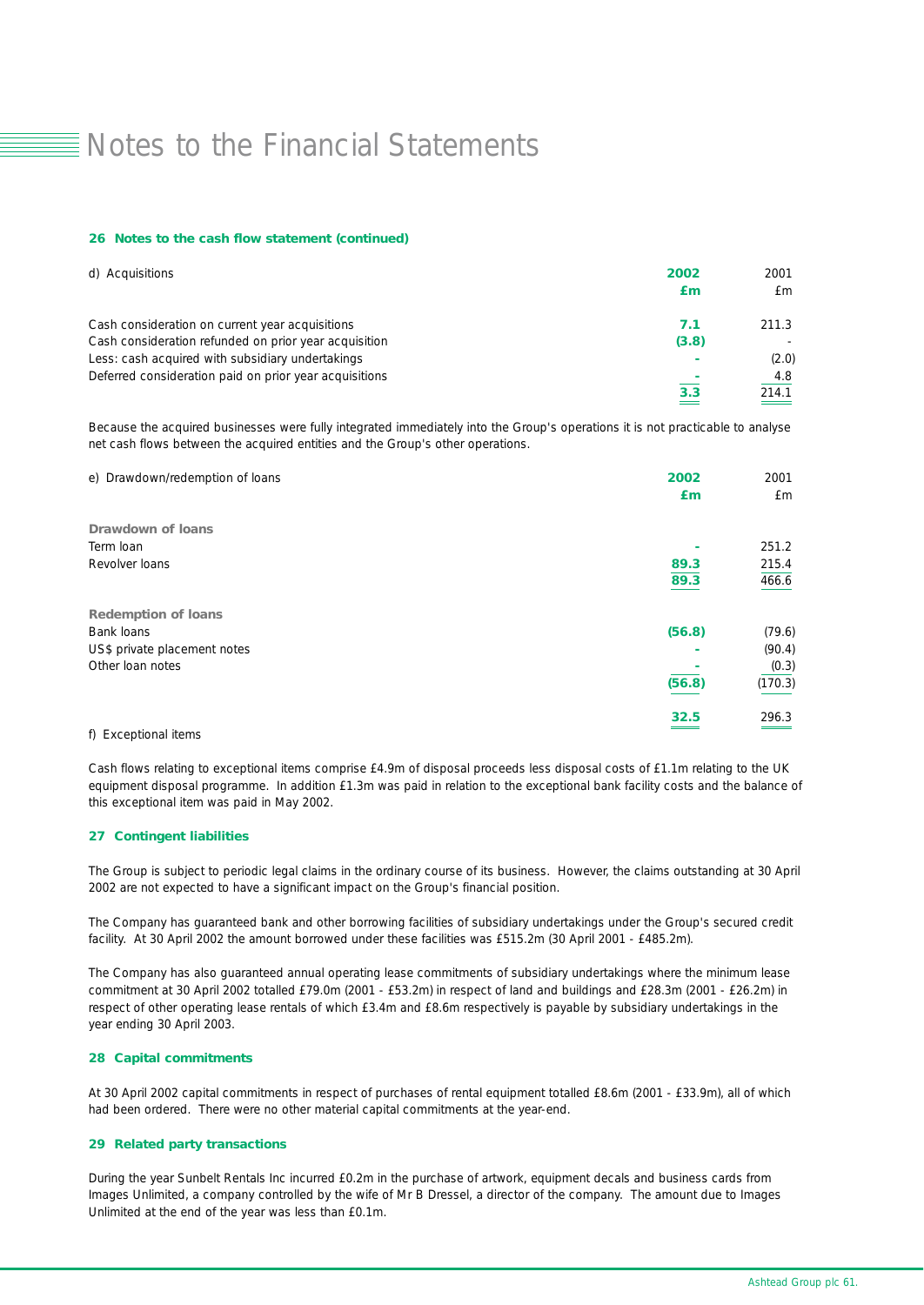### *30 Employees*

| The average number of employees during the year was as follows: | 2002  | 2001              |
|-----------------------------------------------------------------|-------|-------------------|
| North America                                                   | 3,807 | 3.158             |
| United Kingdom                                                  | 2,578 | 2,669             |
| Rest of World                                                   |       |                   |
|                                                                 | 6,393 | $\frac{5,834}{2}$ |

### *31 Post balance sheet event*

On 14 June 2002 the Company and its subsidiaries Sunbelt Rentals Inc, Ashtead Technology Inc and Ashtead Plant Hire Company Limited entered into an accounts receivable securitisation programme under which the trade debtors of these subsidiaries were pledged as security in return for non-recourse advances of up to £60m. Concurrently with the initial funding of the programme on 20 June 2002 which raised £59.4m, £60m of commitments under the Company's secured bank loan agreement were cancelled and repaid. The securitisation programme is committed until 1 June 2005, the same date as the revolving advance portion of the Company's bank debt. Advances received under the programme will be accounted for as a reduction in trade debtors.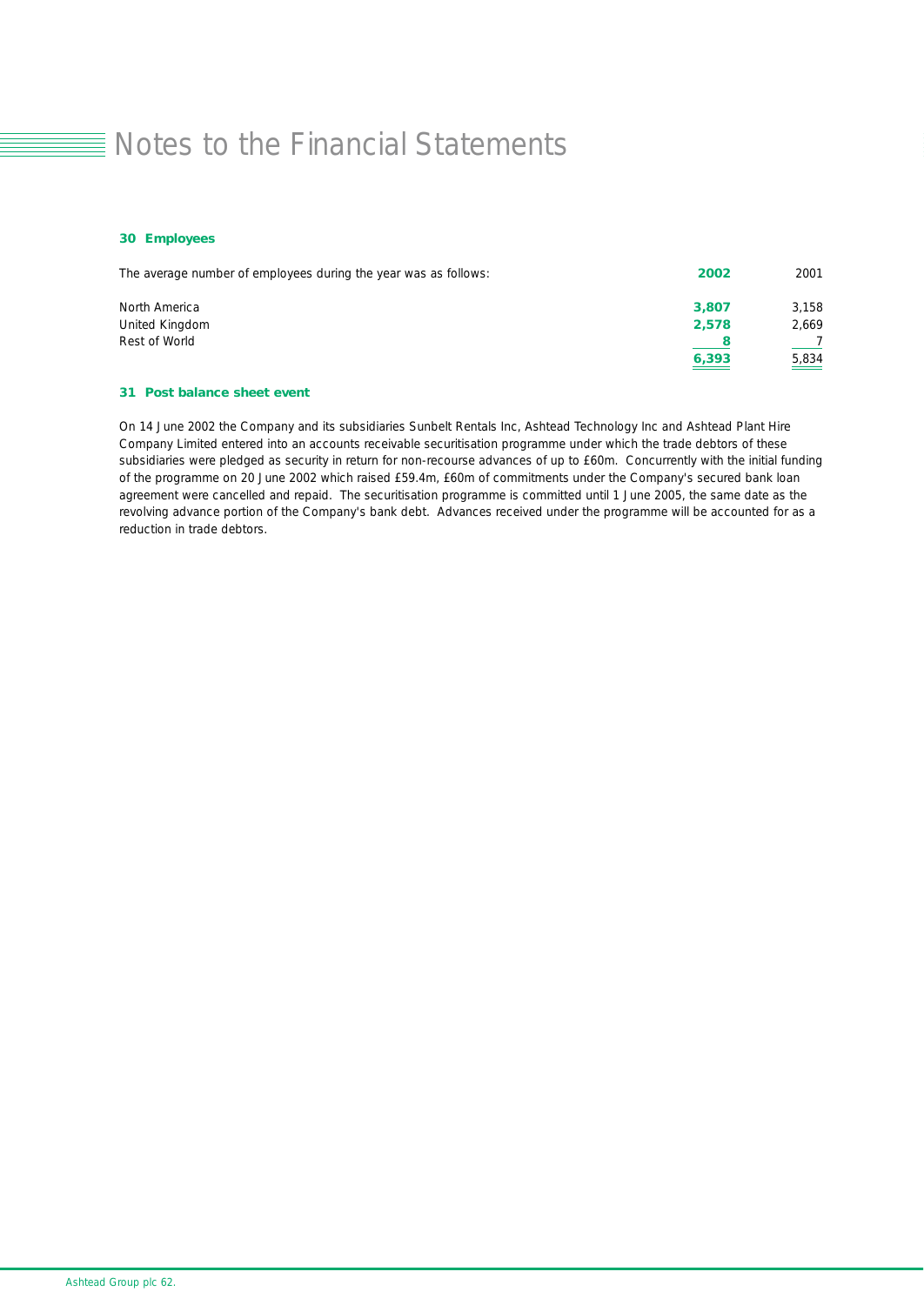### Seven Year History

|                               |       |                                                                                     |       |       |       |       | <b>Restated</b> |
|-------------------------------|-------|-------------------------------------------------------------------------------------|-------|-------|-------|-------|-----------------|
|                               | Year  | Year                                                                                | Year  | Year  | Year  | Year  | Year            |
|                               |       | to 30 April to 30 April to 30 April to 30 April to 30 April to 30 April to 30 April |       |       |       |       |                 |
|                               | 2002  | 2001                                                                                | 2000  | 1999  | 1998  | 1997  | 1996            |
| In fm                         |       |                                                                                     |       |       |       |       |                 |
| Turnover                      | 583.7 | 552.0                                                                               | 302.4 | 256.0 | 202.5 | 147.6 | 95.9            |
| Depreciation                  | 120.9 | 114.5                                                                               | 66.8  | 63.3  | 48.5  | 33.1  | 21.2            |
| Operating profit+ •           | 81.3  | 91.1                                                                                | 57.5  | 46.3  | 40.7  | 29.2  | 19.5            |
| Pre-tax profit+ •             | 28.9  | 43.7                                                                                | 46.6  | 38.6  | 35.7  | 27.4  | 18.3            |
| Capital expenditure           | 113.8 | 237.7                                                                               | 158.2 | 145.7 | 153.4 | 98.9  | 61.0            |
| Book cost of rental equipment | 971.9 | 962.8                                                                               | 629.5 | 527.9 | 394.1 | 245.6 | 172.2           |
| Net cash inflow from          |       |                                                                                     |       |       |       |       |                 |
| operating activities          | 202.0 | 173.0                                                                               | 111.4 | 89.1  | 77.6  | 56.5  | 33.1            |
| Shareholders' funds           | 194.5 | 202.1                                                                               | 236.8 | 207.5 | 151.3 | 119.9 | 107.7           |
| In pence                      |       |                                                                                     |       |       |       |       |                 |
| Dividends per share           | 3.50  | 3.50                                                                                | 3.16  | 2.70  | 2.30  | 1.825 | 1.52            |
| In percent                    |       |                                                                                     |       |       |       |       |                 |
| Depreciation (% of turnover)  | 20.7  | 20.7                                                                                | 22.1  | 24.7  | 23.9  | 22.4  | 22.1            |
| Operating profit margin+ •    | 13.9  | 16.6                                                                                | 19.0  | 18.1  | 20.0  | 19.8  | 20.3            |
| Pre-tax profit margin+ •      | 5.0   | 7.9                                                                                 | 15.4  | 15.1  | 17.6  | 18.6  | 19.1            |
| People                        |       |                                                                                     |       |       |       |       |                 |
| Employees at year end         | 6,545 | 6,043                                                                               | 3,930 | 3,735 | 3,174 | 2,268 | 1,968           |
| <b>Locations</b>              |       |                                                                                     |       |       |       |       |                 |
| Profit Centres at year end    | 463   | 443                                                                                 | 352   | 341   | 275   | 181   | 164             |

+ Before exceptional items and goodwill amortisation and the non-recurring salary costs of £2.5m paid to redundant former BET USA employees before they were made redundant in the year 30 April 2001.

• The results for the years up to 30 April 2000 were restated in 2000/1 to reflect the adoption of new accounting policies and estimation techniques under FRS 18 in that year.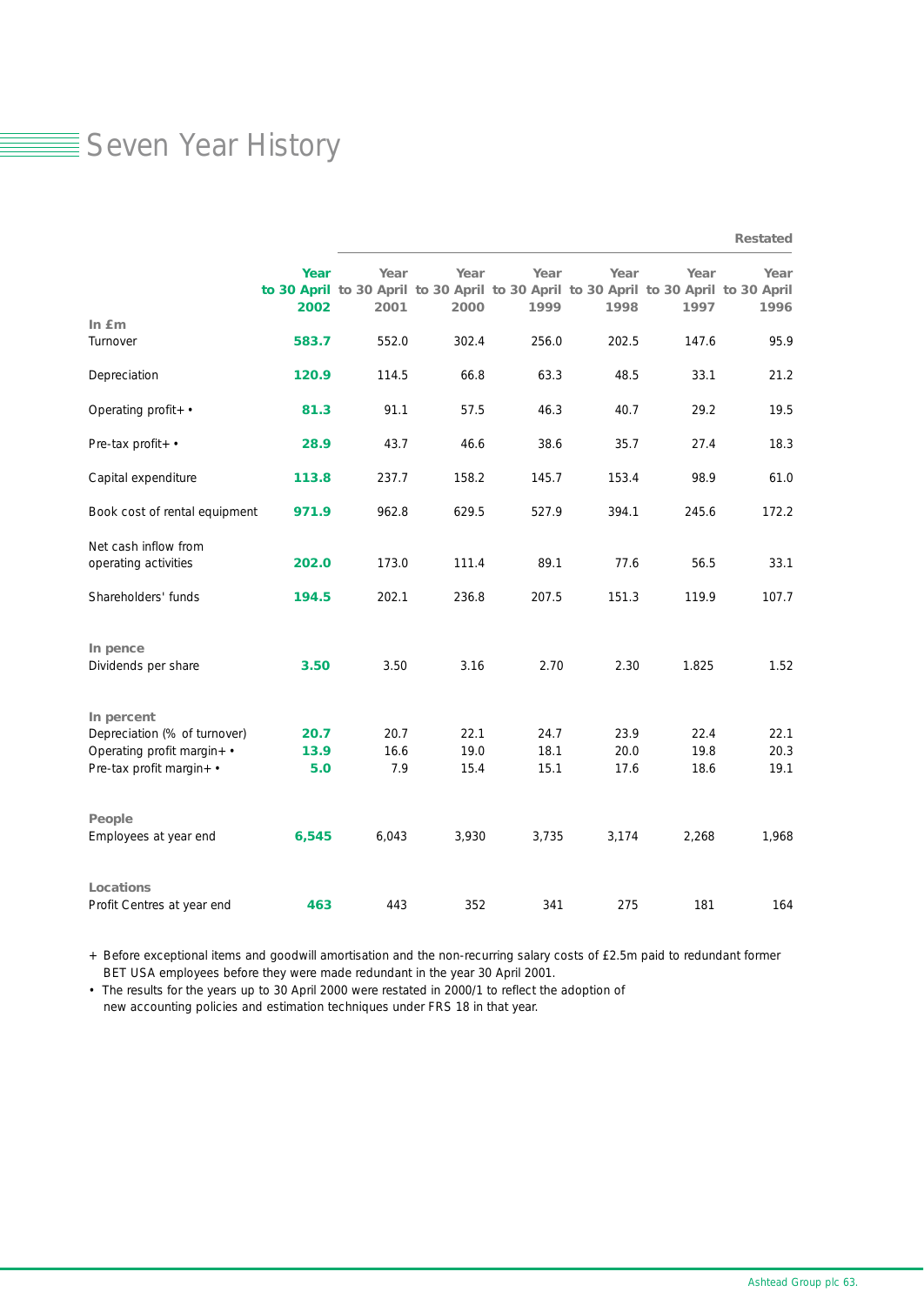### Who we are

### Senior staff - Sunbelt

### *Directorate*

Bruce Dressel Kurt Kenkel Charles Miller Brendan Horgan Cliff Miller Rod Nease Randy Nelson Earl Rose Brian Tate

### *Trading Managers*

Bradley Anderson Carlos Aquino Jeffrey Bair Kenneth Beck Douglas Bertz Russ Brown Steven Brown Patrick Connolly Eddie Dempster Mark Ellis Duane Francis David Glaser Kyle Horgan Lon Jenkins Chad Maughan Paul Nicely Christopher Pera Greg Schamel Kenneth Smerz Donnie Smith Thomas Wall Jason Wallace Frederick Weidner Wayne Young

#### *Support Managers*

*CMIS* Mark Long Paul Hartland

*Finance* Cheryl Black Mike Godsey Ron Matley Matt Reinhard

*Pump & Power Services* Jeff Cooper Eric Eaton Scott Webb

*Standards* Dawn Atkins Jonathan Dalton Bonnie Everett Donna Nicely James Parrish Robert Swingle Ollie Windle Chris Watson

*Performance*

*Training* James Cowley Jeff Stachowiak Steve Costantini Chip Brunt

Bill Moertel

*Marketing Services* Brad Lull Jake Stout Mary Roberts Brett Bigham

*Strategic Account Sales* David Titus Rob Murn Steve Heyman Ken Rothmel Al Kabo Danny Grimes

*Safety and Risk Management* Byron Adkins Chuck Leeper Brad Palmer Darrylle Hood Matt Harding

*Scaffold Services* Peter Casey Keith Lane

Francis Lombardi Bruce Williams

### *Profit Centre*

*Managers* Jeff Adair Kenneth Allen Brent Anderson Charles Ambrose Craig Ambrose Paul Anthony Jaime Aquino Tim Ardell Timothy Atkins

Michel Axline William Bacon Stephen Bailey Michael Barrow Christopher Belcher Keith Bengtson Peter Blaikie Kent Borror James Bradley Greg Brewer Clarence Browder Conway Brown Scott Brown Alan Buchanan Bryan Bumpus John Calvano Richard Carpenter Jeffrey Casto Randy Clark Jeffrey Coscia Tim Cousino Douglas Davidson Roger Day James Dennis James Deutsch David Dicks Andrew Dixson Ralph Douglas John Drew Christopher Dulnik Larry Eason Miles Edge Stephen Edwards Brian Elbrecht Everett Evans James Faulkner William Fish James Fitzpatrick Gregory Flanagan Troy Fleming Verland Fluharty Cristopher Follett Gregory Frost Bruce Funderburgh Robert Furr Donald Furr Michael Gervasini Samuel Glova Jason Goldberg James Grech Jeffrey Groundwater Bryan Hadley Samuel Harding James Hartsfield Roberta Hassele Stephen Hassett Daniel Heselton

Douglas Atkins

Sara Hinsey Barry Holdcroft Christopher James Jared Jansen Joseph Johnson Kirk Johnson Robert Jones Robert Kaczenski Thomas Kagey Jacco Kappers David Kenyon David King Jeffrey Labenski Dwayne Landry Keith Lee Robert Longello Steve Lowder David Lytle Chris. Macey Steven Martucci William Mather John May Christopher Mayer Todd Mayer Kenneth McBride Cynthia McBride Jacquelyn McCoy Scott McCoy David McGlone Joseph McIntyre Scott McLeod Tom Meeuwsen Stephen Mick Richard Minton Brian Morrison David Morse Richard Morse Robert Morse Richard Moss Wayne Myers Clark Neff Paul Neff Richard Newbold Carey Nicholson Shawn Olmstead Brandon Owens Billy Page Ricky Parker Richard Parr Russell Pate Rodney Patterson Russell Pavur Steven Peterson Carl Pierce Donald Pline Michael Poteete Charles Powell

Andrew Hewitt

Paul Rice Hugh Rickles Christopher Ritz Curtis Rogers Richard Rollason Albert Salchenberg Jared Sampson Kyle Sandidge Court Sawyer Larry Schaff Bradley Schlottman Steve Seelbach William Sentelle John Sepa Brent Sexton Jerry Shaw Ryan Sherwood Jamie Simmons William Sinclair Douglas Smith Scott Smith Timothy Smith William Smith Kurtis Specht Todd Staley James Stallings Robert Stinson Richard Suarez John Suberbielle Paul Syverson Thomas Tegner, Sr. Scott Telford Gunner Thompson Jason Thompson Johnny Tippie George Tompkins Bruce Turner Michael Varnell John Vedok Douglas Wallace Richard Wallace Thomas Walton Chris Wear Russell Weidner Kevin White Mark White Jude Yimin James Yonce Lawrence Zellner Wendy Zielinski Dirk Zienow Gregory Zoeller David Zoss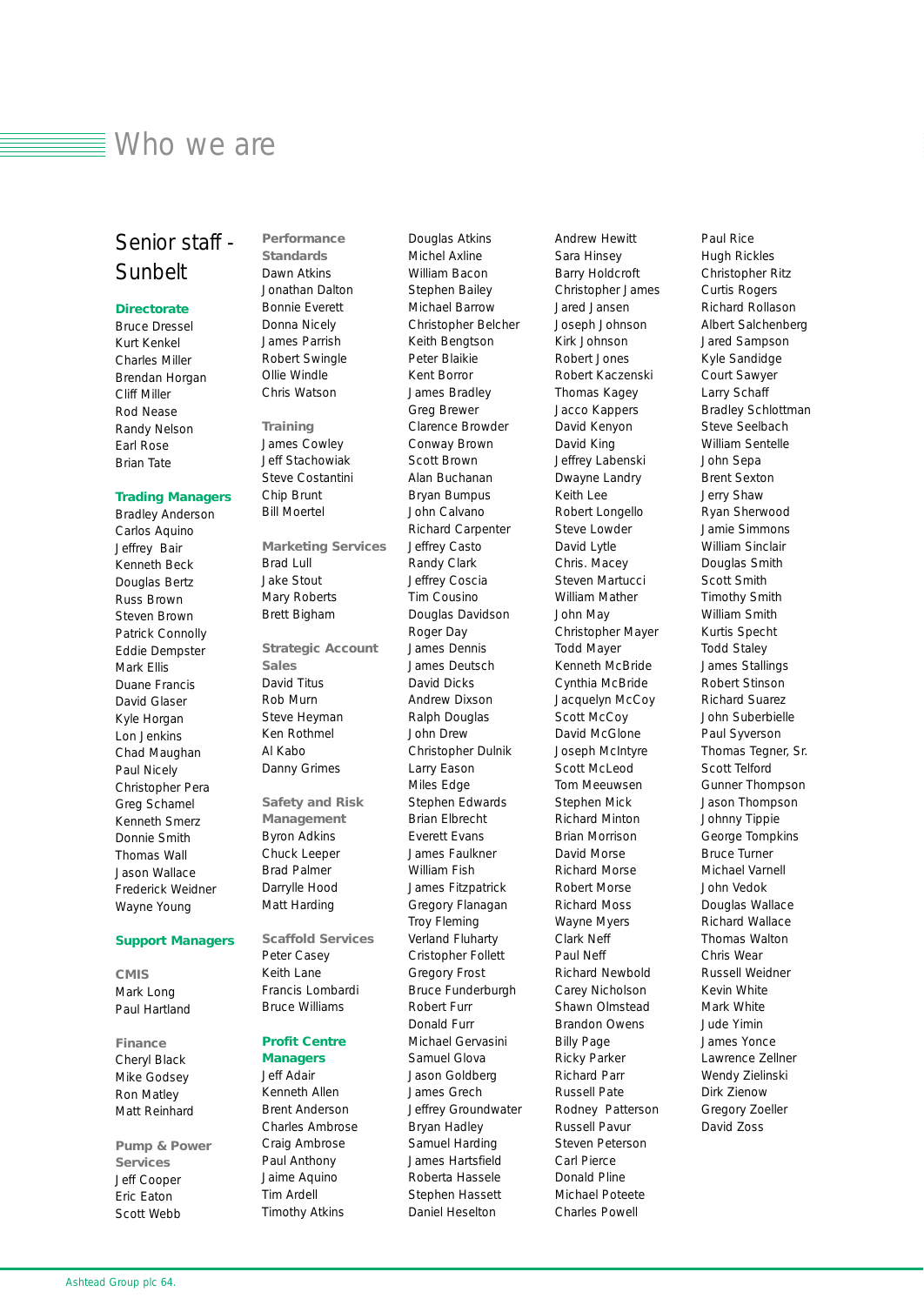### $\equiv$  Who we are

### Senior staff - A-Plant

### *Directorate*

Sat Dhaiwal John Bankes Richard Dey Tony Durant Paul Fereday Paul Mooney Mark Sharkey Gary Thompson Bob Watts Richard Winfield

### *Support Managers*

*Marketing & National Sales* Mike Abbott Maria Congreve Marc Daley Steve Doughty Tony Grimshaw Seamus Kelly Carli Milsom Tony Reynolds Keith Robertson Barry Stephens Tim Tait

*Legal* Paul Edmunds

*Training* John Devonport Tom McNeill Derek Purdon

*Transport Services*  Paul Green

*Performance Standards* Ian Armstrong Bob Harper John Helliwell Serena Lucas Mel Moore Chris Ryan Dale Thurnham George Winker

### *Finance*

Sue Carey Colin Foster Iain Guthrie Anne Hopkins Mark Siney Steve Westhead

#### *North*

Ian Cass Paul Dennis Bob Dixon Dave Mellor Steve Pickering Derek Stewart

### *Midlands*

Steve Day Chris Muirhead Jason Newell Yas Swindell

#### *South*

Karl Dunstan Susan Files Dick May Richard Mills Penny Noad Derek Smith Ashley Tarrant

#### *Ireland*

Bert Benson John Owens

### *Specialist Products*

John Crook Mike Dixon Kevin Foord Peter Fearn Dave Jones Jim Jones Michael Thistlethwaite

*Profit Centre Managers* Vince Akers Mick Allen Kamal Amanullah Tony Andrews Mark Antoine Nigel Arnott Simon Ashby Tony Ashton Brian Aspin Mark Atkins Ken Bailey Neil Bailey Sarah Barber Alan Barnes Barry Barnes Kevin Barrett Mark Barron Vince Barry

Andy Benham Barry Bevis Wayne Bolton Dave Bone Darren Brady Phil Briggs Steve Buckley Jim Buffoni Richard Bull Helen Bullock John Bunting Mark Burdge Paul Burns Andrew Burrows Mandy Buss Sean Byrne Dean Cable David Cadwallader Mike Caesar Olga Carroll Sharon Carruthers Adrian Chapman Lorraine Cavanagh Andy Chatham Richard Clark Ciaran Clancy Peter Clay Gary Clements Len Clough Tommy Coates Scott Cooper Steve Cornforth Dean Corthorn David Creasey Mike Crumpton Andy Cullen Phil Davies Douglas Davy Jim Denihan Alistair Dickson Brian Dillon Russell Dodd Pete Dodds Darryl Doherty Martyn Dolan Craig Donley Andy Douglas Barney Duffy Matt Duggins Paul Dukes Graeme Dunlop John Dunne Jane Dyckoff Matthew Eames Nick East Dean Edwards Jim Edwards Steve Elkington Tom Fenton

Ross Fitzgerald Eddie Ford Jamie Fountain Richard Freeman Brian Galt Jane Garfield Clive Gilbert Fraser Gillespie Eddie Gilmore Scot Graham Jamie Grant Jonathan Greenwood Tom Grieve Dave Griffiths Dean Groves John Guthrie Eric Gwynne Dermot Hagerty Anthony Hales Gary Hallam Daren Hallas John Hansbury Tony Harrison Richard Hart Peter Hayward Graham Hewitt Douglas Hill Tony Holland Doug Hoskins Marianne How Phil Howell Mark Huckle Dale Hudson Michael Hufton Steve Hulley Howard Hunt Ian Jackson Scott Jamieson Jesse Johal Ian Johnson Mark Jones Ian Jordan Paul Keenan Steve Kelf Maria Kennedy Terry Kingcott John Kingham Haydn Kinsey Jason Kinsey Gary Kirby Ian Knight Martin Lambert Robbie Lamond Mark Laud Paul Lewis Leon Lippett Richard Llewellyn Colin Lockless Alex Love

Martin Ludkins Jon McCarthy Paul McClusky Kevin McDade Bill McGuckin Alex McGuffie Lisa McMahon Andy Mackey Wayne Maddocks Steve Matthews Shaun Medd David Meek Colin Meikle Sean Mercer Mike Merrigan David Methven Graham Milne Kevin Mitchell Bob Mitchinson Peter Molloy Martin Moody Stephen Morell Jim Morrison Keith Moss Joe Murphy John Murray Ian Needham Dyllis Newman Ian Nicholls Andy Nightingale Hamish Oliphant Mike Omond Jim Oliver Gary Orton Jim Palmer Richard Parry Mandy Payton Dave Pearcy Alan Peck Graham Peel Andy Perchard Paul Perks Michael Phelan Alan Plant John Plumb Lee Prince Alan Purdie Mike Purdy David Quantril Steve Raper Jim Reed Norman Riches Lee Rigby Julian Ring Dave Roberts Denny Robinson Adrian Rose Shaun Ryan Kevin Sanderson

John Savage Sean Scarah Chris Schaschke Andy Scott Mark Scutt Keith Simpson Nat Singleton David Skyner Mark Skyner David Smith Leslie Smith Paul Smith Robin Smith Steve Smith Peter Stalker Cornal Stewart Ian Stewart Bill Stoodley Ruth Swain Colin Tall Gordon Taylor Jane Taylor Keven Theobald Karen Thomas Andy Thompson Ian Thompson Jason Thorne Carl Tidey Steven Tinsley Paul Trantum Jamie Trevis Andy Tribble Andy Varley Jamie Vincent Wilson Walker Gary Ward Graham Ward Steven Welling Metro Werezak Brian White Colin Wight Mike Wigley Martin Williams Mark Wilson Mike Wishart Lawrence Woodward Roy Woods Simon Yarwood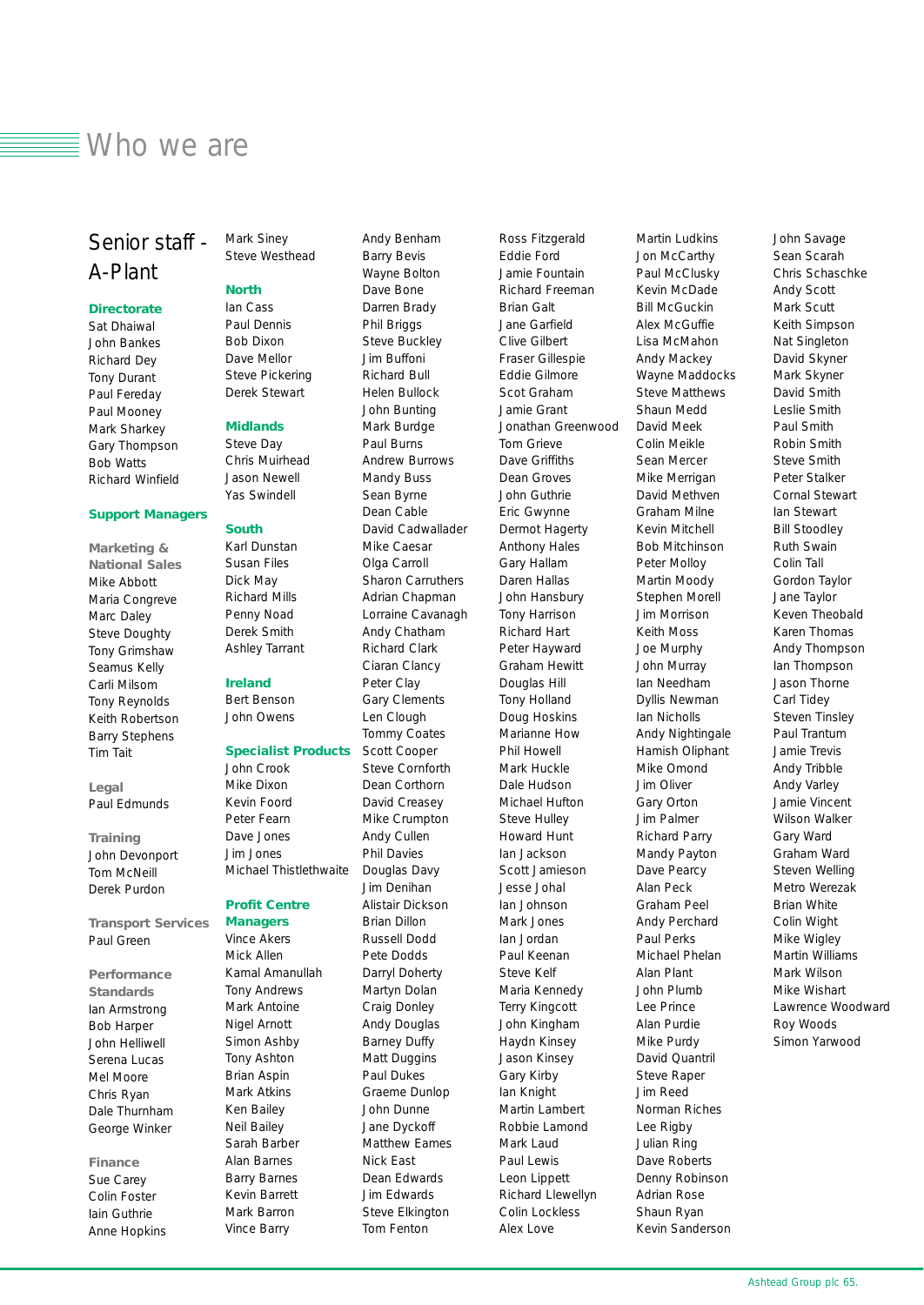### $\equiv$  Who we are

Senior staff - Ashtead Technology & Corporate Office

### *Support Managers*

*Marketing & National Sales* Chris Echols Lorraine Monteiro

### *Ashtead Technology*

*Corporate* Rob Phillips Peter Simpson

*Singapore* Neil Christie

*North America* Andy Holroyd Wendy Zielinski Michael Klembus Doug Allen Steve Rozunick Tony Barreca

*UK* Andy Doggett Colin Erskine

*Finance* Iain Guthrie Mary Ruth Carlton

*Technical* Mark Emslie Ian Harvey Dave Thomson

### *Ashtead Group plc Corporate Office*

*Leatherhead* Robert Clark FCA ATII *Company Secretary* Ritain Patel ACCA *Group Financial Controller* Emily Shotter PhD ATII *Group Taxation Manager*

*CMIS* Derrick Adamson Andrew Wortley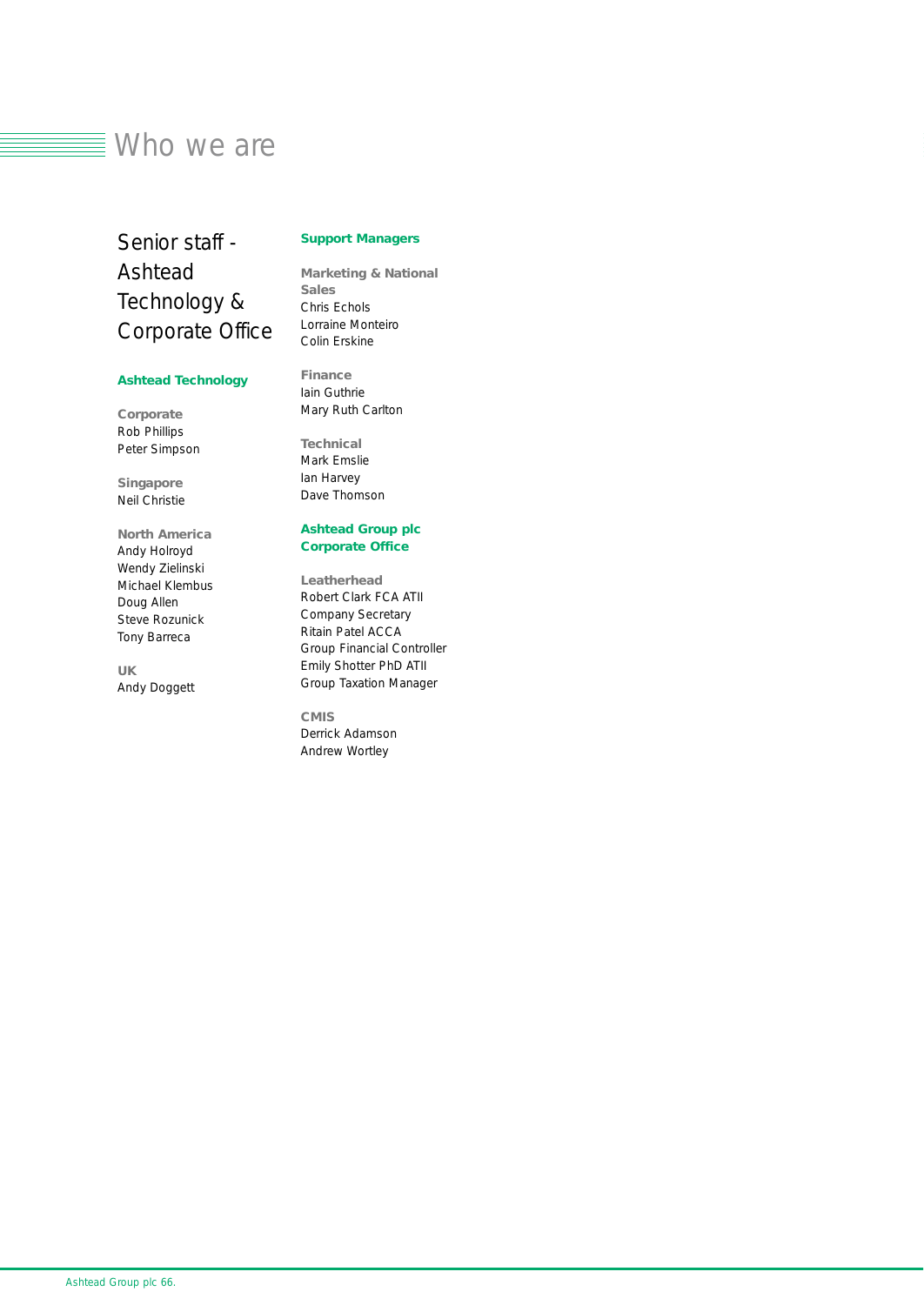### $\equiv$  Where we are

### Locations - Sunbelt

*Alabama* Birmingham Birmingham Access Birmingham AWP Mobile Mobile Pump & Power

*Allegheny* Ashland Charleston Charlottesville Roanoke Winchester

### *California*

Belmont Concord Fontana Fresno Fresno Access Glendale La Mirada Sacremento

*Capital* Frederick Fredericksburg **Gaithersburg** Manassas McLean Northern Pile Driving Springfield **Sterling** 

*Central* **Charlotte** Charlotte Access Charlotte AWP Charlotte Pump & Power Concord Gastonia Hickory Indian Trail Lake Wylie Mooresville Pineville Rock Hill

*Central Florida* Convention Services East Orlando Lake Fairview Mid City Orlando Orlando Orlando Access

Orlando AWP Orlando Pump & Power Orlando Traffic Safety Sanford **Titusville** Wintergarden

*Coastal* Little River Myrtle Beach Wilmington Wilmington Access Wilmington Industrial Resources

*Coastal Atlantic* Charleston Charleston Access Coastal Pump & Power Hilton Head Savannah **Summerville** 

*Delaware Valley* Pennsauken Philadelphia Southampton South Jersey Pump & **Power** Swedesboro

*Eastern Central* Evansville Granite City Indianapolis Kokomo Lansing Layfayette St Louis South Bend Toledo *Florida Gulf* Ft Myers Ft Myers Access Ft Myers Mast Climbers **Oldsmar** Tampa Tampa Access Tampa AWP

Tampa Pump & Power *Inland Mountain* Boise Las Vegas Tempe West Valley Access West Valley AWP

Fayetteville Greensboro Raleigh Raleigh Access Raleigh AWP Wake Forest Winston Salem Winterville *Northern* Baltimore Baltimore Washington Access Finsburg Hunt Valley Laurel Maryland Pump & Power Parkville Waldorf Washington *North Florida* **Brunswick** Imeson Park Jacksonville Jacksonville Access Jacksonville AWP Jacksonville Pump & Power Orange Park West Jacksonville *North Georgia* Atlanta Access Atlanta Pump & Power Atlanta AWP Augusta Augusta Access College Park Conyers **Douglasville** Lake Lanier Macon Marietta Mid Town Atlanta **Norcross** *North Texas* Arlington Austin Dallas Kyle *Ohio Valley* Cincinnati **Clarksville** 

Columbus

*Mid Altantic* Durham

Dayton Lexington Louisville Louisville Access West Columbus

*Oregon* Albany Eugene Gresham Hillsboro Portland Salem

*Southern VA* Chesapeake Chesapeake Access East Richmond Newport News Richmond Richmond Access Richmond AWP Virginia Beach VA Beach Pump & Power West Creek

*South Florida*  Ft. Lauderdale Pembroke Pines South Florida Access South Florida AWP

*South Texas* Beaumont Houston Access Houston AWP San Antonio

*Tennessee* Clarksville Decatur La Vergne Nashville Nashville Access Nashville Pump & Power **Rivergate** 

*Upstate South Carolina* Augusta Columbia Florence **Greenville** Spartanburg

*Washington* Kent Access Kent AWP Lakewood Lynwood

North Bend Pasco Redmond Seattle Pump & Power Tacoma Woodinville

*Western Central* Bloomington Chicago Pump & Power Decatur Des Moines East Peoria Joliet Moline

### Locations - A-Plant

*North West Tool* Blackpool Ellesmere Port Liverpool North Liverpool City Manchester UK Oldham UK Salford Stockport UK **Warrington Worsley** 

*North West Plant* Astley Barrow Carlisle Deeside Dumfries Egremount Kendal Liverpool Preston Reddish Whitehaven

*Scotland East* Aberdeen St Machar Dundee Dundee Main Road Earlston Edinburgh Edinburgh Main Ladybank Inverness Perth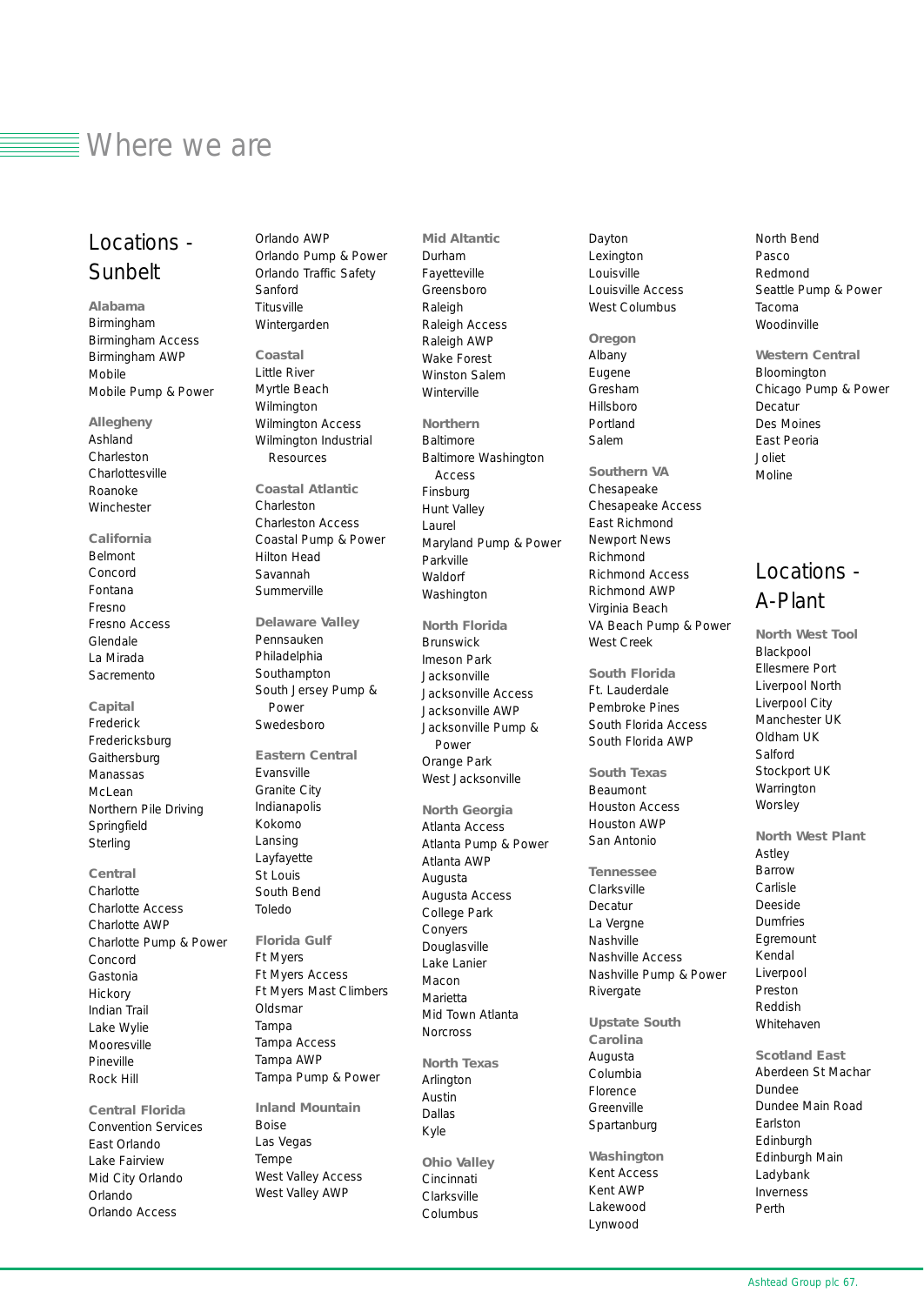### Where we are

*Scotland West* Ayr Cumbernauld Tool Falkirk Glasgow Anniesland Glasgow Baillieston Glasgow South Glasgow Traffic Kilmarnock Stevenson *North East Tool* Doncaster Gateshead Hartlepool Hull City Leeds UK Leeds City Sheffield City **Scunthorpe** Sunderland Teeside TH Tyneside **Wetherby** *North East Plant* Bradford Tool Bradford TS Hull Immingham Leeds Leeds Stanningly Middlesbrough Newcastle Rotherham UK Sheffield Teeside MP York *South East Plant* Barking Battersea MP **Canterbury** Charlton Ford Leatherhead Maidstone Medway New Cross Romford Southampton Staines TT *South East Tool*

Arundel Basildon Fareham Gatwick Heathrow Leatherhead TH Lancing Maidstone Southampton City

*London Tools* Battersea TH Bow TH East London Luton Southwark Staples Corner Watford TH *Thames Valley & West* Bridgend Bristol Central **Cardiff** Cardiff City Colnbrook TM Heathrow MP Milford Haven Newport St Phillips Swansea Swindon Thatcham *Northern Home Counties* Aylesbury Bedford Bedford TM Cambridge Colchester Epping Hemel Hempstead Ipswich Long Stratton Letchworth Milton Keynes Norwich St Albans Watford Westerfield *South West Plant* Barnstaple Bodmin Bridgwater Exeter Plymouth Plymouth Weymouth

*North Midlands Tool* Burton TH Chesterfield North

Derby North Derby South Grantham Heanor Kesteven Leicester City Lincoln City (Tool) Loughborough Central Newark Nottingham East Nottingham West

*North Midlands Plant* Boston Burton Chesterfield South Derby Ascot Leicester Leicester Central Lincoln Loughborough TM Loughborough Mansfield Nottingham Nottingham Central Sleaford

*Midlands Plant* Cheltenham **Coventry** Northampton Central Nuneaton **Oldbury** Rugby Stoke Telford Walsall Wood Wolverhampton **Worcester** 

*Midlands Tool* Birmingham City Corby Coventry City Donnington Erdington **Hunsbury Shrewsbury** Stoke City Stoke Fenton Tamworth TH Wolverhampton Tool

*Ireland General Plant* Carlow Cork Dublin Main Plant

Dublin Rail Dublin Tools Galway Limerick Lisburn

*Ireland Specialist Plant* Belfast Acrow Cork Acrow Dublin Acrow Galway Acrow Lisburn Rentarc

### *A-Plant Specialist Products*

*Acrow* Aberdeen Acrow Bristol Acrow Cardiff Acrow Chesterfield Acrow Colnbrook Acrow Edinburgh Acrow Glasgow Acrow Leeds Acrow Liverpool Acrow Manchester Acrow Newcastle Acrow Norwich Acrow Romford Acrow Tavistock Acrow Walsall Acrow

*Groundcare* Abergavenny Irvine **Manchester** Newcastle (Dunston) Peterborough **Storrington** 

*Big Air* Bridgend Derby Stockton

*Rail* Avonmouth Derby **Manchester** Norwich Romford Scotland (Perth) West London

*Powered Access* Aberdeen Avonmouth Birmingham Brentwood Brentwood Masts Bridgend Kendal Kilmarnock Leeds Manchester Northampton Nottingham Southampton Stockton Tamworth West London

*Accommodation* Alresford Ampthill (Bedford) Basildon Boroughbridge Bridgend Exeter Kilmarnock Lincoln Maidstone Manchester Nottingham West Midlands

*Power Generation & Rentarc* Aberdeen Barton Birkenhead Cambridge Carlisle Derby **Eastleigh** Lowestoft Manchester Newmains Newport Salford Stockton Walsall (West Midlands)

*Pumps* Falkirk Manchester Leeds Preston Romsey Tottenham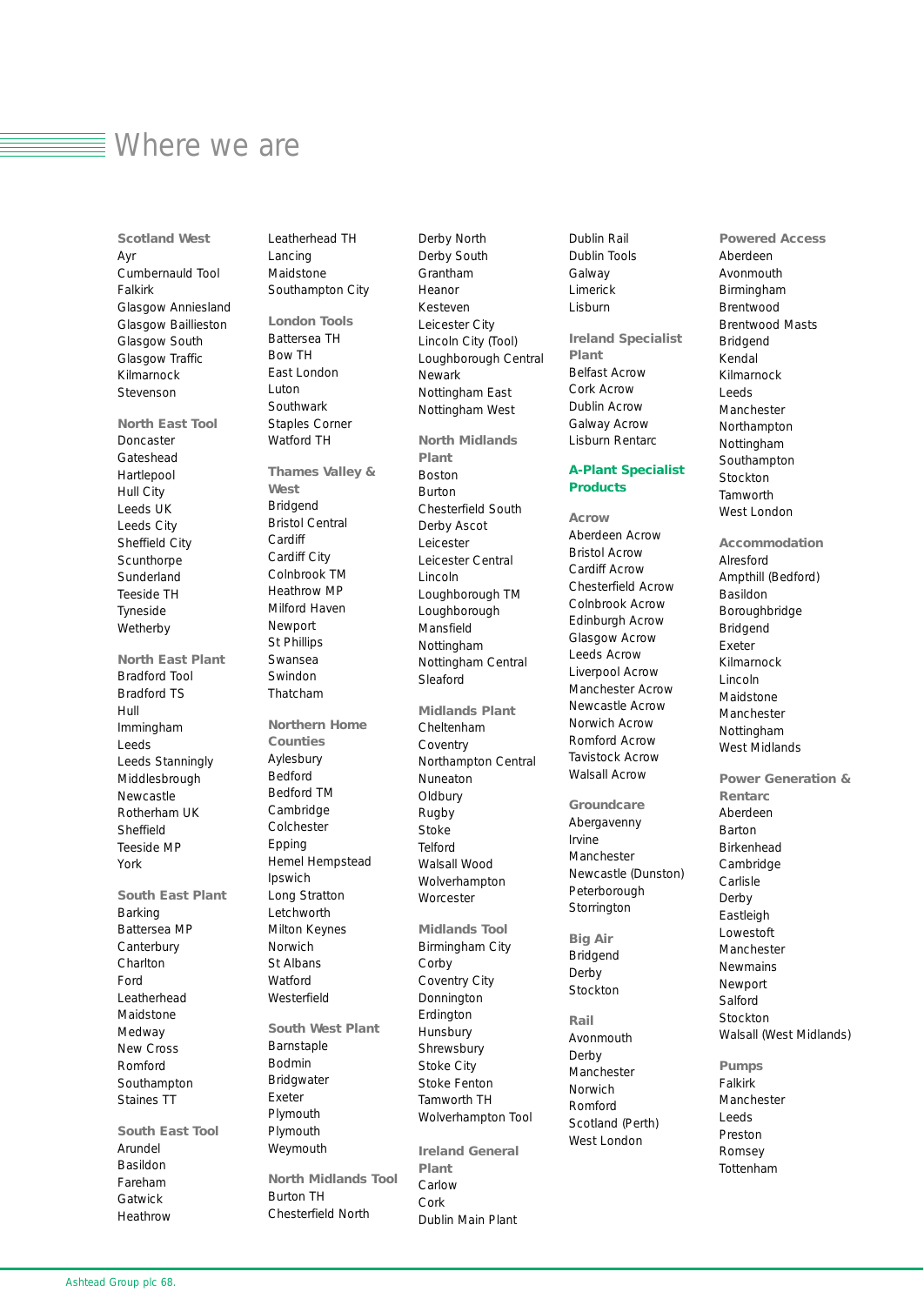### $\equiv$ Future dates

## 2002 Annual General Meeting *20 September 2002* Payment of final dividend *30 September 2002* Payment of interim dividend **7** April 2003 2003 Annual General Meeting *26 September 2003*

*Robert Clark, FCA, ATII* Company Secretary

### *Registered Office*

Ashtead House Business Park 8 Barnett Wood Lane Leatherhead Surrey KT22 7DG

### *Corporate Office*

King's Court 41-51 Kingston Road Leatherhead Surrey KT22 7AP